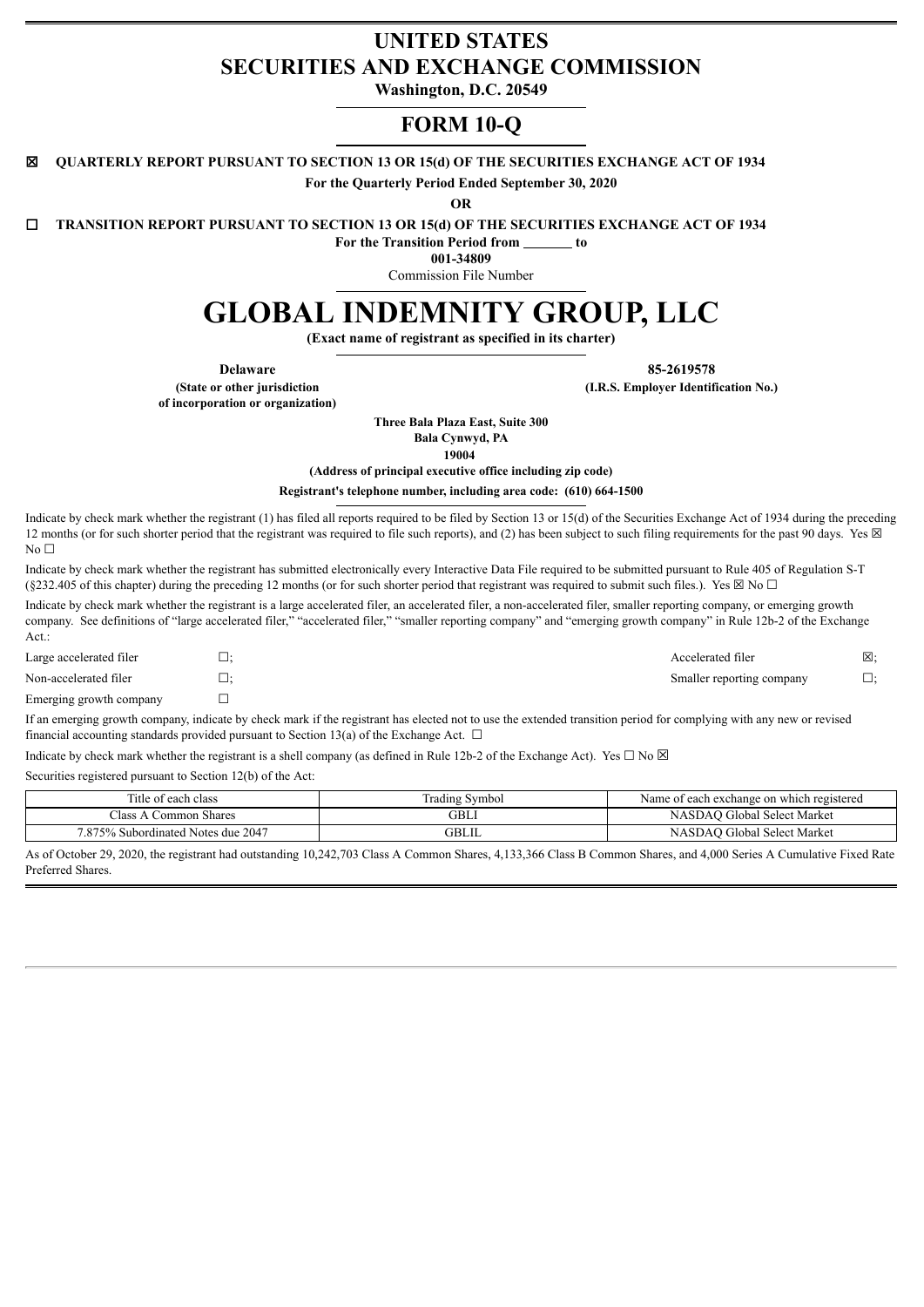## **TABLE OF CONTENTS**

## **PART I – FINANCIAL [INFORMATION](#page-2-0)**

**Page**

|                  | <u>IANI 1 – FINANCIAL INFONMATION</u>                                                                                                                             |                |
|------------------|-------------------------------------------------------------------------------------------------------------------------------------------------------------------|----------------|
| Item 1.          | <b>Financial Statements:</b>                                                                                                                                      | 3              |
|                  | <b>Consolidated Balance Sheets</b><br>As of September 30, 2020 (Unaudited) and December 31, 2019                                                                  | 3              |
|                  | <b>Consolidated Statements of Operations</b><br>Quarters and Nine Months Ended September 30, 2020 (Unaudited) and September 30, 2019 (Unaudited)                  | $\overline{4}$ |
|                  | <b>Consolidated Statements of Comprehensive Income (Loss)</b><br>Quarters and Nine Months Ended September 30, 2020 (Unaudited) and September 30, 2019 (Unaudited) | 5              |
|                  | Consolidated Statements of Changes in Shareholders' Equity<br>Quarters and Nine Months Ended September 30, 2020 (Unaudited) and September 30, 2019 (Unaudited)    | 6              |
|                  | <b>Consolidated Statements of Cash Flows</b><br>Nine Months Ended September 30, 2020 (Unaudited) and September 30, 2019 (Unaudited)                               | $\tau$         |
|                  | <b>Notes to Consolidated Financial Statements (Unaudited)</b>                                                                                                     | 8              |
| Item 2.          | <u>Management's Discussion and Analysis of Financial Condition and Results of Operations</u>                                                                      | 56             |
| Item 3.          | Quantitative and Qualitative Disclosures about Market Risk                                                                                                        | 78             |
| Item 4.          | <b>Controls and Procedures</b>                                                                                                                                    | 79             |
|                  | <b>PART II - OTHER INFORMATION</b>                                                                                                                                |                |
| Item 1.          | <b>Legal Proceedings</b>                                                                                                                                          | 80             |
| Item 1A.         | <b>Risk Factors</b>                                                                                                                                               | 80             |
| Item 2.          | Unregistered Sales of Equity Securities and Use of Proceeds                                                                                                       | 81             |
| Item 3.          | <b>Defaults Upon Senior Securities</b>                                                                                                                            | 81             |
| Item 4.          | <b>Mine Safety Disclosures</b>                                                                                                                                    | 81             |
| Item 5.          | <b>Other Information</b>                                                                                                                                          | 81             |
| Item 6.          | <b>Exhibits</b>                                                                                                                                                   | 82             |
| <b>Signature</b> |                                                                                                                                                                   | 84             |
|                  |                                                                                                                                                                   |                |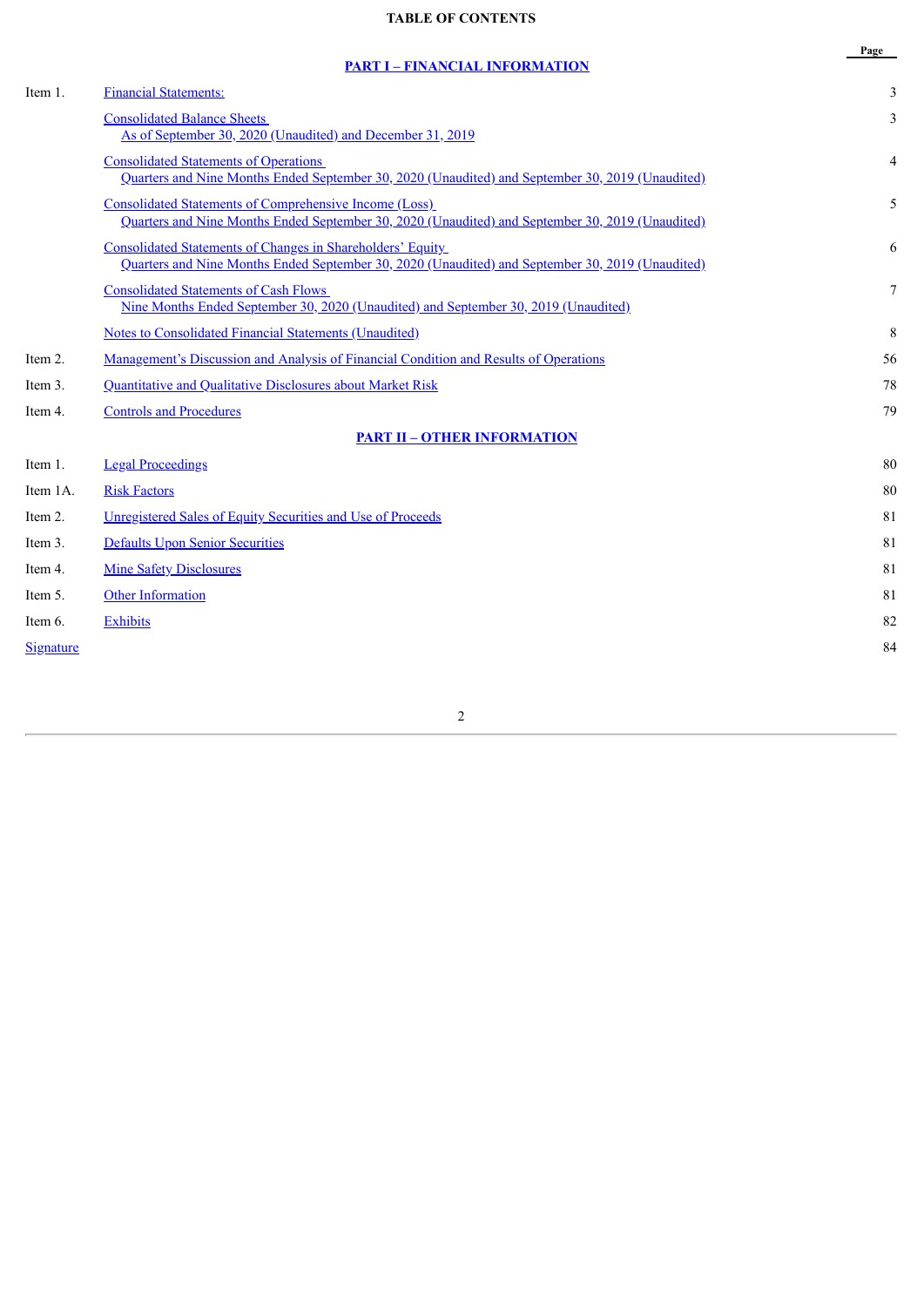## **PART I – FINANCIAL INFORMATION**

## **GLOBAL INDEMNITY GROUP, LLC**

## **Consolidated Balance Sheets**

(In thousands, except share amounts)

<span id="page-2-2"></span><span id="page-2-1"></span><span id="page-2-0"></span>

|                                                                                                                                        | (Unaudited)<br><b>September 30, 2020</b><br>December 31, 2019 |           |               |           |  |
|----------------------------------------------------------------------------------------------------------------------------------------|---------------------------------------------------------------|-----------|---------------|-----------|--|
| <b>ASSETS</b>                                                                                                                          |                                                               |           |               |           |  |
| Fixed maturities:                                                                                                                      |                                                               |           |               |           |  |
| Available for sale, at fair value (amortized cost: \$1,260,439 and \$1,231,568; net of allowance of: 2020 - \$0)                       | $\mathbf S$                                                   | 1.303.775 | <sup>\$</sup> | 1,253,159 |  |
| Equity securities, at fair value                                                                                                       |                                                               | 75.941    |               | 263.104   |  |
| Other invested assets                                                                                                                  |                                                               | 37,749    |               | 47,279    |  |
| Total investments                                                                                                                      |                                                               | 1,417,465 |               | 1,563,542 |  |
|                                                                                                                                        |                                                               |           |               |           |  |
| Cash and cash equivalents                                                                                                              |                                                               | 37,211    |               | 44,271    |  |
| Premiums receivable, net of allowance for credit losses of \$2,869 at September 30, 2020                                               |                                                               | 109.820   |               | 118,035   |  |
| Reinsurance receivables, net of allowance for credit losses of \$8,992 at September 30, 2020                                           |                                                               | 112,633   |               | 83,938    |  |
| Funds held by ceding insurers                                                                                                          |                                                               | 46.894    |               | 48.580    |  |
| Federal income taxes receivable                                                                                                        |                                                               |           |               | 10,989    |  |
| Deferred federal income taxes                                                                                                          |                                                               | 35,300    |               | 31,077    |  |
| Deferred acquisition costs                                                                                                             |                                                               | 67.470    |               | 70.677    |  |
| Intangible assets                                                                                                                      |                                                               | 21.094    |               | 21,491    |  |
| Goodwill                                                                                                                               |                                                               | 6,521     |               | 6,521     |  |
| Prepaid reinsurance premiums                                                                                                           |                                                               | 15,558    |               | 16,716    |  |
| Other assets                                                                                                                           |                                                               | 69,791    |               | 60,048    |  |
|                                                                                                                                        |                                                               |           |               |           |  |
| Total assets                                                                                                                           |                                                               | 1,939,757 | \$            | 2,075,885 |  |
| <b>LIABILITIES AND SHAREHOLDERS' EQUITY</b>                                                                                            |                                                               |           |               |           |  |
| <b>Liabilities:</b>                                                                                                                    |                                                               |           |               |           |  |
| Unpaid losses and loss adjustment expenses                                                                                             | <sup>\$</sup>                                                 | 669.930   | $\mathbf{s}$  | 630.181   |  |
| Unearned premiums                                                                                                                      |                                                               | 304,074   |               | 314,861   |  |
| Ceded balances payable                                                                                                                 |                                                               | 9,576     |               | 20,404    |  |
| Payable for securities purchased                                                                                                       |                                                               | 5,630     |               | 850       |  |
| Contingent commissions                                                                                                                 |                                                               | 11,329    |               | 11,928    |  |
| Debt                                                                                                                                   |                                                               | 126,253   |               | 296,640   |  |
| Other liabilities                                                                                                                      |                                                               | 92,252    |               | 74,212    |  |
| <b>Total liabilities</b>                                                                                                               |                                                               | 1,219,044 | S             | 1,349,076 |  |
|                                                                                                                                        |                                                               |           |               |           |  |
| Commitments and contingencies (Note 11)                                                                                                |                                                               |           |               |           |  |
|                                                                                                                                        |                                                               |           |               |           |  |
| Shareholders' equity:                                                                                                                  |                                                               |           |               |           |  |
| Series A cumulative fixed rate preferred shares, \$1,000 par value; 100,000,000 shares authorized, shares issued and outstanding:      |                                                               |           |               |           |  |
| 4,000 and 0 shares, respectively, liquidation preference: \$1,000 per share and \$0, respectively                                      |                                                               | 4.000     |               |           |  |
| Common shares, par value: no par at September 30, 2020 and \$0,0001 at December 31, 2019, 900,000,000 common shares                    |                                                               |           |               |           |  |
| authorized; class A common shares issued: 10,242,703 and 10,282,277 respectively; class A common shares outstanding:                   |                                                               |           |               |           |  |
| $10,242,703$ and $10,167,056$ , respectively; class B common shares issued and outstanding: $4,133,366$ and $4,133,366$ , respectively |                                                               |           |               | 2         |  |
| Additional paid-in capital                                                                                                             |                                                               | 443,437   |               | 442,403   |  |
| Accumulated other comprehensive income, net of taxes                                                                                   |                                                               | 35,720    |               | 17,609    |  |
| Retained earnings                                                                                                                      |                                                               | 237,556   |               | 270,768   |  |
| Class A common shares in treasury, at cost: 0 and 115,221 shares, respectively                                                         |                                                               |           |               | (3,973)   |  |
| Total shareholders' equity                                                                                                             |                                                               | 720.713   |               | 726.809   |  |
| Total liabilities and shareholders' equity                                                                                             | \$                                                            | 1,939,757 | \$            | 2.075.885 |  |

See accompanying notes to consolidated financial statements.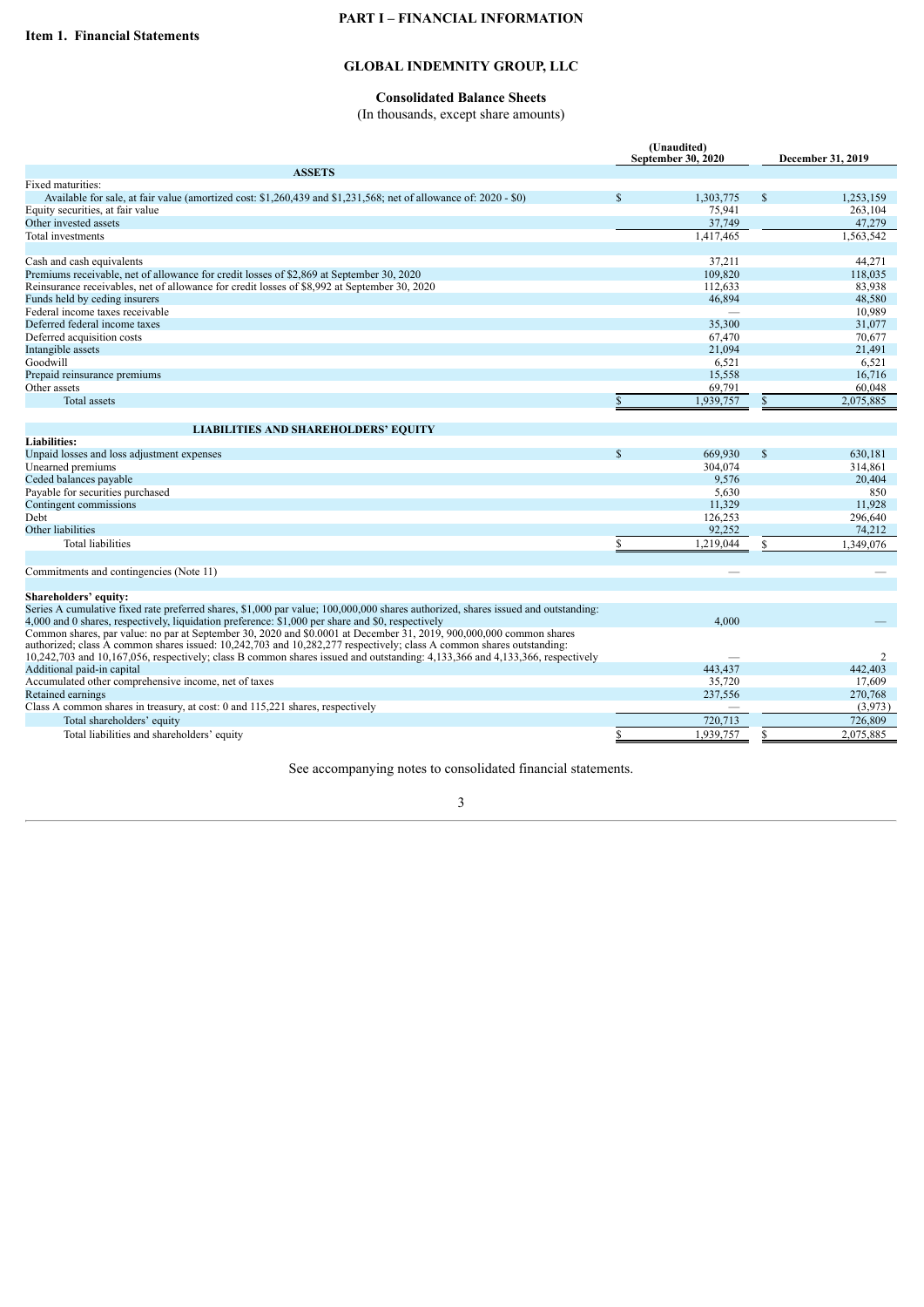## **Consolidated Statements of Operations**

(In thousands, except shares and per share data)

<span id="page-3-0"></span>

|                                                        |             | (Unaudited) | Quarters Ended September 30, |            |              | (Unaudited) | Nine Months Ended September 30, |            |  |
|--------------------------------------------------------|-------------|-------------|------------------------------|------------|--------------|-------------|---------------------------------|------------|--|
|                                                        |             | 2020        |                              | 2019       |              | 2020        |                                 | 2019       |  |
| <b>Revenues:</b>                                       |             |             |                              |            |              |             |                                 |            |  |
| Gross written premiums                                 | \$          | 143,749     | \$                           | 157,177    | \$           | 464,022     | \$                              | 478,699    |  |
|                                                        |             |             |                              |            |              |             |                                 |            |  |
| Net written premiums                                   | \$          | 130,611     | \$                           | 138,836    | S            | 416,987     | \$                              | 421,321    |  |
|                                                        |             |             |                              |            |              |             |                                 |            |  |
| Net earned premiums                                    | \$          | 140,302     | \$                           | 133,312    | \$           | 426,617     | \$                              | 383,602    |  |
| Net investment income                                  |             | 11,746      |                              | 11,348     |              | 19,516      |                                 | 32,393     |  |
| Net realized investment gains (losses):                |             |             |                              |            |              |             |                                 |            |  |
| Other than temporary impairment losses on investments  |             |             |                              |            |              |             |                                 | (1, 897)   |  |
| Other net realized investment gains (losses)           |             | 7,323       |                              | (2,690)    |              | (22, 332)   |                                 | 13,187     |  |
| Total net realized investment gains (losses)           |             | 7.323       |                              | (2,690)    |              | (22, 332)   |                                 | 11,290     |  |
| Other income                                           |             | 542         |                              | 264        |              | 1,473       |                                 | 1,274      |  |
| Total revenues                                         |             | 159,913     |                              | 142,234    |              | 425,274     |                                 | 428,559    |  |
|                                                        |             |             |                              |            |              |             |                                 |            |  |
| <b>Losses and Expenses:</b>                            |             |             |                              |            |              |             |                                 |            |  |
| Net losses and loss adjustment expenses                |             | 97,148      |                              | 73,583     |              | 242,092     |                                 | 201,979    |  |
| Acquisition costs and other underwriting expenses      |             | 53,268      |                              | 53,366     |              | 163,258     |                                 | 153,643    |  |
| Corporate and other operating expenses                 |             | 21,196      |                              | 3,858      |              | 34,037      |                                 | 11,702     |  |
| Interest expense                                       |             | 3,620       |                              | 5,023      |              | 13,197      |                                 | 15,088     |  |
| Loss on extinguishment of debt                         |             | 3,060       |                              |            |              | 3,060       |                                 |            |  |
| Income (loss) before income taxes                      |             | (18, 379)   |                              | 6,404      |              | (30, 370)   |                                 | 46,147     |  |
| Income tax expense (benefit)                           |             | (3,209)     |                              | (317)      |              | (8,173)     |                                 | 5,163      |  |
| Net income (loss)                                      | $\mathbf S$ | (15, 170)   | $\mathcal{S}$                | 6,721      | \$           | (22, 197)   | $\sqrt{\ }$                     | 40,984     |  |
| Less: Preferred stock distributions                    |             | 42          |                              |            |              | 42          |                                 |            |  |
| Net income (loss) available to common shareholders     | $\$$        | (15,212)    | $\mathbb{S}$                 | 6,721      | $\mathbb{S}$ | (22, 239)   | $\mathbb{S}$                    | 40,984     |  |
|                                                        |             |             |                              |            |              |             |                                 |            |  |
| Per share data:                                        |             |             |                              |            |              |             |                                 |            |  |
| Net income (loss) available to common shareholders (1) |             |             |                              |            |              |             |                                 |            |  |
| <b>Basic</b>                                           | \$          | (1.06)      | \$                           | 0.47       | \$           | (1.56)      | $\mathbb{S}$                    | 2.89       |  |
| Diluted                                                | \$          | (1.06)      | $\mathbf S$                  | 0.47       | \$           | (1.56)      | \$                              | 2.86       |  |
| Weighted-average number of shares outstanding          |             |             |                              |            |              |             |                                 |            |  |
| <b>Basic</b>                                           |             | 14,304,426  |                              | 14,202,859 |              | 14,276,594  |                                 | 14,181,530 |  |
| Diluted                                                |             | 14,304,426  |                              | 14,327,757 |              | 14,276,594  |                                 | 14,328,861 |  |
| Cash dividends/distributions declared per common share | \$          | 0.25        | \$                           | 0.25       | \$           | 0.75        | \$                              | 0.75       |  |
|                                                        |             |             |                              |            |              |             |                                 |            |  |

**(1)** For the quarter and nine months ended September 30, 2020, weighted average shares outstanding – basic was used to calculate diluted earnings per share due to a net loss for the period.

See accompanying notes to consolidated financial statements.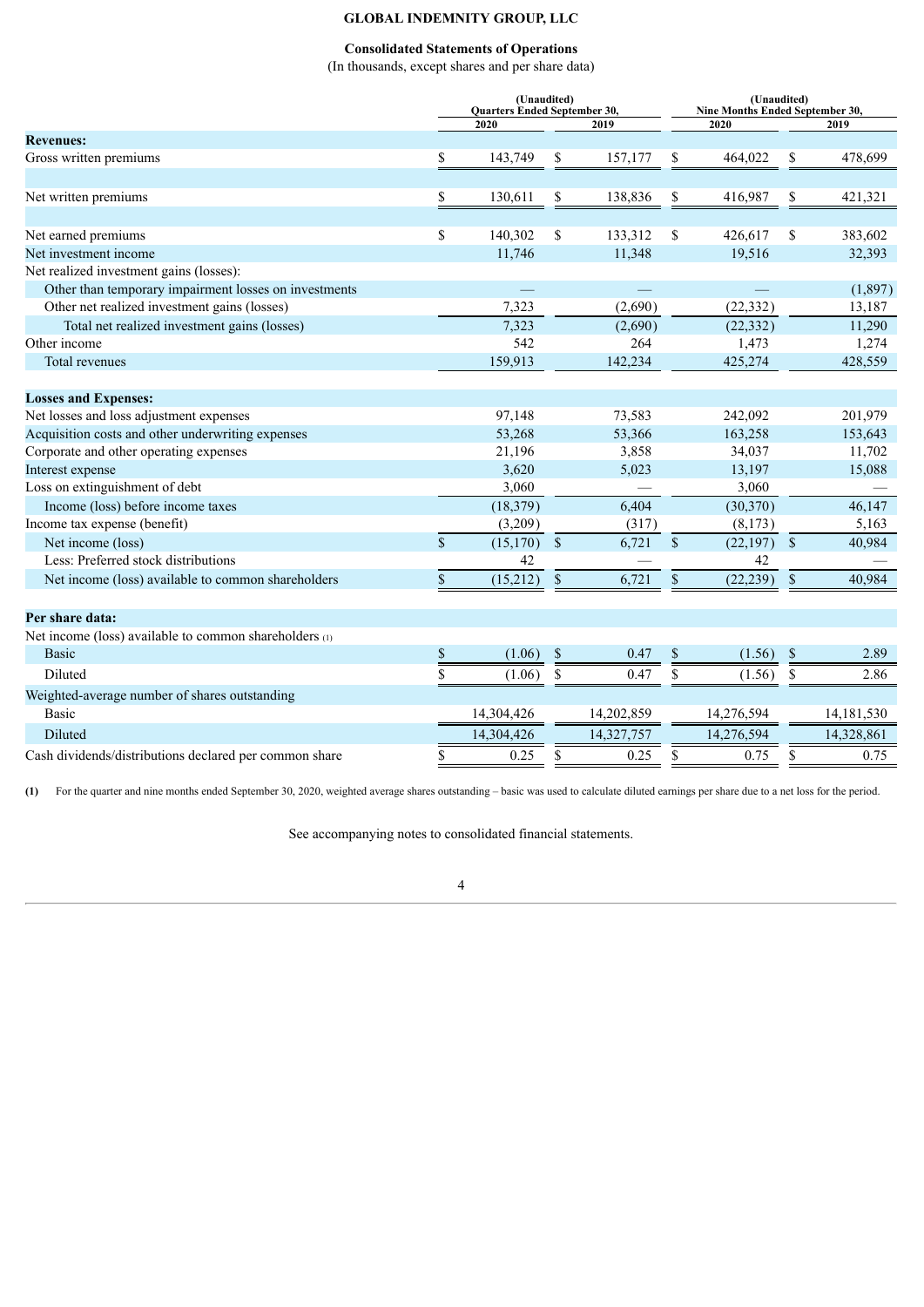## **Consolidated Statements of Comprehensive Income (Loss)**

(In thousands)

<span id="page-4-0"></span>

|                                                                     | (Unaudited)<br><b>Ouarters Ended September 30,</b> |  |        | (Unaudited)<br>Nine Months Ended September 30, |           |     |         |
|---------------------------------------------------------------------|----------------------------------------------------|--|--------|------------------------------------------------|-----------|-----|---------|
|                                                                     | 2020                                               |  | 2019   |                                                | 2020      |     | 2019    |
| Net income (loss)                                                   | (15, 170)                                          |  | 6,721  |                                                | (22, 197) | .Ъ. | 40,984  |
|                                                                     |                                                    |  |        |                                                |           |     |         |
| Other comprehensive income (loss), net of tax:                      |                                                    |  |        |                                                |           |     |         |
| Unrealized holding gain                                             | (448)                                              |  | 9,421  |                                                | 30,748    |     | 48,883  |
| Portion of other-than-temporary impairment losses recognized in     |                                                    |  |        |                                                |           |     |         |
| other comprehensive income (loss)                                   |                                                    |  | (2)    |                                                |           |     | (4)     |
| Reclassification adjustment for gains included in net income (loss) | (2,104)                                            |  | (847)  |                                                | (13,205)  |     | (2,665) |
| Unrealized foreign currency translation gain (loss)                 | 579                                                |  | 200    |                                                | 568       |     | 331     |
| Other comprehensive income (loss), net of tax                       | (1,973)                                            |  | 8,772  |                                                | 18,111    |     | 46,545  |
|                                                                     |                                                    |  |        |                                                |           |     |         |
| Comprehensive income (loss), net of tax                             | (17, 143)                                          |  | 15,493 |                                                | (4,086)   |     | 87,529  |
|                                                                     |                                                    |  |        |                                                |           |     |         |

See accompanying notes to consolidated financial statements.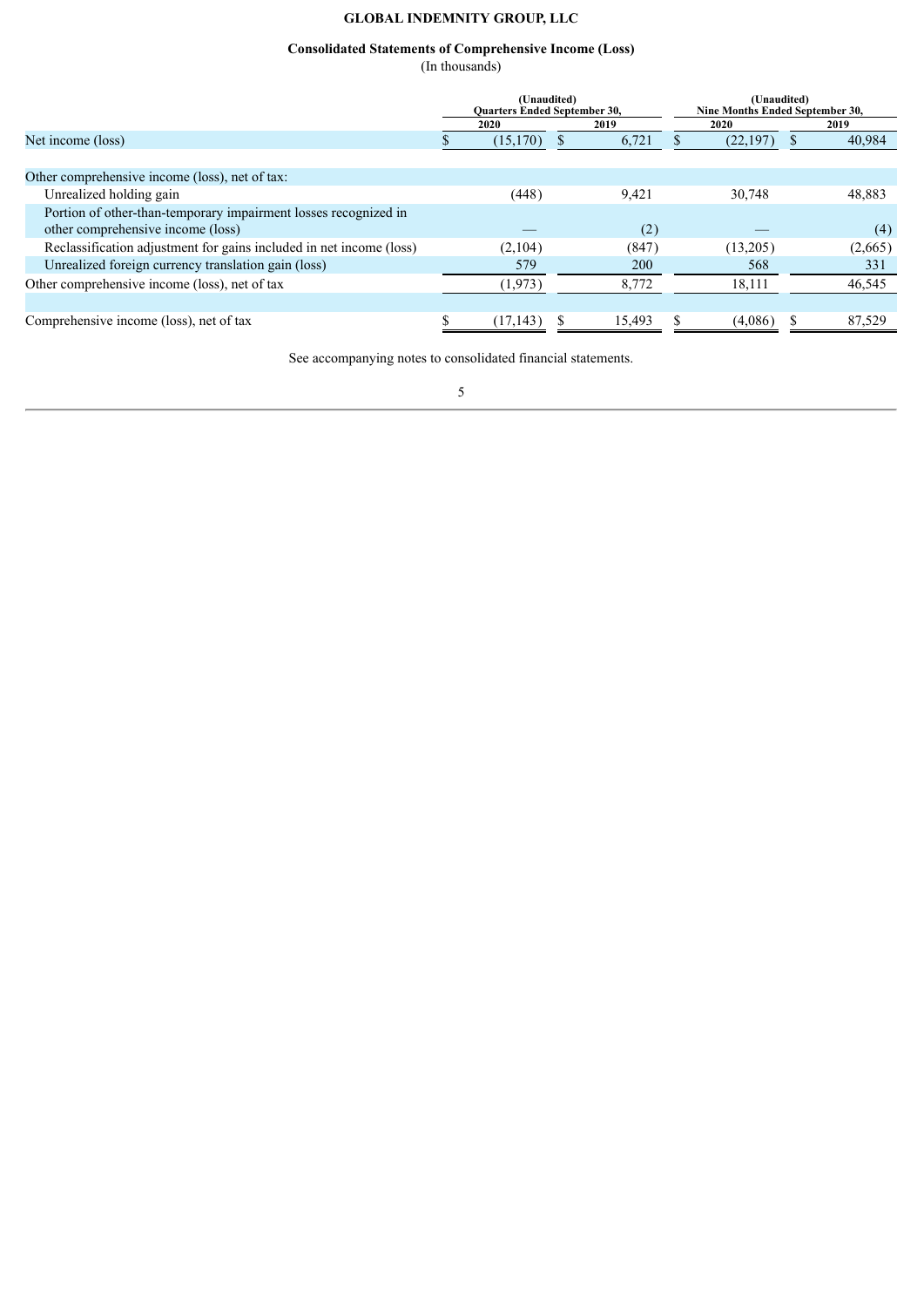#### **GLOBAL INDEMNITY GROUP, LLC Consolidated Statements of Changes in Shareholders' Equity** (In thousands, except share amounts)

<span id="page-5-0"></span>

|                                                                                                                                                 |                         | (Unaudited)<br><b>Quarters Ended September 30,</b> |                         |              |                         | (Unaudited)<br>Nine Months Ended September 30, |                         |              |  |
|-------------------------------------------------------------------------------------------------------------------------------------------------|-------------------------|----------------------------------------------------|-------------------------|--------------|-------------------------|------------------------------------------------|-------------------------|--------------|--|
|                                                                                                                                                 |                         | 2020                                               |                         | 2019         |                         | 2020                                           |                         | 2019         |  |
| Number of Series A Cumulative Fixed Rate Preferred Shares                                                                                       |                         |                                                    |                         |              |                         |                                                |                         |              |  |
| Preferred shares issued                                                                                                                         |                         | 4,000                                              |                         |              |                         | 4,000                                          |                         |              |  |
| Number at end of period                                                                                                                         |                         | 4.000                                              |                         |              |                         | 4,000                                          |                         |              |  |
| Number of class A common shares issued:                                                                                                         |                         |                                                    |                         |              |                         |                                                |                         |              |  |
| Number at beginning of period                                                                                                                   |                         | 10,333,540                                         |                         | 10,239,520   |                         | 10,282,277                                     |                         | 10,171,954   |  |
| Common shares issued / (forfeited) under share incentive plans                                                                                  |                         | (230)                                              |                         |              |                         | (576)                                          |                         | 36,180       |  |
| Common shares issued to directors                                                                                                               |                         | 29,893                                             |                         | 19,275       |                         | 81,502                                         |                         | 50,661       |  |
| Reduction in treasury shares due to redomestication                                                                                             |                         | (120, 500)                                         |                         |              |                         | (120, 500)                                     |                         |              |  |
| Number at end of period                                                                                                                         |                         | 10,242,703                                         |                         | 10,258,795   |                         | 10,242,703                                     |                         | 10.258.795   |  |
|                                                                                                                                                 |                         |                                                    |                         |              |                         |                                                |                         |              |  |
| Number of class B common shares issued:                                                                                                         |                         |                                                    |                         |              |                         |                                                |                         |              |  |
| Number at beginning and end of period                                                                                                           |                         | 4,133,366                                          |                         | 4,133,366    |                         | 4,133,366                                      |                         | 4,133,366    |  |
|                                                                                                                                                 |                         |                                                    |                         |              |                         |                                                |                         |              |  |
| Par value of Series A Cumulative Fixed Rate Preferred Shares                                                                                    |                         |                                                    |                         |              |                         | 4,000                                          |                         |              |  |
| Preferred shares issued                                                                                                                         |                         | 4,000                                              |                         |              |                         |                                                |                         |              |  |
| Balance at end of period                                                                                                                        | \$                      | 4.000                                              |                         |              | Ś                       | 4.000                                          |                         |              |  |
| Par value of class A common shares:                                                                                                             |                         |                                                    |                         |              |                         |                                                |                         |              |  |
| Balance at beginning of period                                                                                                                  | $\mathbf{\hat{S}}$      | $\overline{1}$                                     |                         |              | -S                      | $\mathbf{1}$                                   | S                       |              |  |
| Reduction in par due to redomestication                                                                                                         |                         | (1)                                                |                         |              |                         | (1)                                            |                         |              |  |
| Balance at end of period                                                                                                                        | \$                      |                                                    |                         | $\mathbf{1}$ |                         |                                                |                         | $\mathbf{1}$ |  |
|                                                                                                                                                 |                         |                                                    |                         |              |                         |                                                |                         |              |  |
| Par value of class B common shares:                                                                                                             |                         |                                                    |                         |              |                         |                                                |                         |              |  |
| Balance at beginning of period                                                                                                                  | $\mathbb{S}$            | $\mathbf{1}$                                       | $\mathbf S$             | $\mathbf{1}$ | S                       | $\mathbf{1}$                                   | s                       | $\mathbf{1}$ |  |
| Reduction in par due to redomestication                                                                                                         |                         | (1)                                                |                         |              |                         | (1)                                            |                         |              |  |
| Balance at end of period                                                                                                                        |                         |                                                    |                         |              |                         |                                                |                         | $\mathbf{1}$ |  |
| Additional paid-in capital:                                                                                                                     |                         |                                                    |                         |              |                         |                                                |                         |              |  |
| Balance at beginning of period                                                                                                                  | $\mathbf S$             | 445,173                                            | <sup>\$</sup>           | 439,707      | $\mathcal{S}$           | 442,403                                        | S                       | 438,182      |  |
| Reduction in treasury shares due to redomestication                                                                                             |                         | (4,126)                                            |                         |              |                         | (4,126)                                        |                         |              |  |
| Share compensation plans                                                                                                                        |                         | 2,390                                              |                         | 988          |                         | 5,160                                          |                         | 2,513        |  |
| Balance at end of period                                                                                                                        |                         | 443,437                                            |                         | 440,695      | S                       | 443,437                                        | S                       | 440,695      |  |
|                                                                                                                                                 |                         |                                                    |                         |              |                         |                                                |                         |              |  |
| Accumulated other comprehensive income, net of deferred income tax:                                                                             |                         |                                                    |                         |              |                         |                                                |                         |              |  |
| Balance at beginning of period                                                                                                                  | $\mathbb{S}$            | 37,693                                             | $\mathcal{S}$           | 16,542       | S                       | 17,609                                         | S                       | (21, 231)    |  |
| Other comprehensive income (loss):                                                                                                              |                         |                                                    |                         |              |                         |                                                |                         |              |  |
| Change in unrealized holding gains (losses)<br>Change in other than temporary impairment losses recognized in other comprehensive income (loss) |                         | (2, 552)                                           |                         | 8,574<br>(2) |                         | 17,543                                         |                         | 46,218       |  |
|                                                                                                                                                 |                         | 579                                                |                         | 200          |                         | 568                                            |                         | (4)<br>331   |  |
| Unrealized foreign currency translation gains<br>Other comprehensive income (loss)                                                              |                         | (1,973)                                            |                         | 8,772        |                         | 18,111                                         |                         | 46,545       |  |
|                                                                                                                                                 |                         |                                                    |                         |              |                         |                                                |                         |              |  |
| Balance at end of period                                                                                                                        | \$                      | 35,720                                             |                         | 25,314       |                         | 35,720                                         |                         | 25,314       |  |
| Retained earnings:                                                                                                                              |                         |                                                    |                         |              |                         |                                                |                         |              |  |
| Balance at beginning of period                                                                                                                  | $\mathbb{S}$            | 256,442                                            | \$                      | 242,234      | s                       | 270,768                                        | s                       | 215,132      |  |
| Cumulative effect adjustment resulting from adoption of new accounting guidance                                                                 |                         |                                                    |                         |              |                         |                                                |                         | (5)          |  |
| Net income (loss)                                                                                                                               |                         | (15, 170)                                          |                         | 6,721        |                         | (22, 197)                                      |                         | 40,984       |  |
| Preferred share distributions                                                                                                                   |                         | (42)                                               |                         |              |                         | (42)                                           |                         |              |  |
| Dividends / distributions to shareholders (\$0.25 per share per quarter in 2020 and 2019)                                                       |                         | (3,674)                                            |                         | (3,609)      |                         | (10, 973)                                      |                         | (10, 765)    |  |
| Balance at end of period                                                                                                                        |                         | 237,556                                            |                         | 245,346      |                         | 237,556                                        |                         | 245,346      |  |
| Number of treasury shares:                                                                                                                      |                         |                                                    |                         |              |                         |                                                |                         |              |  |
| Number at beginning of period                                                                                                                   |                         | 120,104                                            |                         | 110,449      |                         | 115,221                                        |                         | 76.642       |  |
| Class A common shares purchased                                                                                                                 |                         | 396                                                |                         |              |                         | 5,120                                          |                         | 27,028       |  |
| Retirement of shares                                                                                                                            |                         |                                                    |                         |              |                         | 159                                            |                         | 6,779        |  |
| Reduction in treasury shares due to redomestication                                                                                             |                         | (120, 500)                                         |                         |              |                         | (120.500)                                      |                         |              |  |
| Number at end of period                                                                                                                         |                         |                                                    |                         | 110,449      |                         |                                                |                         | 110,449      |  |
| Treasury shares, at cost:                                                                                                                       |                         |                                                    |                         |              |                         |                                                |                         |              |  |
| Balance at beginning of period                                                                                                                  | $\mathbf S$             | (4,116)                                            | -S                      | (3.973)      | <b>S</b>                | (3,973)                                        | <b>S</b>                | (3,026)      |  |
| Class A common shares purchased, at cost                                                                                                        |                         | (10)                                               |                         |              |                         | (153)                                          |                         | (947)        |  |
| Reduction in treasury shares due to redomestication                                                                                             |                         | 4,126                                              |                         |              |                         | 4,126                                          |                         |              |  |
| Balance at end of period                                                                                                                        | \$                      |                                                    | \$                      | (3,973)      | S                       |                                                | \$                      | (3,973)      |  |
| Total shareholders' equity                                                                                                                      | $\overline{\mathbb{S}}$ | 720,713                                            | $\overline{\mathbb{S}}$ | 707.384      | $\overline{\mathbb{S}}$ | 720,713                                        | $\overline{\mathbb{S}}$ | 707.384      |  |

See accompanying notes to consolidated financial statements.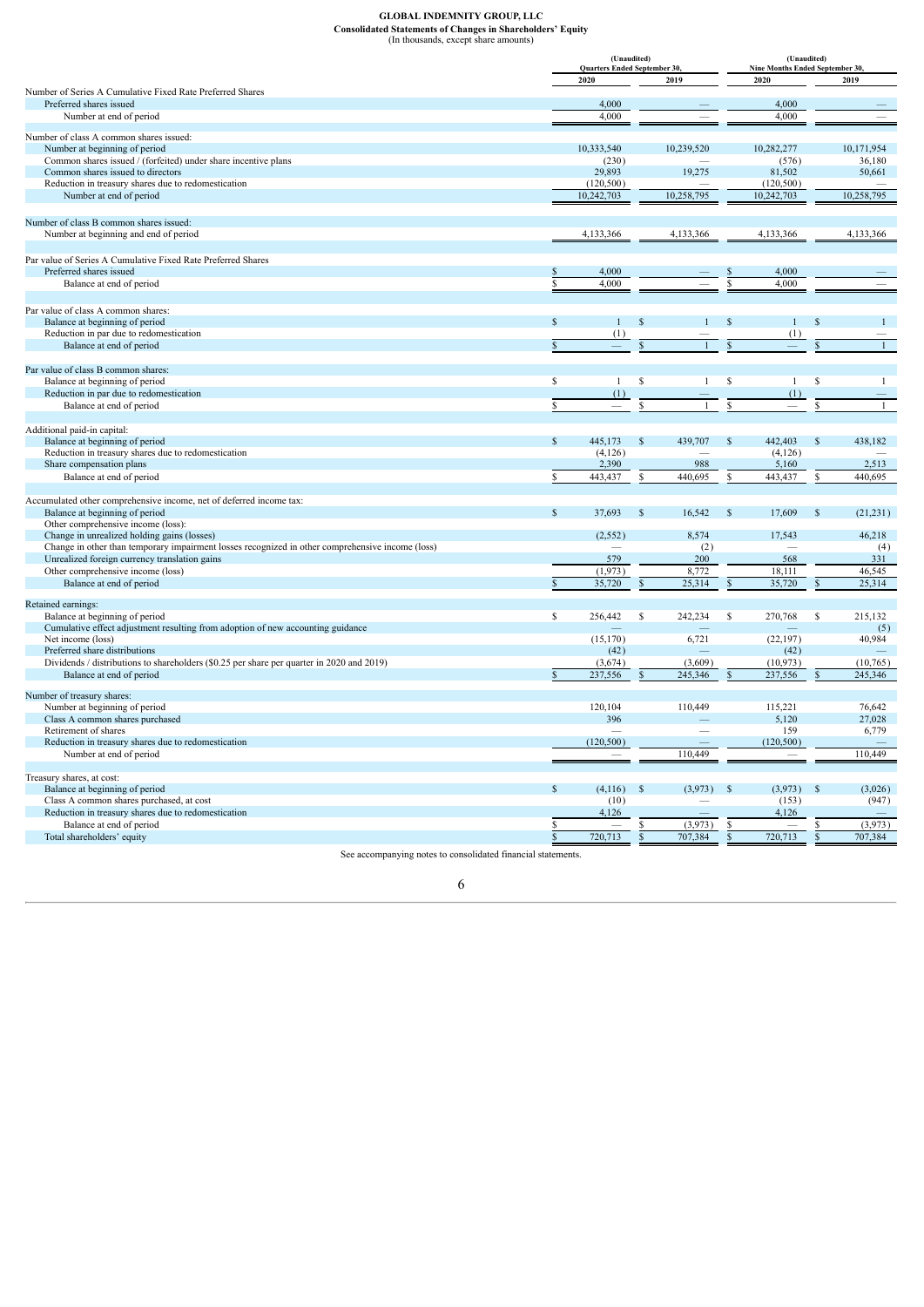## **Consolidated Statements of Cash Flows**

(In thousands)

<span id="page-6-0"></span>

|                                                                                          | (Unaudited)<br>Nine Months Ended September 30, |            |                 |            |
|------------------------------------------------------------------------------------------|------------------------------------------------|------------|-----------------|------------|
|                                                                                          |                                                | 2020       |                 | 2019       |
| <b>Cash flows from operating activities:</b>                                             |                                                |            |                 |            |
| Net income (loss)                                                                        | S                                              | (22, 197)  | <sup>\$</sup>   | 40,984     |
| Adjustments to reconcile net income (loss) to net cash provided by operating activities: |                                                |            |                 |            |
| Amortization and depreciation                                                            |                                                | 5,121      |                 | 5,327      |
| Amortization of debt issuance costs                                                      |                                                | 182        |                 | 198        |
| Restricted stock and stock option expense                                                |                                                | 5,157      |                 | 2,513      |
| Deferred federal income taxes                                                            |                                                | (8,303)    |                 | 5,198      |
| Amortization of bond premium and discount, net                                           |                                                | 4,828      |                 | 3,697      |
| Net realized investment (gains) loss                                                     |                                                | 22,332     |                 | (11,290)   |
| Loss on extinguishment of debt                                                           |                                                | 3,060      |                 |            |
| Equity in the earnings of equity method limited liability investments                    |                                                | 8,004      |                 |            |
| Changes in:                                                                              |                                                |            |                 |            |
| Premiums receivable, net                                                                 |                                                | 8,215      |                 | (25,313)   |
| Reinsurance receivables, net                                                             |                                                | (28, 695)  |                 | 31,406     |
| Funds held by ceding insurers                                                            |                                                | 2,132      |                 | 786        |
| Unpaid losses and loss adjustment expenses                                               |                                                | 39,749     |                 | (46, 744)  |
| Unearned premiums                                                                        |                                                | (10, 787)  |                 | 34,885     |
| Ceded balances payable                                                                   |                                                | (10, 828)  |                 | 21,437     |
| Other assets and liabilities, net                                                        |                                                | 1,211      |                 | (9,929)    |
| Contingent commissions                                                                   |                                                | (599)      |                 | (601)      |
| Federal income tax receivable/payable                                                    |                                                | 10,989     |                 | (270)      |
| Deferred acquisition costs, net                                                          |                                                | 3,207      |                 | (9,185)    |
| Prepaid reinsurance premiums                                                             |                                                | 1,158      |                 | 2,831      |
| Net cash provided by operating activities                                                |                                                | 33,936     |                 | 45,930     |
| <b>Cash flows from investing activities:</b>                                             |                                                |            |                 |            |
| Proceeds from sale of fixed maturities                                                   |                                                | 600,962    |                 | 642,049    |
| Proceeds from sale of equity securities                                                  |                                                | 563,926    |                 | 206,212    |
| Proceeds from maturity of fixed maturities                                               |                                                | 89,875     |                 | 113,480    |
| Proceeds from other invested assets                                                      |                                                | 1,823      |                 | 14,201     |
| Amounts paid in connection with derivatives                                              |                                                | (20, 130)  |                 | (12, 516)  |
| Purchases of fixed maturities                                                            |                                                | (702, 727) |                 | (701, 684) |
| Purchases of equity securities                                                           |                                                | (393, 963) |                 | (325, 972) |
| Purchases of other invested assets                                                       |                                                | (297)      |                 | (3,500)    |
| Net cash provided by (used for) investing activities                                     |                                                | 139,469    |                 | (67, 730)  |
| <b>Cash flows from financing activities:</b>                                             |                                                |            |                 |            |
| Net borrowings (repayments) under margin borrowing facility                              |                                                | (73,629)   |                 | 8,561      |
| Dividends paid to common shareholders                                                    |                                                | (10,683)   |                 | (7, 130)   |
| Issuance of series A cumulative fixed rate preferred shares                              |                                                | 4,000      |                 |            |
| Purchases of class A common shares                                                       |                                                | (153)      |                 | (947)      |
| Redemption of subordinated notes                                                         |                                                | (100,000)  |                 |            |
| Net cash provided by (used for) financing activities                                     |                                                | (180, 465) |                 | 484        |
| Net change in cash and cash equivalents                                                  |                                                | (7,060)    |                 | (21, 316)  |
| Cash and cash equivalents at beginning of period                                         |                                                | 44,271     |                 | 99,497     |
| Cash and cash equivalents at end of period                                               | $\overline{\$}$                                | 37,211     | $\overline{\$}$ | 78,181     |

See accompanying notes to consolidated financial statements.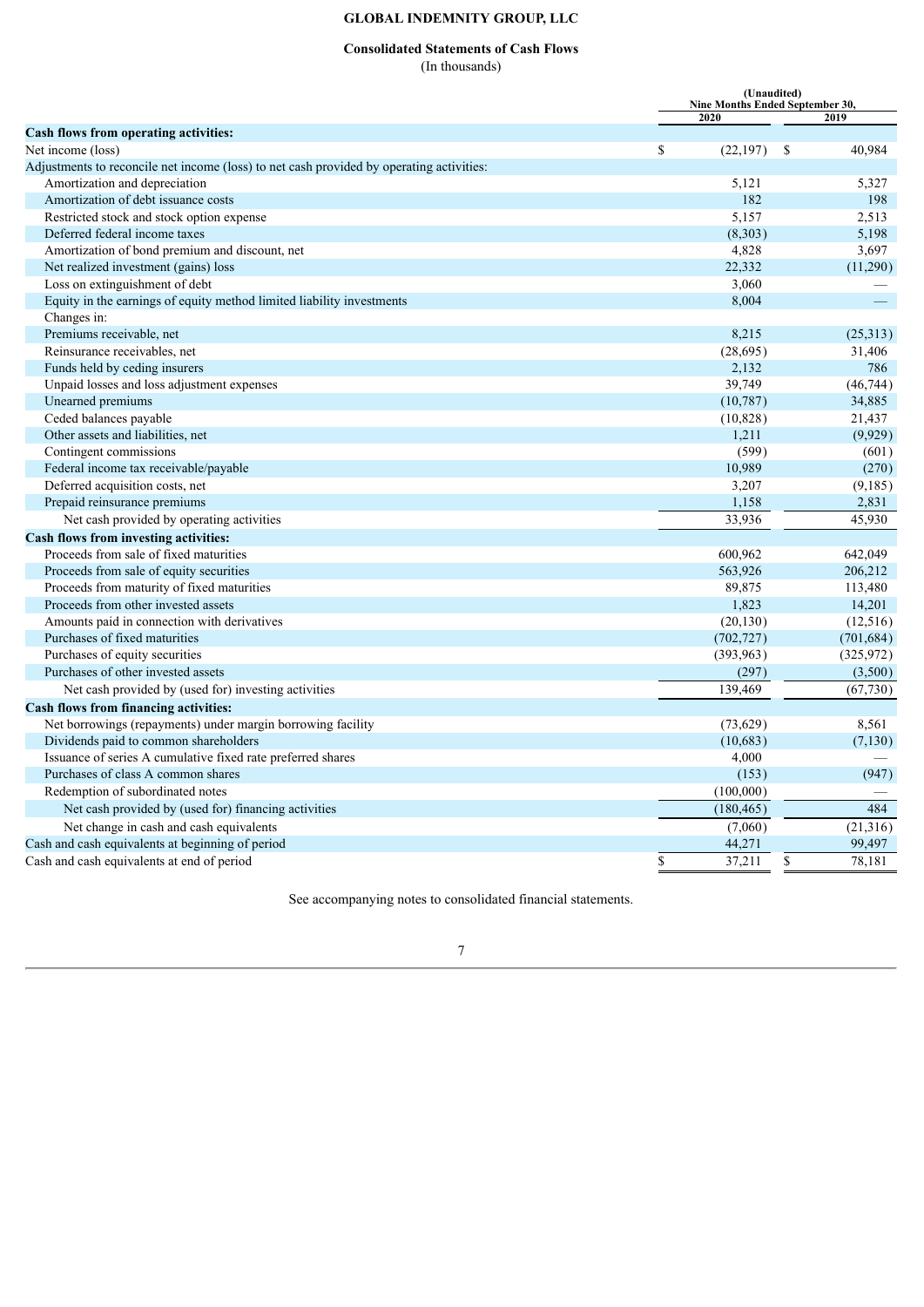#### <span id="page-7-0"></span>**1. Principles of Consolidation and Basis of Presentation**

References to "the Company" refer to Global Indemnity Group, LLC and its subsidiaries. If prior to August 28, 2020, references to the Company refer to Global Indemnity Limited and its subsidiaries.

Global Indemnity Group, LLC ("Global Indemnity" or "the Company"), a Delaware limited liability company formed on June 23, 2020, replaced Global Indemnity Limited, incorporated in the Cayman Islands as an exempted company with limited liability, as the ultimate parent company of the Global Indemnity group of companies as a result of a redomestication transaction completed on August 28, 2020. The Company's class A common shares are publicly traded on the NASDAQ Global Select Market under the ticker symbol GBLI. The Company's predecessors have been publicly traded since 2003. See Note 2 below for additional information regarding the redomestication.

The Company manages its business through four business segments: Commercial Specialty, Specialty Property, Farm, Ranch, & Stable, and Reinsurance Operations. The Company's Commercial Specialty segment offers specialty property and casualty insurance products in the excess and surplus lines marketplace. The Company manages Commercial Specialty by differentiating them into four product classifications: 1) Penn-America, which markets property and general liability products to small commercial businesses through a select network of wholesale general agents with specific binding authority; 2) United National, which markets insurance products for targeted insured segments, including specialty products, such as property, general liability, and professional lines through program administrators with specific binding authority; 3) Diamond State, which markets property, casualty, and professional lines products, which are developed by the Company's underwriting department by individuals with expertise in those lines of business, through wholesale brokers and also markets through program administrators having specific binding authority; and 4) Vacant Express, which primarily insures dwellings which are currently vacant, undergoing renovation, or are under construction and is marketed through aggregators, brokers, and retail agents. These product classifications comprise the Company's Commercial Specialty business segment and are not considered individual business segments because each product has similar economic characteristics, distribution, and coverage. The Company's Specialty Property segment offers specialty personal lines property and casualty insurance products through general and specialty agents with specific binding authority. The Company's Farm, Ranch, & Stable segment provides specialized property and casualty coverage including Commercial Farm Auto and Excess/Umbrella Coverage for the agriculture industry as well as specialized insurance products for the equine mortality and equine major medical industry. These insurance products are sold through wholesalers and retail agents, with a selected number having specific binding authority. Collectively, the Company's U.S. insurance subsidiaries are licensed in all 50 states, the District of Columbia, Puerto Rico, and the U.S. Virgin Islands. The Commercial Specialty, Specialty Property, and Farm, Ranch, & Stable segments comprise the Company's Insurance Operations ("Insurance Operations"). The Company's Reinsurance Operations segment provides reinsurance solutions through brokers and primary writers including insurance and reinsurance companies. Prior to the redomestication transactions, the Company's Reinsurance Operations consisted solely of the operations of its Bermuda-based wholly-owned subsidiary, Global Indemnity Reinsurance Company, Ltd. ("Global Indemnity Reinsurance"). As part of the redomestication transactions, Global Indemnity Reinsurance was merged with and into Penn-Patriot Insurance Company ("Penn-Patriot"), with Penn-Patriot surviving, resulting in the assumption of Global Indemnity Reinsurance's business by the Company's existing U.S. insurance company subsidiaries.

The interim consolidated financial statements are unaudited, but have been prepared in conformity with United States of America generally accepted accounting principles ("GAAP"), which differs in certain respects from those principles followed in reports to insurance regulatory authorities. The preparation of consolidated financial statements in conformity with GAAP requires management to make estimates and assumptions that affect the reported amounts of assets and liabilities and disclosure of contingent assets and liabilities at the date of the consolidated financial statements and the reported amounts of revenues and expenses during the reporting period. Actual results could differ from those estimates.

The unaudited consolidated financial statements include all adjustments that are, in the opinion of management, of a normal recurring nature and are necessary for a fair statement of results for the interim periods. Results of operations for the quarters and nine months ended September 30, 2020 and 2019 are not necessarily indicative of the results of a full year. The accompanying notes to the unaudited consolidated financial statements should be read in conjunction with the notes to the consolidated financial statements contained in the Company's 2019 Annual Report on Form 10-K.

The consolidated financial statements include the accounts of Global Indemnity and its wholly owned subsidiaries. All intercompany balances and transactions have been eliminated in consolidation.

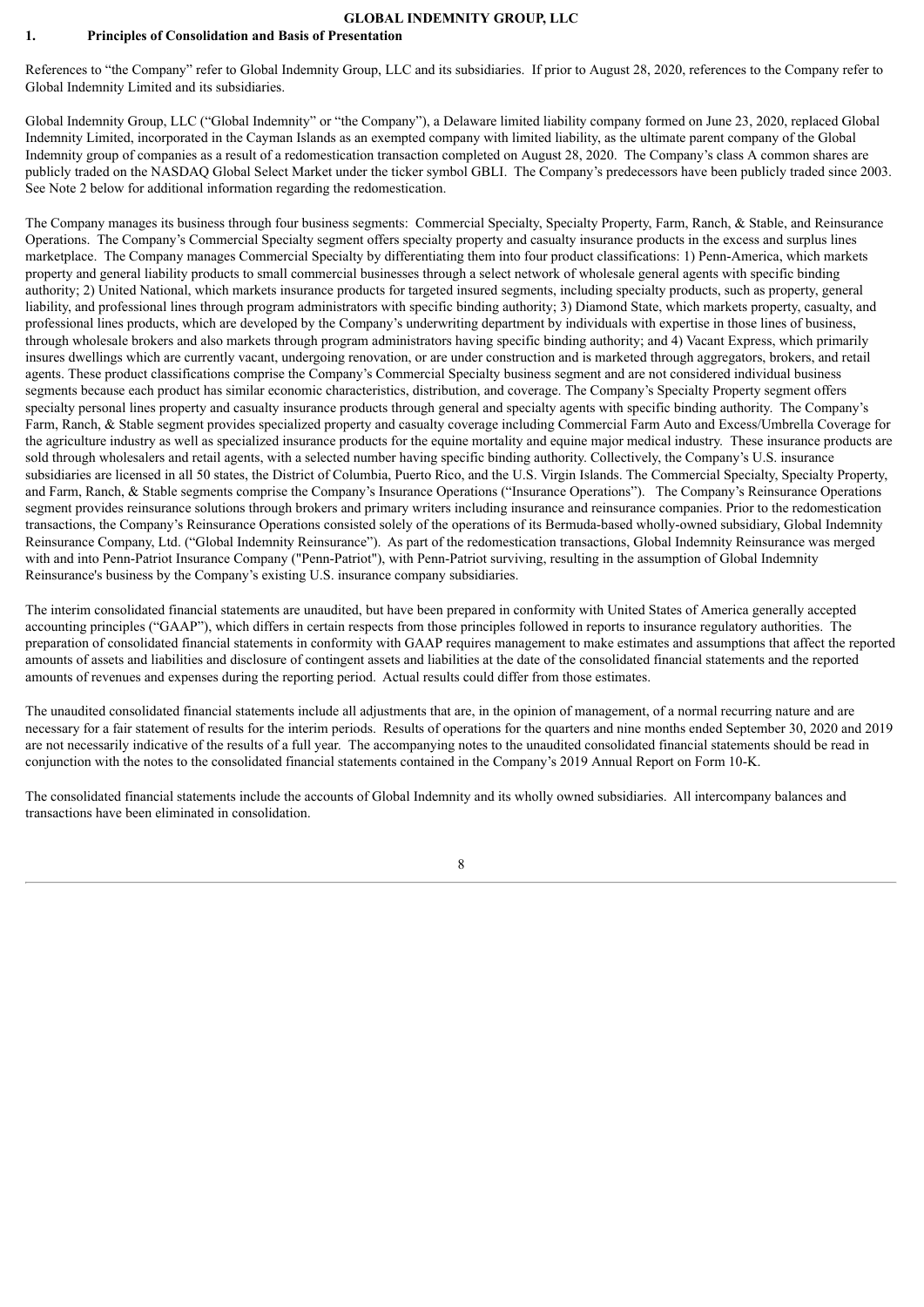#### **2. Redomestication**

#### **GLOBAL INDEMNITY GROUP, LLC**

At 12:01 a.m., Eastern Time, on August 28, 2020 (the "Effective Time"), Global Indemnity Limited, incorporated in the Cayman Islands as an exempted company with limited liability, completed the previously disclosed scheme of arrangement and amalgamation under Sections 86 and 87 of the Cayman Islands Companies Law (2020 Revision) (the "Scheme of Arrangement") that effected certain transactions (the "Redomestication") that resulted in the shareholders of Global Indemnity Limited becoming the holders of all of the issued and outstanding common shares of the Company. In accordance with the terms of the Scheme of Arrangement, the following steps occurred effectively simultaneously at the Effective Time:

- 1. Global Indemnity Limited merged with and into New CayCo, a newly formed and wholly owned subsidiary of the Company incorporated in the Cayman Islands as an exempted company with limited liability, following which, New CayCo survived the merger (the "Amalgamation");
- 2. in consideration of the Amalgamation, the Company issued an equal number of its common shares to Global Indemnity Limited shareholders at the record time of 5:00 p.m. Eastern Time on August 27, 2020 (the "Scheme Record Time"), on the following basis: for each Global Indemnity Limited A ordinary share cancelled, one class A common share of the Company was issued; and for each Global Indemnity Limited B ordinary share cancelled, one class B common share of the Company was issued; and
- 3. pursuant to the Scheme of Arrangement and as part of the Amalgamation, Global Indemnity Limited was dissolved without being wound up and ceases to exist as a separate legal entity.

As a result, any references to class A common shares after the Effective Time refer to Global Indemnity Group, LLC class A common shares and any references to class A common shares prior to the Effective Time refers to Global Indemnity Limited A ordinary shares.

As previously disclosed, the Redomestication was approved by Global Indemnity Limited's shareholders at a special meeting and an extraordinary general meeting held on August 25, 2020, convened by Order of the Grand Court of the Cayman Islands dated July 22, 2020. The terms and conditions of the issuance of the securities in connection with the Redomestication were sanctioned by the Grand Court of the Cayman Islands pursuant to an Order granted on August 26, 2020 after a hearing upon the fairness of such terms and conditions at which all holders of Global Indemnity Limited ordinary shares had a right to appear and of which adequate notice had been given.

Following completion of the Scheme of Arrangement, New CayCo merged with and into the Company, with the Company surviving as the ultimate parent company. Additionally, as part of the Redomestication transactions, Global Indemnity Reinsurance Company was merged with and into Penn-Patriot, with Penn-Patriot surviving, resulting in the assumption of Global Indemnity Reinsurance's business by the Company's existing U.S. insurance company subsidiaries (the "GI Bermuda Transaction" and, together with the Redomestication and the other transactions described in Global Indemnity Limited's Definitive Proxy Statement on Schedule 14A filed with the Securities and Exchange Commission on July 23, 2020 (the "Redomestication Proxy Statement"), the "Transactions").

Prior to the Redomestication, the Global Indemnity Limited A ordinary shares were listed on the Nasdaq Global Select Market ("Nasdaq") under the symbol "GBLI" and registered under Section 12(b) of the Securities Exchange Act of 1934, as amended (the "Exchange Act"). At the Effective Time, the Company's class A common shares are deemed to be registered under Section 12(b) of the Exchange Act pursuant to Rule 12g-3(a) under the Exchange Act. The issuance of the class A common shares by the Company in the Redomestication was exempt from registration under the Securities Act of 1933, as amended (the "Securities Act"), by virtue of Section 3(a)(10) of the Securities Act. The Company's class A common shares began trading on Nasdaq under the symbol "GBLI," the same symbol under which the Global Indemnity Limited ordinary shares previously traded, at the commencement of trading on Nasdaq on August 28, 2020.

On August 27, 2020, the Company issued 4,000 series A cumulative fixed rate preferred shares. Following the Effective Time, all of the issued and outstanding series A fixed rate preferred shares were unaffected by the Scheme of Arrangement. See Note 10 for additional information regarding the issuance of these preferred shares.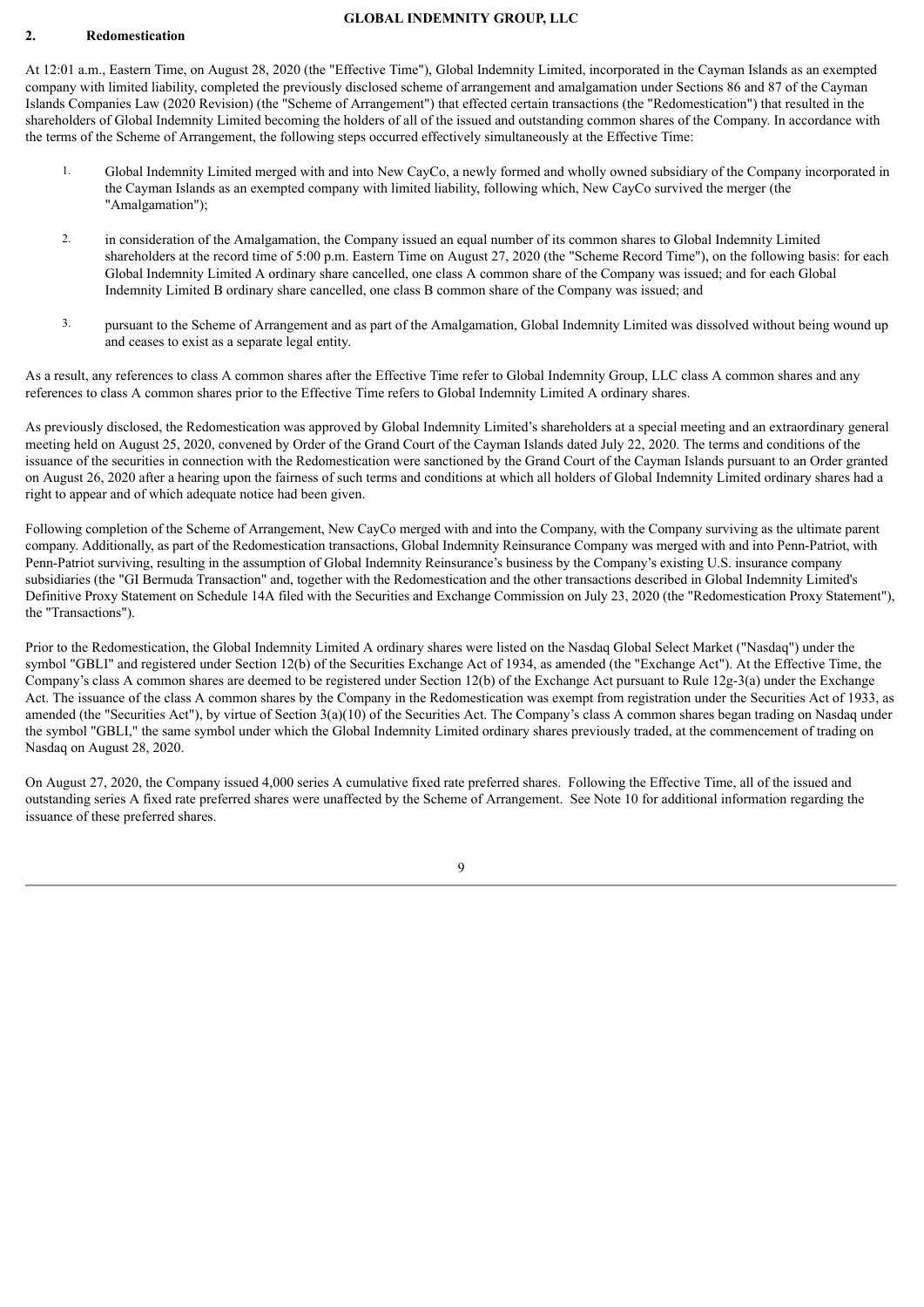#### **3. Investments**

#### **GLOBAL INDEMNITY GROUP, LLC**

The Company implemented new accounting guidance on January 1, 2020 related to the measurement of credit losses on financial instruments. For financial assets held at amortized cost basis, the new guidance requires a forward-looking methodology for in-scope financial assets that reflects expected credit losses and requires consideration of a broader range of information for credit loss estimates, including historical experience, current economic conditions and supportable forecasts that affect the collectability of the financial assets. For available for sale debt securities, credit losses are still measured similar to the old guidance; however, the new guidance requires that credit losses be presented as an allowance rather than as a write-down of the amortized cost basis of the impaired security and allows for the reversal of credit losses in the current period net income. Any impairments related to factors other than credit losses continue to be recorded through other comprehensive income, net of taxes.

The Company elected the practical expedient to exclude accrued interest from both the fair value and the amortized cost basis of the available for sale debt securities for the purposes of identifying and measuring an impairment and to not measure an allowance for credit losses for accrued interest receivables. Accrued interest receivable is written off through net realized investment gains (losses) at the time the issuer of the bond defaults or is expected to default on payment. The Company made an accounting policy election to present the accrued interest receivable balance with other assets on the Company's consolidated statements of financial position. Accrued interest receivable was \$6.1 million and \$7.0 million as of September 30, 2020 and December 31, 2019, respectively.

The amortized cost and estimated fair value of the Company's fixed maturities securities were as follows as of September 30, 2020 and December 31, 2019:

| (Dollars in thousands)                           |     | Amortized<br>Cost |              | <b>Allowance for</b><br><b>Credit Losses</b> | <b>Gross</b><br><b>Unrealized</b><br>Gains |              | <b>Gross</b><br><b>Unrealized</b><br><b>Losses</b> |              | <b>Estimated</b><br><b>Fair Value</b> |
|--------------------------------------------------|-----|-------------------|--------------|----------------------------------------------|--------------------------------------------|--------------|----------------------------------------------------|--------------|---------------------------------------|
| As of September 30, 2020                         |     |                   |              |                                              |                                            |              |                                                    |              |                                       |
| Fixed maturities:                                |     |                   |              |                                              |                                            |              |                                                    |              |                                       |
| U.S. treasury and agency obligations             | \$. | 197,192           | <sup>S</sup> |                                              | 4,980                                      | <sup>S</sup> | (215)                                              | <sup>S</sup> | 201,957                               |
| Obligations of states and political subdivisions |     | 59,134            |              |                                              | 3,055                                      |              | (188)                                              |              | 62,001                                |
| Mortgage-backed securities                       |     | 393,325           |              |                                              | 8,879                                      |              | (1,120)                                            |              | 401,084                               |
| Asset-backed securities                          |     | 137,953           |              |                                              | 2.198                                      |              | (1,001)                                            |              | 139,150                               |
| Commercial mortgage-backed securities            |     | 132,271           |              |                                              | 7,444                                      |              | (804)                                              |              | 138,911                               |
| Corporate bonds                                  |     | 243,082           |              |                                              | 16,914                                     |              | (1, 135)                                           |              | 258,861                               |
| Foreign corporate bonds                          |     | 97,482            |              |                                              | 4,533                                      |              | (204)                                              |              | 101,811                               |
| Total fixed maturities                           |     | 1,260,439         |              |                                              | 48,003                                     |              | (4,667)                                            |              | 1,303,775                             |

| (Dollars in thousands)                           |    | Amortized<br>Cost |   | Gross<br>Unrealized<br>Gains |               | <b>Gross</b><br>Unrealized<br><b>Losses</b> | <b>Estimated</b><br><b>Fair Value</b> |
|--------------------------------------------------|----|-------------------|---|------------------------------|---------------|---------------------------------------------|---------------------------------------|
| As of December 31, 2019                          |    |                   |   |                              |               |                                             |                                       |
| Fixed maturities:                                |    |                   |   |                              |               |                                             |                                       |
| U.S. treasury and agency obligations             | S. | 153,906           | S | 3,580                        | <sup>\$</sup> | $(797)$ \$                                  | 156,689                               |
| Obligations of states and political subdivisions |    | 63,256            |   | 853                          |               | (271)                                       | 63,838                                |
| Mortgage-backed securities                       |    | 325,448           |   | 3,177                        |               | (251)                                       | 328,374                               |
| Asset-backed securities                          |    | 168,020           |   | 937                          |               | (420)                                       | 168,537                               |
| Commercial mortgage-backed securities            |    | 183,944           |   | 4,369                        |               | (209)                                       | 188,104                               |
| Corporate bonds                                  |    | 239,860           |   | 8,478                        |               | (79)                                        | 248,259                               |
| Foreign corporate bonds                          |    | 97,134            |   | 2,247                        |               | (23)                                        | 99,358                                |
| Total fixed maturities                           |    | 1,231,568         |   | 23,641                       |               | (2,050)                                     | 1,253,159                             |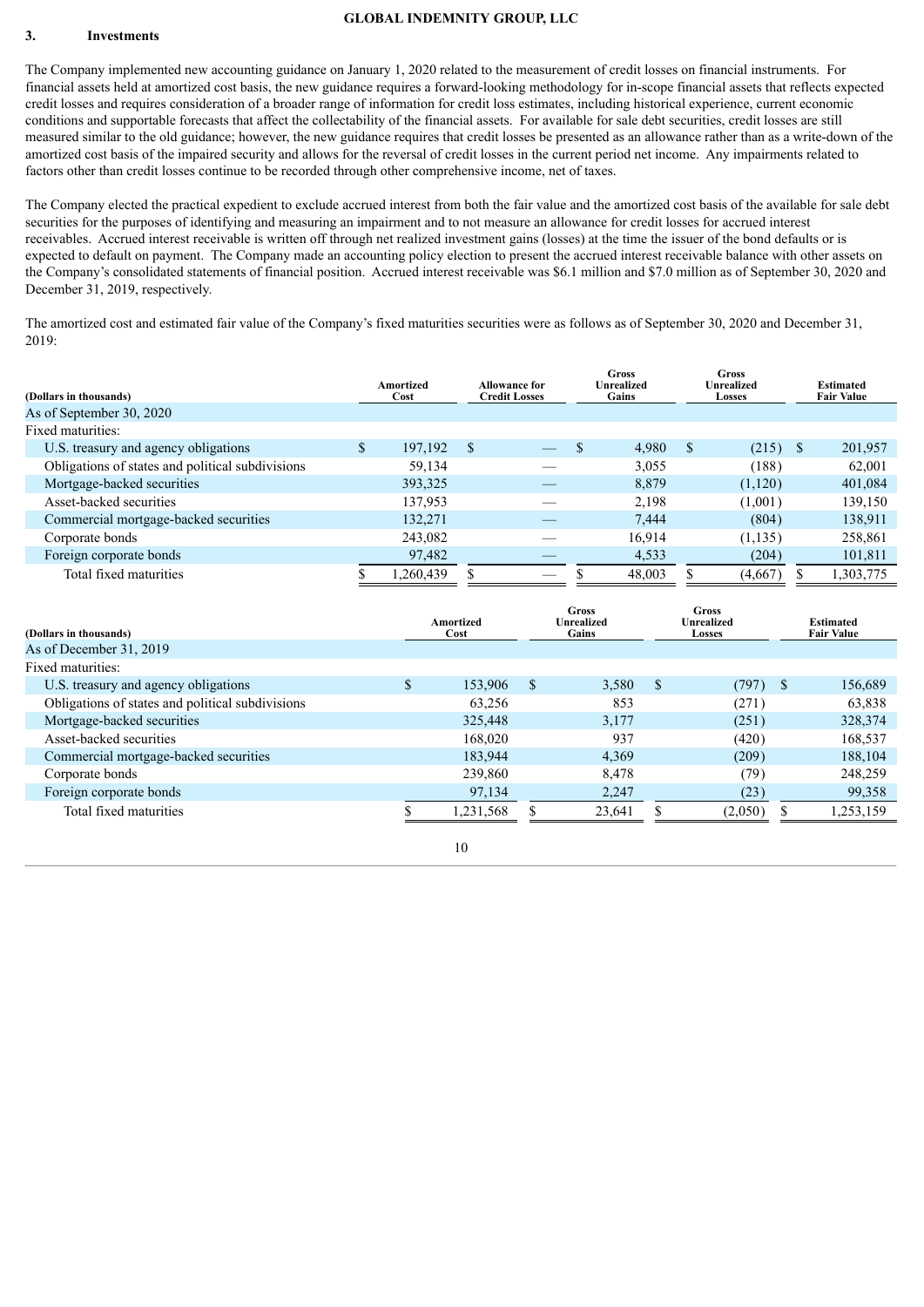As of September 30, 2020 and December 31, 2019, the Company's investments in equity securities consist of the following:

| (Dollars in thousands)                      | <b>September 30, 2020</b> | <b>December 31, 2019</b> |
|---------------------------------------------|---------------------------|--------------------------|
| Common stock                                |                           | 135,329                  |
| Preferred stock                             | 11,268                    | 11,656                   |
| Index funds that invest in fixed maturities | 64.673                    | 54,648                   |
| Index funds that invest in common stock     |                           | 61.471                   |
| Total                                       | 75.941                    | 263,104                  |

As of September 30, 2020 and December 31, 2019, the Company held Fannie Mae mortgage pools that totaled as much as 4.6% and 4.2% of shareholders' equity, respectively. Excluding the Fannie Mae pools, U.S. treasuries, agency bonds, index funds, and limited partnerships, the Company did not hold any debt or equity investments in a single issuer in excess of 2% and 3% of shareholders' equity at September 30, 2020 and December 31, 2019, respectively.

The amortized cost and estimated fair value of the Company's fixed maturities portfolio classified as available for sale at September 30, 2020, by contractual maturity, are shown below. Actual maturities may differ from contractual maturities because borrowers may have the right to call or prepay obligations with or without call or prepayment penalties.

| (Dollars in thousands)                 | Amortized<br>Cost |           |   | <b>Estimated</b><br><b>Fair Value</b> |
|----------------------------------------|-------------------|-----------|---|---------------------------------------|
| Due in one year or less                | \$                | 43,213    | S | 43,642                                |
| Due in one year through five years     |                   | 218,132   |   | 228,538                               |
| Due in five years through ten years    |                   | 242,488   |   | 252,950                               |
| Due in ten years through fifteen years |                   | 27,757    |   | 29,337                                |
| Due after fifteen years                |                   | 65,300    |   | 70,163                                |
| Mortgage-backed securities             |                   | 393,325   |   | 401,084                               |
| Asset-backed securities                |                   | 137,953   |   | 139,150                               |
| Commercial mortgage-backed securities  |                   | 132,271   |   | 138,911                               |
| Total                                  | \$                | 1,260,439 | S | 1,303,775                             |

The following table contains an analysis of the Company's fixed income securities with gross unrealized losses that are not deemed to have credit losses, categorized by the period that the securities were in a continuous loss position as of September 30, 2020. The fair value amounts reported in the table are estimates that are prepared using the process described in Note 5 of the notes to the consolidated financial statements in Item 1 of Part I of this report:

|                                      | Less than 12 months |                                      | 12 months or longer |        |                                      |       | Total $(1)$       |         |    |                                      |
|--------------------------------------|---------------------|--------------------------------------|---------------------|--------|--------------------------------------|-------|-------------------|---------|----|--------------------------------------|
| (Dollars in thousands)               | <b>Fair Value</b>   | Gross<br><b>Unrealized</b><br>Losses | <b>Fair Value</b>   |        | Gross<br>Unrealized<br><b>Losses</b> |       | <b>Fair Value</b> |         |    | <b>Gross</b><br>Unrealized<br>Losses |
| Fixed maturities:                    |                     |                                      |                     |        |                                      |       |                   |         |    |                                      |
| U.S. treasury and agency obligations | \$<br>37,486        | \$<br>$(215)$ \$                     |                     |        |                                      |       | <sup>\$</sup>     | 37,486  | -S | (215)                                |
| Obligations of states and political  |                     |                                      |                     |        |                                      |       |                   |         |    |                                      |
| subdivisions                         | 2,471               | (188)                                |                     |        |                                      |       |                   | 2,471   |    | (188)                                |
| Mortgage-backed securities           | 97,405              | (1,017)                              |                     | 1.421  |                                      | (103) |                   | 98,826  |    | (1,120)                              |
| Asset-backed securities              | 31,769              | (733)                                |                     | 9.916  |                                      | (268) |                   | 41,685  |    | (1,001)                              |
| Commercial mortgage-backed           |                     |                                      |                     |        |                                      |       |                   |         |    |                                      |
| securities                           | 12.098              | (689)                                |                     | 1,026  |                                      | (115) |                   | 13,124  |    | (804)                                |
| Corporate bonds                      | 28,337              | (1,135)                              |                     |        |                                      |       |                   | 28,337  |    | (1,135)                              |
| Foreign corporate bonds              | 11,899              | (204)                                |                     |        |                                      |       |                   | 11,899  |    | (204)                                |
| Total fixed maturities               | 221,465             | (4,181)                              |                     | 12,363 |                                      | (486) |                   | 233,828 |    | (4,667)                              |

**(1)** Fixed maturities in a gross unrealized loss position are comprised of non-credit losses on investment grade securities where management does not intend to sell, and it is more likely than not that the Company will not be forced to sell the security before recovery.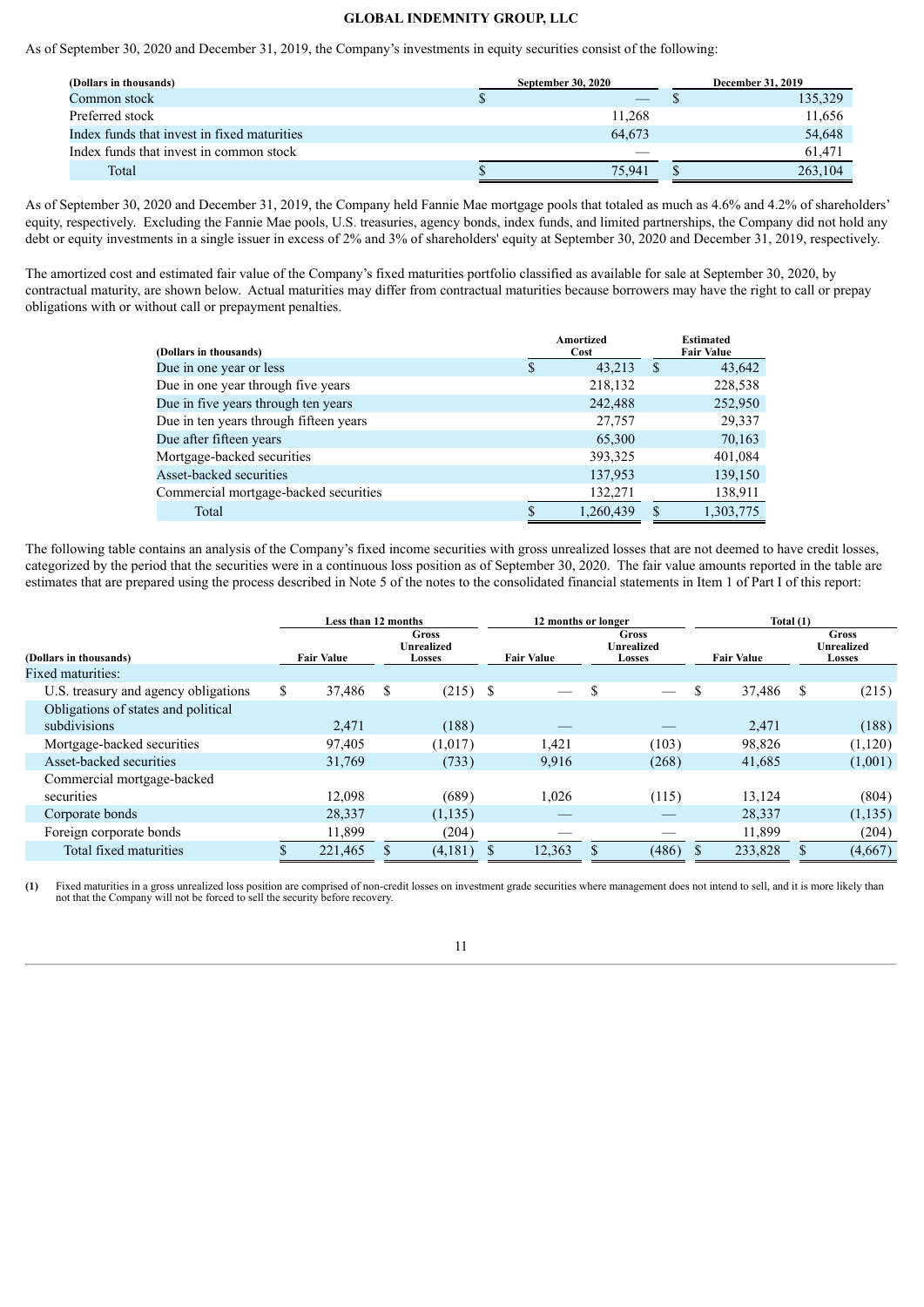The following table contains an analysis of the Company's fixed income securities with gross unrealized losses, categorized by the period that the securities were in a continuous loss position as of December 31, 2019. The fair value amounts reported in the table are estimates that are prepared using the process described in Note 5 of the notes to the consolidated financial statements in Item 1 of Part I of this report:

|                                      | Less than 12 months<br>12 months or longer |   |                                             |                   | Total $(1)$              |                                             |                   |         |   |                                             |
|--------------------------------------|--------------------------------------------|---|---------------------------------------------|-------------------|--------------------------|---------------------------------------------|-------------------|---------|---|---------------------------------------------|
| (Dollars in thousands)               | Fair Value                                 |   | Gross<br><b>Unrealized</b><br><b>Losses</b> | <b>Fair Value</b> |                          | Gross<br><b>Unrealized</b><br><b>Losses</b> | <b>Fair Value</b> |         |   | Gross<br><b>Unrealized</b><br><b>Losses</b> |
| Fixed maturities:                    |                                            |   |                                             |                   |                          |                                             |                   |         |   |                                             |
| U.S. treasury and agency obligations | \$<br>35,633                               | S | $(797)$ \$                                  |                   | $\overline{\phantom{0}}$ |                                             | S                 | 35,633  | S | (797)                                       |
| Obligations of states and political  |                                            |   |                                             |                   |                          |                                             |                   |         |   |                                             |
| subdivisions                         | 27.180                                     |   | (271)                                       |                   |                          |                                             |                   | 27,180  |   | (271)                                       |
| Mortgage-backed securities           | 93,579                                     |   | (244)                                       |                   | 902                      | (7)                                         |                   | 94,481  |   | (251)                                       |
| Asset-backed securities              | 43,402                                     |   | (167)                                       |                   | 16,152                   | (253)                                       |                   | 59,554  |   | (420)                                       |
| Commercial mortgage-backed           |                                            |   |                                             |                   |                          |                                             |                   |         |   |                                             |
| securities                           | 25.698                                     |   | (196)                                       |                   | 1,945                    | (13)                                        |                   | 27,643  |   | (209)                                       |
| Corporate bonds                      | 19.407                                     |   | (79)                                        |                   |                          |                                             |                   | 19,407  |   | (79)                                        |
| Foreign corporate bonds              | 4,822                                      |   | (20)                                        |                   | 2,035                    | (3)                                         |                   | 6,857   |   | (23)                                        |
| Total fixed maturities               | 249,721                                    |   | (1, 774)                                    |                   | 21,034                   | (276)                                       |                   | 270,755 |   | (2,050)                                     |

(1) Fixed maturities in a gross unrealized loss position are comprised of non-credit losses on investment grade securities where management does not intend to sell, and it is more likely than not that the Company will not

The Company regularly performs various analytical valuation procedures with respect to its investments, including reviewing each available for sale debt security in an unrealized loss position to assess whether the decline in fair value below amortized cost basis has resulted from a credit loss or other factors. In assessing whether a credit loss exists, the Company compares the present value of the cash flows expected to be collected from the security to the amortized cost basis of the security. If the present value of the cash flows expected to be collected is less than the amortized cost basis of the security, a credit loss exists and an allowance for credit losses is recorded. Subsequent changes in the allowances are recorded in the period of change as either credit loss expense or reversal of credit loss expense. Any impairments related to factors other than credit losses are recorded through other comprehensive income, net of taxes.

For fixed maturities, the factors considered in reaching the conclusion that a credit loss exists include, among others, whether:

- (1) the extent to which the fair value is less than the amortized cost basis;
- (2) the issuer is in financial distress;
- (3) the investment is secured;
- (4) a significant credit rating action occurred;
- (5) scheduled interest payments were delayed or missed;
- (6) changes in laws or regulations have affected an issuer or industry;
- (7) the investment has an unrealized loss and was identified by the Company's investment manager as an investment to be sold before recovery or maturity;
- (8) the investment failed cash flow projection testing to determine if anticipated principal and interest payments will be realized; and
- (9) changes in US Treasury rates and/or credit spreads since original purchase to identify whether the unrealized loss is simply due to interest rate movement.

According to accounting guidance for debt securities in an unrealized loss position, the Company is required to assess whether it has the intent to sell the debt security or more likely than not will be required to sell the debt security before the anticipated recovery. If either of these conditions is met, any allowance for credit losses is written off and the amortized cost basis is written down to the fair value of the fixed maturity security with any incremental impairment reported in earnings. That new amortized cost basis shall not be adjusted for subsequent recoveries in fair value.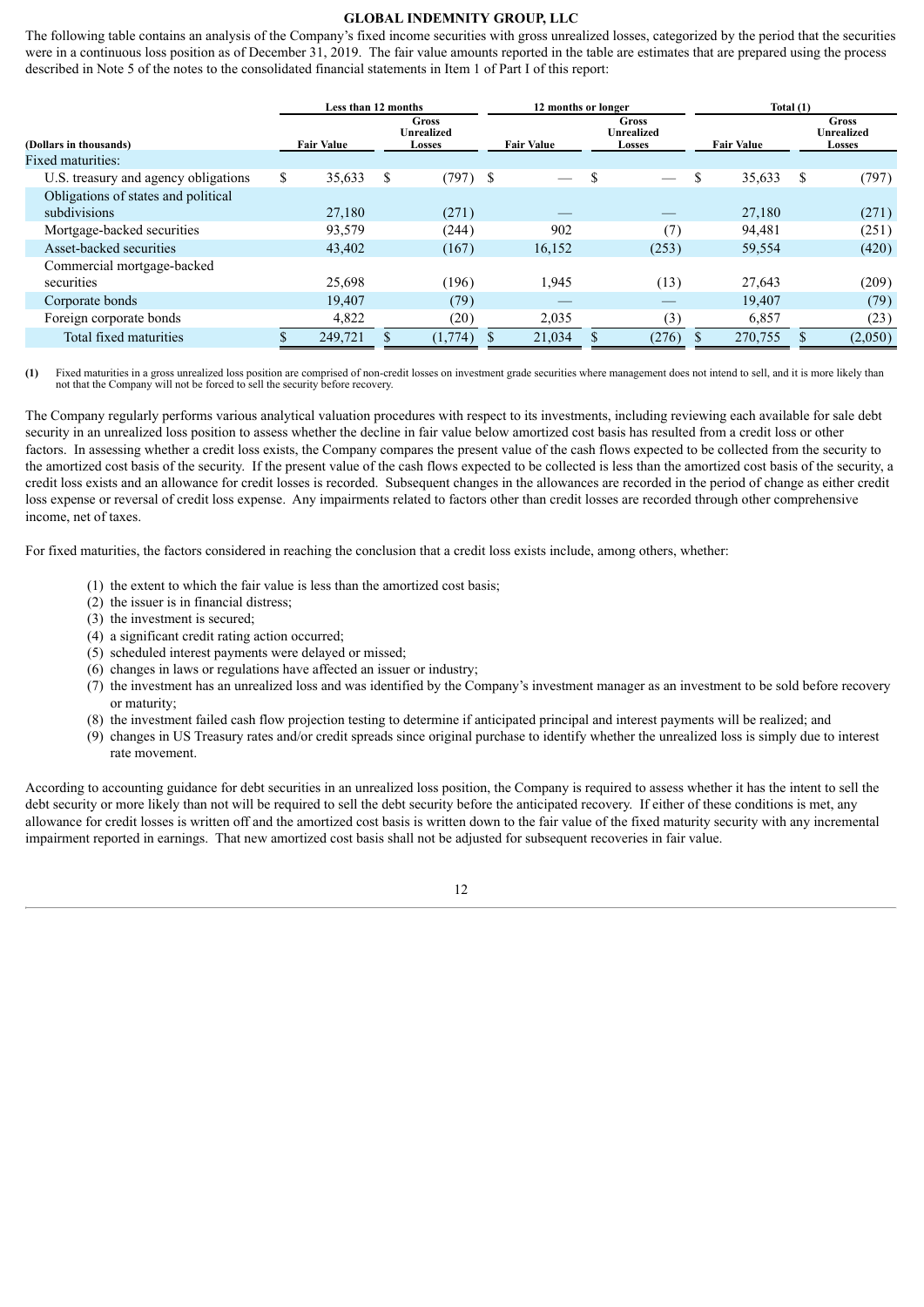The following is a description, by asset type, of the methodology and significant inputs that the Company used to measure the amount of credit loss recognized in earnings, if any:

**U.S. treasury and agency obligations** – As of September 30, 2020, gross unrealized losses related to U.S. treasury and agency obligations were \$0.215 million. To assess whether the decline in fair value below amortized cost has resulted from a credit loss or other factors, macroeconomic and market analysis is conducted in evaluating these securities. Consideration is given to the interest rate environment, duration and yield curve management of the portfolio, sector allocation and security selection. Based on the analysis performed, the Company did not recognize a credit loss on U.S. treasury and agency obligations during the period.

**Obligations of states and political subdivisions –** As of September 30, 2020, gross unrealized losses related to obligations of states and political subdivisions were \$0.188 million. To assess whether the decline in fair value below amortized cost has resulted from a credit loss or other factors, elements that may influence the performance of the municipal bond market are considered in evaluating these securities such as investor expectations, supply and demand patterns, and current versus historical yield and spread relationships. The analysis relies on the output of fixed income credit analysts, as well as dedicated municipal bond analysts who perform extensive in-house fundamental analysis on each issuer, regardless of their rating by the major agencies. Based on the analysis performed, the Company did not recognize a credit loss on obligations of states and political subdivisions during the period.

**Mortgage-backed securities ("MBS") –** As of September 30, 2020, gross unrealized losses related to mortgage-backed securities were \$1.120 million. To assess whether the decline in fair value below amortized cost has resulted from a credit loss or other factors, mortgage-backed securities are modeled to project principal losses under downside, base, and upside scenarios for the economy and home prices. The primary assumption that drives the security and loan level modeling is the Home Price Index ("HPI") projection. These forecasts incorporate not just national macro-economic trends, but also regional impacts to arrive at the most granular and accurate projections. These assumptions are incorporated into the model as a basis to generate delinquency probabilities, default curves, loss severity curves, and voluntary prepayment curves at the loan level within each deal. The model utilizes HPI-adjusted current LTV, payment history, loan terms, loan modification history, and borrower characteristics as inputs to generate expected cash flows and principal loss for each bond under various scenarios. Based on the analysis performed, the Company did not recognize a credit loss on mortgage-backed securities during the period.

**Asset backed securities ("ABS") -** As of September 30, 2020, gross unrealized losses related to asset backed securities were \$1.001 million. The weighted average credit enhancement for the Company's asset backed portfolio is 33.3. This represents the percentage of pool losses that can occur before an asset backed security will incur its first dollar of principal losses. To assess whether the decline in fair value below amortized cost has resulted from a credit loss or other factors, every ABS transaction is analyzed on a stand-alone basis. This analysis involves a thorough review of the collateral, prepayment, and structural risk in each transaction. Additionally, the analysis includes an in-depth credit analysis of the originator and servicer of the collateral. The analysis projects an expected loss for a deal given a set of assumptions specific to the asset type. These assumptions are used to calculate at what level of losses the deal will incur its first dollar of principal loss. The major assumptions used to calculate this ratio are loss severities, recovery lags, and no advances on principal and interest. Based on the analysis performed, the Company did not recognize a credit loss on asset backed securities during the period.

**Commercial mortgage-backed securities ("CMBS") -** As of September 30, 2020, gross unrealized losses related to the CMBS portfolio were \$0.804 million. The weighted average credit enhancement for the Company's CMBS portfolio is 32.4. This represents the percentage of pool losses that can occur before a mortgage-backed security will incur its first dollar of principal loss. To assess whether the decline in fair value below amortized cost has resulted from a credit loss or other factors, a loan level analysis is utilized where every underlying CMBS loan is re-underwritten based on a set of assumptions reflecting expectations for the future path of the economy. Each loan is analyzed over time using a series of tests to determine if a credit event will occur during the life of the loan. Inherent in this process are several economic scenarios and their corresponding rent/vacancy and capital market states. The five primary credit events that frame the analysis include loan modifications, term default, balloon default, extension, and ability to pay off at balloon. The resulting output is the expected loss adjusted cash flows for each bond under the base case and distressed scenarios. Based on the analysis performed, the Company did not recognize a credit loss on commercial mortgage-backed securities during the period.

**Corporate bonds -** As of September 30, 2020, gross unrealized losses related to corporate bonds were \$1.135 million. To assess whether the decline in fair value below amortized cost has resulted from a credit loss or other factors, analysis for this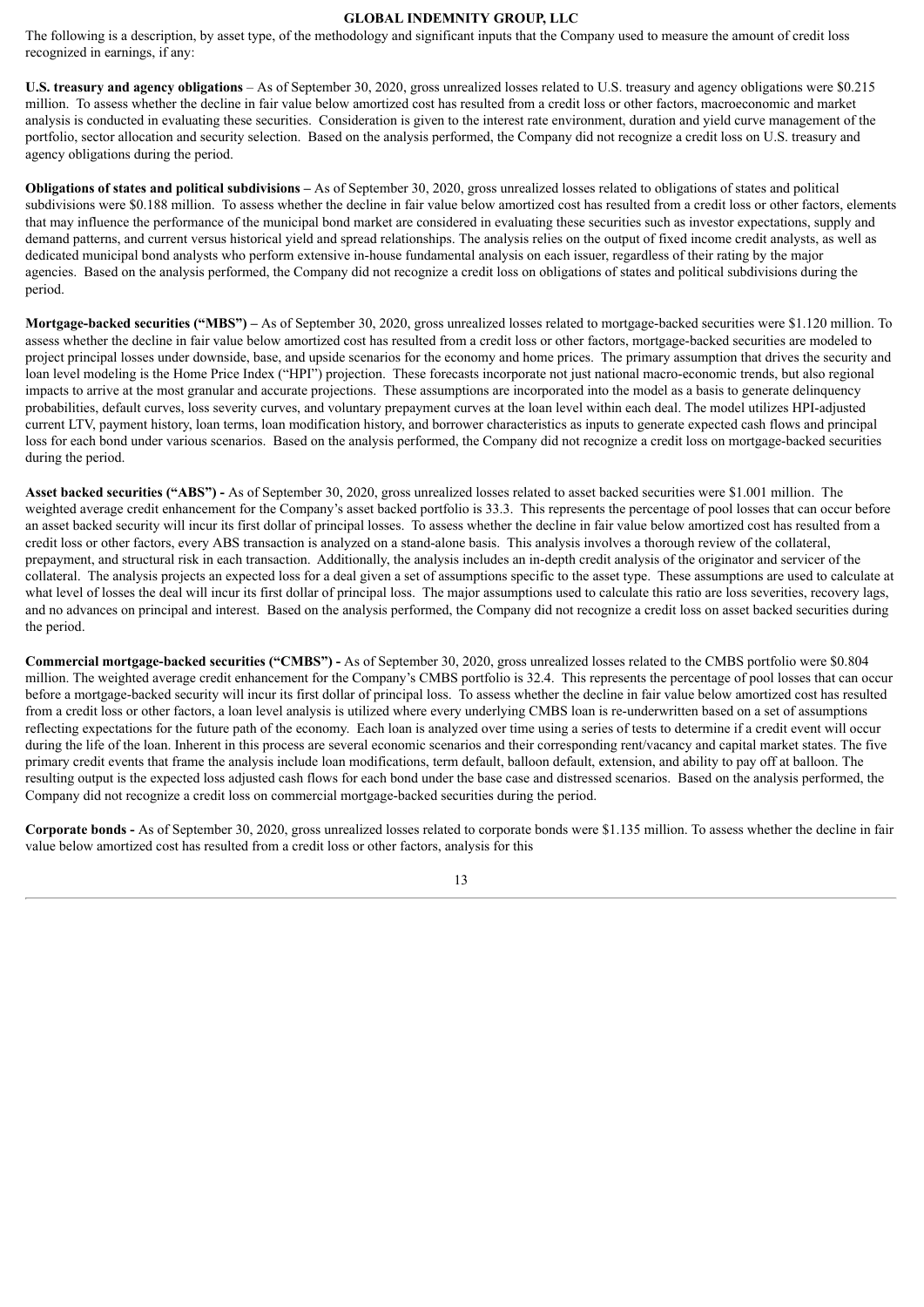asset class includes maintaining detailed financial models that include a projection of each issuer's future financial performance, including prospective debt servicing capabilities, capital structure composition, and the value of the collateral. The analysis incorporates the macroeconomic environment, industry conditions in which the issuer operates, the issuer's current competitive position, its vulnerability to changes in the competitive and regulatory environment, issuer liquidity, issuer commitment to bondholders, issuer creditworthiness, and asset protection. Part of the process also includes running downside scenarios to evaluate the expected likelihood of default as well as potential losses in the event of default. Based on the analysis performed, the Company did not recognize a credit loss on corporate bonds during the period.

**Foreign bonds** – As of September 30, 2020, gross unrealized losses related to foreign bonds were \$0.204 million. To assess whether the decline in fair value below amortized cost has resulted from a credit loss or other factors, detailed financial models are maintained that include a projection of each issuer's future financial performance, including prospective debt servicing capabilities, capital structure composition, and the value of the collateral. The analysis incorporates the macroeconomic environment, industry conditions in which the issuer operates, the issuer's current competitive position, its vulnerability to changes in the competitive and regulatory environment, issuer liquidity, issuer commitment to bondholders, issuer creditworthiness, and asset protection. Part of the process also includes running downside scenarios to evaluate the expected likelihood of default as well as potential losses in the event of default. Based on the analysis performed, the Company did not recognize a credit loss on foreign bonds during the period.

The Company has evaluated its investment portfolio and has determined that an allowance for credit losses on its investments is not required.

The Company recorded the following other than temporary impairments ("OTTI") on its investment portfolio for the quarter and nine months ended September 30, 2019:

|                                                                    | <b>Ouarter Ended</b><br>September 30, | <b>Nine Months Ended</b><br>September 30, |  |         |  |
|--------------------------------------------------------------------|---------------------------------------|-------------------------------------------|--|---------|--|
| (Dollars in thousands)                                             |                                       | 2019                                      |  | 2019    |  |
| Fixed maturities:                                                  |                                       |                                           |  |         |  |
| OTTI losses, gross                                                 |                                       |                                           |  | (1,897) |  |
| Portion of loss recognized in other comprehensive income (pre-tax) |                                       |                                           |  |         |  |
| Net impairment losses on fixed maturities recognized in earnings   |                                       |                                           |  | (1,897) |  |

The following table is an analysis of the credit losses recognized in earnings on fixed maturities held by the Company for the quarter and nine months ended September 30, 2019 for which a portion of the OTTI loss was recognized in other comprehensive income.

|                                                                                                 | <b>Ouarter Ended</b><br>September 30, | <b>Nine Months Ended</b><br>September 30, |      |  |
|-------------------------------------------------------------------------------------------------|---------------------------------------|-------------------------------------------|------|--|
| (Dollars in thousands)                                                                          | 2019                                  |                                           | 2019 |  |
| Balance at beginning of period                                                                  |                                       |                                           | 13   |  |
| Additions where no OTTI was previously recorded                                                 |                                       |                                           |      |  |
| Additions where an OTTI was previously recorded                                                 |                                       |                                           |      |  |
| Reductions for securities for which the company intends to sell or more likely than not will be |                                       |                                           |      |  |
| required to sell before recovery                                                                |                                       |                                           |      |  |
| Reductions reflecting increases in expected cashflows to be collected                           |                                       |                                           |      |  |
| Reductions for securities sold during the period                                                |                                       |                                           |      |  |
| Balance at end of period                                                                        |                                       |                                           | 13   |  |

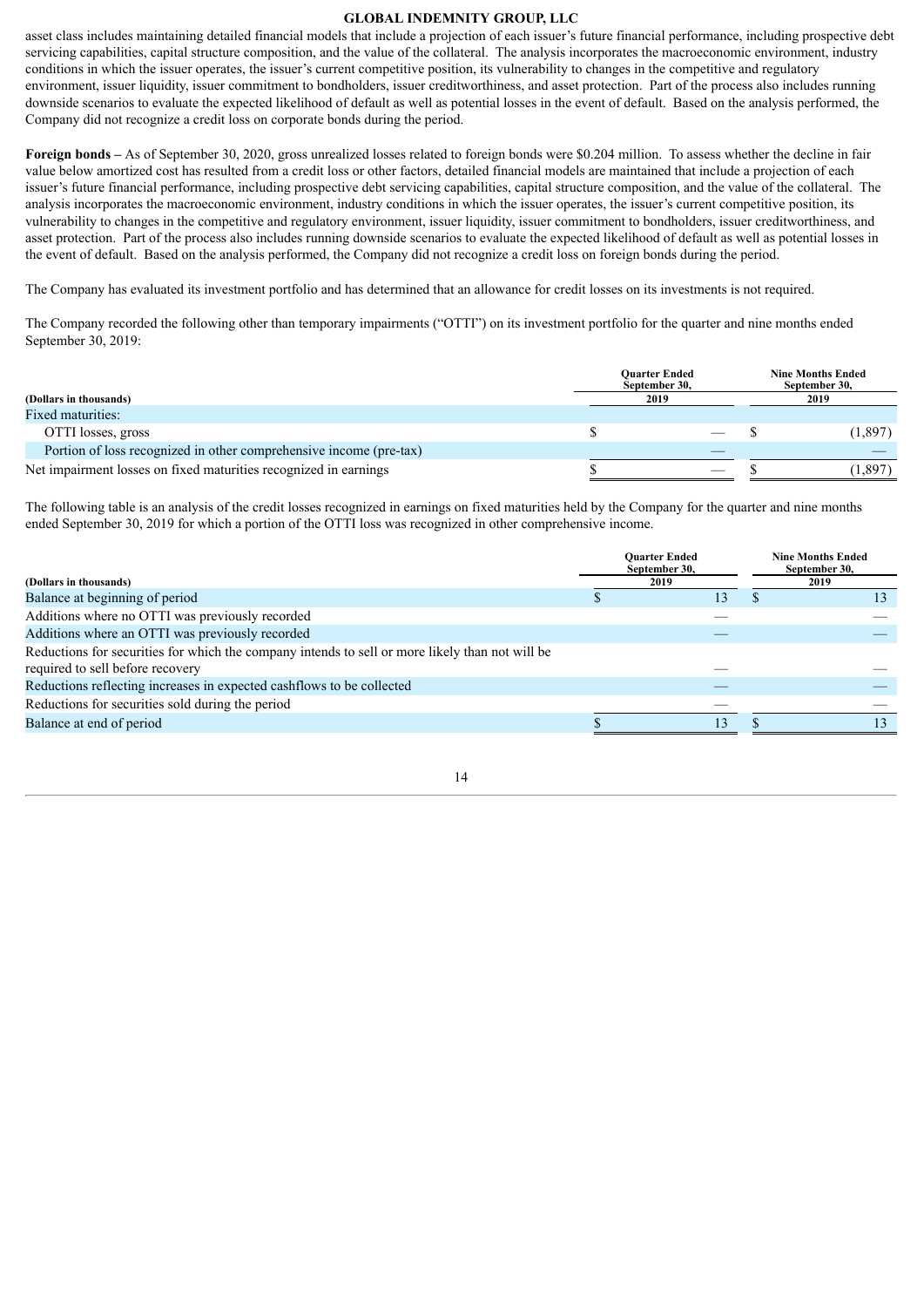#### *Accumulated Other Comprehensive Income, Net of Tax*

Accumulated other comprehensive income, net of tax, as of September 30, 2020 and December 31, 2019 was as follows:

| (Dollars in thousands)                             | <b>September 30, 2020</b> | <b>December 31, 2019</b> |
|----------------------------------------------------|---------------------------|--------------------------|
| Net unrealized gains (losses) from:                |                           |                          |
| Fixed maturities                                   | 43.336                    | 21,591                   |
| Foreign currency fluctuations                      | (587)                     | (1,032)                  |
| Deferred taxes                                     | (7.029)                   | (2,950)                  |
| Accumulated other comprehensive income, net of tax | 35,720                    | 17.609                   |

The following tables present the changes in accumulated other comprehensive income, net of tax, by component for the quarters and nine months ended September 30, 2020 and 2019:

| Quarter Ended September 30, 2020<br>(Dollars In Thousands)        |  | <b>Unrealized Gains and</b><br>Losses on Available for<br><b>Sale Securities</b> | <b>Foreign Currency Items</b> | <b>Accumulated Other</b><br><b>Comprehensive Income</b> |         |  |
|-------------------------------------------------------------------|--|----------------------------------------------------------------------------------|-------------------------------|---------------------------------------------------------|---------|--|
| Beginning balance, net of tax                                     |  | 38,736                                                                           | (1,043)                       |                                                         | 37,693  |  |
| Other comprehensive income before reclassification, before tax    |  | 1.852                                                                            | 456                           |                                                         | 2,308   |  |
| Amounts reclassified from accumulated other comprehensive income, |  |                                                                                  |                               |                                                         |         |  |
| before tax                                                        |  | (2,276)                                                                          |                               |                                                         | (2,276) |  |
| Other comprehensive income, before tax                            |  | (424)                                                                            | 456                           |                                                         | 32      |  |
| Income tax (expense) benefit                                      |  | (2,128)                                                                          | 123                           |                                                         | (2,005) |  |
| Ending balance, net of tax                                        |  | 36.184                                                                           | (464)                         |                                                         | 35.720  |  |
|                                                                   |  |                                                                                  |                               |                                                         |         |  |

| Quarter Ended September 30, 2019<br>(Dollars In Thousands)               |  | <b>Unrealized Gains and</b><br><b>Losses on Available for</b><br><b>Sale Securities</b> | <b>Foreign Currency Items</b> | <b>Accumulated Other</b><br><b>Comprehensive Income</b> |         |  |
|--------------------------------------------------------------------------|--|-----------------------------------------------------------------------------------------|-------------------------------|---------------------------------------------------------|---------|--|
| Beginning balance, net of tax                                            |  | 17,745                                                                                  | (1,203)                       |                                                         | 16,542  |  |
| Other comprehensive income (loss) before reclassification, before tax    |  | 10,767                                                                                  | 200                           |                                                         | 10.967  |  |
| Amounts reclassified from accumulated other comprehensive income, before |  |                                                                                         |                               |                                                         |         |  |
| tax                                                                      |  | (946)                                                                                   |                               |                                                         | (946)   |  |
| Other comprehensive income (loss), before tax                            |  | 9.821                                                                                   | 200                           |                                                         | 10.021  |  |
| Income tax expense                                                       |  | (1,249)                                                                                 |                               |                                                         | (1,249) |  |
| Ending balance, net of tax                                               |  | 26.317                                                                                  | (1,003)                       |                                                         | 25.314  |  |
|                                                                          |  |                                                                                         |                               |                                                         |         |  |

| Nine Months Ended September 30, 2020<br>(Dollars In Thousands)           | <b>Unrealized Gains and</b><br><b>Losses on Available for</b><br><b>Sale Securities</b> |          |    | <b>Foreign Currency Items</b> | <b>Accumulated Other</b><br><b>Comprehensive Income</b> |          |  |
|--------------------------------------------------------------------------|-----------------------------------------------------------------------------------------|----------|----|-------------------------------|---------------------------------------------------------|----------|--|
| Beginning balance, net of tax                                            |                                                                                         | 18,641   | Ъ. | (1,032)                       |                                                         | 17,609   |  |
| Other comprehensive income before reclassification, before tax           |                                                                                         | 38,773   |    | 445                           |                                                         | 39,218   |  |
| Amounts reclassified from accumulated other comprehensive income, before |                                                                                         |          |    |                               |                                                         |          |  |
| tax                                                                      |                                                                                         | (17,028) |    |                               |                                                         | (17,028) |  |
| Other comprehensive income, before tax                                   |                                                                                         | 21,745   |    | 445                           |                                                         | 22,190   |  |
| Income tax (expense) benefit                                             |                                                                                         | (4,202)  |    | 123                           |                                                         | (4,079)  |  |
| Ending balance, net of tax                                               |                                                                                         | 36,184   |    | (464)                         |                                                         | 35,720   |  |
|                                                                          |                                                                                         |          |    |                               |                                                         |          |  |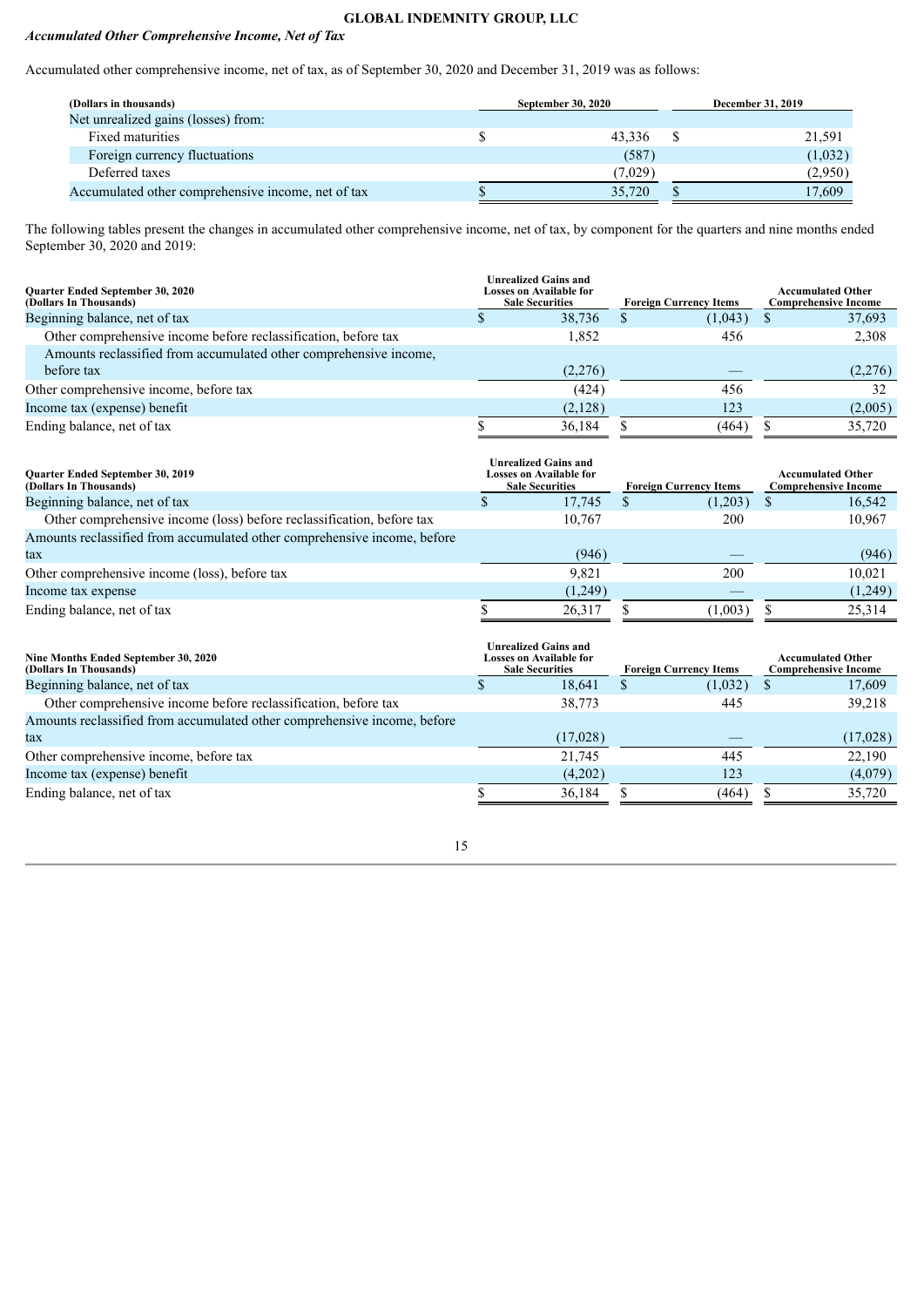| Nine Months Ended September 30, 2019<br>(Dollars In Thousands)    | Unrealized Gains and<br>Losses on Available for<br><b>Sale Securities</b> | <b>Foreign Currency Items</b> | <b>Accumulated Other</b><br><b>Comprehensive Income</b> |           |  |
|-------------------------------------------------------------------|---------------------------------------------------------------------------|-------------------------------|---------------------------------------------------------|-----------|--|
| Beginning balance, net of tax                                     | (19, 897)                                                                 | (1, 334)                      |                                                         | (21, 231) |  |
| Other comprehensive income before reclassification, before tax    | 55,960                                                                    | 331                           |                                                         | 56,291    |  |
| Amounts reclassified from accumulated other comprehensive income, |                                                                           |                               |                                                         |           |  |
| before tax                                                        | (2,834)                                                                   |                               |                                                         | (2,834)   |  |
| Other comprehensive income, before tax                            | 53,126                                                                    | 331                           |                                                         | 53,457    |  |
| Income tax expense                                                | (6.912)                                                                   |                               |                                                         | (6,912)   |  |
| Ending balance, net of tax                                        | 26.317                                                                    | (1,003)                       |                                                         | 25,314    |  |

The reclassifications out of accumulated other comprehensive income for the quarters and nine months ended September 30, 2020 and 2019 were as follows:

| (Dollars in thousands)                                                                                     |                                                                                  | <b>Amounts Reclassified from</b><br><b>Accumulated Other</b><br><b>Comprehensive Income</b><br><b>Ouarters Ended September 30,</b> |                                                                                                    |               |         |  |  |  |
|------------------------------------------------------------------------------------------------------------|----------------------------------------------------------------------------------|------------------------------------------------------------------------------------------------------------------------------------|----------------------------------------------------------------------------------------------------|---------------|---------|--|--|--|
| <b>Details about Accumulated Other</b><br><b>Comprehensive Income Components</b>                           | <b>Affected Line Item in the Consolidated</b><br><b>Statements of Operations</b> |                                                                                                                                    | 2020                                                                                               | 2019          |         |  |  |  |
| Unrealized gains and losses on available for sale                                                          | Other net realized investment (gains) losses                                     |                                                                                                                                    |                                                                                                    |               |         |  |  |  |
| securities                                                                                                 |                                                                                  | $\mathbf S$                                                                                                                        | (2,276)                                                                                            | -S            | (946)   |  |  |  |
|                                                                                                            | Other than temporary impairment losses on<br>investments                         |                                                                                                                                    |                                                                                                    |               |         |  |  |  |
|                                                                                                            | Total before tax                                                                 |                                                                                                                                    | (2,276)                                                                                            |               | (946)   |  |  |  |
|                                                                                                            | Income tax expense (benefit)                                                     |                                                                                                                                    | 172                                                                                                |               | 99      |  |  |  |
|                                                                                                            | Unrealized gains and losses on available for sale<br>securities, net of tax      |                                                                                                                                    | (2,104)                                                                                            |               | (847)   |  |  |  |
| Foreign currency items                                                                                     | Other net realized investment (gains) losses                                     |                                                                                                                                    |                                                                                                    |               |         |  |  |  |
|                                                                                                            | Income tax expense                                                               |                                                                                                                                    |                                                                                                    |               |         |  |  |  |
|                                                                                                            | Foreign currency items, net of tax                                               |                                                                                                                                    |                                                                                                    |               |         |  |  |  |
| Total reclassifications                                                                                    | Total reclassifications, net of tax                                              | \$                                                                                                                                 | (2,104)                                                                                            | <sup>\$</sup> | (847)   |  |  |  |
| (Dollars in thousands)<br><b>Details about Accumulated Other</b><br><b>Comprehensive Income Components</b> | <b>Affected Line Item in the Consolidated</b><br><b>Statements of Operations</b> |                                                                                                                                    | <b>Accumulated Other</b><br><b>Comprehensive Income</b><br>Nine Months Ended September 30,<br>2020 | 2019          |         |  |  |  |
| Unrealized gains and losses on available for sale                                                          | Other net realized investment (gains) losses                                     |                                                                                                                                    |                                                                                                    |               |         |  |  |  |
| securities                                                                                                 |                                                                                  | \$                                                                                                                                 | (17,028)                                                                                           | <sup>\$</sup> | (4,731) |  |  |  |
|                                                                                                            | Other than temporary impairment losses on<br>investments                         |                                                                                                                                    |                                                                                                    |               | 1,897   |  |  |  |
|                                                                                                            | Total before tax                                                                 |                                                                                                                                    | (17,028)                                                                                           |               | (2,834) |  |  |  |
|                                                                                                            | Income tax expense (benefit)                                                     |                                                                                                                                    | 3,823                                                                                              |               | 169     |  |  |  |
|                                                                                                            | Unrealized gains and losses on available for sale<br>securities, net of tax      |                                                                                                                                    | (13,205)                                                                                           |               | (2,665) |  |  |  |
| Foreign currency items                                                                                     |                                                                                  |                                                                                                                                    |                                                                                                    |               |         |  |  |  |
|                                                                                                            | Other net realized investment (gains) losses                                     |                                                                                                                                    |                                                                                                    |               |         |  |  |  |
|                                                                                                            | Income tax expense                                                               |                                                                                                                                    |                                                                                                    |               |         |  |  |  |
|                                                                                                            | Foreign currency items, net of tax                                               |                                                                                                                                    |                                                                                                    |               |         |  |  |  |
| <b>Total reclassifications</b>                                                                             | Total reclassifications, net of tax                                              | \$                                                                                                                                 | (13,205)                                                                                           | \$            | (2,665) |  |  |  |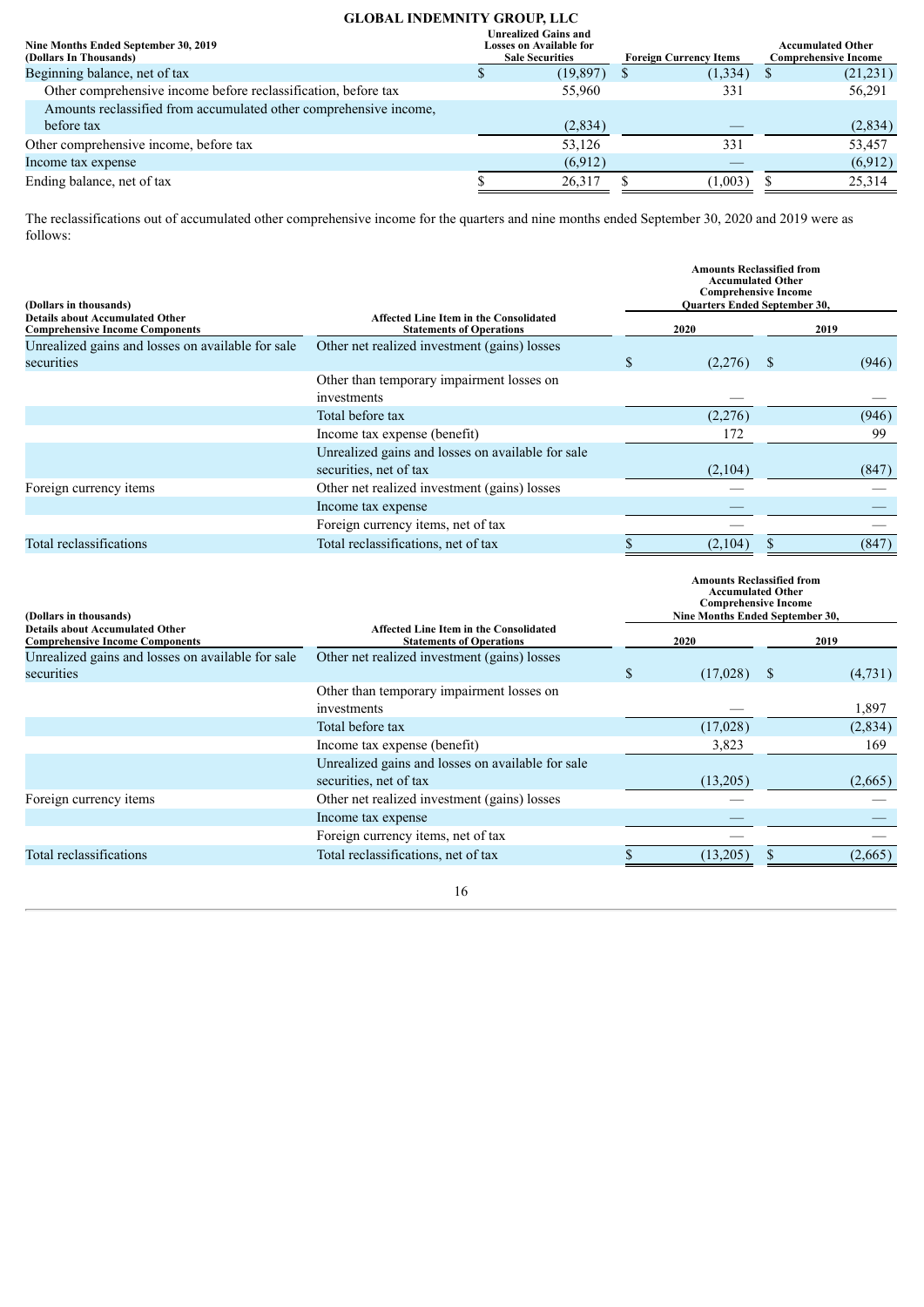#### *Net Realized Investment Gains (Losses)*

#### **GLOBAL INDEMNITY GROUP, LLC**

The components of net realized investment gains (losses) for the quarters and nine months ended September 30, 2020 and 2019 were as follows:

|                                              | <b>Ouarters Ended September 30,</b> |         |    |          |    | Nine Months Ended September 30, |   |          |  |
|----------------------------------------------|-------------------------------------|---------|----|----------|----|---------------------------------|---|----------|--|
| (Dollars in thousands)                       |                                     | 2020    |    | 2019     |    | 2020                            |   | 2019     |  |
| Fixed maturities:                            |                                     |         |    |          |    |                                 |   |          |  |
| Gross realized gains                         | \$                                  | 2,705   | \$ | 1.054    | \$ | 21,685                          | S | 5,765    |  |
| Gross realized losses                        |                                     | (429)   |    | (108)    |    | (4,657)                         |   | (2,931)  |  |
| Net realized gains (losses)                  |                                     | 2,276   |    | 946      |    | 17,028                          |   | 2,834    |  |
| Equity securities:                           |                                     |         |    |          |    |                                 |   |          |  |
| Gross realized gains                         |                                     | 4,942   |    | 1,681    |    | 14,669                          |   | 26,936   |  |
| Gross realized losses                        |                                     | (55)    |    | (3,146)  |    | (31,870)                        |   | (9,076)  |  |
| Net realized gains (losses)                  |                                     | 4,887   |    | (1, 465) |    | (17,201)                        |   | 17,860   |  |
| Derivatives:                                 |                                     |         |    |          |    |                                 |   |          |  |
| Gross realized gains                         |                                     | 1,520   |    | 341      |    | 19,514                          |   | 341      |  |
| Gross realized losses                        |                                     | (1,360) |    | (2,512)  |    | (41, 673)                       |   | (9,745)  |  |
| Net realized gains (losses) (1)              |                                     | 160     |    | (2,171)  |    | (22, 159)                       |   | (9, 404) |  |
| Total net realized investment gains (losses) |                                     | 7,323   |    | (2,690)  |    | (22, 332)                       |   | 11,290   |  |

(1) Includes periodic net interest settlements related to the derivatives of \$1.4 million and \$0.3 million for the quarters ended September 30, 2020 and 2019, respectively, and \$3.1 million and \$0.7 million for the nine months ended September 30, 2020 and 2019, respectively.

Net realized investment gains (losses) for the quarter and nine months ended September 30, 2020 were primarily due to the impact of changes in fair value due to the recent disruption in the global financial markets.

The following table shows the calculation of the portion of realized gains and losses related to equity securities held as of September 30, 2020 and 2019:

|                                                                      |       | <b>Ouarters Ended September 30,</b> | Nine Months Ended September 30, |        |  |  |
|----------------------------------------------------------------------|-------|-------------------------------------|---------------------------------|--------|--|--|
| (Dollars in thousands)                                               | 2020  | 2019                                | 2020                            | 2019   |  |  |
| Net gains and (losses) recognized during the period on equity        |       |                                     |                                 |        |  |  |
| securities                                                           | 4.887 | (1, 465)                            | (17.201)                        | 17,860 |  |  |
| Less: Net gains (losses) recognized during the period on equity      |       |                                     |                                 |        |  |  |
| securities sold during the period                                    | 3.419 | (614)                               | (366)                           | 9.836  |  |  |
| Unrealized gains and (losses) recognized during the reporting period |       |                                     |                                 |        |  |  |
| on equity securities still held at the reporting date                | .468  | (851)                               | (16, 835)                       | 8.024  |  |  |

The proceeds from sales and redemptions of available for sale and equity securities resulting in net realized investment gains (losses) for the nine months ended September 30, 2020 and 2019 were as follows:

|                         |   | Nine Months Ended September 30. |  |         |  |  |  |  |  |  |  |
|-------------------------|---|---------------------------------|--|---------|--|--|--|--|--|--|--|
| (Dollars in thousands)  |   | 2020                            |  | 2019    |  |  |  |  |  |  |  |
| <b>Fixed maturities</b> | ጦ | 600.962                         |  | 642,049 |  |  |  |  |  |  |  |
| Equity securities       |   | 563.926                         |  | 206.212 |  |  |  |  |  |  |  |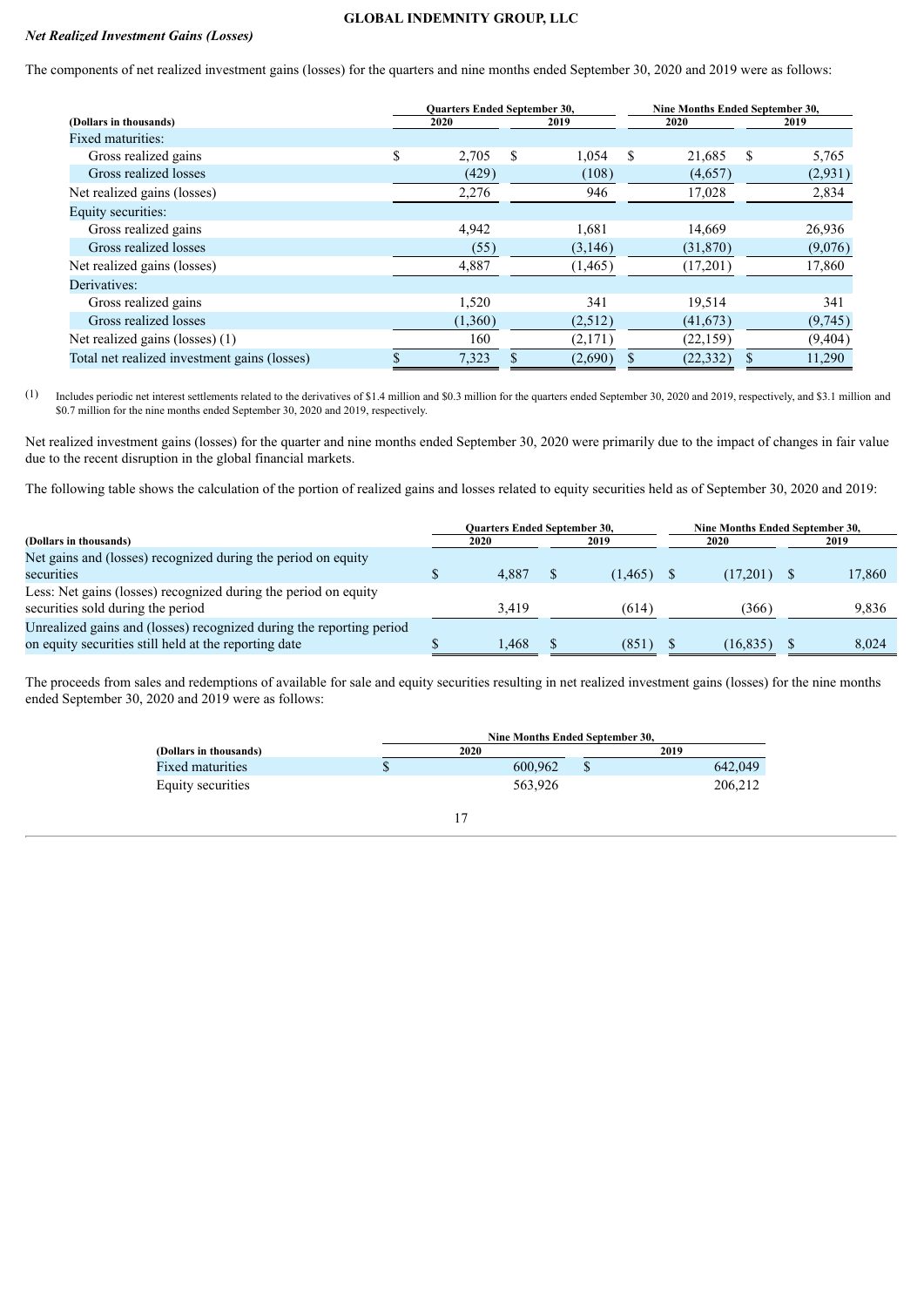#### *Net Investment Income*

The sources of net investment income for the quarters and nine months ended September 30, 2020 and 2019 were as follows:

|                           | <b>Ouarters Ended September 30,</b> |    |        |          |         | Nine Months Ended September 30, |         |  |  |  |  |
|---------------------------|-------------------------------------|----|--------|----------|---------|---------------------------------|---------|--|--|--|--|
| (Dollars in thousands)    | 2020                                |    | 2019   |          | 2020    |                                 | 2019    |  |  |  |  |
| <b>Fixed maturities</b>   | 7.421                               | -S | 8,806  | S        | 25,013  | S                               | 27,692  |  |  |  |  |
| Equity securities         | 1,390                               |    | 1,704  |          | 4,161   |                                 | 4,384   |  |  |  |  |
| Cash and cash equivalents | 260                                 |    | 372    |          | 492     |                                 | 1,242   |  |  |  |  |
| Other invested assets     | 3,485                               |    | 1,280  |          | (8,004) |                                 | 1,394   |  |  |  |  |
| Total investment income   | 12,556                              |    | 12,162 |          | 21,662  |                                 | 34,712  |  |  |  |  |
| Investment expense        | (810)                               |    | (814)  |          | (2,146) |                                 | (2,319) |  |  |  |  |
| Net investment income     | 11,746                              |    | 11,348 | <b>S</b> | 19,516  |                                 | 32,393  |  |  |  |  |

The Company's total investment return on a pre-tax basis for the quarters and nine months ended September 30, 2020 and 2019 were as follows:

|                                                |              | <b>Ouarters Ended September 30,</b> |  |           | Nine Months Ended September 30, |           |      |           |  |  |
|------------------------------------------------|--------------|-------------------------------------|--|-----------|---------------------------------|-----------|------|-----------|--|--|
| (Dollars in thousands)                         | 2019<br>2020 |                                     |  |           | 2020                            |           | 2019 |           |  |  |
| Net investment income                          |              | 11,746                              |  | 11,348    |                                 | 19,516    |      | 32,393    |  |  |
| Net realized investment gains (losses)         |              | 7,323                               |  | (2,690)   |                                 | (22, 332) |      | 11,290    |  |  |
| Change in unrealized holding gains and losses  |              | 32                                  |  | 10,021    |                                 | 22,190    |      | 53,457    |  |  |
| Net realized and unrealized investment returns |              | 7,355                               |  | 7.331     |                                 | (142)     |      | 64,747    |  |  |
| Total investment return                        |              | 19.101                              |  | 18.679    |                                 | 19.374    |      | 97,140    |  |  |
| Total investment return $\%$ (1)               |              | $1.2\%$                             |  | $1.2\%$   |                                 | $1.3\%$   |      | $6.2\%$   |  |  |
| Average investment portfolio $(2)$             |              | 1,541,227                           |  | 1,585,165 |                                 | 1,528,005 |      | 1,562,177 |  |  |

**(1)** Not annualized.

**(2)** Average of total cash and invested assets, net of receivable/payable for securities purchased and sold, as of the beginning and end of the period.

As of September 30, 2020 and December 31, 2019, the Company did not own any fixed maturity securities that were non-income producing for the preceding twelve months.

#### *Insurance Enhanced Asset-Backed and Credit Securities*

As of September 30, 2020, the Company held insurance enhanced bonds with a market value of approximately \$26.0 million which represented 1.8% of the Company's total cash and invested assets, net of payable/ receivable for securities purchased and sold.

The insurance enhanced bonds are comprised of \$15.3 million of municipal bonds, \$10.6 million of commercial mortgage-backed securities, and less than \$0.1 million of collateralized mortgage obligations. The financial guarantors of the Company's \$26.0 million of insurance enhanced commercialmortgage-backed, municipal securities, and collateralized mortgage obligations include Municipal Bond Insurance Association (\$3.2 million), Assured Guaranty Corporation (\$10.0 million), Federal Home Loan Mortgage Corporation (\$10.6 million), Ambac Financial Group (\$2.2 million), and Federal Deposit Insurance Corporation (less than \$0.1 million).

The Company had no direct investments in the entities that have provided financial guarantees or other credit support to any security held by the Company at September 30, 2020.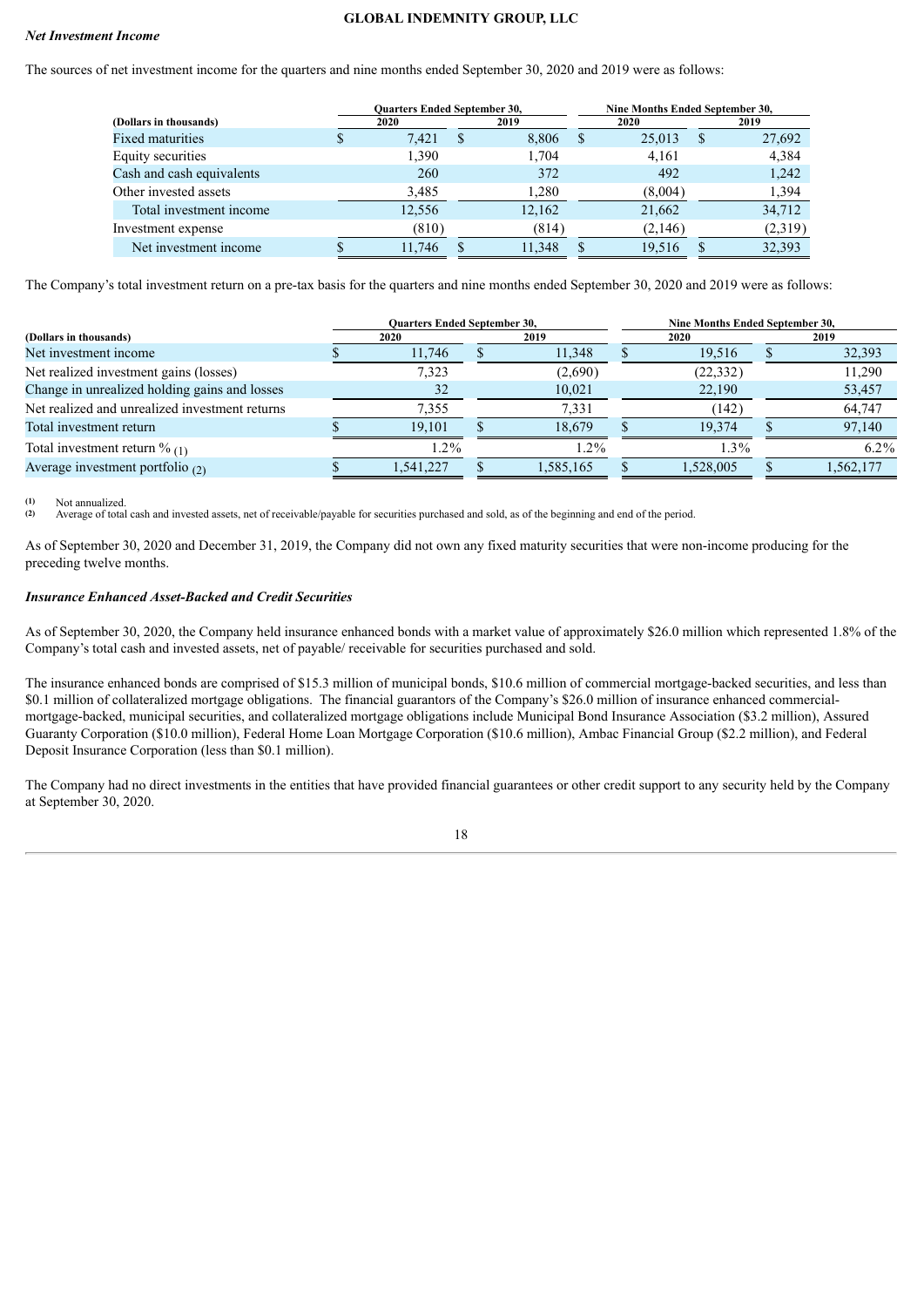#### *Bonds Held on Deposit*

Certain cash balances, cash equivalents, equity securities, and bonds available for sale were deposited with various governmental authorities in accordance with statutory requirements, were held as collateral, or were held in trust pursuant to intercompany reinsurance agreements. The fair values were as follows as of September 30, 2020 and December 31, 2019:

|                                                                | <b>Estimated Fair Value</b> |                   |  |         |  |  |  |  |  |  |
|----------------------------------------------------------------|-----------------------------|-------------------|--|---------|--|--|--|--|--|--|
| (Dollars in thousands)                                         | <b>September 30, 2020</b>   | December 31, 2019 |  |         |  |  |  |  |  |  |
| On deposit with governmental authorities                       |                             | 27,082            |  | 26,431  |  |  |  |  |  |  |
| Intercompany trusts held for the benefit of U.S. policyholders |                             | 142,496           |  | 179,116 |  |  |  |  |  |  |
| Held in trust pursuant to third party requirements             |                             | 84,174            |  | 133,122 |  |  |  |  |  |  |
| Letter of credit held for third party requirements             |                             | 2,645             |  | 1,458   |  |  |  |  |  |  |
| Securities held as collateral                                  |                             | 555               |  | 91.229  |  |  |  |  |  |  |
| Total                                                          |                             | 256,952           |  | 431.356 |  |  |  |  |  |  |

#### *Variable Interest Entities*

A Variable Interest Entity ("VIE") refers to an investment in which an investor holds a controlling interest that is not based on the majority of voting rights. Under the VIE model, the party that has the power to exercise significant management influence and maintain a controlling financial interest in the entity's economics is said to be the primary beneficiary, and is required to consolidate the entity within their results. Other entities that participate in a VIE, for which their financial interests fluctuate with changes in the fair value of the investment entity's net assets but do not have significant management influence and the ability to direct the VIE's significant economic activities are said to have a variable interest in the VIE but do not consolidate the VIE in their financial results.

The Company has variable interests in three VIE's for which it is not the primary beneficiary. These investments are accounted for under the equity method of accounting as their ownership interest exceeds 3% of their respective investments.

The carrying value of one of the Company's VIE's, which invests in distressed securities and assets, was \$11.3 million and \$13.5 million as of September 30, 2020 and December 31, 2019, respectively. The Company's maximum exposure to loss from this VIE, which factors in future funding commitments, was \$25.5 million and \$27.7 million at September 30, 2020 and December 31, 2019, respectively. The carrying value of a second VIE that also invests in distressed securities and assets was \$17.0 million and \$24.0 million at September 30, 2020 and December 31, 2019, respectively. The Company's maximum exposure to loss from this VIE, which factors in future funding commitments, was \$34.0 million and \$41.0 million at September 30, 2020 and December 31, 2019, respectively. The carrying value of a third VIE that invests in REIT qualifying assets was \$9.5 million and \$9.8 million as of September 30, 2020 and December 31, 2019, respectively. The Company's maximum exposure to loss from this VIE, which factors in future funding commitments, was \$9.5 million and \$10.3 million at September 30, 2020 and December 31, 2019, respectively. The Company's investment in VIEs is included in other invested assets on the consolidated balance sheet with changes in carrying value recorded in the consolidated statements of operations.

#### **4. Derivative Instruments**

Derivatives are used by the Company to reduce risks from changes in interest rates and limit exposure to severe equity market changes. The Company has interest rate swaps with terms to exchange, at specified intervals, the difference between fixed rate and floating rate interest amounts as calculated by reference to an agreed notional amount. In 2019, the Company began to utilize exchange-traded futures contracts, which give the holder the right and obligation to participate in market movements at a future date, to allow the Company to react faster to market conditions. The Company posts collateral and settles variation margin in cash on a daily basis equal to the amount of the futures contracts' change in value scaled by a multiplier.

The Company accounts for the interest rate swaps and futures as non-hedge instruments and recognizes the fair value of the interest rate swaps in other assets or other liabilities on the consolidated balance sheets with the changes in fair value recognized as net realized investment gains or losses in the consolidated statements of operations. The Company is ultimately responsible for the valuation of the interest rate swaps. To aid in determining the estimated fair value of the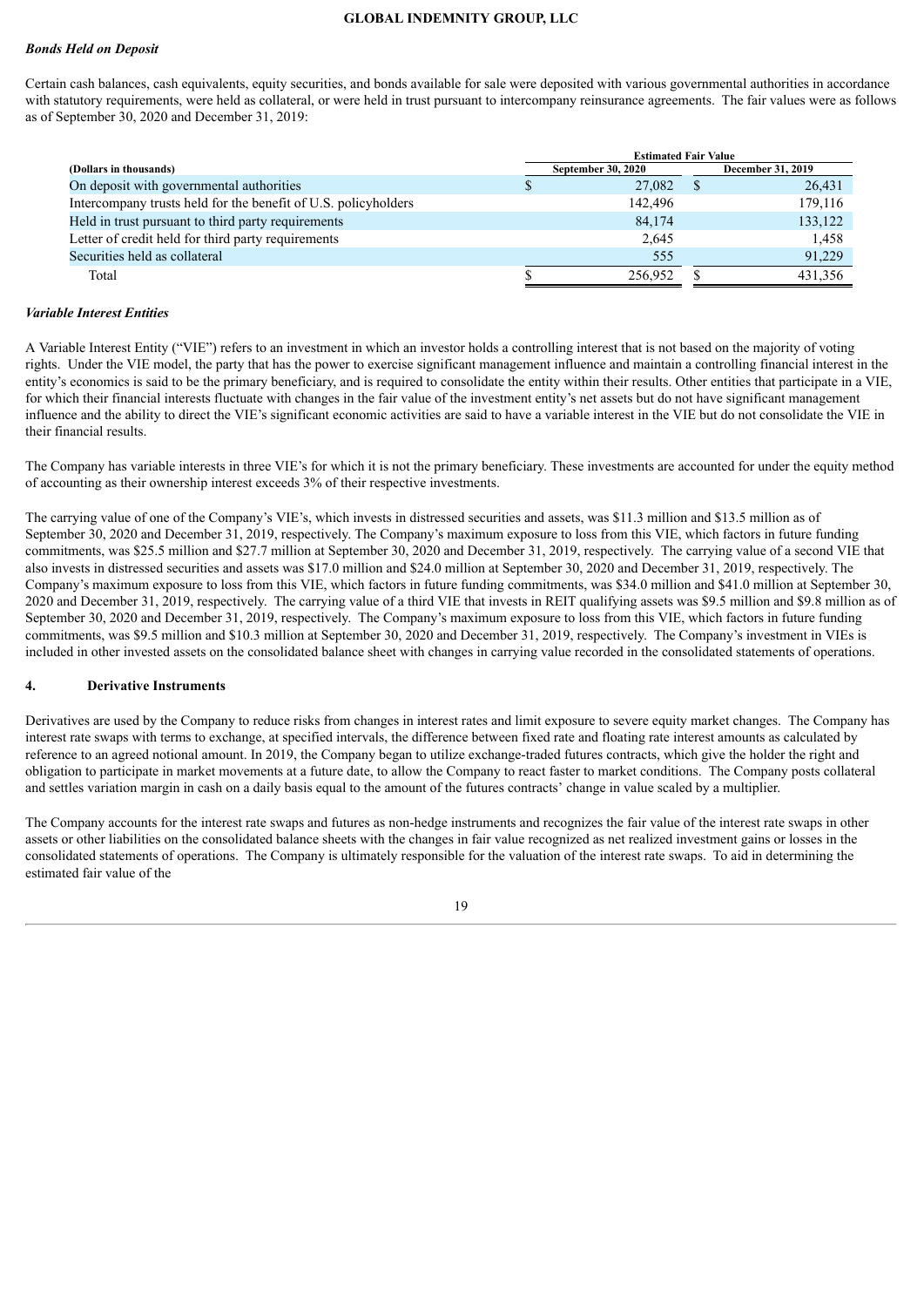interest rate swaps, the Company relies on the forward interest rate curve and information obtained from a third party financial institution.

The following table summarizes information on the location and the gross amount of the derivatives on the consolidated balance sheets as of September 30, 2020 and December 31, 2019:

| (Dollars in thousands)                                                           | <b>September 30, 2020</b>     |                        | December 31, 2019 |                        |  |                   |
|----------------------------------------------------------------------------------|-------------------------------|------------------------|-------------------|------------------------|--|-------------------|
| <b>Derivatives Not Designated as</b><br><b>Hedging Instruments under ASC 815</b> | <b>Balance Sheet Location</b> | <b>Notional Amount</b> | <b>Fair Value</b> | <b>Notional Amount</b> |  | <b>Fair Value</b> |
| Interest rate swap agreements                                                    | Other assets/liabilities      | 200,000                | (17.931)          | 200,000                |  | (10,275)          |
| Futures contracts on bonds $(1)$                                                 | Other assets/liabilities      | 30.418                 |                   | 16.894                 |  |                   |
| Futures contracts on equities $(1)$                                              | Other assets/liabilities      |                        |                   | 57.816                 |  |                   |
| Total                                                                            |                               | 230.418                | (17.931           | 274.710                |  | (10, 275)         |

**(1)** Futures are settled daily such that their fair value is not reflected in the consolidated statements of financial position

The following table summarizes the net gains (losses) included in the consolidated statements of operations for changes in the fair value of the derivatives and the periodic net interest settlements under the derivatives for the quarters and nine months ended September 30, 2020 and 2019:

|                               |                                                   | <b>Ouarters Ended September 30,</b> |          |          | Nine Months Ended September 30. |  |  |
|-------------------------------|---------------------------------------------------|-------------------------------------|----------|----------|---------------------------------|--|--|
| (Dollars in thousands)        | <b>Consolidated Statements of Operations Line</b> | 2020                                | 2019     | 2020     | 2019                            |  |  |
| Interest rate swap agreements | Net realized investment gains (losses)            | 45                                  | (1, 831) | (10.827) | (9,064)                         |  |  |
| Futures contracts on bonds    | Net realized investment gains (losses)            | 115                                 |          | (2,343)  |                                 |  |  |
| Futures contracts on equities | Net realized investment gains (losses)            |                                     | (355)    | (8.989)  | (355)                           |  |  |
| Total                         |                                                   | 160                                 | (2,171)  | (22.159) | (9,404)                         |  |  |

As of both September 30, 2020 and December 31, 2019, the Company is due \$3.0 million, for funds it needed to post to execute the swap transaction and \$18.6 million and \$12.5 million, respectively, for margin calls made in connection with the interest rate swaps. These amounts are included in other assets on the consolidated balance sheets.

As of September 30, 2020 and December 31, 2019, the Company posted initial margin of \$0.6 million and \$3.0 million, respectively, in securities for trading futures contracts and has a mark-to-market payable of less than \$0.1 million and receivable of \$0.3 million, respectively, in connection with the futures contracts. Variation margin is included in other assets on the consolidated balance sheets.

#### **5. Fair Value Measurements**

The accounting standards related to fair value measurements define fair value, establish a framework for measuring fair value, outline a fair value hierarchy based on inputs used to measure fair value, and enhance disclosure requirements for fair value measurements. These standards do not change existing guidance as to whether or not an instrument is carried at fair value. The Company has determined that its fair value measurements are in accordance with the requirements of these accounting standards.

The Company's invested assets and derivative instruments are carried at their fair value and are categorized based upon a fair value hierarchy:

- Level 1 inputs utilize quoted prices (unadjusted) in active markets for identical assets that the Company has the ability to access at the measurement date.
- Level 2 inputs utilize other than quoted prices included in Level 1 that are observable for similar assets, either directly or indirectly.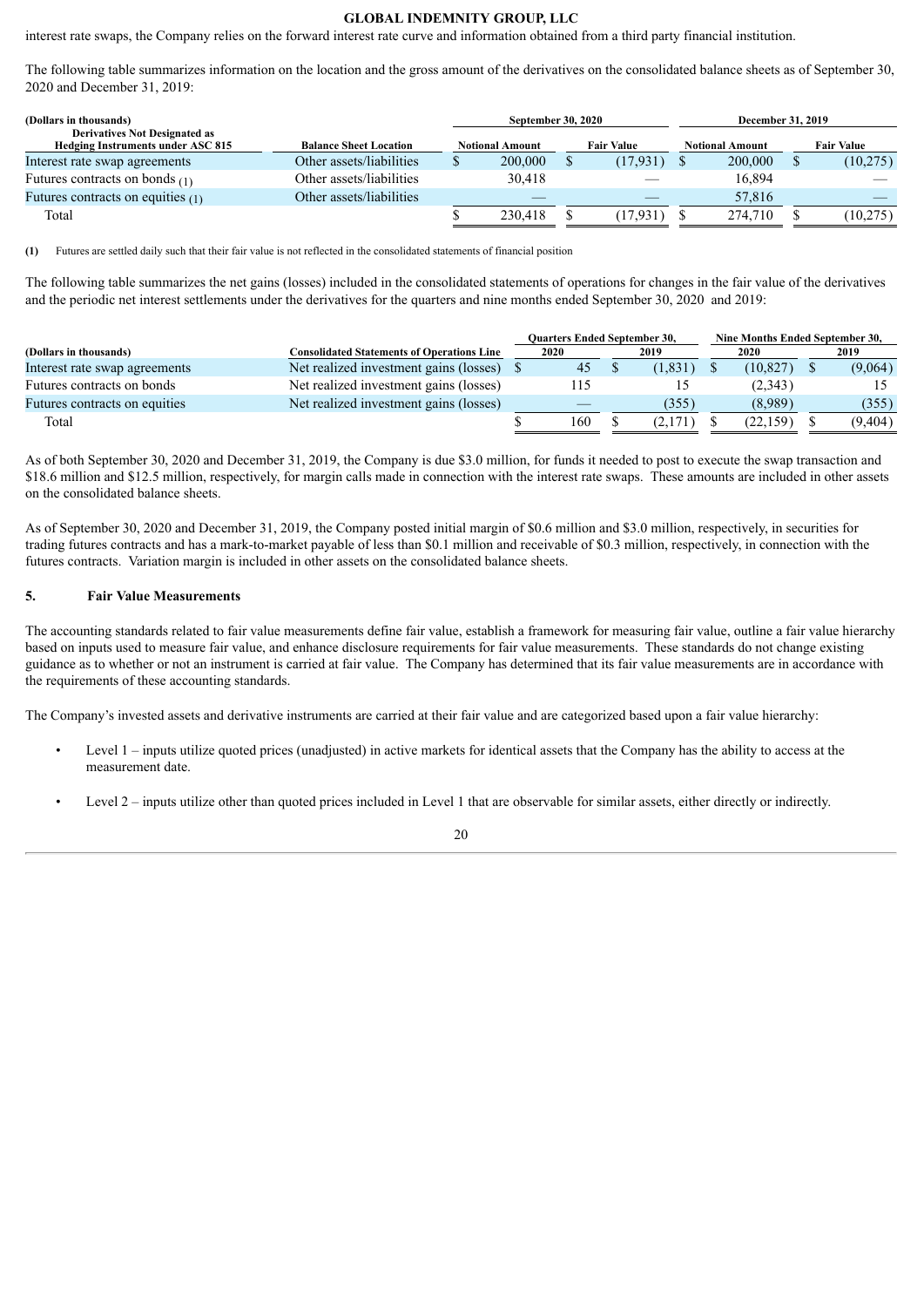• Level 3 – inputs are unobservable for the asset, and include situations where there is little, if any, market activity for the asset.

In certain cases, the inputs used to measure fair value may fall into different levels of the fair value hierarchy. In such cases, the level in the fair value hierarchy within which the fair value measurement falls has been determined based on the lowest level input that is significant to the fair value measurement in its entirety. The Company's assessment of the significance of a particular input to the fair value measurement in its entirety requires judgment, and considers factors specific to the asset.

The following table presents information about the Company's invested assets and derivative instruments measured at fair value on a recurring basis as of September 30, 2020 and December 31, 2019 and indicates the fair value hierarchy of the valuation techniques utilized by the Company to determine such fair value.

|                                                    | <b>Fair Value Measurements</b> |                    |                    |                                |               |         |    |              |
|----------------------------------------------------|--------------------------------|--------------------|--------------------|--------------------------------|---------------|---------|----|--------------|
| As of September 30, 2020<br>(Dollars in thousands) |                                | Level 1<br>Level 2 |                    |                                |               | Level 3 |    | <b>Total</b> |
| Assets:                                            |                                |                    |                    |                                |               |         |    |              |
| Fixed maturities:                                  |                                |                    |                    |                                |               |         |    |              |
| U.S. treasury and agency obligations               | $\mathcal{S}$                  | 200,457            | $\mathbf{\hat{S}}$ | 1,500                          | $\mathbf S$   |         | \$ | 201,957      |
| Obligations of states and political subdivisions   |                                |                    |                    | 62,001                         |               |         |    | 62,001       |
| Mortgage-backed securities                         |                                |                    |                    | 401,084                        |               |         |    | 401,084      |
| Commercial mortgage-backed securities              |                                |                    |                    | 138,911                        |               |         |    | 138,911      |
| Asset-backed securities                            |                                |                    |                    | 139,150                        |               |         |    | 139,150      |
| Corporate bonds                                    |                                |                    |                    | 258,861                        |               |         |    | 258,861      |
| Foreign corporate bonds                            |                                |                    |                    | 101,811                        |               |         |    | 101,811      |
| Total fixed maturities                             |                                | 200,457            |                    | 1,103,318                      |               |         |    | 1,303,775    |
| <b>Equity securities</b>                           |                                | 64,673             |                    | 11,268                         |               |         |    | 75,941       |
| Total assets measured at fair value                | \$                             | 265,130            | \$                 | 1,114,586                      | \$            |         | \$ | 1,379,716    |
| Liabilities:                                       |                                |                    |                    |                                |               |         |    |              |
| Derivative instruments                             | \$                             |                    | S                  | 17,931                         | \$            |         | \$ | 17,931       |
| Total liabilities measured at fair value           | \$                             |                    | \$                 | 17,931                         | \$            |         | \$ | 17,931       |
|                                                    |                                |                    |                    | <b>Fair Value Measurements</b> |               |         |    |              |
| As of December 31, 2019<br>(Dollars in thousands)  |                                | Level 1            |                    | Level 2                        |               | Level 3 |    | Total        |
| Assets:                                            |                                |                    |                    |                                |               |         |    |              |
| Fixed maturities:                                  |                                |                    |                    |                                |               |         |    |              |
| U.S. treasury and agency obligations               | $\mathcal{S}$                  | 156.689            | \$                 |                                | <sup>\$</sup> |         | \$ | 156,689      |
| Obligations of states and political subdivisions   |                                |                    |                    | 63,838                         |               |         |    | 63,838       |
| Mortgage-backed securities                         |                                |                    |                    | 328,374                        |               |         |    | 328,374      |
| Commercial mortgage-backed securities              |                                |                    |                    | 188,104                        |               |         |    | 188,104      |
| Asset-backed securities                            |                                |                    |                    | 168,537                        |               |         |    | 168,537      |
| Corporate bonds                                    |                                |                    |                    | 248,259                        |               |         |    | 248,259      |
| Foreign corporate bonds                            |                                |                    |                    | 99,358                         |               |         |    | 99,358       |
| Total fixed maturities                             |                                | 156,689            |                    | 1,096,470                      |               |         |    | 1,253,159    |
| <b>Equity securities</b>                           |                                | 251,448            |                    | 11,656                         |               |         |    | 263,104      |
| Total assets measured at fair value                | \$                             | 408,137            | \$                 | 1,108,126                      | \$            |         | \$ | 1,516,263    |
| Liabilities:                                       |                                |                    |                    |                                |               |         |    |              |

The securities classified as Level 1 in the above table consist of U.S. Treasuries and equity securities actively traded on an exchange.

Derivative instruments  $\qquad \qquad$  \$  $\qquad -$  \$ 10,275 \$  $\qquad -$  \$ 10,275 Total liabilities measured at fair value  $\overline{\text{S}}$   $\overline{\text{S}}$   $\overline{\text{S}}$   $\overline{\text{S}}$   $\overline{\text{S}}$   $\overline{\text{S}}$   $\overline{\text{S}}$   $\overline{\text{S}}$   $\overline{\text{S}}$   $\overline{\text{S}}$   $\overline{\text{S}}$   $\overline{\text{S}}$   $\overline{\text{S}}$   $\overline{\text{S}}$   $\overline{\text{S}}$   $\overline{\text{S}}$   $\overline$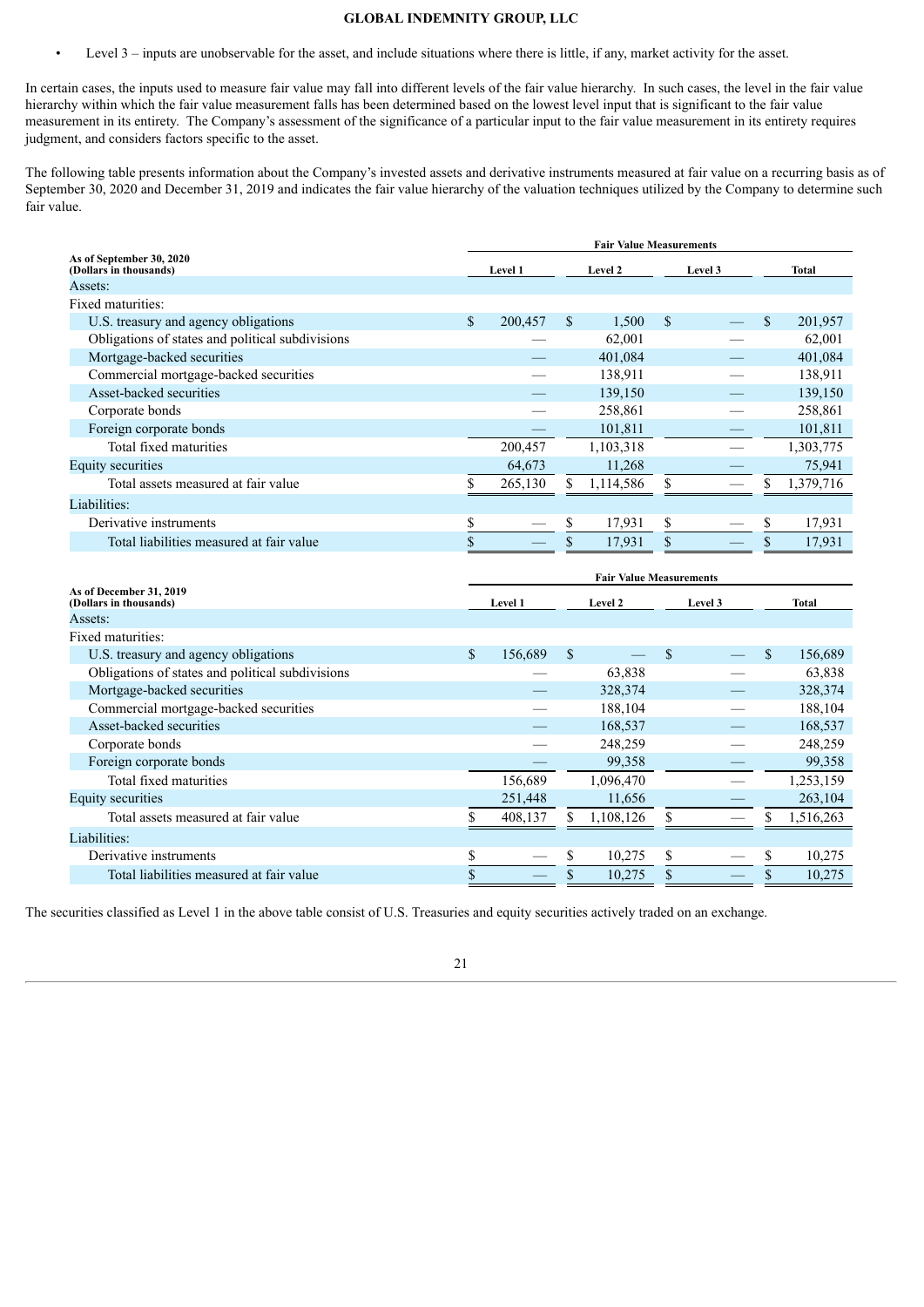The securities classified as Level 2 in the above table consist primarily of fixed maturity securities and derivative instruments. Based on the typical trading volumes and the lack of quoted market prices for fixed maturities, security prices are derived through recent reported trades for identical or similar securities making adjustments through the reporting date based upon available market observable information. If there are no recent reported trades, matrix or model processes are used to develop a security price where future cash flow expectations are developed based upon collateral performance and discounted at an estimated market rate. Included in the pricing of asset-backed securities, collateralized mortgage obligations, and mortgage-backed securities are estimates of the rate of future prepayments of principal over the remaining life of the securities. Such estimates are derived based on the characteristics of the underlying structure and prepayment speeds previously experienced at the interest rate levels projected for the underlying collateral. The estimated fair value of the derivative instruments, consisting of interest rate swaps, is obtained from a third party financial institution that utilizes observable inputs such as the forward interest rate curve.

For the Company's material debt arrangements, the current fair value of the Company's debt at September 30, 2020 and December 31, 2019 was as follows:

|                                        | <b>September 30, 2020</b> |                   | <b>December 31, 2019</b> |                   |  |  |  |
|----------------------------------------|---------------------------|-------------------|--------------------------|-------------------|--|--|--|
| (Dollars in thousands)                 | Carrving Value            | <b>Fair Value</b> | <b>Carrving Value</b>    | <b>Fair Value</b> |  |  |  |
| Margin Borrowing Facility (1)          |                           |                   | 73.629                   | 73,629            |  |  |  |
| 7.75% Subordinated Notes due 2045 (2)  |                           |                   | 96.864                   | 100,264           |  |  |  |
| 7.875% Subordinated Notes due 2047 (3) | 126.253                   | 130,153           | 126,147                  | 134,462           |  |  |  |
| Total                                  | 126.253                   | 130.153           | 296.640                  | 308,355           |  |  |  |

The Margin Borrowing Facility was fully paid down in August 2020.

As of December 31, 2019, the carrying value and fair value of the 7.75% Subordinated Notes due 2045 are net of unamortized debt issuance cost of \$3.1 million. In August 2020, the Company redeemed all of its outstanding 7.75% subordinated notes due 2045 and unamortized debt issuance cost of \$3.1 million was written off and included in the consolidated statements of operations as loss on the extinguishment of debt.

(3) As of September 30, 2020 and December 31, 2019, the carrying value and fair value of the 7.875% Subordinated Notes due 2047 are net of unamortized debt issuance cost of \$3.7 million and \$3.9 million, respectively.

The fair value of the margin borrowing facility approximates its carrying value due to the facility being due on demand. The subordinated notes due 2045 and 2047 are publicly traded instruments and are classified as Level 1 in the fair value hierarchy.

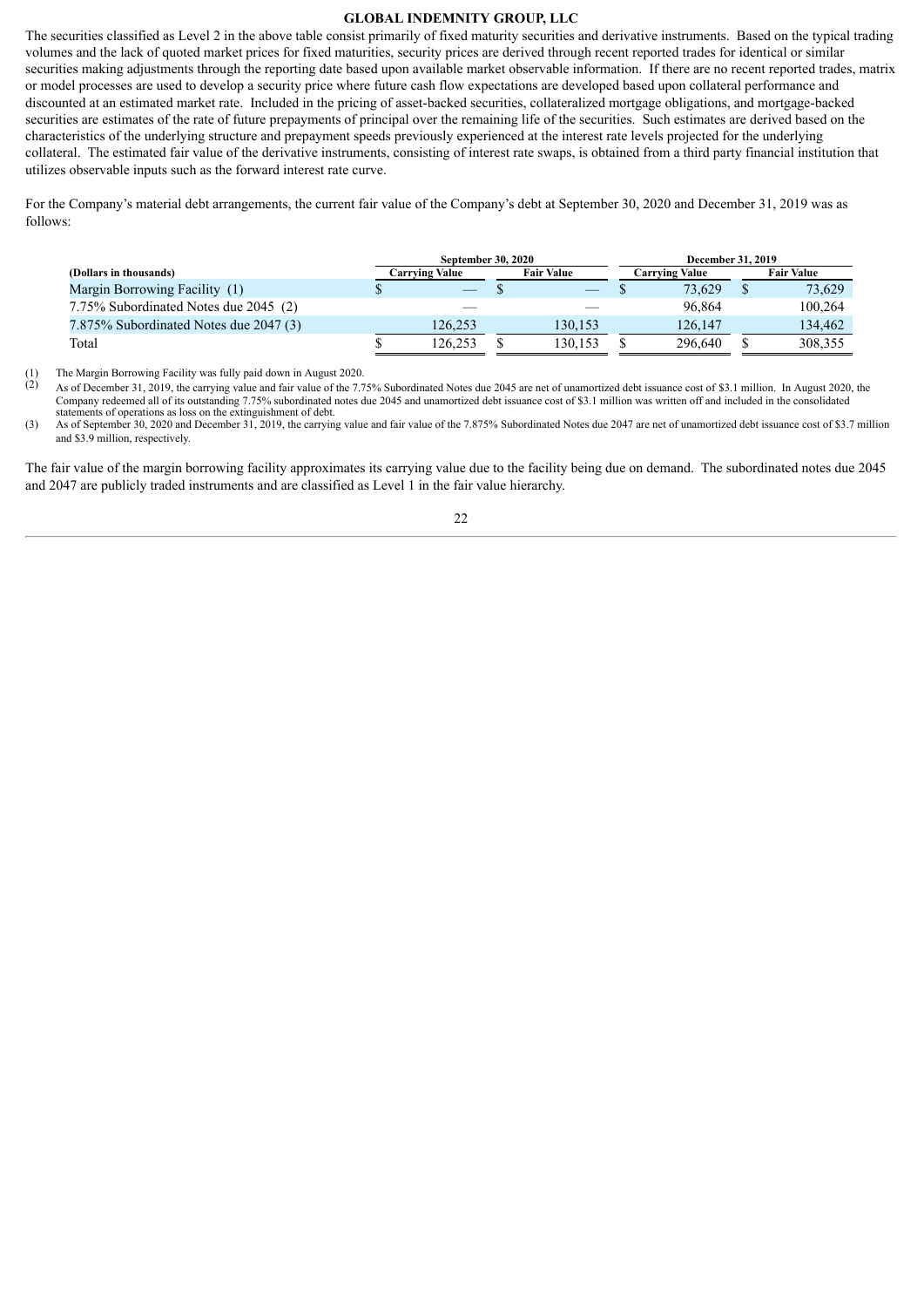#### *Fair Value of Alternative Investments*

Other invested assets consist of limited liability partnerships whose carrying value approximates fair value. The following table provides the fair value and future funding commitments related to these investments at September 30, 2020 and December 31, 2019.

|                                           | <b>September 30, 2020</b> |  |                                     | December 31, 2019 |        |  |                                     |  |  |
|-------------------------------------------|---------------------------|--|-------------------------------------|-------------------|--------|--|-------------------------------------|--|--|
| (Dollars in thousands)                    | <b>Fair Value</b>         |  | <b>Future Funding</b><br>Commitment | <b>Fair Value</b> |        |  | <b>Future Funding</b><br>Commitment |  |  |
| European Non-Performing Loan Fund, LP (1) | 11.283                    |  | 14.214                              |                   | 13,530 |  | 14,214                              |  |  |
| Distressed Debt Fund, LP $(2)$            | 16.979                    |  | 17.000                              |                   | 23,966 |  | 17,000                              |  |  |
| Mortgage Debt Fund, LP $(3)$              | 9.487                     |  |                                     |                   | 9.783  |  | 506                                 |  |  |
| Total                                     | 37.749                    |  | 31.214                              |                   | 47.279 |  | 31,720                              |  |  |

(1) This limited partnership invests in distressed securities and assets through senior and subordinated, secured and unsecured debt and equity, in both public and private large-cap and middlemarket companies. The Company does not have the ability to sell or transfer its limited partnership interest without consent from the general partner. The Company does not have the contractual option to redeem its limited

(2) This limited partnership invests in stressed and distressed securities and structured products. The Company does not have the ability to sell or transfer its limited partnership interest without consent from the general partner. The Company does not have the contractual option to redeem its limited partnership interest but receives distributions based on the liquidation of the underlying assets.

(3) This limited partnership invests in REIT qualifying assets such as mortgage loans, investor property loans, and commercial mortgage loans. The Company does not have the ability to sell or transfer its limited partnership interest without consent from the general partner. The Company does not have the contractual option to redeem its limited partnership interest but receives distributions based on the liquidation of the underlying assets.

#### *Limited Partnerships with ownership interest exceeding 3%*

The Company uses the equity method to account for investments in limited partnerships where its ownership interest exceeds 3%. The equity method of accounting for an investment in a limited partnership requires that its cost basis be updated to account for the income or loss earned on the investment. The investment income associated with these limited partnerships, which is booked on a one quarter lag, is reflected in the consolidated statements of operations in the amounts of \$3.5 million and \$1.3 million for the quarters ended September 30, 2020 and 2019, respectively, and \$(8.0) million and \$1.4 million for the nine months ended September 30, 2020 and 2019, respectively.

#### *Pricing*

The Company's pricing vendors provide prices for all investment categories except for investments in limited partnerships. Two primary vendors are utilized to provide prices for equity and fixed maturity securities.

The following is a description of the valuation methodologies used by the Company's pricing vendors for investment securities carried at fair value:

- Equity security prices are received from primary and secondary exchanges.
- Corporate and agency bonds are evaluated by utilizing a spread to a benchmark curve. Bonds with similar characteristics are grouped into specific sectors. Inputs for both asset classes consist of trade prices, broker quotes, the new issue market, and prices on comparable securities.
- Data from commercial vendors is aggregated with market information, then converted into an option adjusted spread ("OAS") matrix and prepayment model used for commercial mortgage obligations ("CMO"). CMOs are categorized with mortgage-backed securities in the tables listed above. For asset-backed securities, spread data is derived from trade prices, dealer quotations, and research reports. For both asset classes, evaluations utilize standard inputs plus new issue data, and collateral performance. The evaluated pricing models incorporate cash flows, broker quotes, market trades, historical prepayment speeds, and dealer projected speeds.
- For obligations of state and political subdivisions, an attribute-based modeling system is used. The pricing model incorporates trades, market clearing yields, market color, and fundamental credit research.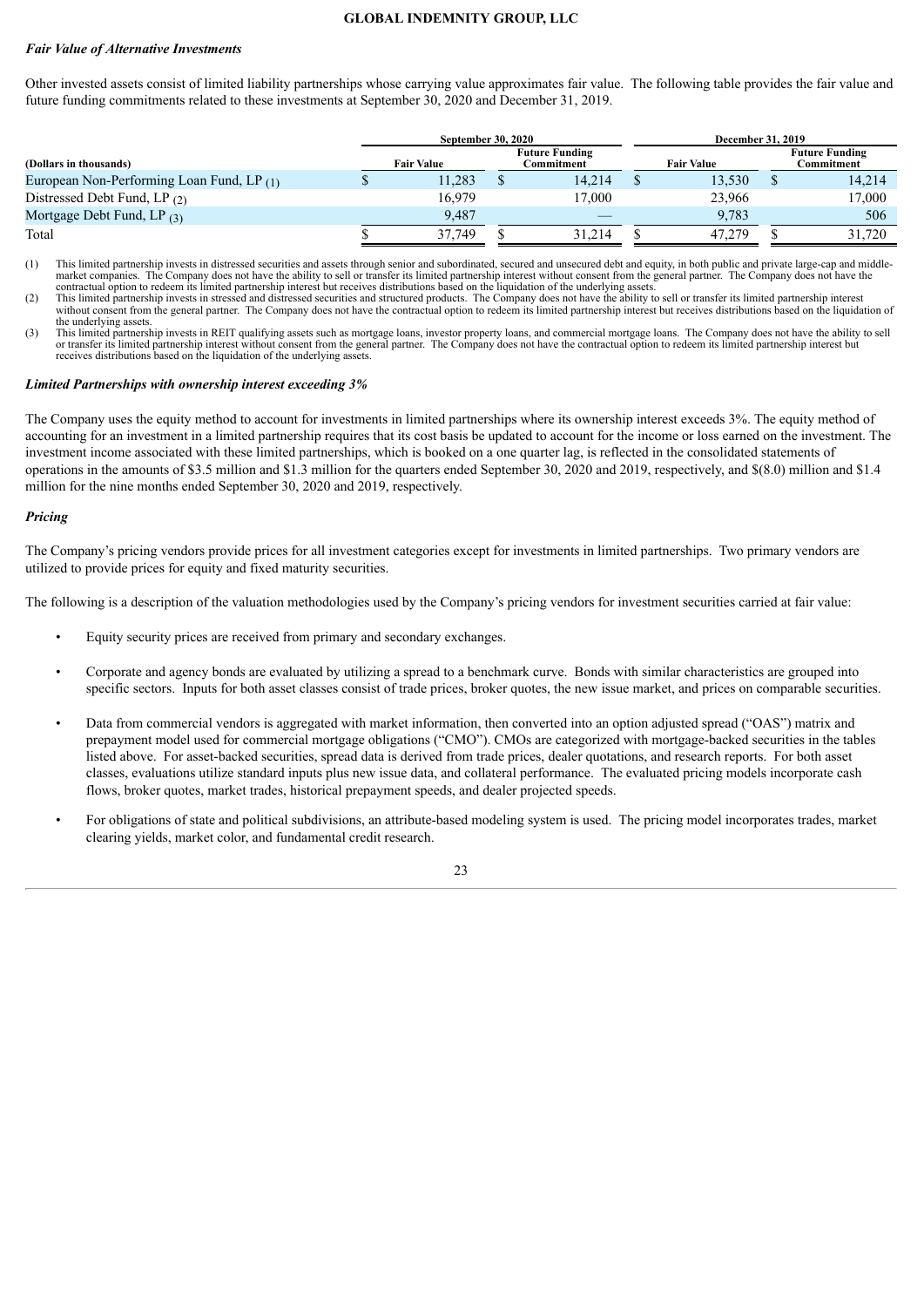- U.S. treasuries are evaluated by obtaining feeds from a number of live data sources including primary and secondary dealers as well as interdealer brokers.
- For mortgage-backed securities, various external analytical products are utilized and purchased from commercial vendors.

The Company performs certain procedures to validate whether the pricing information received from the pricing vendors is reasonable, to ensure that the fair value determination is consistent with accounting guidance, and to ensure that its assets are properly classified in the fair value hierarchy. The Company's procedures include, but are not limited to:

- Reviewing periodic reports provided by the Investment Manager that provides information regarding rating changes and securities placed on watch. This procedure allows the Company to understand why a particular security's market value may have changed or may potentially change.
- Understanding and periodically evaluating the various pricing methods and procedures used by the Company's pricing vendors to ensure that investments are properly classified within the fair value hierarchy.
- On a quarterly basis, the Company corroborates investment security prices received from its pricing vendors by obtaining pricing from a second pricing vendor for a sample of securities.

During the quarters and nine months ended September 30, 2020 and 2019, the Company has not adjusted quotes or prices obtained from the pricing vendors.

#### **6. Allowance for Credit Losses - Premiums Receivable and Reinsurance Receivables**

The Company implemented new accounting guidance on January 1, 2020 related to the measurement of credit losses on financial instruments. Please see Note 17 for further discussion on this new accounting guidance.

For premiums receivables, the allowance is based upon the Company's ongoing review of key aspects of amounts outstanding, including but not limited to, length of collection periods, direct placement with collection agencies, solvency of insured or agent, terminated agents, and other relevant factors.

For reinsurance receivables, the allowance is based upon the Company's ongoing review of key aspects of amounts outstanding, including but not limited to, length of collection periods, disputes, applicable coverage defenses, insolvent reinsurers, financial strength of solvent reinsurers based on A.M Best Ratings and other relevant factors.

The following table is an analysis of the allowance for credit losses related to the Company's premiums receivable and reinsurance receivables for the quarter and nine months ended September 30, 2020:

|                                              | Quarter Ended September 30, 2020 |             | Nine Months Ended September 30, 2020 |             |             |  |
|----------------------------------------------|----------------------------------|-------------|--------------------------------------|-------------|-------------|--|
|                                              | Premiums                         | Reinsurance | Premiums                             |             | Reinsurance |  |
| (Dollars in thousands)                       | Receivable                       | Receivables | Receivable                           | Receivables |             |  |
| Beginning balance                            | 2.931                            | 8.992       | 2.754                                |             | 8,992       |  |
| Current period provision for expected credit |                                  |             |                                      |             |             |  |
| losses                                       | 476                              |             | 951                                  |             |             |  |
| Write-offs                                   | (538)                            |             | (836)                                |             |             |  |
| Ending balance                               | 2,869                            | 8.992       | 2,869                                |             | 8.992       |  |

#### **7. Income Taxes**

Effective August 28, 2020, the parent Company, Global Indemnity Group, LLC is a publicly traded partnership for U.S. federal income tax purposes and meets the qualifying income exception to maintain partnership status. As a publicly traded partnership, Global Indemnity Group, LLC is generally not subject to federal income tax and most state income taxes. However, income earned by the subsidiaries of Global Indemnity Group, LLC is subject to corporate tax in the United States and certain foreign jurisdictions.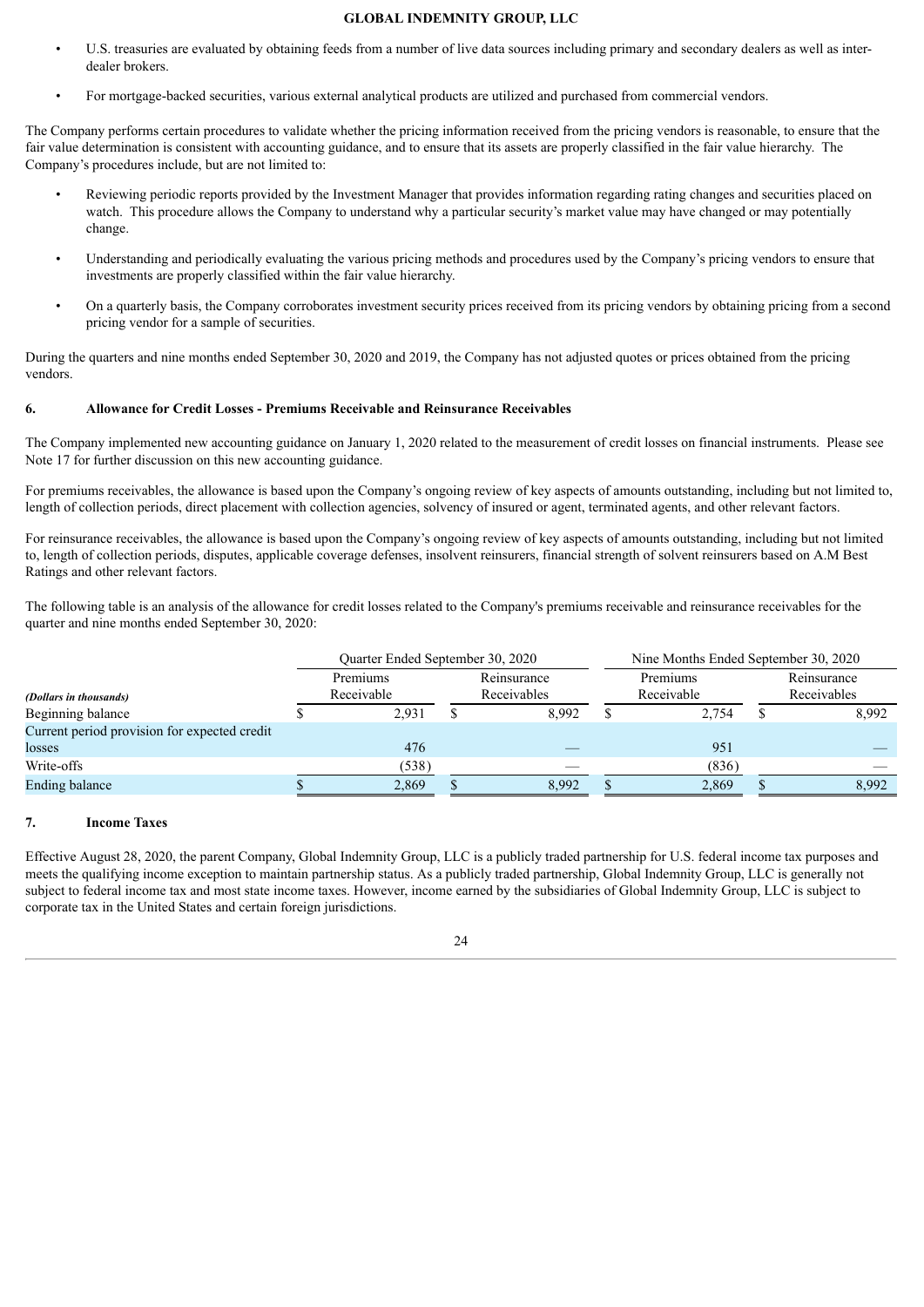As of September 30, 2020, the statutory income tax rates of the countries where the Company conducts or conducted business are 21% in the United States, 0% in Bermuda, 0% in the Cayman Islands, 19% in the United Kingdom, and 25% on non-trading income, 33% on capital gains and 12.5% on trading income in the Republic of Ireland. The statutory income tax rate of each country is applied against the expected annual taxable income of the Company in each country to estimate the annual income tax expense.

The Company's income (loss) before income taxes from its non-U.S. subsidiaries and U.S. subsidiaries for the quarters and nine months ended September 30, 2020 and 2019 were as follows:

| <b>Ouarter Ended September 30, 2020</b><br>(Dollars in thousands) | Non-U.S.<br><b>Subsidiaries</b> | U.S.<br><b>Subsidiaries</b> | <b>Eliminations</b> |         | Total     |
|-------------------------------------------------------------------|---------------------------------|-----------------------------|---------------------|---------|-----------|
| <b>Revenues:</b>                                                  |                                 |                             |                     |         |           |
| Gross written premiums                                            | 13,085                          | \$<br>130,664               |                     |         | 143,749   |
| Net written premiums                                              | 13,085                          | 117,526                     |                     |         | 130,611   |
| Net earned premiums                                               | 9,983                           | 130,319                     |                     |         | 140,302   |
| Net investment income                                             | 4,054                           | 9,851                       |                     | (2,159) | 11,746    |
| Net realized investment gains                                     | 1,511                           | 5,812                       |                     |         | 7,323     |
| Other income                                                      | 164                             | 378                         |                     |         | 542       |
| Total revenues                                                    | 15,712                          | 146,360                     |                     | (2,159) | 159,913   |
| <b>Losses and Expenses:</b>                                       |                                 |                             |                     |         |           |
| Net losses and loss adjustment expenses                           | 519                             | 96,629                      |                     |         | 97,148    |
| Acquisition costs and other underwriting expenses                 | 3,584                           | 49,684                      |                     |         | 53,268    |
| Corporate and other operating expenses                            | 17,283                          | 3,913                       |                     |         | 21,196    |
| Interest expense                                                  | 193                             | 5,586                       |                     | (2,159) | 3,620     |
| Loss on extinguishment of debt                                    | 3,060                           |                             |                     |         | 3,060     |
| Loss before income taxes                                          | (8,927)                         | (9, 452)                    |                     |         | (18, 379) |

| Quarter Ended September 30, 2019<br>(Dollars in thousands) | Non-U.S.<br><b>Subsidiaries</b> | U.S.<br><b>Subsidiaries</b> |    | <b>Eliminations</b> |  | Total   |
|------------------------------------------------------------|---------------------------------|-----------------------------|----|---------------------|--|---------|
| <b>Revenues:</b>                                           |                                 |                             |    |                     |  |         |
| Gross written premiums                                     | 19,980                          | 137,197                     | \$ |                     |  | 157,177 |
| Net written premiums                                       | 19,990                          | 118,846                     |    |                     |  | 138,836 |
| Net earned premiums                                        | 19,512                          | 113,800                     | S  |                     |  | 133,312 |
| Net investment income                                      | 7,212                           | 7,732                       |    | (3,596)             |  | 11,348  |
| Net realized investment gains (losses)                     | 375                             | (3,065)                     |    |                     |  | (2,690) |
| Other income (loss)                                        | (234)                           | 498                         |    |                     |  | 264     |
| Total revenues                                             | 26,865                          | 118,965                     |    | (3,596)             |  | 142,234 |
| <b>Losses and Expenses:</b>                                |                                 |                             |    |                     |  |         |
| Net losses and loss adjustment expenses                    | 7,628                           | 65,955                      |    |                     |  | 73,583  |
| Acquisition costs and other underwriting expenses          | 6,201                           | 47,165                      |    |                     |  | 53,366  |
| Corporate and other operating expenses                     | 1,514                           | 2,344                       |    |                     |  | 3,858   |
| Interest expense                                           | 351                             | 8,268                       |    | (3,596)             |  | 5,023   |
| Income (loss) before income taxes                          | 11,171                          | (4,767)                     |    |                     |  | 6,404   |

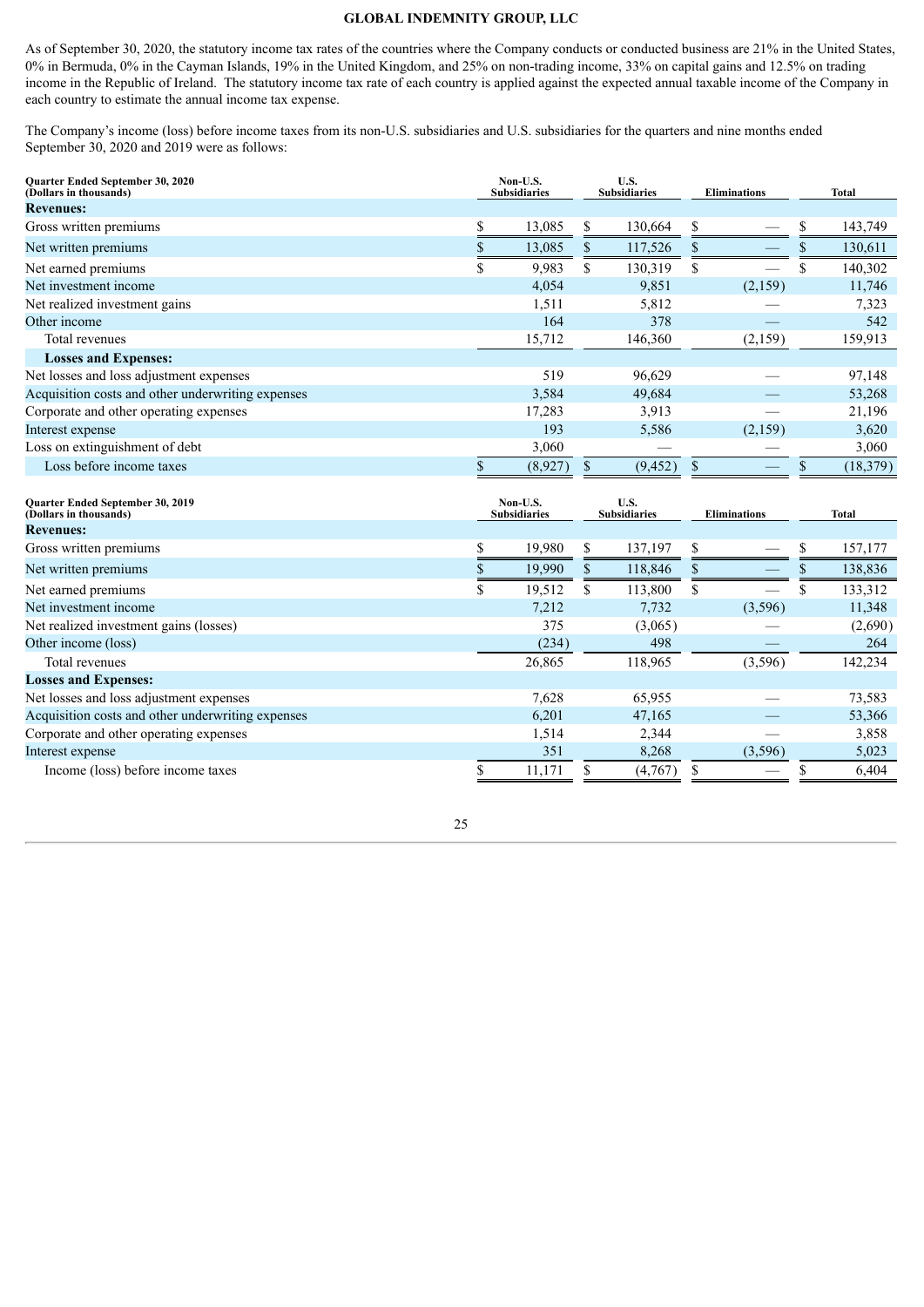| <b>Subsidiaries</b> |         | <b>Subsidiaries</b> |           | <b>Eliminations</b> |         | Total |           |
|---------------------|---------|---------------------|-----------|---------------------|---------|-------|-----------|
|                     |         |                     |           |                     |         |       |           |
|                     | 46,654  | S                   | 417,368   | \$                  |         | S     | 464,022   |
|                     | 46,654  |                     | 370,333   |                     |         |       | 416,987   |
|                     | 53,384  |                     | 373,233   | S                   |         |       | 426,617   |
|                     | 17,336  |                     | 11,324    |                     | (9,144) |       | 19,516    |
|                     | (3,867) |                     | (18, 465) |                     |         |       | (22, 332) |
|                     | 148     |                     | 1,325     |                     |         |       | 1,473     |
|                     | 67,001  |                     | 367,417   |                     | (9,144) |       | 425,274   |
|                     |         |                     |           |                     |         |       |           |
|                     | 12,874  |                     | 229,218   |                     |         |       | 242,092   |
|                     | 17,828  |                     | 145,430   |                     |         |       | 163,258   |
|                     | 23,357  |                     | 10,680    |                     |         |       | 34,037    |
|                     | 869     |                     | 21,472    |                     | (9,144) |       | 13,197    |
|                     | 3,060   |                     |           |                     |         |       | 3,060     |
|                     | 9,013   |                     | (39, 383) |                     |         |       | (30, 370) |
|                     |         | Non-U.S.            |           | U.S.                |         |       |           |

| Nine Months Ended September 30, 2019<br>(Dollars in thousands) | Non-U.S.<br><b>Subsidiaries</b> |        | U.S.<br><b>Subsidiaries</b> |         | <b>Eliminations</b> |          | Total |         |
|----------------------------------------------------------------|---------------------------------|--------|-----------------------------|---------|---------------------|----------|-------|---------|
| <b>Revenues:</b>                                               |                                 |        |                             |         |                     |          |       |         |
| Gross written premiums                                         | \$.                             | 69,588 | \$                          | 409,111 | \$                  |          |       | 478,699 |
| Net written premiums                                           |                                 | 69,591 |                             | 351,730 |                     |          |       | 421,321 |
| Net earned premiums                                            |                                 | 52.798 | D                           | 330,804 | S                   |          |       | 383,602 |
| Net investment income                                          |                                 | 22,254 |                             | 20,824  |                     | (10,685) |       | 32,393  |
| Net realized investment gains                                  |                                 | 1,768  |                             | 9,522   |                     |          |       | 11,290  |
| Other income (loss)                                            |                                 | (256)  |                             | 1,530   |                     |          |       | 1,274   |
| Total revenues                                                 |                                 | 76,564 |                             | 362,680 |                     | (10,685) |       | 428,559 |
| <b>Losses and Expenses:</b>                                    |                                 |        |                             |         |                     |          |       |         |
| Net losses and loss adjustment expenses                        |                                 | 24,076 |                             | 177,903 |                     |          |       | 201,979 |
| Acquisition costs and other underwriting expenses              |                                 | 16,556 |                             | 137,087 |                     |          |       | 153,643 |
| Corporate and other operating expenses                         |                                 | 4,822  |                             | 6,880   |                     |          |       | 11,702  |
| Interest expense                                               |                                 | 1,059  |                             | 24,714  |                     | (10,685) |       | 15,088  |
| Income before income taxes                                     |                                 | 30,051 |                             | 16,096  |                     |          |       | 46,147  |

The following table summarizes the components of income tax expense (benefit):

|                                             | <b>Ouarters Ended September 30,</b> |         |  |       |  | Nine Months Ended September 30, |  |       |  |
|---------------------------------------------|-------------------------------------|---------|--|-------|--|---------------------------------|--|-------|--|
| (Dollars in thousands)                      |                                     | 2020    |  | 2019  |  | 2020                            |  | 2019  |  |
| Current income tax expense (benefit):       |                                     |         |  |       |  |                                 |  |       |  |
| Foreign                                     | \$                                  | 130     |  |       |  | 130                             |  | (35)  |  |
| U.S. Federal                                |                                     |         |  |       |  |                                 |  |       |  |
| Total current income tax expense (benefit)  |                                     | 130     |  |       |  | 130                             |  | (35)  |  |
| Deferred income tax expense (benefit):      |                                     |         |  |       |  |                                 |  |       |  |
| U.S. Federal                                |                                     | (3,339) |  | (300) |  | (8,303)                         |  | 5,198 |  |
| Total deferred income tax expense (benefit) |                                     | (3,339) |  | (300) |  | (8,303)                         |  | 5,198 |  |
| Total income tax expense (benefit)          |                                     | (3.209) |  | (317) |  | (8,173)                         |  | 5.163 |  |

The weighted average expected tax provision has been calculated using income (loss) before income taxes in each jurisdiction multiplied by that jurisdiction's applicable statutory tax rate.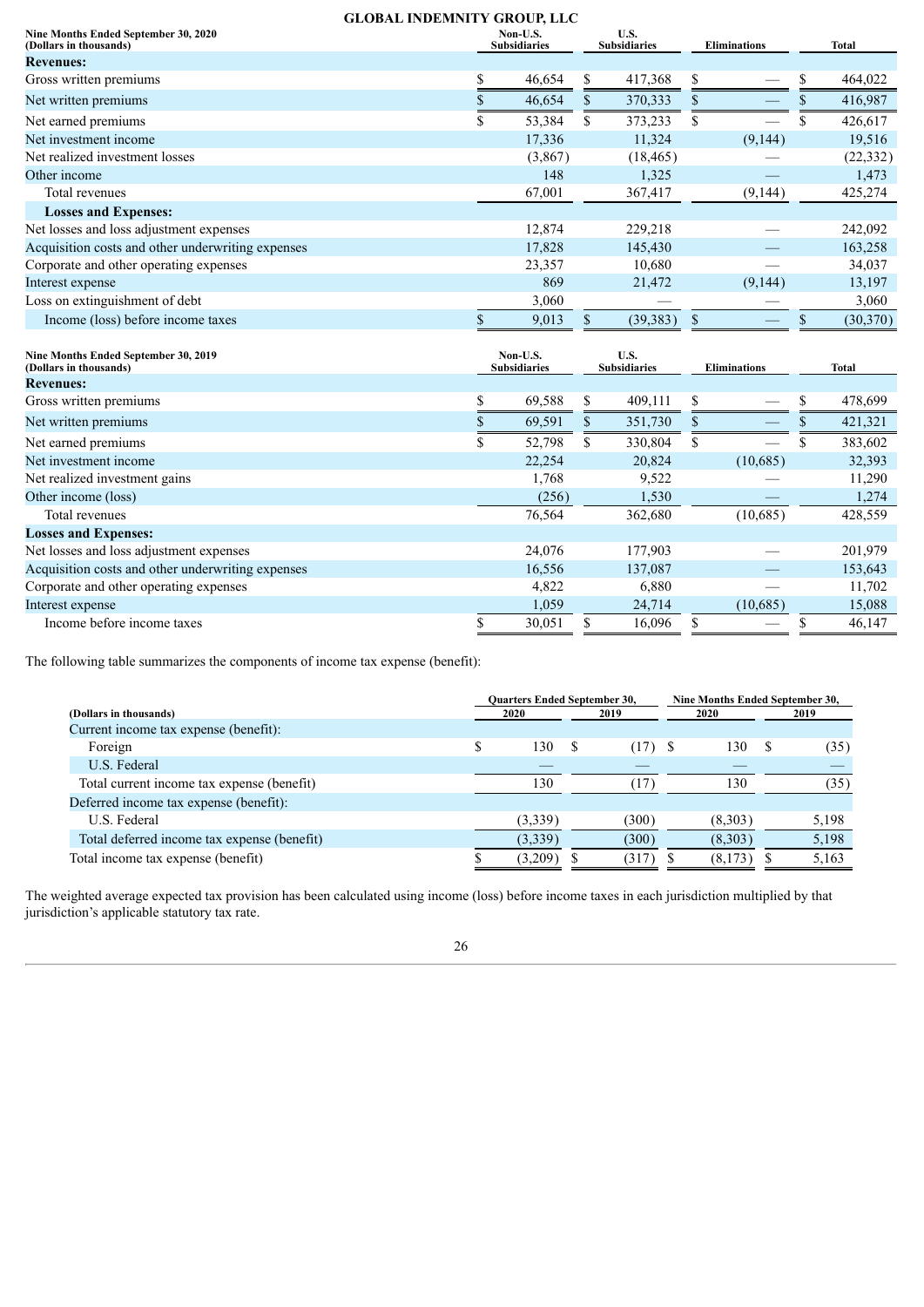The following table summarizes the differences between the tax provision for financial statement purposes and the expected tax provision at the weighted average tax rate:

|                                                     |   |         | <b>Ouarters Ended September 30,</b> |        |         |                                  |  |
|-----------------------------------------------------|---|---------|-------------------------------------|--------|---------|----------------------------------|--|
|                                                     |   | 2020    |                                     |        | 2019    |                                  |  |
| (Dollars in thousands)                              |   | Amount  | % of Pre-<br><b>Tax Income</b>      | Amount |         | $%$ of Pre-<br><b>Tax Income</b> |  |
| Expected tax provision at weighted average tax rate | ъ | (1,985) | $10.8\%$                            |        | (1,001) | 15.6%                            |  |
| Adjustments:                                        |   |         |                                     |        |         |                                  |  |
| Tax exempt interest                                 |   | (1)     |                                     |        |         |                                  |  |
| Dividend exclusion                                  |   | (86)    | 0.5                                 |        | (33)    | 0.5                              |  |
| Non-deductible interest                             |   | 416     | (2.3)                               |        | 695     | (10.8)                           |  |
| Change in tax status                                |   | (1,704) | 9.3                                 |        |         |                                  |  |
| Parent income treated as partnership for tax        |   | (146)   | 0.8                                 |        |         |                                  |  |
| Other                                               |   | 297     | (1.6)                               |        | 22      | (0.3)                            |  |
| Effective income tax benefit                        |   | (3,209) | $17.5\%$                            |        | (317)   | $5.0\%$                          |  |

The effective income tax benefit rate for the quarter ended September 30, 2020 was 17.5%, compared with an effective income tax benefit rate of 5.0% for the quarter ended September 30, 2019. The increase in income tax benefit for the quarter ended September 30, 2020 was primarily due to higher pre-tax loss for the Company's U.S. subsidiaries for the quarter ended September 30, 2020 as compared to the same period in 2019 and the change in tax status which is the income tax benefit recognized on net insurance liabilities that were redomiciled from Bermuda at 0% tax rate to the United States at a 21% tax rate.

|                                                     |   | Nine Months Ended September 30, |                                |  |        |                           |  |
|-----------------------------------------------------|---|---------------------------------|--------------------------------|--|--------|---------------------------|--|
|                                                     |   | 2020                            |                                |  | 2019   |                           |  |
| (Dollars in thousands)                              |   | Amount                          | % of Pre-<br><b>Tax Income</b> |  | Amount | $%$ of Pre-<br>Tax Income |  |
| Expected tax provision at weighted average tax rate | D | (8,270)                         | $27.2\%$                       |  | 3,380  | $7.3\%$                   |  |
| Adjustments:                                        |   |                                 |                                |  |        |                           |  |
| Tax exempt interest                                 |   | (2)                             |                                |  | (1)    |                           |  |
| Dividend exclusion                                  |   | (198)                           | 0.6                            |  | (256)  | (0.6)                     |  |
| Non-deductible interest                             |   | 1,773                           | (5.8)                          |  | 2,063  | 4.5                       |  |
| Change in tax status                                |   | (1,704)                         | 5.6                            |  |        |                           |  |
| Parent income treated as partnership for tax        |   | (146)                           | 0.5                            |  |        |                           |  |
| Other                                               |   | 374                             | (1.2)                          |  | (23)   |                           |  |
| Effective income tax expense (benefit)              |   | (8,173)                         | $26.9\%$                       |  | 5,163  | 11.2%                     |  |

The effective income tax benefit rate for the nine months ended September 30, 2020 was 26.9%, compared with an effective income tax expense rate of 11.2% for the nine months ended September 30, 2019. The increase in income tax benefit for the nine months ended September 30, 2020 was primarily due to a pre-tax loss for the Company's U.S. subsidiaries for the nine months ended September 30, 2020 as compared to a gain in the same period in 2019 and the change in tax status which is the income tax benefit recognized on net insurance liabilities that were redomiciled from Bermuda at 0% tax rate to the United States at a 21% tax rate.

The Company has a net operating loss ("NOL") carryforward of \$24.9 million as of September 30, 2020, which begins to expire in 2036 based on when the original NOL was generated. The Company's NOL carryforward as of December 31, 2019 was \$21.9 million.

The Company has a Section 163(j) ("163(j)") carryforward of \$6.8 million and \$9.0 million as of September 30, 2020 and December 31, 2019, respectively, which can be carried forward indefinitely. The 163(j) carryforward relates to the limitation on the deduction for business interest expense paid or accrued.

The Company had an alternative minimum tax ("AMT") credit carryforward of \$11.0 million as of December 31, 2019. Under the provisions of the CARES Act, the Company filed a request for a full refund in 2020. The Company received \$5.5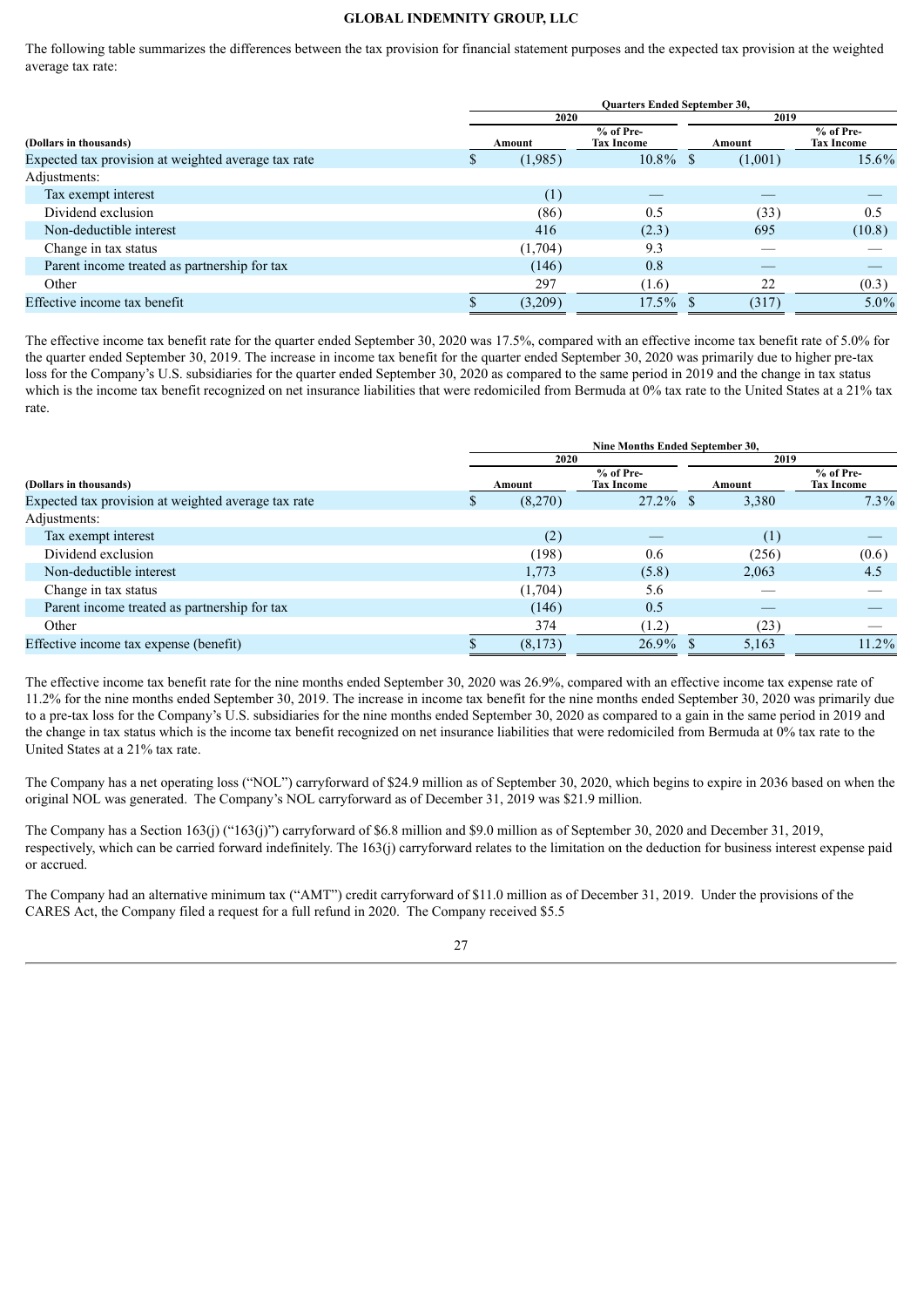million and \$11.0 million of the AMT credit carryforward during the quarter and nine months ended September 30, 2020, respectively.

#### **8. Liability for Unpaid Losses and Loss Adjustment Expenses**

Activity in the liability for unpaid losses and loss adjustment expenses is summarized as follows:

|                                                          | Quarters Ended September 30, |          |    |         |    | Nine Months Ended September 30, |    |           |  |
|----------------------------------------------------------|------------------------------|----------|----|---------|----|---------------------------------|----|-----------|--|
| (Dollars in thousands)                                   |                              | 2020     |    | 2019    |    | 2020                            |    | 2019      |  |
| Balance at beginning of period                           | ЭĐ.                          | 651,073  | \$ | 608,773 | \$ | 630,181                         | S. | 680,031   |  |
| Less: Ceded reinsurance receivables                      |                              | 87,221   |    | 59,834  |    | 76,273                          |    | 109,342   |  |
| Net balance at beginning of period                       |                              | 563,852  |    | 548,939 |    | 553,908                         |    | 570,689   |  |
| Incurred losses and loss adjustment expenses related to: |                              |          |    |         |    |                                 |    |           |  |
| Current year                                             |                              | 108,859  |    | 80,533  |    | 273,709                         |    | 225,022   |  |
| Prior years                                              |                              | (11,711) |    | (6,950) |    | (31,617)                        |    | (23, 043) |  |
| Total incurred losses and loss adjustment expenses       |                              | 97,148   |    | 73,583  |    | 242,092                         |    | 201,979   |  |
| Paid losses and loss adjustment expenses related to:     |                              |          |    |         |    |                                 |    |           |  |
| Current year                                             |                              | 60,114   |    | 47,290  |    | 119,541                         |    | 102,806   |  |
| Prior years                                              |                              | 29,612   |    | 20,789  |    | 105,185                         |    | 115,419   |  |
| Total paid losses and loss adjustment expenses           |                              | 89,726   |    | 68,079  |    | 224,726                         |    | 218,225   |  |
| Net balance at end of period                             |                              | 571,274  |    | 554,443 |    | 571,274                         |    | 554,443   |  |
| Plus: Ceded reinsurance receivables                      |                              | 98,656   |    | 78,844  |    | 98,656                          |    | 78,844    |  |
| Balance at end of period                                 |                              | 669,930  |    | 633,287 |    | 669,930                         |    | 633,287   |  |

When analyzing loss reserves and prior year development, the Company considers many factors, including the frequency and severity of claims, loss trends, case reserve settlements that may have resulted in significant development, and any other additional or pertinent factors that may impact reserve estimates.

During the third quarter of 2020, the Company reduced its prior accident year loss reserves by \$11.7 million, which consisted of a \$3.5 million decrease related to Commercial Specialty, a \$2.0 million decrease related to Specialty Property, a \$1.3 million decrease related to Farm, Ranch, & Stable, and a \$4.9 million decrease related to Reinsurance Operations.

The \$3.5 million reduction of prior accident year loss reserves related to Commercial Specialty primarily consisted of the following:

- **General Liability:** <sup>A</sup> \$2.5 million reduction in aggregate with \$1.9 million of favorable development in the construction defect reserve category and \$0.5 million of favorable development in the other general liability reserve categories. The reduction in the construction defect reserve category recognizes lower than expected claims frequency and severity in the 2005 through 2009 and 2012 accident years. For the other general liability reserve categories, lower than anticipated claims severity was the main driver of the favorable development primarily in the 1995, 2005, 2007 through 2012 and 2015 accident years, partially offset by increases in the 2016 through 2018 accident years.
- **Property:** An increase of \$0.1 million in the <sup>2019</sup> accident year was partially offset by decreases in the <sup>2017</sup> and <sup>2018</sup> accident years.
- **Professional:** <sup>A</sup> \$1.1 million decrease primarily in the <sup>2006</sup> through <sup>2010</sup> accident years reflects lower than expected claims severity.

The \$2.0 million decrease of prior accident year loss reserves related to Specialty Property primarily consisted of the following:

• **General Liability:** <sup>A</sup> \$0.2 million reduction primarily recognizes lower than expected claims severity in the <sup>2017</sup> and <sup>2019</sup> accident years.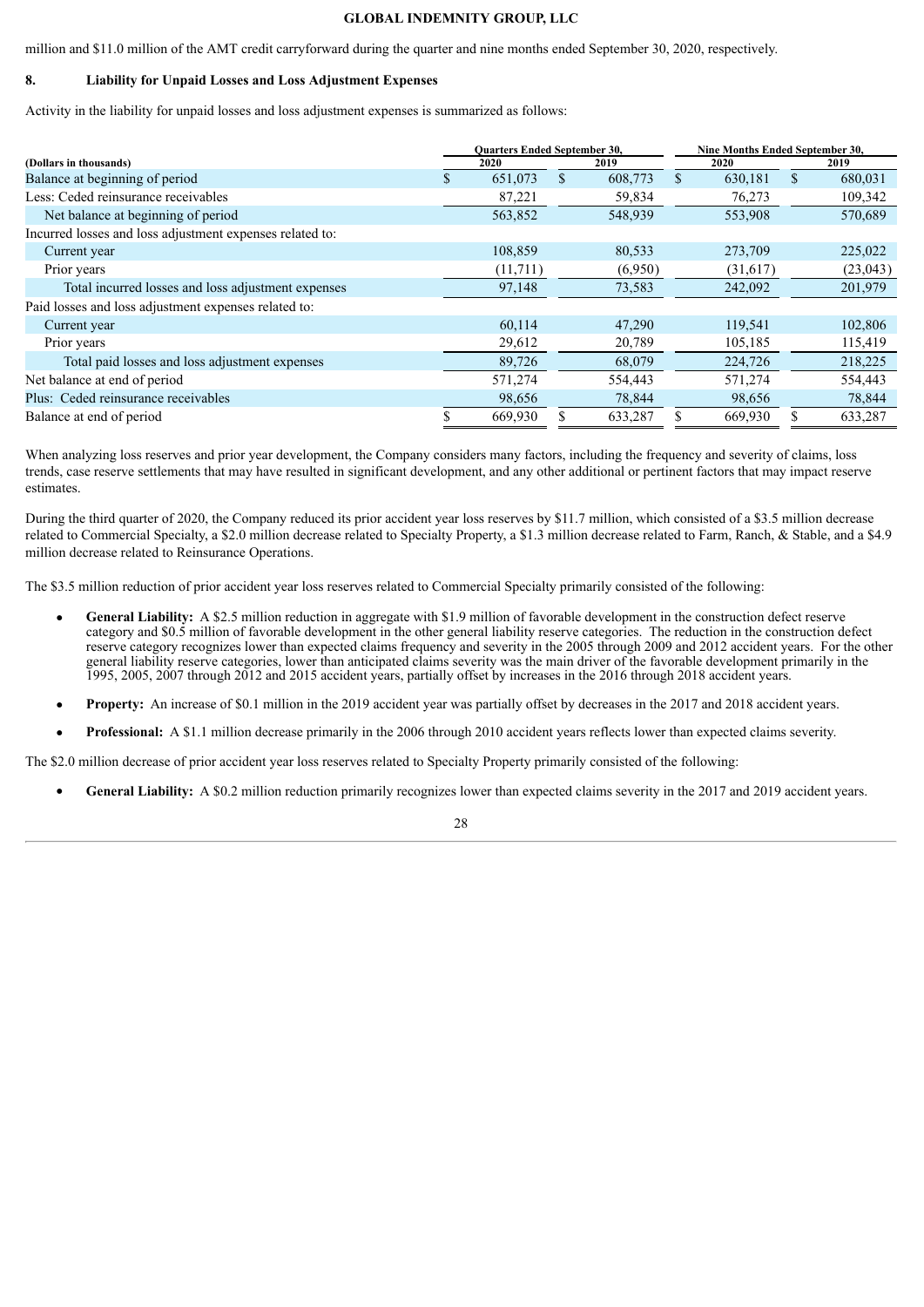• **Property:** <sup>A</sup> \$1.8 million decrease primarily in the <sup>2017</sup> accident year recognizes <sup>a</sup> reduction in the catastrophe reserve categories for subrogation recoveries from the California wildfires in the 2017 accident year.

The \$1.3 million reduction of prior accident year loss reserves related to Farm, Ranch, & Stable primarily consisted of the following:

**Property:** A \$1.3 million decrease mainly recognizes a reduction in the catastrophe reserve category in the 2017 accident year for subrogation recoveries from the California wildfires and lower than anticipated claims severity in the 2018 accident year, partially offset by an increase in the 2019 accident year for the catastrophe reserve category.

The \$4.9 million decrease in prior accident year loss reserves related to Reinsurance Operations were based on a review of the experience reported from cedants. There was a \$3.2 million decrease in the property lines primarily in the 2009 through 2012 and 2014 through 2018 accident years, partially offset by an increase in the 2019 accident year. In addition, there was a reduction of \$1.7 million in the professional lines in the 2014 and 2015 accident years.

During the third quarter of 2019, the Company reduced its prior accident year loss reserves by \$7.0 million, which consisted of a \$5.2 million decrease related to Commercial Specialty, \$1.3 million decrease related to Specialty Property, \$1.2 million decrease related to Farm, Ranch, & Stable, and a \$0.7 million increase related to Reinsurance Operations.

The \$5.2 million reduction of prior accident year loss reserves related to Commercial Specialty primarily consisted of the following:

- **General Liability:** <sup>A</sup> \$4.4 million reduction in aggregate with \$0.5 million of favorable development in the construction defect reserve category and \$3.9 million of favorable development in the other general liability reserve categories. The decreases in the construction defect reserve category recognize lower than expected claims severity primarily in the 2004 through 2009, 2011 and 2012 accident years, partially offset by increases in the 2010 and 2016 accident years. For the other general liability reserve categories, lower than anticipated claims severity was the primary driver of the favorable development mainly in accident years 1999 through 2014 accident years, partially offset by increases in the  $2016$  and  $2017$  accident years.
- **Commercial Auto Liability:** <sup>A</sup> \$0.6 million decrease in total, primarily in the 2012, <sup>2013</sup> and <sup>2016</sup> accident years. The decreases recognize lower than anticipated claims severity.

The \$1.3 million reduction of prior accident year loss reserves related to Specialty Property primarily consisted of the following:

- **General Liability:** <sup>A</sup> \$0.4 million decrease in aggregate primarily recognizes lower than anticipated claims severity mostly in the 2015, <sup>2016</sup> and 2018 accident years, partially offset by increases in the 2010, 2014 and 2017 accident years, recognizing higher than expected claims severity.
- **Property:** <sup>A</sup> \$0.9 million reduction recognizes an additional \$0.6 million decrease in the catastrophe reserve category for anticipated subrogation recoveries from the California Camp wildfire loss in the 2018 accident year and a \$0.2 million decrease in the 2017 accident year, mainly recognizing lower than expected claims severity.

The \$1.2 million reduction of prior accident year loss reserves related to Farm, Ranch, & Stable primarily consisted of the following:

• **Property:** <sup>A</sup> \$1.1 million decrease primarily reflects ceded recoveries from <sup>a</sup> second accident quarter catastrophe in the <sup>2018</sup> accident year.

The \$0.7 million increase in prior accident year loss reserves related to Reinsurance Operations primarily consisted of the following:

• **Property:** <sup>A</sup> \$0.7 million increase primarily in the <sup>2012</sup> and <sup>2015</sup> through <sup>2017</sup> accident years, partially offset by decreases in the 2011, <sup>2014</sup> and 2018 accident years. The accident year changes were based on a review of the experience reported from cedants.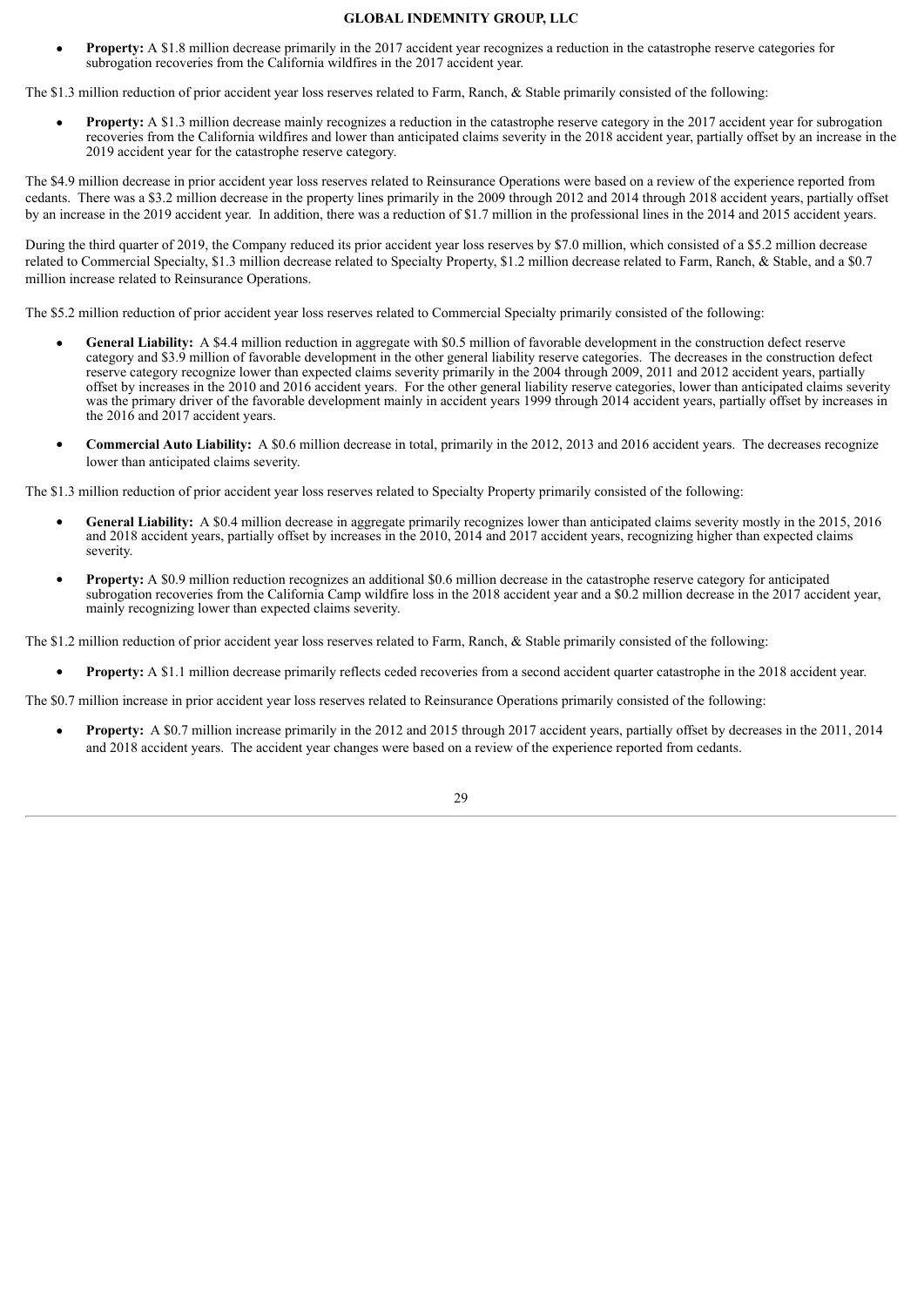During the first nine months of 2020, the Company reduced its prior accident year loss reserves by \$31.6 million, which consisted of a \$17.8 million decrease related to Commercial Specialty, a \$6.6 million decrease related to Specialty Property, a \$2.1 million decrease related to Farm, Ranch, & Stable, and a \$5.1 million decrease related to Reinsurance Operations.

The \$17.8 million decrease in prior accident year loss reserves related to Commercial Specialty primarily consisted of the following:

- **General Liability:** <sup>A</sup> \$20.5 million reduction in aggregate with \$6.6 million of favorable development in the construction defect reserve category and \$13.9 million of favorable development in the other general liability reserve categories. The reduction in the construction defect reserve category primarily recognizes lower than expected claims frequency and severity in the 2005 through 2009, 2012, 2015 and 2017 accident years, slightly offset by an increase in the 2016 accident year. For the other general liability reserve categories, lower than anticipated claims severity was the main driver of the favorable development primarily in the 2005 through 2015 accident years, partially offset by increases in the 2016 through 2019 accident years.
- **Professional:** <sup>A</sup> \$1.9 million decrease mainly in the <sup>2007</sup> through <sup>2010</sup> and <sup>2019</sup> accident years recognizes lower than expected claims severity.
- **Commercial Auto Liability:** <sup>A</sup> \$1.0 million reduction primarily in the <sup>2010</sup> and <sup>2012</sup> through <sup>2016</sup> accident years recognizes lower than anticipated claims severity.
- **Workers Compensation:** <sup>A</sup> \$0.2 million decrease primarily in loss adjustment expense reserves in the <sup>2012</sup> and accident years prior to 2005.
- **Property:** An increase of \$5.8 million primarily recognizes higher than expected claims severity mainly in the <sup>2017</sup> through <sup>2019</sup> accident years. The bulk of the increase was in the 2018 accident year which reflects a higher estimated ultimate for Hurricane Michael. The increase in ultimate resulted from receiving additional information in the second quarter for a Property Brokerage claim.

The \$6.6 million decrease in prior accident year loss reserves related to Specialty Property primarily consisted of the following:

- **General Liability:** <sup>A</sup> \$2.0 million decrease primarily recognizes lower than expected claims severity mainly in the <sup>2015</sup> through <sup>2019</sup> accident years.
- **Property:** <sup>A</sup> \$4.6 million decrease reflects <sup>a</sup> \$1.8 million reduction in the third quarter primarily in the <sup>2017</sup> accident year which recognizes <sup>a</sup> decrease in the catastrophe reserve categories for subrogation recoveries from the California wildfires. A year-to-date reduction through June totaled \$2.8 million mainly reflected lower than anticipated claims severity in the 2015 through 2018 accident years, partially offset by an increase in the 2019 accident year due to higher than expected claims severity.

The \$2.1 million decrease in prior accident year loss reserves related to Farm, Ranch, & Stable primarily consisted of the following:

- **Property:** <sup>A</sup> \$2.0 million decrease mainly reflects lower than anticipated claims severity in the <sup>2016</sup> through <sup>2018</sup> accident years and <sup>a</sup> reduction in the catastrophe reserve category in the 2017 accident year for subrogation recoveries from the California wildfires, partially offset by an increase in the 2019 accident year.
- **General Liability:** <sup>A</sup> \$0.1 million decrease primarily recognizes lower than expected claims severity mainly in the <sup>2015</sup> through <sup>2016</sup> and 2018 through 2019 accident years, mostly offset by an increase in the 2013 accident year due to higher than anticipated claims severity.

The \$5.1 million decrease in prior accident year loss reserves related to Reinsurance Operations were based on a review of the experience reported from cedants. There was a \$3.4 million decrease in the property lines primarily in the 2009 through 2010 and 2012 through 2017 accident years, partially offset by an increase in the 2019 accident year. In addition, there was a reduction of \$1.7 million in the professional lines in the 2014 and 2015 accident years.

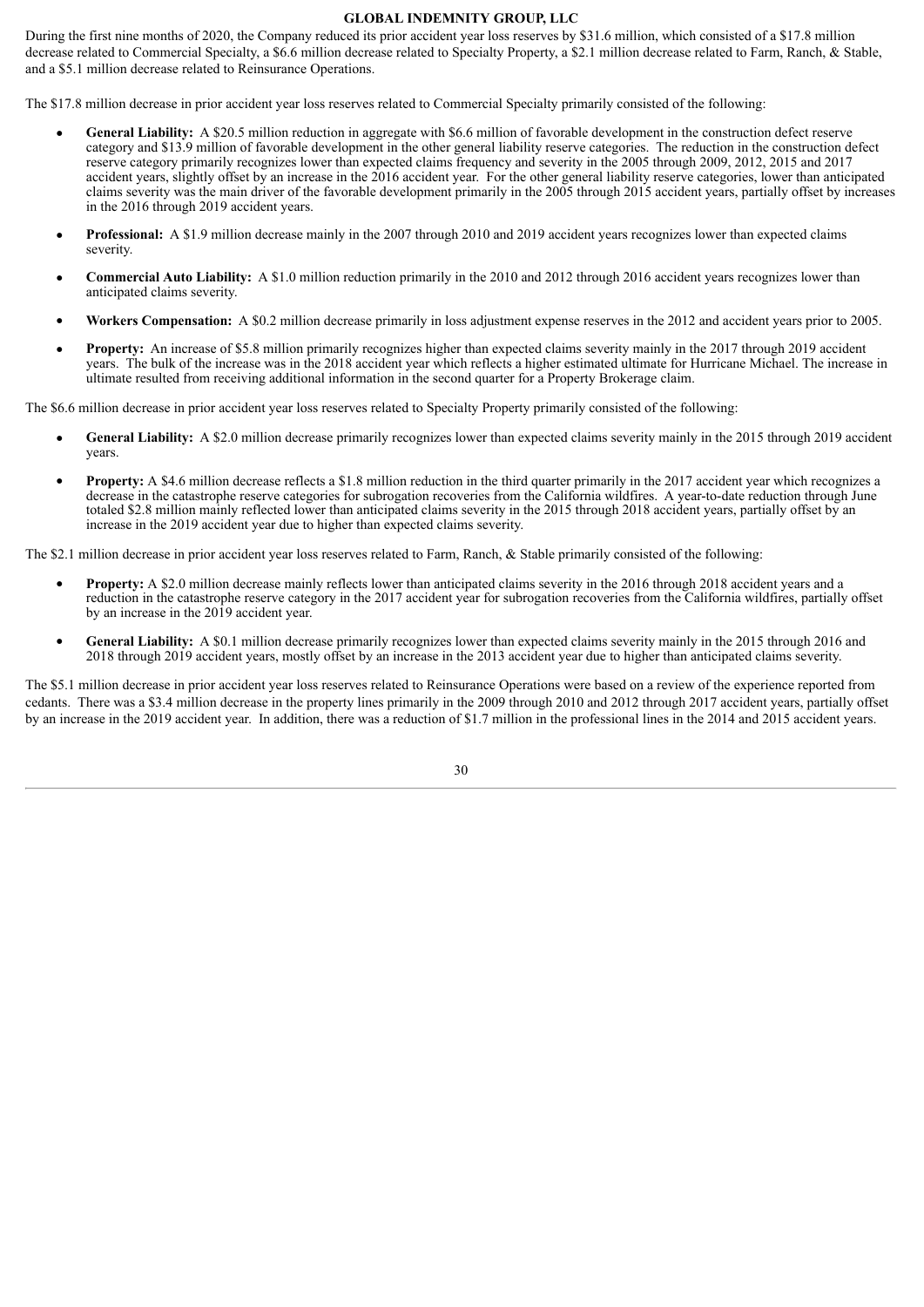During the first nine months of 2019, the Company reduced its prior accident year loss reserves by \$23.0 million, which consisted of a \$12.1 million decrease related to Commercial Specialty, \$10.5 million decrease related to Specialty Property, \$4.0 million decrease related to Farm, Ranch, & Stable, and a \$3.5 million increase related to Reinsurance Operations.

The \$12.1 million reduction of prior accident year loss reserves related to Commercial Specialty primarily consisted of the following:

- **General Liability:** <sup>A</sup> \$9.6 million reduction in aggregate with \$1.0 million of favorable development in the construction defect reserve category and \$8.6 million of favorable development in the other general liability reserve categories. The decreases in the construction defect reserve category recognize lower than expected claims frequency and severity in the 2004 through 2009, 2011 and 2012 accident years, partially offset by increases in the 2010 and 2016 accident years. For the other general liability reserve categories, lower than anticipated claims severity was the primary driver of the favorable development mainly in accident years 1999 through 2014, 2016 and 2017, partially offset by increases in the 2015 and 2018 accident years which reflects higher than expected claims severity.
- **Commercial Auto Liability:** <sup>A</sup> \$1.4 million decrease in total, primarily in the <sup>2000</sup> through 2002, 2010, <sup>2012</sup> and <sup>2013</sup> accident years. The decreases recognize lower than anticipated claims severity.
- **Property:** <sup>A</sup> \$0.9 million decrease in aggregate mainly recognizes lower than anticipated claims severity primarily in the <sup>2012</sup> through <sup>2017</sup> accident years, partially offset by increases in the 2010 and 2018 accident years.
- **Professional:** <sup>A</sup> \$1.1 million decrease primarily in the <sup>2009</sup> and <sup>2010</sup> accident years reflects lower than expected claims severity.
- **Reinsurance:** <sup>A</sup> \$1.0 million increase was recognized based on <sup>a</sup> review of expected ceded recoverables by reinsurer. The increase was primarily in the general liability reserve categories and older accident years.

The \$10.5 million reduction of prior accident year loss reserves related to Specialty Property primarily consisted of the following:

- **Property:** A \$10.1 million reduction recognizes an \$8.9 million decrease in the catastrophe reserve category for subrogation recoveries from the California Camp wildfire loss in the 2018 accident year. The remaining \$1.2 million decrease was primarily in the 2016 and 2017 accident years, mainly recognizing lower than expected claims severity.
- **General Liability:** <sup>A</sup> \$0.4 million decrease in aggregate primarily recognizes lower than anticipated claims severity mostly in the <sup>2015</sup> and 2016 accident years, partially offset by increases in the 2010 and 2017 accident years, recognizing higher than expected claims severity.

The \$4.0 million reduction of prior accident year loss reserves related to Farm, Ranch, & Stable primarily consisted of the following:

- **Liability:** <sup>A</sup> \$1.7 million decrease in total, mainly recognizes lower than expected claims severity in the <sup>2016</sup> and <sup>2017</sup> accident years, partially offset by increases in the 2013 through 2015 accident years.
- **Property:** <sup>A</sup> \$2.2 million reduction in aggregate recognizes <sup>a</sup> \$2.0 million decrease in the <sup>2018</sup> accident year which is comprised of <sup>a</sup> \$1.1 million decrease reflecting ceded recoveries from a second accident quarter catastrophe and a \$0.9 million decrease reflecting lower than expected claims frequency and severity. Decreases in the 2015 through 2017 accident years primarily reflects lower than expected claims severity, partially offset by an increase in the 2013 accident year.

The \$3.5 million increase in prior accident year loss reserves related to Reinsurance Operations primarily consisted of the following:

• **Property:** <sup>A</sup> \$3.8 million increase in aggregate reflects an increase of \$7.6 million in the <sup>2018</sup> accident year for Typhoon Jebi and decreases totaling \$4.1 million in the 2010 through 2017 accident years.

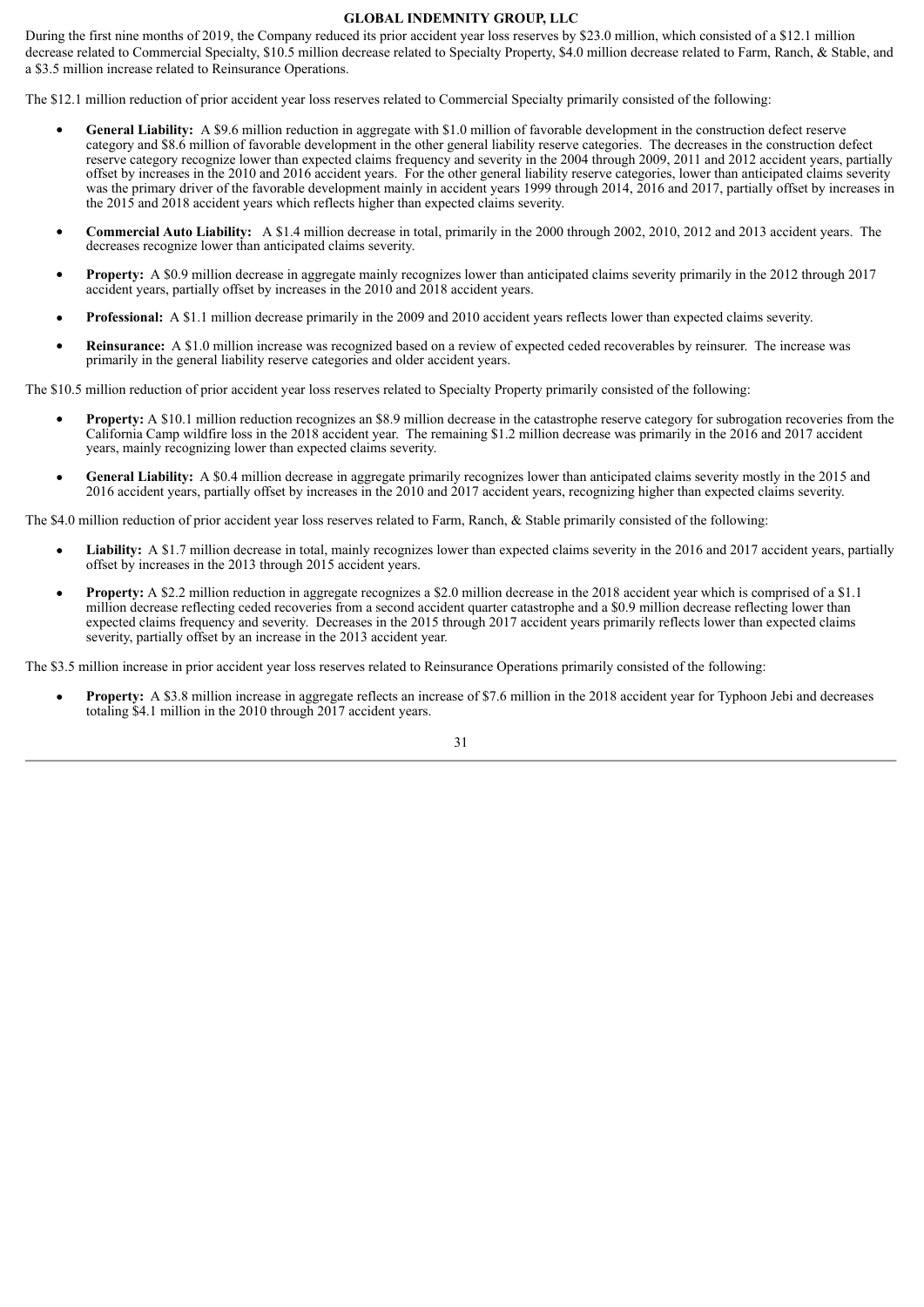**Professional:** A \$0.3 million decrease primarily in the 2008 and 2010 accident years, partially offset by an increase in the 2007 accident year based on a review of the experience reported from the cedants.

#### **9. Debt**

The Company's outstanding debt consisted of the following at September 30, 2020 and December 31, 2019:

| (Dollars in thousands)             | <b>September 30, 2020</b> |  | <b>December 31, 2019</b> |
|------------------------------------|---------------------------|--|--------------------------|
| Margin Borrowing Facility          |                           |  | 73,629                   |
| 7.75% Subordinated Notes due 2045  |                           |  | 96.864                   |
| 7.875% Subordinated Notes due 2047 | 126.253                   |  | 126.147                  |
| Total                              | 126.253                   |  | 296.640                  |

#### *Margin Borrowing Facility*

The Company has available a margin borrowing facility. The borrowing rate for this facility is tied to the Fed Funds Effective rate and was approximately 0.8% and 1.9% at September 30, 2020 and December 31, 2019, respectively. This facility is due on demand. The borrowings are subject to maintenance margin, which is a minimum account balance that must be maintained. A decline in market conditions could require an additional deposit of collateral. As of December 31, 2019, approximately \$88.2 million in securities were deposited as collateral to support borrowings. The Company did not have any securities that were deposited as collateral at September 30, 2020. The amount borrowed against the margin account may fluctuate as routine investment transactions, such as dividends received, investment income received, maturities and pay-downs, impact cash balances. The margin facility contains customary events of default, including, without limitation, insolvency, failure to make required payments, failure to comply with any representations or warranties, failure to adequately assure future performance, and failure of a guarantor to perform under its guarantee. The amount outstanding on the Company's margin borrowing facility was \$73.6 million as of December 31, 2019. The Company did not have any amounts outstanding on the margin borrowing facility as of September 30, 2020.

The Company recorded interest expense related to the Margin Borrowing Facility of approximately \$0.1 million and \$0.5 million for the quarters ended September 30, 2020 and 2019, respectively, and \$0.5 million and \$1.4 million for the nine months ended September 30, 2020 and 2019, respectively.

#### *7.75% Subordinated Notes due 2045*

The Company redeemed the entire \$100 million in aggregate principal amount of the outstanding 7.75% Subordinated Notes due 2045 ("2045 Notes") plus accrued and unpaid interest on the 2045 Notes redeemed to, but not including, the Redemption Date of August 15, 2020. In connection with the redemption, the Company wrote off deferred issuance costs of \$3.1 million which is recognized as a loss on extinguishment of debt in its consolidated statements of operations for the quarter and nine months ended September 30, 2020.

Interest expense, including amortization of deferred issuance costs through the date of redemption, recognized on the 2045 Notes was \$1.0 million and \$2.0 million for the quarters ended September 30, 2020 and 2019, respectively, and \$4.9 million and \$5.9 million for the nine months ended September 30, 2020 and 2019, respectively.

#### *7.875% Subordinated Notes due 2047*

On March 23, 2017, Global Indemnity Limited issued Subordinated Notes due in 2047 in the aggregate principal amount of \$120.0 million through an underwritten public offering (the "2047 Notes"). Pursuant to the underwriting agreement, Global Indemnity Limited granted the underwriters a 30 day option to purchase up to an additional \$18 million aggregate principal amount of the 2047 Notes solely to cover over-allotments, if any. On March 30, 2017, the underwriters exercised their over-allotment option in the amount of \$10 million principal amount of the 2047 Notes. As a result, the aggregate principal amount of the 2047 Notes increased to \$130.0 million. The sale of the 2047 Notes pursuant to the over-allotment option closed on March 30, 2017.

The 2047 Notes bear interest at an annual rate equal to 7.875%, payable quarterly in arrears on January 15, April 15, July 15, and October 15 of each year, commencing July 15, 2017. The 2047 Notes mature on April 15, 2047. The Company has the

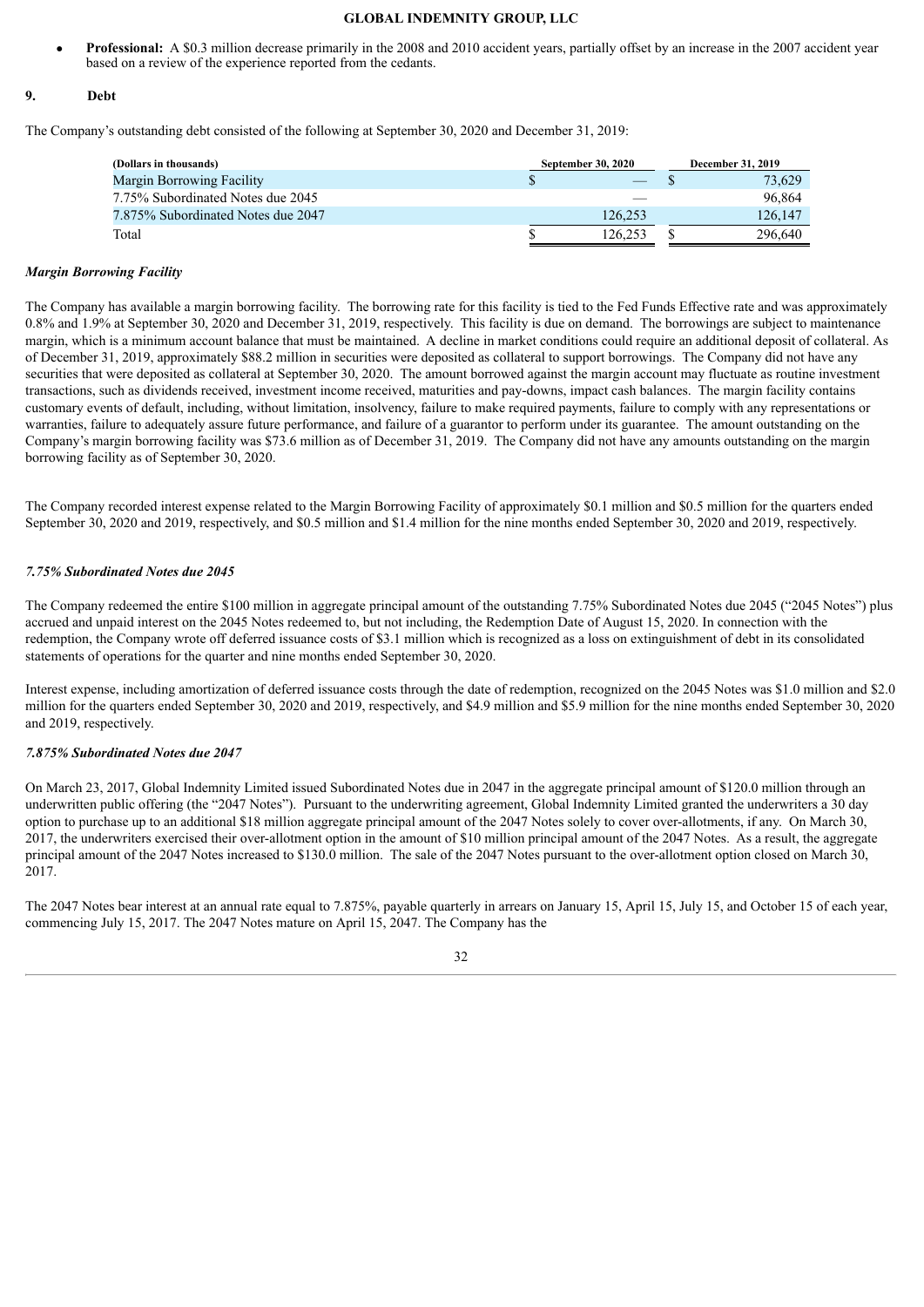right to redeem the 2047 Notes in \$25 increments, in whole or in part, on and after April 15, 2022, or on any interest payment date thereafter, at a redemption price equal to 100% of the principal amount of the 2047 Notes being redeemed plus accrued and unpaid interest to, but not including, the date of redemption. If the Company redeems only a portion of the 2047 Notes on any date of redemption, the Company may subsequently redeem additional 2047 Notes.

The 2047 Notes are subordinated unsecured obligations and rank (i) senior to the Company's existing and future capital stock, (ii) senior in right of payment to future junior subordinated debt, (iii) equally in right of payment with any existing unsecured, subordinated debt that the Company has issued or may issue in the future that ranks equally with the 2047 Notes, and (iv) subordinate in right of payment to any of the Company's future senior debt. In addition, the 2047 Notes are structurally subordinated to all existing and future indebtedness, liabilities and other obligations of the Company's subsidiaries including the Company's margin borrowing facility.

The 2047 Notes do not require the maintenance of any financial ratios or specified levels of net worth or liquidity, and do not contain provisions that would afford holders of the 2047 Notes protection in the event of a sudden and dramatic decline in the Company's credit quality resulting from any highly leveraged transaction, reorganization, restructuring, merger or similar transaction involving the Company that may adversely affect holders. The 2047 Notes do not restrict the Company in any way, now or in the future, from incurring additional indebtedness, including senior indebtedness that would rank senior in right of payment to the 2047 Notes. There is no right of acceleration of maturity of the 2047 Notes in the case of default in the payment of principal, premium, if any, or interest on the 2047 Notes or in the performance of any other obligation of the Company under the notes or if the Company defaults on any other debt securities. Holders may accelerate payment of indebtedness on the 2047 Notes only upon the Company's bankruptcy, insolvency or reorganization.

The Company incurred \$4.2 million in deferred issuance costs associated with the 2047 Notes, which is being amortized over the term of the 2047 Notes. Interest expense, including amortization of deferred issuance costs, recognized on the 2047 Notes was \$2.6 million for each of the quarters ended September 30, 2020 and 2019 and \$7.8 million for each of the nine months ended September 30, 2020 and 2019.

The following table represents the amounts recorded for the subordinated notes as of September 30, 2020 and December 31, 2019:

|                                    | <b>September 30, 2020</b> |                                                                                 |              |                                                     |    |                               |  |  |  |
|------------------------------------|---------------------------|---------------------------------------------------------------------------------|--------------|-----------------------------------------------------|----|-------------------------------|--|--|--|
| (Dollars in thousands)             |                           | Outstanding<br>Principal                                                        |              | <b>Unamortized</b><br><b>Debt Issuance</b><br>Costs |    | <b>Net Carrying</b><br>Amount |  |  |  |
| 7.875% Subordinated Notes due 2047 |                           | 130,000                                                                         | S            | (3,747)                                             | S  | 126,253                       |  |  |  |
|                                    |                           | 130,000                                                                         |              | (3,747)                                             | ה. | 126,253                       |  |  |  |
|                                    |                           |                                                                                 |              | December 31, 2019                                   |    |                               |  |  |  |
| (Dollars in thousands)             |                           | <b>Unamortized</b><br><b>Debt Issuance</b><br>Outstanding<br>Principal<br>Costs |              |                                                     |    | <b>Net Carrying</b><br>Amount |  |  |  |
| 7.75% Subordinated Notes due 2045  | ٠D                        | 100,000                                                                         | $\mathbf{s}$ | (3, 136)                                            | S  | 96,864                        |  |  |  |
| 7.875% Subordinated Notes due 2047 |                           | 130,000                                                                         |              | (3, 853)                                            |    | 126,147                       |  |  |  |
|                                    |                           | 230,000                                                                         | \$           | (6,989)                                             | S  | 223,011                       |  |  |  |

#### *Supplemental Indentures*

On August 28, 2020, in connection with the merger of Global Indemnity Limited with and into New Cayco, each of Global Indemnity Limited, as successor to Global Indemnity plc, an Irish public limited company, GBLI Holdings, LLC, a Delaware limited liability company, as co-obligor (the "Co-Obligor"), New CayCo, Wells Fargo Bank, National Association, as trustee (the "Original Trustee"), and U.S. Bank National Association, as series trustee of the 7.875% Subordinated Notes due 2047 (the "Series Trustee" and, together with the Original Trustee, the "Trustees") entered into a Fourth Supplemental Indenture, dated as of August 28, 2020 (the "Fourth Supplemental Indenture"), to the base indenture, dated as of August 12, 2015 (as supplemented, the "Indenture").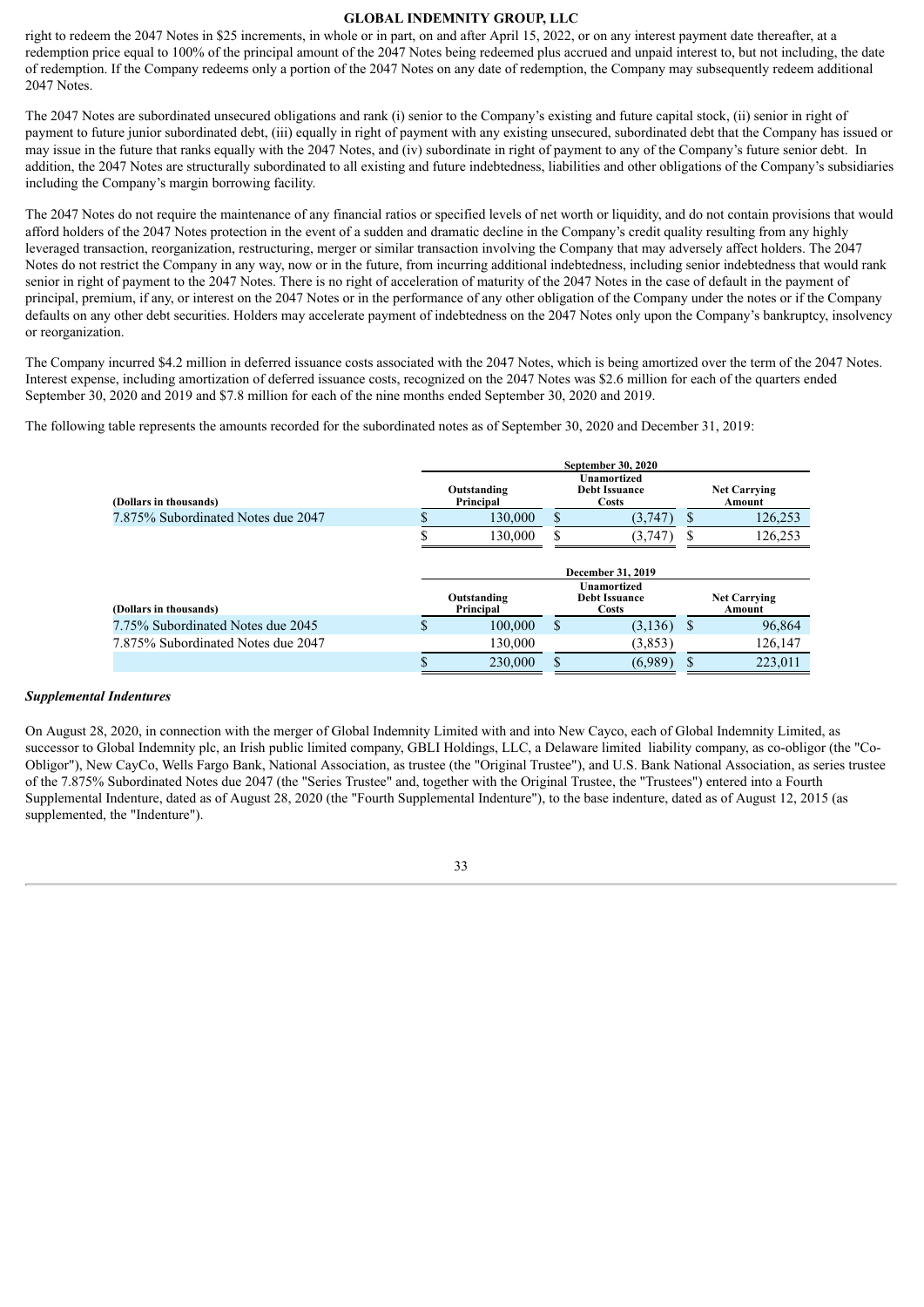Pursuant to the Fourth Supplemental Indenture, New CayCo expressly assumed the obligations of Global Indemnity Limited under the Indenture, including the obligations of Global Indemnity Limited under the outstanding 2047 Notes issued pursuant to such Indenture.

On August 28, 2020, in connection with the merger of New Cayco with and into Global Indemnity Group, LLC, each of New CayCo, the Co-Obligor, Global Indemnity Group, LLC and the Trustees entered into a Fifth Supplemental Indenture, dated as of August 28, 2020 (the "Fifth Supplemental Indenture"), to the Indenture.

Pursuant to the Fifth Supplemental Indenture, Global Indemnity Group, LLC expressly assumed the obligations of New CayCo under the Indenture, including the obligations of New CayCo under the outstanding 2047 Notes issued pursuant to such Indenture.

#### *Co-obligor Transaction*

On April 25, 2018, GBLI Holdings, LLC, an indirect wholly owned subsidiary of the Company, became a subordinated co-obligor with respect to the 2045 Notes, which were fully redeemed in August 2020, and the 2047 Notes with the same obligations and duties as the Company under the Indenture (including the due and punctual performance and observance of all of the covenants and conditions to be performed by the Company, including, without limitation, the obligation to pay the principal of, and interest on, the 2047 Notes when due whether at maturity, by acceleration, redemption or otherwise), and with the same rights, benefits and privileges of the Company thereunder. Notwithstanding the foregoing, GBLI Holdings, LLC's obligations (including the obligation to pay the principal of and interest in respect of the 2047 Notes) are subject to subordination to all monetary obligations or liabilities of GBLI Holdings, LLC owing to any regulated reinsurance or insurance company that is a direct or indirect subsidiary of the Company, in addition to indebtedness of GBLI Holdings, LLC for borrowed money. If the Company pays any amount with respect to the subordinated note obligations, the Company is entitled to be reimbursed by GBLI Holdings, LLC within 10 business days after a demand is made to GBLI Holding, LLC by the Company. In consideration for becoming a subordinated co-obligor on the subordinated notes, GBLI Holdings, LLC received a promissory note from Global Indemnity Limited with a principal amount of \$230 million due April 15, 2047 that has since been assigned to an affiliate. This promissory note was settled in August 2020.

#### **10. Shareholders' Equity**

On August 28, 2020, Global Indemnity Limited completed the previously disclosed scheme of arrangement and amalgamation that effected certain transactions (the "Redomestication") that resulted in the shareholders of Global Indemnity Limited becoming the holders of all of the issued and outstanding common shares of the Company. Please see Note 2 for details on the redomestication.

The treasury shares of Global Indemnity Limited were not subject to the scheme of arrangement. The carrying value of the Global Indemnity Limited treasury shares, \$4.1 million, were offset against the Additional Paid-in Capital account of Global Indemnity Limited, according to the Company's policy regarding the treatment of treasury shares. Please see Note 2 of the notes to the consolidated financial statements in Item 8 Part II of the Company's 2019 Annual Report on Form 10-K for more information on the Company's policy regarding the treatment of treasury shares.

#### *Issuance of Preferred Shares*

On August 27, 2020, the Company issued and sold to Wyncote LLC ("Wyncote"), an affiliate of Fox Paine & Company, LLC, 4,000 Series A Preferred Interests at a price of \$1,000 per Series A Preferred Interest, for the aggregate purchase price of \$4,000,000. The issuance of Series A Preferred Interests to Wyncote was made pursuant to the exemption from registration provided by Section  $4(a)(2)$  of the Securities Act. The Series A Preferred Interests are not convertible into or exchangeable for any other securities or property of the Company. The shares are redeemable at the discretion of the Company after five years or at the discretion of the holders upon the occurrence of a change in control of the Company. While the preferred shares are non-voting, the preferred shareholders are entitled to appoint two additional members to the Company's Board of Directors whenever the "Unpaid Targeted Priority Return" (as defined in the applicable Share Designation) with respect to the preferred shares exceed zero immediately following six or more "Distribution Dates" (as defined in the applicable Share Designation), whether or not such Distribution Dates occur consecutively.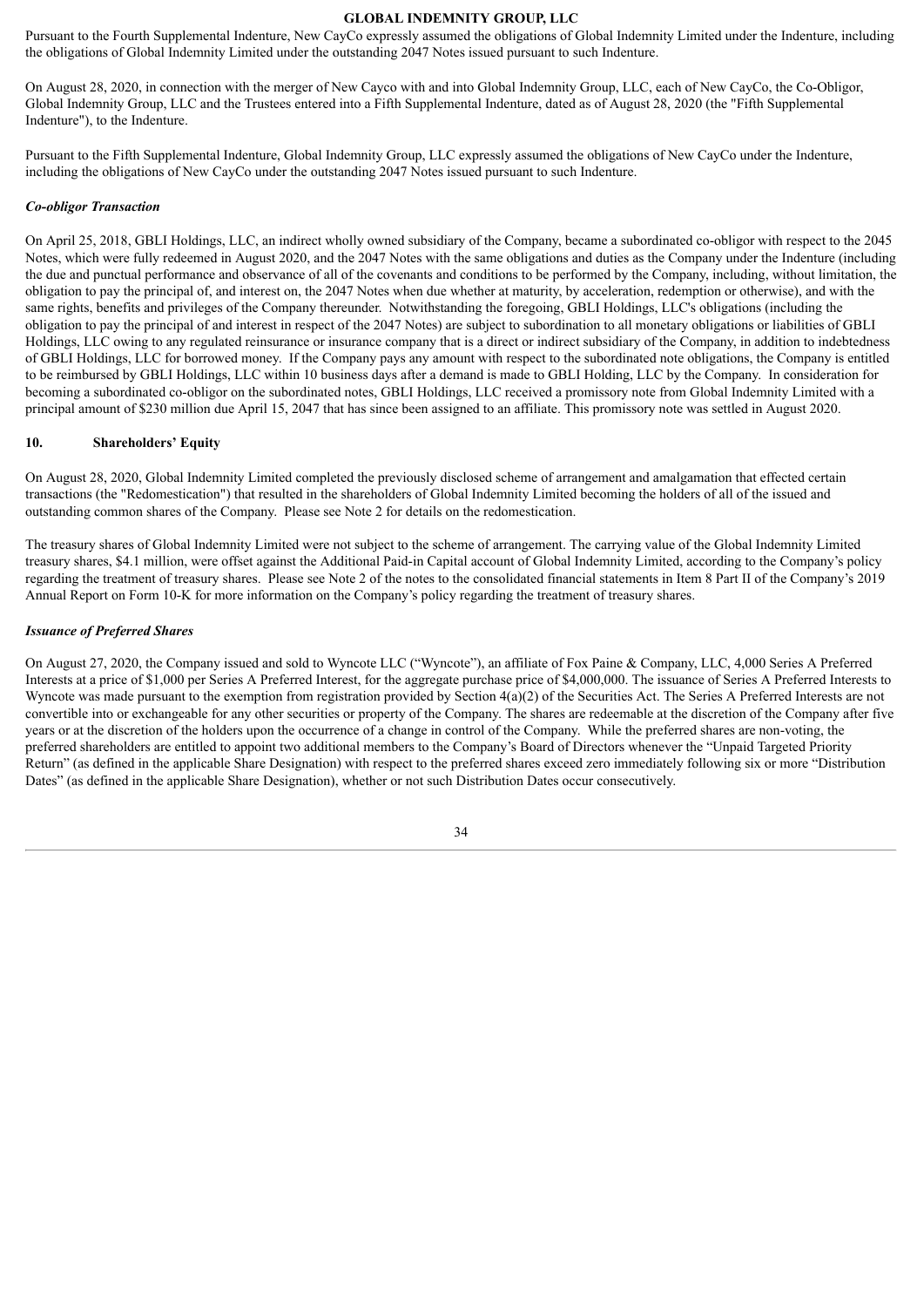Following the Effective Time, all of the issued and outstanding Series A Preferred Interests sold to Wyncote remain outstanding as "Series A Cumulative Fixed Rate Preferred Shares", unaffected by the Scheme of Arrangement and subject to the terms of the Second Amended and Restated Limited Liability Company Agreement of the Company (the "LLC Agreement") and that certain Share Designation, effective as of the Effective Time, that sets forth the designation, rights, preferences, powers, duties, restrictions, limitations and obligations of the Series A Cumulative Fixed Rate Preferred Shares from and after the Effective Time.

The following table provides information with respect to the class A common shares that were surrendered or repurchased during the quarter ended September 30, 2020:

| Period (1)        | <b>Total Number</b><br>of Shares<br>Purchased |     | Average<br><b>Price Paid</b><br>Per Share | <b>Total Number of</b><br><b>Shares Purchased as</b><br><b>Part of Publicly</b><br>Announced<br><b>Plan or Program</b> | <b>Approximate Dollar</b><br><b>Value of Shares that</b><br>May Yet Be<br><b>Purchased Under the</b><br><b>Plans or Programs</b> |
|-------------------|-----------------------------------------------|-----|-------------------------------------------|------------------------------------------------------------------------------------------------------------------------|----------------------------------------------------------------------------------------------------------------------------------|
|                   |                                               |     |                                           |                                                                                                                        |                                                                                                                                  |
| August 1-31, 2020 | 396                                           | (2) | 24.95                                     |                                                                                                                        |                                                                                                                                  |
| Total             | 396                                           |     | 24.95                                     | __                                                                                                                     |                                                                                                                                  |

**(1)** Based on settlement date.

Surrendered by employees as payment of taxes withheld on the vesting of restricted stock.

There were no class A commons shares that were surrendered or repurchased during the quarter ended September 30, 2019.

The following table provides information with respect to the class A common shares that were surrendered or repurchased during the nine months ended September 30, 2020:

| Period (1)          | <b>Total Number</b><br>of Shares<br>Purchased |     | Average<br><b>Price Paid</b><br>Per Share |       | <b>Total Number of Shares</b><br>Purchased as Part of<br><b>Publicly Announced</b><br><b>Plan or Program</b> | <b>Approximate Dollar</b><br>Value of Shares that May<br><b>Yet Be Purchased Under</b><br>the Plans or Programs |
|---------------------|-----------------------------------------------|-----|-------------------------------------------|-------|--------------------------------------------------------------------------------------------------------------|-----------------------------------------------------------------------------------------------------------------|
| January 1-31, 2020  | 3,124                                         | (2) |                                           | 29.63 |                                                                                                              |                                                                                                                 |
| February 1-29, 2020 | 1.600                                         | (2) |                                           | 31.13 |                                                                                                              |                                                                                                                 |
| August 1-31, 2020   | 396                                           |     |                                           | 24.95 |                                                                                                              |                                                                                                                 |
| Total               | 5,120                                         |     |                                           | 29.74 |                                                                                                              |                                                                                                                 |

**(1)** Based on settlement date.

Surrendered by employees as payment of taxes withheld on the vesting of restricted stock.

The following table provides information with respect to the class A common shares that were surrendered or repurchased during the nine months ended September 30, 2019:

| Period (1)          | Total Number<br>of Shares<br>Purchased |     | Average<br><b>Price Paid</b><br><b>Per Share</b> |       | <b>Total Number of Shares</b><br>Purchased as Part of<br><b>Publicly Announced</b><br>Plan or Program | <b>Approximate Dollar Value</b><br>of Shares that May Yet Be<br><b>Purchased Under the Plans</b><br>or Programs |
|---------------------|----------------------------------------|-----|--------------------------------------------------|-------|-------------------------------------------------------------------------------------------------------|-----------------------------------------------------------------------------------------------------------------|
| January 1-31, 2019  | 7,945                                  | (2) |                                                  | 36.23 |                                                                                                       |                                                                                                                 |
| February 1-28, 2019 | 19.083                                 | (2) |                                                  | 34.59 |                                                                                                       |                                                                                                                 |
| Total               | 27,028                                 |     |                                                  | 35.07 |                                                                                                       |                                                                                                                 |

**(1)** Based on settlement date.

**(2)** Surrendered by employees as payment of taxes withheld on the vesting of restricted stock.

There were no class B common shares that were surrendered or repurchased during the quarters and nine months ended September 30, 2020 or 2019.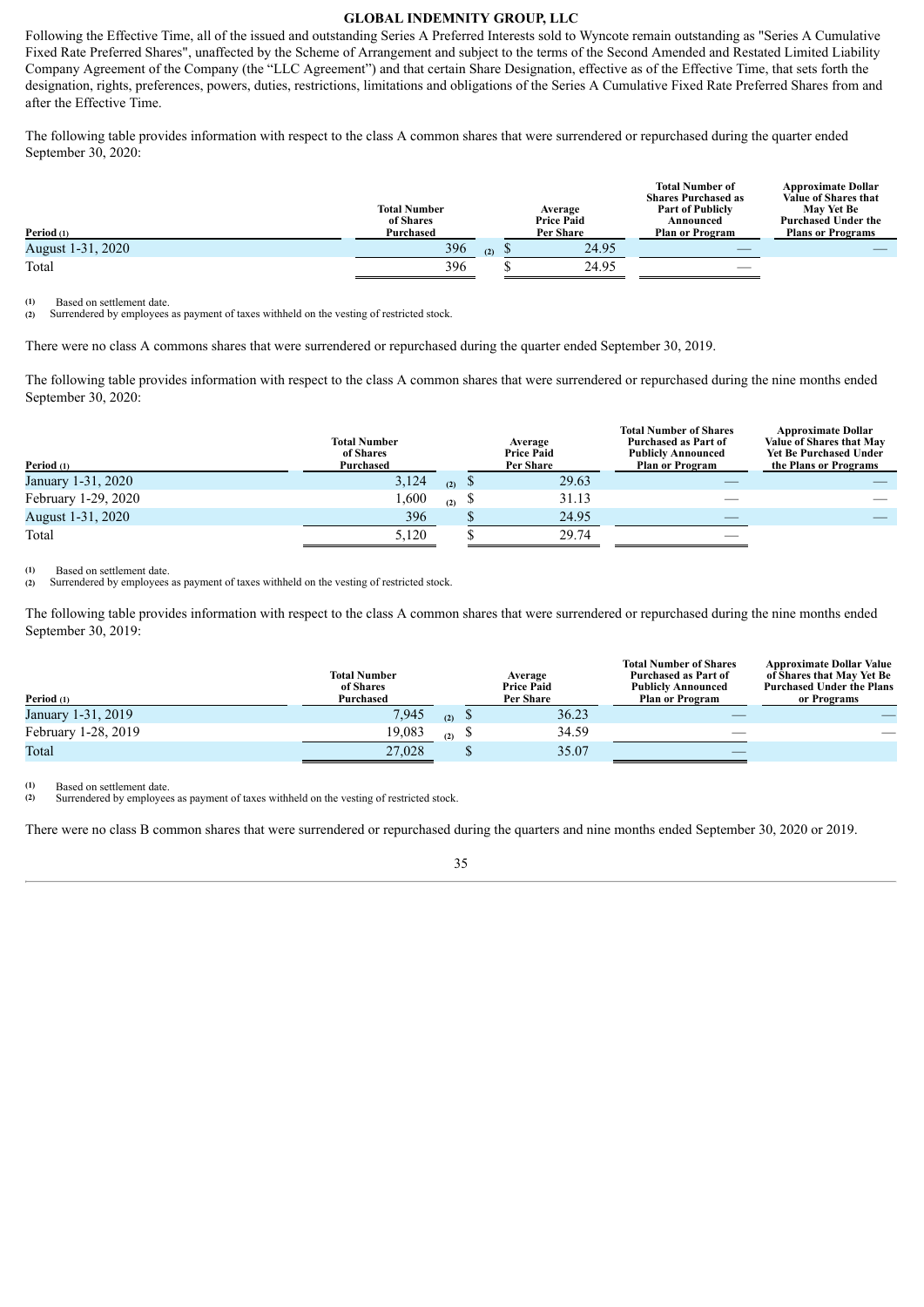As of September 30, 2020, the Company's class A common shares were held by approximately 190 shareholders of record. There were four holders of record of the Company's class B common shares, all of whom are affiliated investment funds of Fox Paine & Company, LLC, as of September 30, 2020. The Company's preferred shares were held by 1 holder of record, an affiliate of Fox Paine & Company, LLC, as of September 30, 2020.

Please see Note 12 of the notes to the consolidated financial statements in Item 8 Part II of the Company's 2019 Annual Report on Form 10-K for more information on the Company's repurchase program.

#### *Dividends / Distributions*

Dividend & distribution payments of \$0.25 per common share were declared during the nine months ended September 30, 2020 as follows:

|                        | <b>Record Date</b>   | <b>Payment Date</b> | <b>Total Dividends / Distributions</b><br><b>Declared</b><br>(Dollars in thousands) |
|------------------------|----------------------|---------------------|-------------------------------------------------------------------------------------|
| <b>Approval Date</b>   |                      |                     |                                                                                     |
| February 9, 2020 $(1)$ | March 24, 2020       | March 31, 2020      | 3.539                                                                               |
| June 7, 2020 $(1)$     | June 23, 2020        | June 30, 2020       | 3,545                                                                               |
| September 13, 2020 (2) | September $25, 2020$ | September 30, 2020  | 3,552                                                                               |
| Various (3)            | Various              | Various             | 337                                                                                 |
| Total                  |                      |                     | 10.973                                                                              |

(1) Represents dividend payments<br>
(2) Represents distribution / return<br>
(3) Represents dividends / distribu Represents distribution / return of capital payments Represents dividends / distributions declared on unvested shares, net of forfeitures.

Dividend payments of \$0.25 per common share were declared during the nine months ended September 30, 2019 as follows:

| <b>Approval Date</b>     | <b>Record Date</b> | <b>Payment Date</b> | <b>Total Dividends Declared</b><br>(Dollars in thousands) |        |
|--------------------------|--------------------|---------------------|-----------------------------------------------------------|--------|
| <b>February 10, 2019</b> | March 22, 2019     | March 29, 2019      |                                                           | 3,521  |
| June 2, 2019             | June 21, 2019      | June 28, 2019       |                                                           | 3,525  |
| September $15, 2019$     | September 26, 2019 | October 2, 2019     |                                                           | 3.528  |
| Various (1)              | Various            | Various             |                                                           | 191    |
| Total                    |                    |                     |                                                           | 10.765 |

(1) Represents dividends declared on unvested shares, net of forfeitures.

As of September 30, 2020 and December 31, 2019, accrued distributions on unvested shares, which were included in other liabilities on the consolidated balance sheets, were \$0.6 million and \$0.3 million, respectively. Accrued preferred distributions were less than \$0.1 million as of September 30, 2020 and were included in other liabilities on the consolidated balance sheets.

Please see Note 12 of the notes to the consolidated financial statements in Item 8 Part II of the Company's 2019 Annual Report on Form 10-K for more information on the Company's dividend program.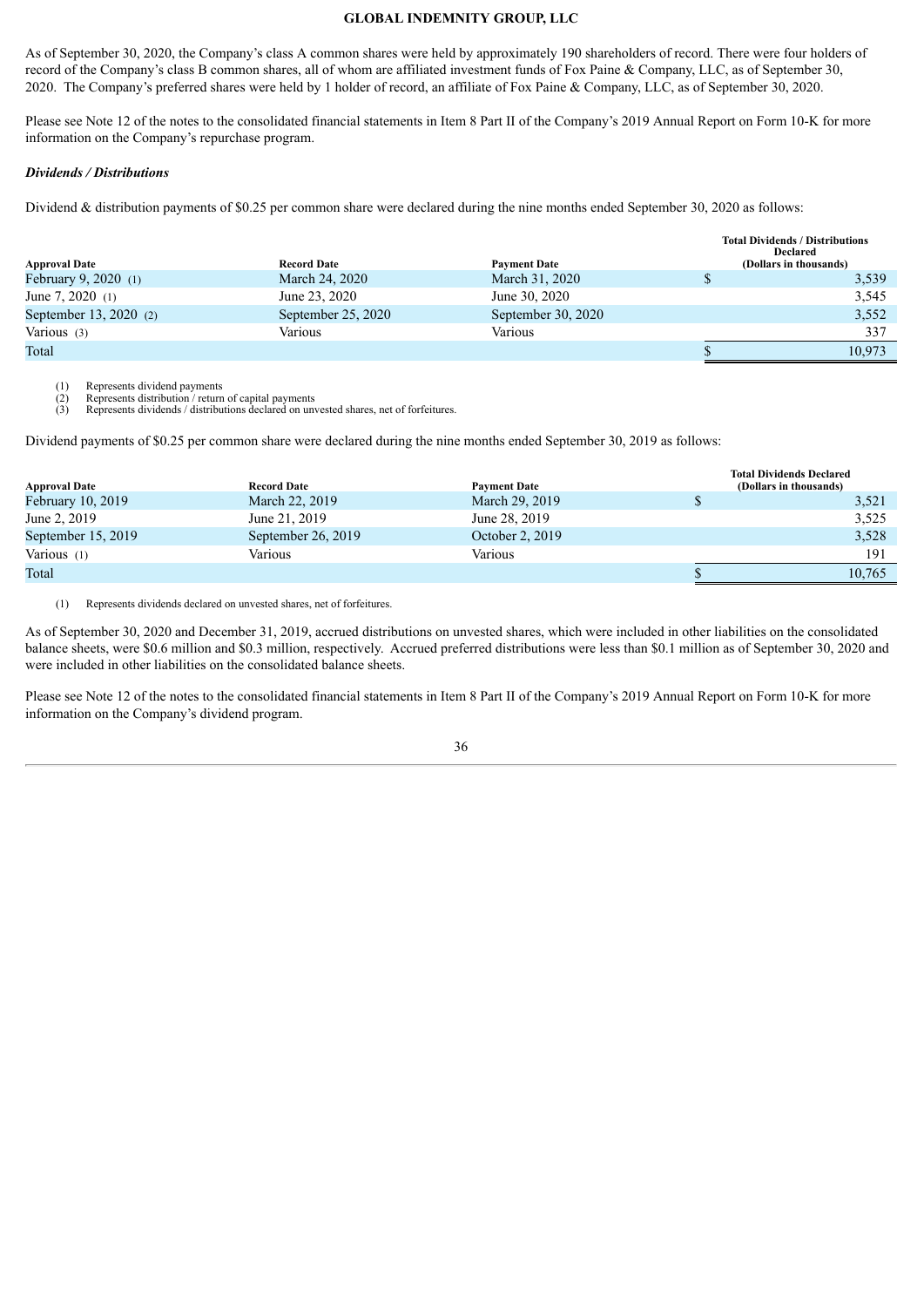### **11. Related Party Transactions**

#### *Fox Paine Entities*

As of September 30, 2020, Fox Paine Capital Fund II International, L.P. and certain of its affiliates (collectively, the "Fox Paine Funds"), which are managed by Fox Paine & Company, LLC, beneficially own approximately 77.5% of the Company's total voting power. As of September 30, 2020, Fox Mercury Investments, L.P. and certain of its affiliates (collectively, the "FM Entities") separately beneficially own approximately 4.8% of the Company's total voting power. The Fox Paine Funds have the right to appoint a number of the Company's Directors equal in aggregate to the pro rata percentage of the voting power in the Company beneficially held by the Fox Paine Funds, FM Entities and Fox Paine & Company, LLC (collectively, "Fox Paine Entities") so long as the Fox Paine Entities beneficially own a majority of the outstanding class B common shares of the Company and shares representing an aggregate 25% or more of the total voting power in the Company. The Fox Paine Funds control the election of all of the Company's Directors due to their controlling share ownership. The Company's Chairman is the chief executive and founder of Fox Paine & Company, LLC.

On August 27, 2020, the Company issued and sold to Wyncote LLC, an affiliate of Fox Paine & Company, LLC, 4,000 Series A Cumulative Fixed Rate Preferred Interests at a price of \$1,000 per Series A Preferred Interest, for the aggregate purchase price of \$4,000,000. While the preferred shares are nonvoting, the preferred shareholders are entitled to appoint two additional members to the Company's Board of Directors whenever the "Unpaid Targeted Priority Return" with respect to the preferred shares exceed zero immediately following six or more "Distribution Dates", whether or not such Distribution Dates occur consecutively. See Note 10 for additional information on the Series A Cumulative Fixed Rate Preferred Interests.

The Company relies on Fox Paine & Company, LLC to provide management services and other services related to the operations of the Company. Starting in 2014, the management fee is adjusted annually to reflect the percentage change in the CPI-U. On May 6, 2020, Global Indemnity Limited and Fox Paine & Company, LLC entered into the Second Amended and Restated Management Agreement, effective as of September 5, 2019 (the "Management Agreement"), to: (i) eliminate the Company's obligation to reimburse Fox Paine & Company, LLC for its travel, lodging, meals, and other items relating to attendance at regularly scheduled meetings of the Board of Directors, which have averaged approximately \$550,000 per year (since execution of the Management Agreement in 2013), and (ii) increase Fox Paine & Company, LLC's base Annual Service Fee by \$550,000 per year. On August 28, 2020, in connection with the Redomestication, the Company and Fox Paine & Company, LLC entered into the Third Amended and Restated Management Agreement effective as of August 28, 2020 (the "Management Agreement"). The Management Agreement amends and restates the Second Amended and Restated Management Agreement, dated as of May 6, 2020, between Fox Paine & Company, LLC and Global Indemnity Limited, to reflect the assumption by Global Indemnity Group, LLC of the obligations under the Management Agreement and to make related conforming changes and immaterial modifications to the Management Agreement.

Management fee expense of \$0.6 million and \$0.5 million was incurred during the quarters ended September 30, 2020 and 2019, respectively, and management fee expense of \$2.0 million and \$1.5 million was incurred during the nine months ended September 30, 2020 and 2019, respectively. Prepaid management fees, which were included in other assets on the consolidated balance sheets, were \$2.5 million and \$1.4 million as of September 30, 2020 and December 31, 2019, respectively.

In addition, Fox Paine & Company, LLC may also propose and negotiate transaction fees with the Company subject to the provisions of the Company's related party transaction policies, including approval of the Company's Conflicts Committee of the Board of Directors or Global Indemnity Limited's Audit Committee of the Board of Directors, for those services from time to time. Each of the Company's transactions with Fox Paine & Company, LLC described below was reviewed and approved by the Company's Conflicts Committee or Audit Committee, which is composed of independent directors, and the Board of Directors (other than Saul A. Fox, Chairman of the Board of Directors of the Company and Chief Executive of Fox Paine & Company, LLC, who is not a member of the Conflicts Committee and was not a member of Global Indemnity Limited's Audit Committee and recused himself from the Board of Directors' deliberations).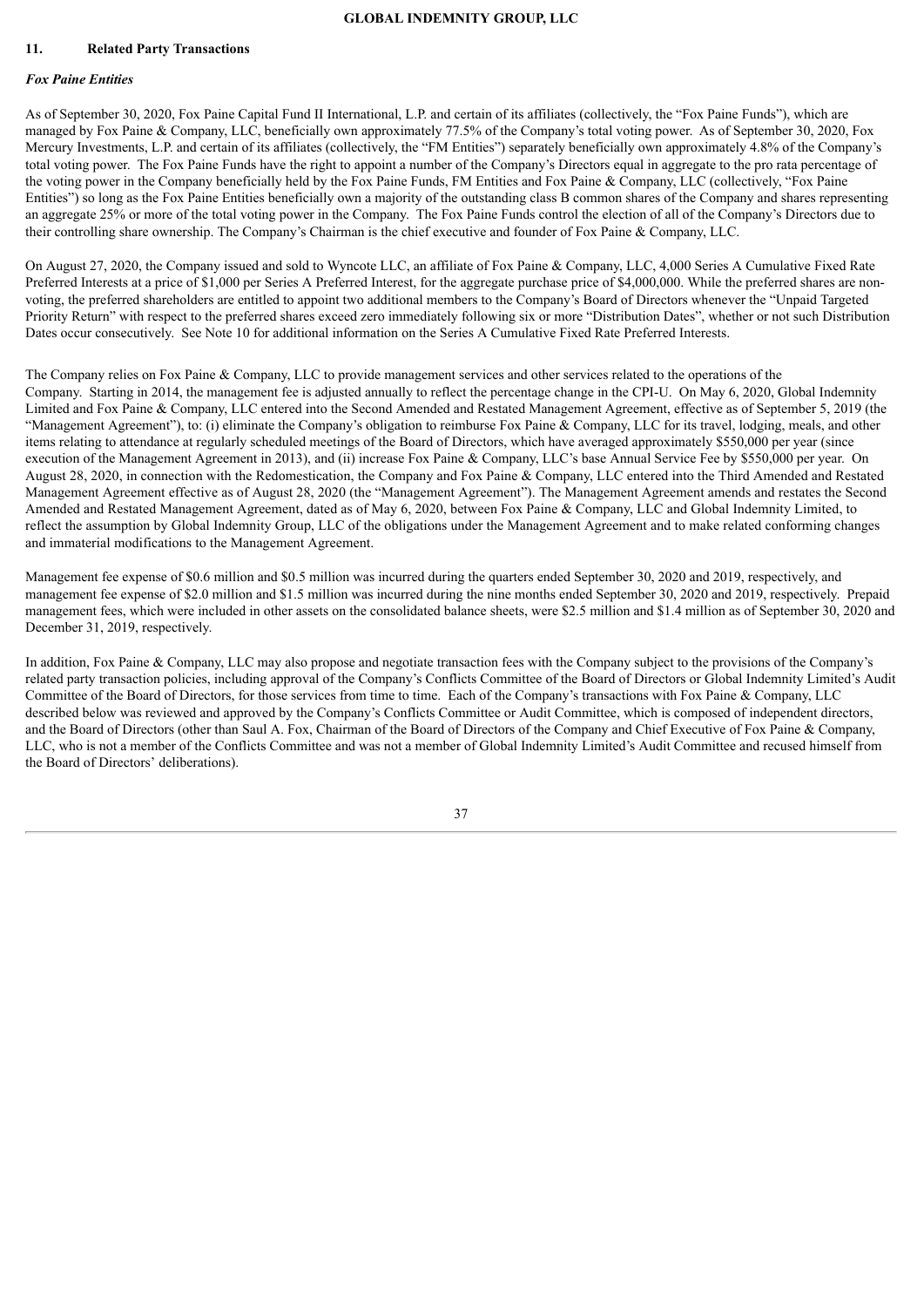## *Illiquid Investment Fund Divestiture Fee*

#### **GLOBAL INDEMNITY GROUP, LLC**

On December 21, 2018, GBLI Holdings, LLC exited an investment in a private credit fund pursuant to a sale of GBLI Holdings, LLC's investment to third parties at par plus accrued interest. Fox Paine & Company, LLC provided services to GBLI Holdings, LLC in connection with the sale, including conducting due diligence to evaluate the private fund, recommending that GBLI Holdings, LLC withdraw from the private fund, and conducting extended negotiations with the private fund to secure GBLI Holdings, LLC's withdrawal from the private fund on favorable terms. Fox Paine & Company, LLC's services for GBLI Holdings, LLC in connection with the sale were performed during the second, third, and fourth quarters of 2018. The total fee for these services was \$2.0 million which was accrued in the 4<sup>th</sup> quarter of 2018, which is the period in which the transaction was completed, and was paid in May 2019.

#### *Redomestication Fee*

Pursuant to the Management Agreement, Fox Paine & Company, LLC performed extensive financial advisory services for the Company in connection with the conceptualization, design, structuring and implementation of the redomestication plan. In accordance with the Management Agreement, Fox Paine & Company, LLC may propose and negotiate advisory fees for such services with the Company, subject to the provisions of the Company's related party transaction policies. The Company agreed to pay an advisory fee to Fox Paine & Company, LLC for such services in an amount of \$10.0 million, which was accrued at September 30, 2020, and will be paid in a subsequent period. The \$10.0 million fee was approved by the Conflicts Committee.

#### **12. Commitments and Contingencies**

### *Legal Proceedings*

The Company is, from time to time, involved in various legal proceedings in the ordinary course of business. The Company maintains insurance and reinsurance coverage for such risks in amounts that it considers adequate. However, there can be no assurance that the insurance and reinsurance coverage that the Company maintains is sufficient or will be available in adequate amounts or at a reasonable cost. The Company does not believe that the resolution of any currently pending legal proceedings, either individually or taken as a whole, will have a material adverse effect on its business, results of operations, cash flows, or financial condition.

There is a greater potential for disputes with reinsurers who are in runoff. Some of the Company's reinsurers' have operations that are in runoff, and therefore, the Company closely monitors those relationships. The Company anticipates that, similar to the rest of the insurance and reinsurance industry, it will continue to be subject to litigation and arbitration proceedings in the ordinary course of business.

#### *Commitments*

In 2014, the Company entered into a \$50 million commitment to purchase an alternative investment vehicle which is comprised of European nonperforming loans. As of September 30, 2020, the Company has funded \$35.8 million of this commitment leaving \$14.2 million as unfunded.

In 2017, the Company entered into a \$50 million commitment to purchase an alternative investment vehicle comprised of stressed and distressed securities and structured products. As of September 30, 2020, the Company has funded \$33.0 million of this commitment leaving \$17.0 million as unfunded.

In 2019, the Company entered into a \$10 million commitment to purchase an alternative investment vehicle which is comprised of mortgage loans and other real-estate related investments. As of September 30, 2020, the Company has fully funded this commitment.

#### *Other Commitments*

The Company is party to a Management Agreement, as amended, with Fox Paine & Company, LLC, whereby in connection with certain management services provided to it by Fox Paine & Company, LLC, the Company agreed to pay an annual

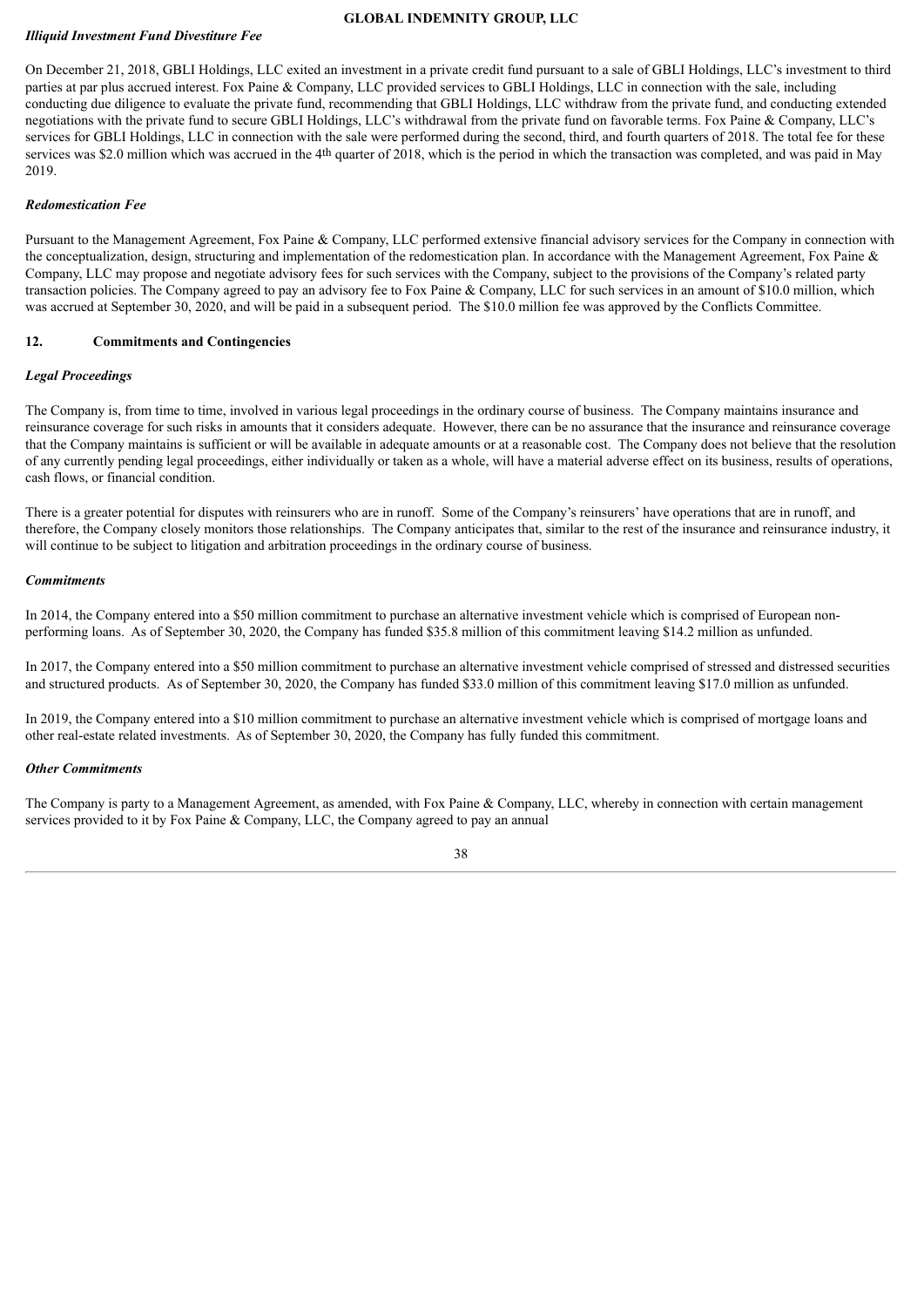management fee to Fox Paine & Company, LLC. See Note 11 above for additional information pertaining to this management agreement.

#### *COVID-19*

There is risk that legislation could be passed which would require the Company to cover business interruption claims regardless of terms, exclusions including the virus exclusions contained within the Company's Commercial Specialty and Farm, Ranch & Stable policies, or other conditions included in policies that would otherwise preclude coverage.

## **13. Share-Based Compensation Plans**

In connection with the Redomestication, the 2018 Share Incentive Plan was amended and restated to reflect Global Indemnity Group, LLC's assumption of the sponsorship of the plan and other changes deemed necessary and appropriate to reflect the completion of the Redomestication.

### **Options**

No stock options were awarded during the quarters and nine months ended September 30, 2020 and 2019. No unvested stock options were forfeited during the quarters and nine months ended September 30, 2020 or 2019.

#### **Restricted Shares / Restricted Stock Units**

There were no restricted class A common shares granted to key employees during the quarters ended September 30, 2020 and 2019 or the nine months ended September 30, 2020.

During the nine months ended September 30, 2019, the Company granted 36,180 restricted class A common shares, with a weighted average grant date value of \$35.82 per share, to key employees under the Plan. 9,063 of these shares vested immediately. 27,117 of these shares will vest as follows:

- $\bullet$  16.5% vested on January 1, 2020, 16.5% and 17.0% of the restricted stock will vest on January 1, 2021 and January 1, 2022, respectively.
- Subject to Board approval, 50% of restricted stock will vest 100%, no later than March 15, 2022, following a re-measurement of 2018 results as of December 31, 2021.

There were no restricted stock units granted to key employees during the quarter ended September 30, 2020 and 2019.

During the nine months ended September 30, 2020, the Company granted 161,238 restricted stock units, with a weighted average grant date value of \$30.32 per share, to key employees under the Plan. 3,375 of these restricted stock units will vest evenly over the next three years on January 1, 2021, January 1, 2022 and January 1, 2023.

66,957 of these restricted stock units will vest as follows:

• 10.0%, 20.0%, 30.0% and 40.0% of the restricted stock units will vest on June 18, 2021, June 18, 2022, June 18, 2023 and June 18, 2024, respectively.

The remaining 90,906 restricted stock units will vest as follows:

- 16.5%, 16.5%, and 17.0% of the restricted stock units will vest on January 1, 2021, January 1, 2022, and January 1, 2023, respectively.
- Subject to Board approval, 50% of restricted stock units will vest 100%, no later than March 15, 2023, following a re-measurement of 2019 results as of December 31, 2022.

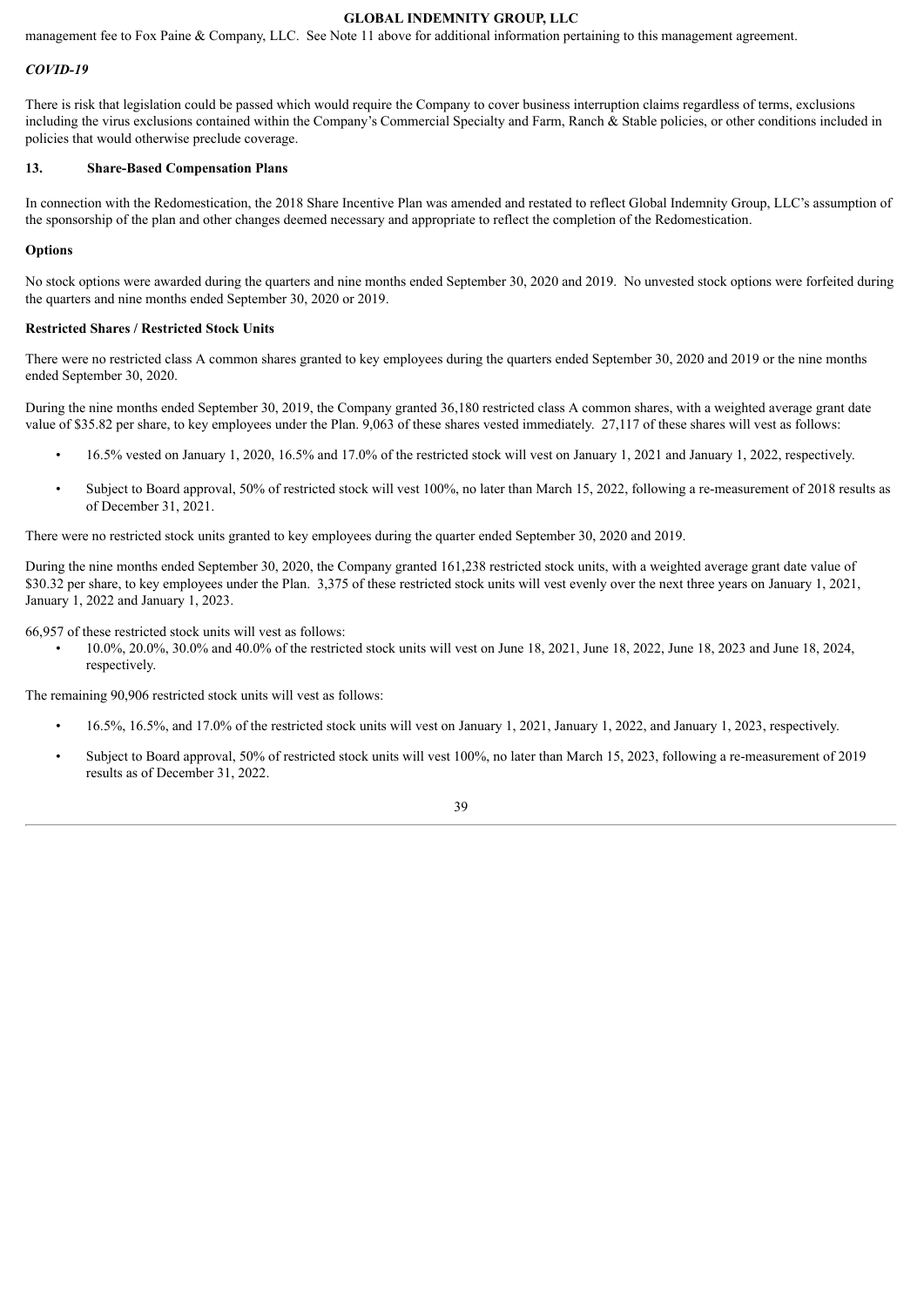During the nine months ended September 30, 2019, the Company granted 175,498 restricted stock units, with a weighted average grant date value of \$30.18 per unit, to key employees under the Plan. These restricted stock units will vest as follows:

• 10.0%, 20.0%, 30.0% and 40.0% of the restricted stock units will vest on June 18, 2021, June 18, 2022, June 18, 2023 and June 18, 2024, respectively.

During the quarters ended September 30, 2020 and 2019, the Company granted 29,893 and 19,275 class A common shares, respectively, at a weighted average grant date value of \$22.58 and \$24.97 per share, respectively, to non-employee directors of the Company under the Plan. During the nine months ended September 30, 2020 and 2019, the Company granted 81,502 and 50,661 class A common shares, respectively, at a weighted average grant date value of \$24.85 and \$28.50 per share, respectively, to non-employee directors of the Company under the Plan. All of these shares granted to non-employee directors of the Company in 2020 and 2019 were fully vested but are subject to certain restrictions. During the quarter and nine months ended September 30, 2020, the Company also granted 41,667 restricted stock units to a non-employee director that vest ratably over three years on January 1, 2022, January 1, 2023, and January 1, 2024.

### **14. Earnings Per Share**

Earnings per share have been computed using the weighted average number of common shares and common share equivalents outstanding during the period.

The following table sets forth the computation of basic and diluted earnings per share:

|                                                            | <b>Ouarters Ended September 30,</b> |            |   |            | Nine Months Ended September 30, |             |    |              |
|------------------------------------------------------------|-------------------------------------|------------|---|------------|---------------------------------|-------------|----|--------------|
| (Dollars in thousands, except share and per share data)    |                                     | 2020       |   | 2019       |                                 | <b>2020</b> |    | 2019         |
| Numerator:                                                 |                                     |            |   |            |                                 |             |    |              |
| Net income (loss)                                          | \$                                  | (15, 170)  | S | 6,721      | S                               | (22, 197)   | S  | 40,984       |
| Less: preferred stock distributions                        |                                     | 42         |   |            |                                 | 42          |    |              |
| Net income (loss) available to common shareholders         |                                     | (15,212)   |   | 6,721      |                                 | (22, 239)   | P. | 40,984       |
|                                                            |                                     |            |   |            |                                 |             |    |              |
| Denominator:                                               |                                     |            |   |            |                                 |             |    |              |
| Weighted average shares for basic earnings per share       |                                     | 14,304,426 |   | 14,202,859 |                                 | 14,276,594  |    | 14, 181, 530 |
| Non-vested restricted stock                                |                                     |            |   | 23,059     |                                 |             |    | 19,201       |
| Non-vested restricted stock units                          |                                     |            |   |            |                                 |             |    | 2,954        |
| Options                                                    |                                     |            |   | 101,839    |                                 |             |    | 125,176      |
| Weighted average shares for diluted earnings per share (1) |                                     | 14,304,426 |   | 14,327,757 |                                 | 14,276,594  |    | 14,328,861   |
|                                                            |                                     |            |   |            |                                 |             |    |              |
| Earnings per share - Basic                                 |                                     | (1.06)     |   | 0.47       |                                 | (1.56)      | S  | 2.89         |
| Earnings per share - Diluted                               |                                     | (1.06)     |   | 0.47       |                                 | (1.56)      |    | 2.86         |

**(1)** For the quarter and nine months ended September 30, 2020, weighted average shares outstanding – basic was used to calculate diluted earnings per share due to a net loss for these periods.

If the Company had not incurred a loss in the quarter ended September 30, 2020, 14,444,326 weighted average shares would have been used to compute the diluted loss per share calculation. In addition to the basic shares, weighted average shares for the diluted calculation would have included 18,218 shares of non-vested restricted stock, 48,846 shares of non-vested restricted stock units, and 72,836 share equivalents for options.

If the Company had not incurred a loss in the nine months ended September 30, 2020, 14,421,393 weighted average shares would have been used to compute the diluted loss per share calculation. In addition to the basic shares, weighted average shares for the diluted calculation would have included 15,366 shares of non-vested restricted stock, 36,796 shares of non-vested restricted stock units, and 92,637 share equivalents for options.

The weighted average shares outstanding used to determine dilutive earnings per share does not include 572,957 shares for the quarter and nine months ended September 30, 2020 and 500,000 shares for the quarter and nine months ended September 30, 2019 which were deemed to be anti-dilutive.

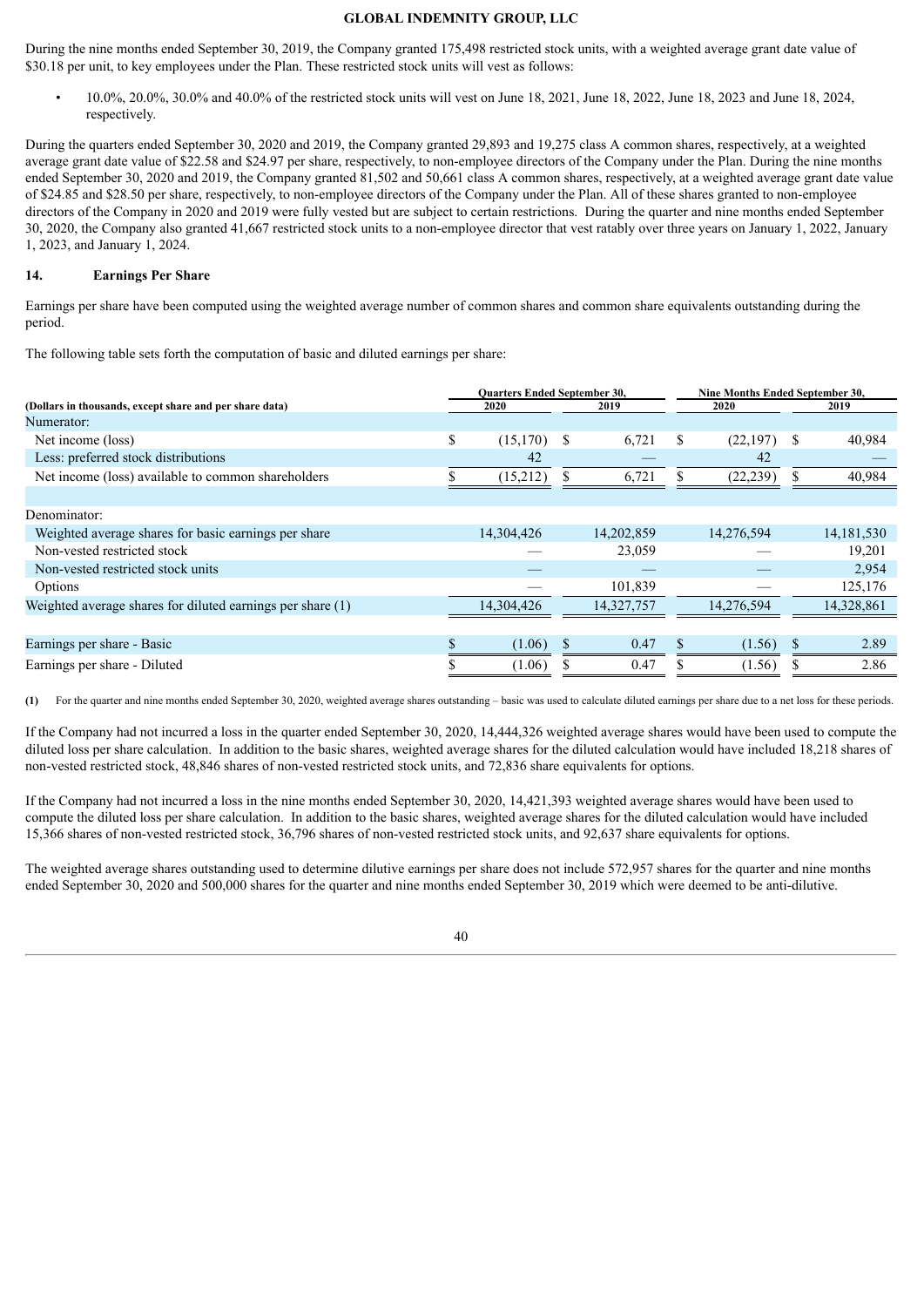### **15. Segment Information**

### **GLOBAL INDEMNITY GROUP, LLC**

The Company manages its business through four business segments. Commercial Specialty offers specialty property and casualty products designed for product lines such as Small Business Binding Authority, Property Brokerage, and Programs. Specialty Property offers specialty personal lines property and casualty insurance products. Farm, Ranch, & Stable offers specialized property and casualty coverage including Commercial Farm Auto and Excess/Umbrella Coverage for the agriculture industry as well as specialized insurance products for the equine mortality and equine major medical industry. Reinsurance Operations provides reinsurance solutions through brokers and primary writers including insurance and reinsurance companies.

The following are tabulations of business segment information for the quarters and nine months ended September 30, 2020 and 2019:

| <b>Ouarter Ended September 30, 2020</b><br>(Dollars in thousands) |    | Commercial<br><b>Specialty</b> | (1) | <b>Specialty</b><br><b>Property</b> | (1) | Farm, Ranch,<br>& Stable |    | Reinsurance<br>$(1)$ Operations | (2) | <b>Total</b> |
|-------------------------------------------------------------------|----|--------------------------------|-----|-------------------------------------|-----|--------------------------|----|---------------------------------|-----|--------------|
| <b>Revenues:</b>                                                  |    |                                |     |                                     |     |                          |    |                                 |     |              |
| Gross written premiums                                            | \$ | 74,971                         | \$  | 34,730                              | \$  | 19,443                   |    | 14,605<br>\$                    | \$  | 143,749      |
| Net written premiums                                              | S. | 69,074                         | \$  | 29,971                              | \$  | 16,961                   |    | \$<br>14,605                    | \$  | 130,611      |
| Net earned premiums                                               | \$ | 73,887                         | \$  | 31,388                              | \$  | 19,978                   |    | \$<br>15,049                    | \$  | 140,302      |
| Other income                                                      |    |                                |     | 450                                 |     | 35                       |    | 112                             |     | 597          |
| Total revenues                                                    |    | 73,887                         |     | 31,838                              |     | 20,013                   |    | 15,161                          |     | 140,899      |
| <b>Losses and Expenses:</b>                                       |    |                                |     |                                     |     |                          |    |                                 |     |              |
| Net losses and loss adjustment expenses                           |    | 42,879                         |     | 34,430                              |     | 14,649                   |    | 5,190                           |     | 97,148       |
| Acquisition costs and other underwriting expenses                 |    | 26,943                         |     | 13,364                              |     | 7,443                    |    | 5,518                           |     | 53,268       |
| Income (loss) from segments                                       | S  | 4,065                          | \$  | (15,956)                            | \$  | (2,079)                  | S. | 4,453                           | \$  | (9,517)      |
| <b>Unallocated Items:</b>                                         |    |                                |     |                                     |     |                          |    |                                 |     |              |
| Net investment income                                             |    |                                |     |                                     |     |                          |    |                                 |     | 11,746       |
| Net realized investment gains                                     |    |                                |     |                                     |     |                          |    |                                 |     | 7.323        |
| Other loss                                                        |    |                                |     |                                     |     |                          |    |                                 |     | (55)         |
| Corporate and other operating expenses                            |    |                                |     |                                     |     |                          |    |                                 |     | (21, 196)    |
| Interest expense                                                  |    |                                |     |                                     |     |                          |    |                                 |     | (3,620)      |
| Loss on extinguishment of debt                                    |    |                                |     |                                     |     |                          |    |                                 |     | (3,060)      |
| Loss before income taxes                                          |    |                                |     |                                     |     |                          |    |                                 |     | (18, 379)    |
| Income tax benefit                                                |    |                                |     |                                     |     |                          |    |                                 |     | 3,209        |
| Net loss                                                          |    |                                |     |                                     |     |                          |    |                                 |     | (15, 170)    |
|                                                                   |    |                                |     |                                     |     |                          |    |                                 |     |              |
| Segment assets                                                    | \$ | 752,002                        | \$  | 207,831                             | \$  | 137,697                  | \$ | 269,771                         | \$  | 1,367,301    |
| Corporate assets                                                  |    |                                |     |                                     |     |                          |    |                                 |     | 572,456      |
| Total assets                                                      |    |                                |     |                                     |     |                          |    |                                 | \$  | 1,939,757    |

**(1)** Includes business ceded to the Company's Reinsurance Operations. This quota share agreement was cancelled effective January 1, 2018. **(2)** External business only, excluding business assumed from affiliates.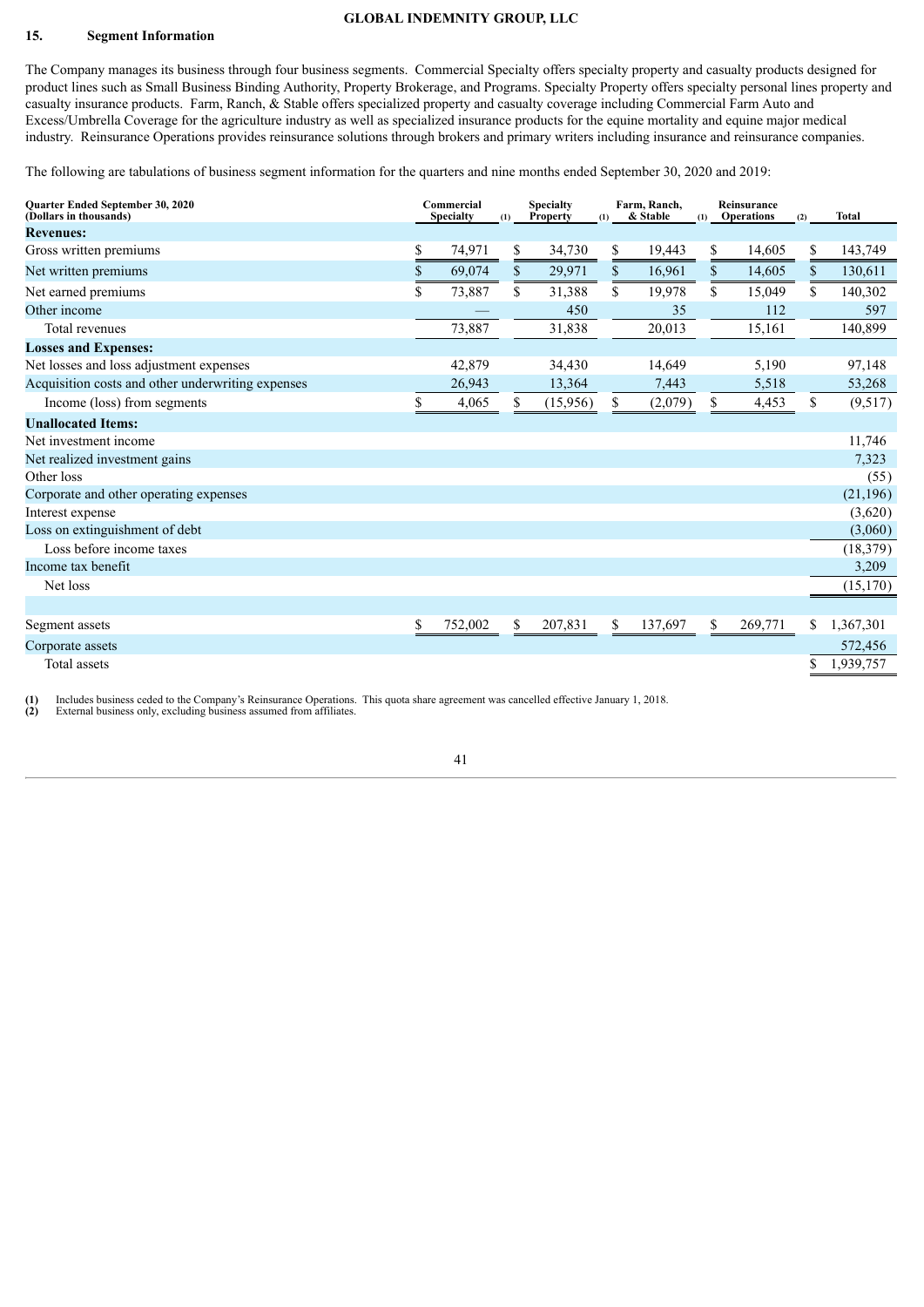| <b>GLOBAL INDEMNITY GROUP, LLC</b>                                |    |                                |     |                                     |     |                          |  |                                 |     |              |  |
|-------------------------------------------------------------------|----|--------------------------------|-----|-------------------------------------|-----|--------------------------|--|---------------------------------|-----|--------------|--|
| <b>Ouarter Ended September 30, 2019</b><br>(Dollars in thousands) |    | Commercial<br><b>Specialty</b> | (1) | <b>Specialty</b><br><b>Property</b> | (1) | Farm, Ranch,<br>& Stable |  | Reinsurance<br>$(1)$ Operations | (2) | <b>Total</b> |  |
| <b>Revenues:</b>                                                  |    |                                |     |                                     |     |                          |  |                                 |     |              |  |
| Gross written premiums                                            | S  | 73,175                         | \$  | 42,611                              | \$  | 21,410                   |  | \$<br>19,981                    | \$  | 157,177      |  |
| Net written premiums                                              |    | 62,925                         | \$  | 37,628                              | \$  | 18,294                   |  | 19,989<br>S.                    |     | 138,836      |  |
| Net earned premiums                                               | \$ | 60,869                         | \$  | 34,554                              | \$  | 18,377                   |  | 19,512<br>S.                    | S   | 133,312      |  |
| Other income (loss)                                               |    |                                |     | 465                                 |     | 34                       |  | (235)                           |     | 264          |  |
| Total revenues                                                    |    | 60,869                         |     | 35,019                              |     | 18,411                   |  | 19,277                          |     | 133,576      |  |
| <b>Losses and Expenses:</b>                                       |    |                                |     |                                     |     |                          |  |                                 |     |              |  |
| Net losses and loss adjustment expenses                           |    | 27,389                         |     | 25,997                              |     | 10,939                   |  | 9,258                           |     | 73,583       |  |
| Acquisition costs and other underwriting expenses                 |    | 24,820                         |     | 14,571                              |     | 7,776                    |  | 6,199                           |     | 53,366       |  |
| Income (loss) from segments                                       |    | 8,660                          | \$  | (5, 549)                            | \$  | (304)                    |  | 3,820<br>S.                     | \$  | 6,627        |  |
| <b>Unallocated Items:</b>                                         |    |                                |     |                                     |     |                          |  |                                 |     |              |  |
| Net investment income                                             |    |                                |     |                                     |     |                          |  |                                 |     | 11,348       |  |
| Net realized investment loss                                      |    |                                |     |                                     |     |                          |  |                                 |     | (2,690)      |  |
| Corporate and other operating expenses                            |    |                                |     |                                     |     |                          |  |                                 |     | (3,858)      |  |
| Interest expense                                                  |    |                                |     |                                     |     |                          |  |                                 |     | (5,023)      |  |
| Income before income taxes                                        |    |                                |     |                                     |     |                          |  |                                 |     | 6,404        |  |
| Income tax benefit                                                |    |                                |     |                                     |     |                          |  |                                 |     | 317          |  |
| Net income                                                        |    |                                |     |                                     |     |                          |  |                                 |     | 6,721        |  |
|                                                                   |    |                                |     |                                     |     |                          |  |                                 |     |              |  |
| Segment assets                                                    | S  | 705,260                        | \$  | 246,080                             | \$  | 136,420                  |  | 346,137<br>S                    | \$  | 1,433,897    |  |
| Corporate assets                                                  |    |                                |     |                                     |     |                          |  |                                 |     | 650,259      |  |
| Total assets                                                      |    |                                |     |                                     |     |                          |  |                                 | \$  | 2,084,156    |  |

**(1)** Includes business ceded to the Company's Reinsurance Operations. This quota share agreement was cancelled effective January 1, 2018. **(2)** External business only, excluding business assumed from affiliates.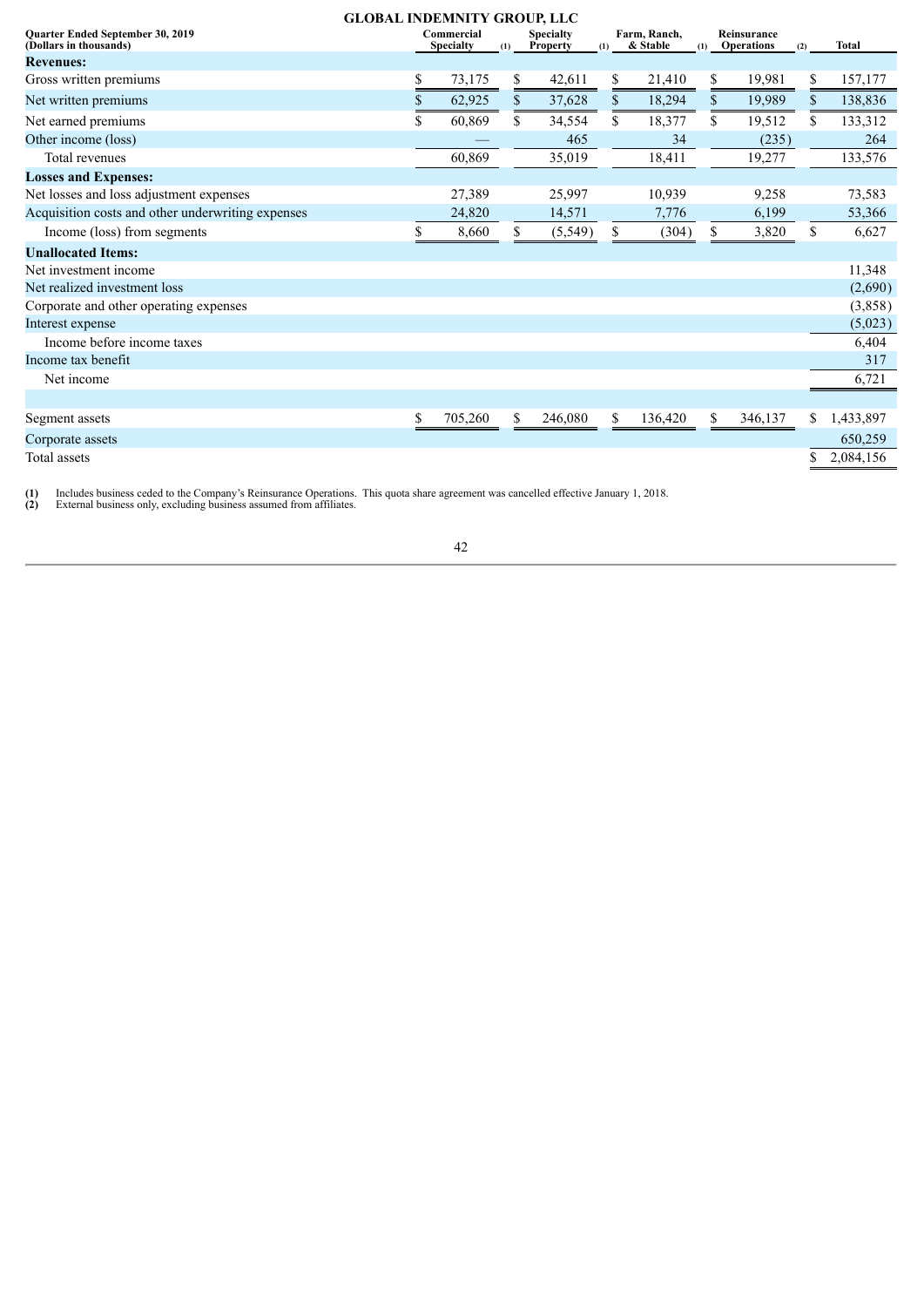| <b>GLOBAL INDEMNITY GROUP, LLC</b>                                    |  |    |                         |     |                              |     |                          |     |                                  |     |              |
|-----------------------------------------------------------------------|--|----|-------------------------|-----|------------------------------|-----|--------------------------|-----|----------------------------------|-----|--------------|
| <b>Nine Months Ended September 30, 2020</b><br>(Dollars in thousands) |  |    | Commercial<br>Specialty | (1) | <b>Specialty</b><br>Property | (1) | Farm, Ranch,<br>& Stable | (1) | Reinsurance<br><b>Operations</b> | (2) | <b>Total</b> |
| <b>Revenues:</b>                                                      |  |    |                         |     |                              |     |                          |     |                                  |     |              |
| Gross written premiums                                                |  | S  | 243,099                 | \$  | 107,951                      | \$  | 64,798                   |     | \$<br>48,174                     | S   | 464,022      |
| Net written premiums                                                  |  |    | 219,437                 | \$  | 93,053                       | \$  | 56,323                   |     | \$<br>48,174                     | \$  | 416,987      |
| Net earned premiums                                                   |  | \$ | 211,329                 | \$  | 99,147                       | \$  | 57,691                   |     | \$<br>58,450                     | S   | 426,617      |
| Other income                                                          |  |    |                         |     | 1,306                        |     | 107                      |     | 96                               |     | 1,509        |
| Total revenues                                                        |  |    | 211,329                 |     | 100,453                      |     | 57,798                   |     | 58,546                           |     | 428,126      |
| <b>Losses and Expenses:</b>                                           |  |    |                         |     |                              |     |                          |     |                                  |     |              |
| Net losses and loss adjustment expenses                               |  |    | 109,191                 |     | 65,619                       |     | 37,698                   |     | 29,584                           |     | 242,092      |
| Acquisition costs and other underwriting expenses                     |  |    | 79,452                  |     | 41,357                       |     | 22,687                   |     | 19,762                           |     | 163,258      |
| Income (loss) from segments                                           |  |    | 22,686                  | \$  | (6, 523)                     | \$  | (2,587)                  |     | 9,200<br>\$                      | \$  | 22,776       |
| <b>Unallocated Items:</b>                                             |  |    |                         |     |                              |     |                          |     |                                  |     |              |
| Net investment income                                                 |  |    |                         |     |                              |     |                          |     |                                  |     | 19,516       |
| Net realized investment loss                                          |  |    |                         |     |                              |     |                          |     |                                  |     | (22, 332)    |
| Other loss                                                            |  |    |                         |     |                              |     |                          |     |                                  |     | (36)         |
| Corporate and other operating expenses                                |  |    |                         |     |                              |     |                          |     |                                  |     | (34,037)     |
| Interest expense                                                      |  |    |                         |     |                              |     |                          |     |                                  |     | (13, 197)    |
| Loss on extinguishment of debt                                        |  |    |                         |     |                              |     |                          |     |                                  |     | (3,060)      |
| Loss before income taxes                                              |  |    |                         |     |                              |     |                          |     |                                  |     | (30, 370)    |
| Income tax benefit                                                    |  |    |                         |     |                              |     |                          |     |                                  |     | 8,173        |
| Net loss                                                              |  |    |                         |     |                              |     |                          |     |                                  |     | (22, 197)    |
|                                                                       |  |    |                         |     |                              |     |                          |     |                                  |     |              |
| Segment assets                                                        |  |    | 752,002                 | \$  | 207,831                      | \$  | 137,697                  |     | \$<br>269,771                    | \$  | 1,367,301    |
| Corporate assets                                                      |  |    |                         |     |                              |     |                          |     |                                  |     | 572,456      |
| Total assets                                                          |  |    |                         |     |                              |     |                          |     |                                  | S   | 1,939,757    |
|                                                                       |  |    |                         |     |                              |     |                          |     |                                  |     |              |

**(1)** Includes business ceded to the Company's Reinsurance Operations. This quota share agreement was cancelled effective January 1, 2018. **(2)** External business only, excluding business assumed from affiliates.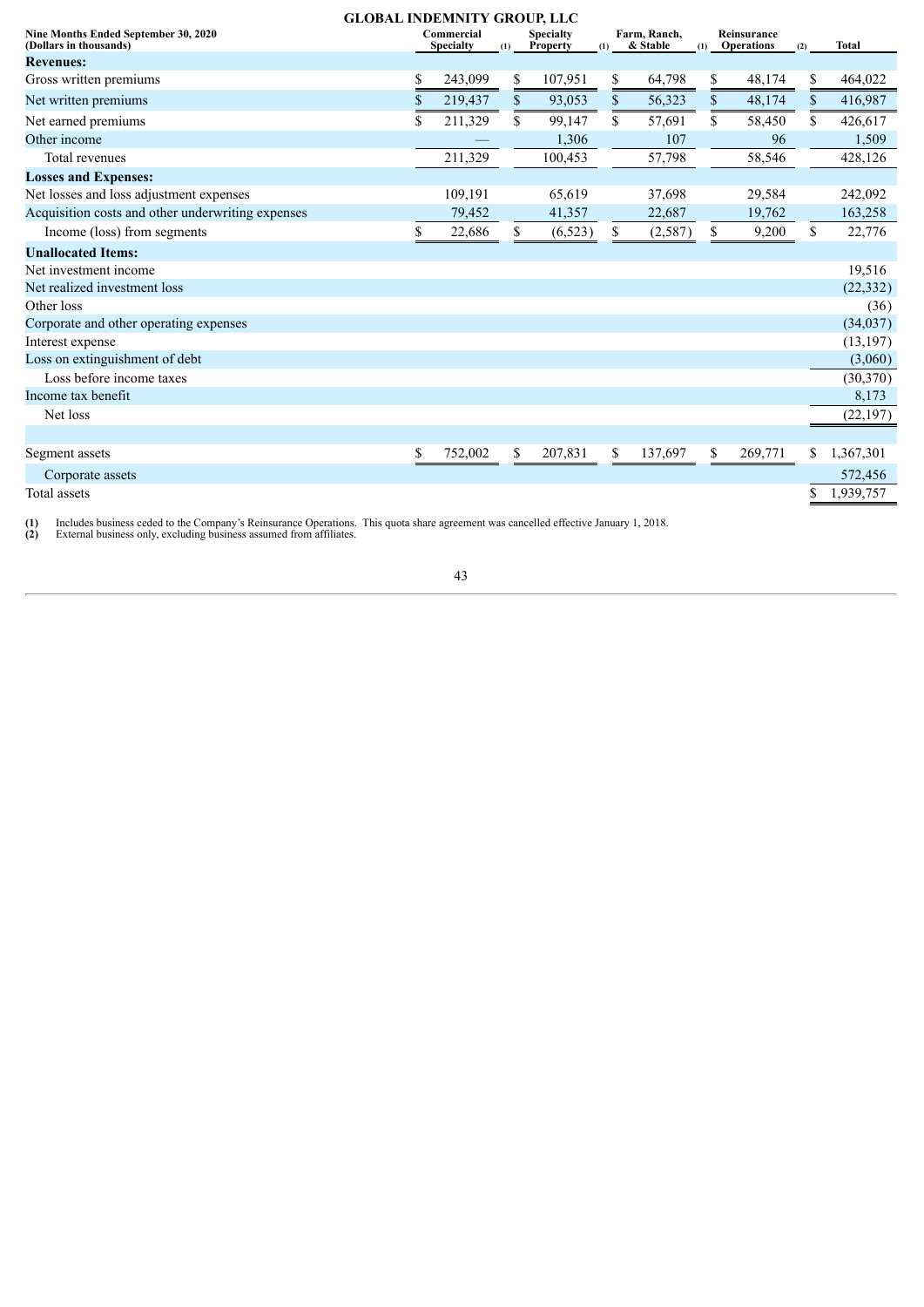| <b>GLOBAL INDEMNITY GROUP, LLC</b>                             |    |                                |     |                                     |     |                          |     |                                  |     |              |  |
|----------------------------------------------------------------|----|--------------------------------|-----|-------------------------------------|-----|--------------------------|-----|----------------------------------|-----|--------------|--|
| Nine Months Ended September 30, 2019<br>(Dollars in thousands) |    | Commercial<br><b>Specialty</b> | (1) | <b>Specialty</b><br><b>Property</b> | (1) | Farm, Ranch,<br>& Stable | (1) | Reinsurance<br><b>Operations</b> | (2) | <b>Total</b> |  |
| <b>Revenues:</b>                                               |    |                                |     |                                     |     |                          |     |                                  |     |              |  |
| Gross written premiums                                         |    | 214,467                        | \$  | 128,771                             | \$  | 65,872                   |     | \$<br>69,589                     | \$  | 478,699      |  |
| Net written premiums                                           |    | 185,202                        | \$  | 110,668                             | \$  | 55,861                   |     | \$<br>69,590                     | \$  | 421,321      |  |
| Net earned premiums                                            | \$ | 173,215                        | \$  | 104,740                             | \$  | 52,849                   |     | 52,798<br>S                      | \$  | 383,602      |  |
| Other income (loss)                                            |    |                                |     | 1,406                               |     | 96                       |     | (228)                            |     | 1,274        |  |
| Total revenues                                                 |    | 173,215                        |     | 106,146                             |     | 52,945                   |     | 52,570                           |     | 384,876      |  |
| <b>Losses and Expenses:</b>                                    |    |                                |     |                                     |     |                          |     |                                  |     |              |  |
| Net losses and loss adjustment expenses                        |    | 81,731                         |     | 57,611                              |     | 32,203                   |     | 30,434                           |     | 201,979      |  |
| Acquisition costs and other underwriting expenses              |    | 70,522                         |     | 44,163                              |     | 22,403                   |     | 16,555                           |     | 153,643      |  |
| Income (loss) from segments                                    |    | 20,962                         | S   | 4,372                               | \$  | (1,661)                  |     | 5,581<br>S.                      | \$  | 29,254       |  |
| <b>Unallocated Items:</b>                                      |    |                                |     |                                     |     |                          |     |                                  |     |              |  |
| Net investment income                                          |    |                                |     |                                     |     |                          |     |                                  |     | 32,393       |  |
| Net realized investment gain                                   |    |                                |     |                                     |     |                          |     |                                  |     | 11,290       |  |
| Corporate and other operating expenses                         |    |                                |     |                                     |     |                          |     |                                  |     | (11,702)     |  |
| Interest expense                                               |    |                                |     |                                     |     |                          |     |                                  |     | (15,088)     |  |
| Income before income taxes                                     |    |                                |     |                                     |     |                          |     |                                  |     | 46,147       |  |
| Income tax expense                                             |    |                                |     |                                     |     |                          |     |                                  |     | (5,163)      |  |
| Net income                                                     |    |                                |     |                                     |     |                          |     |                                  |     | 40,984       |  |
| Segment assets                                                 |    | 705,260                        | \$  | 246,080                             | \$  | 136,420                  |     | \$<br>346,137                    | \$  | 1,433,897    |  |
| Corporate assets                                               |    |                                |     |                                     |     |                          |     |                                  |     | 650,259      |  |
| <b>Total</b> assets                                            |    |                                |     |                                     |     |                          |     |                                  | S   | 2,084,156    |  |

**(1)** Includes business ceded to the Company's Reinsurance Operations. This quota share agreement was cancelled effective January 1, 2018.

**(2)** External business only, excluding business assumed from affiliates.

#### **16. Condensed Consolidating Financial Information Provided in Connection with Outstanding Debt of Subsidiaries**

The following tables present condensed consolidating balance sheets at September 30, 2020 and December 31, 2019, condensed consolidating statements of operations and condensed consolidating statements of comprehensive income for the quarters and nine months ended September 30, 2020 and 2019 and condensed consolidating statements of cash flows for the nine months ended September 30, 2020 and 2019. GBLI Holdings, LLC is a 100% owned subsidiary of the Company. See Note 9 for information on the Company's debt obligations.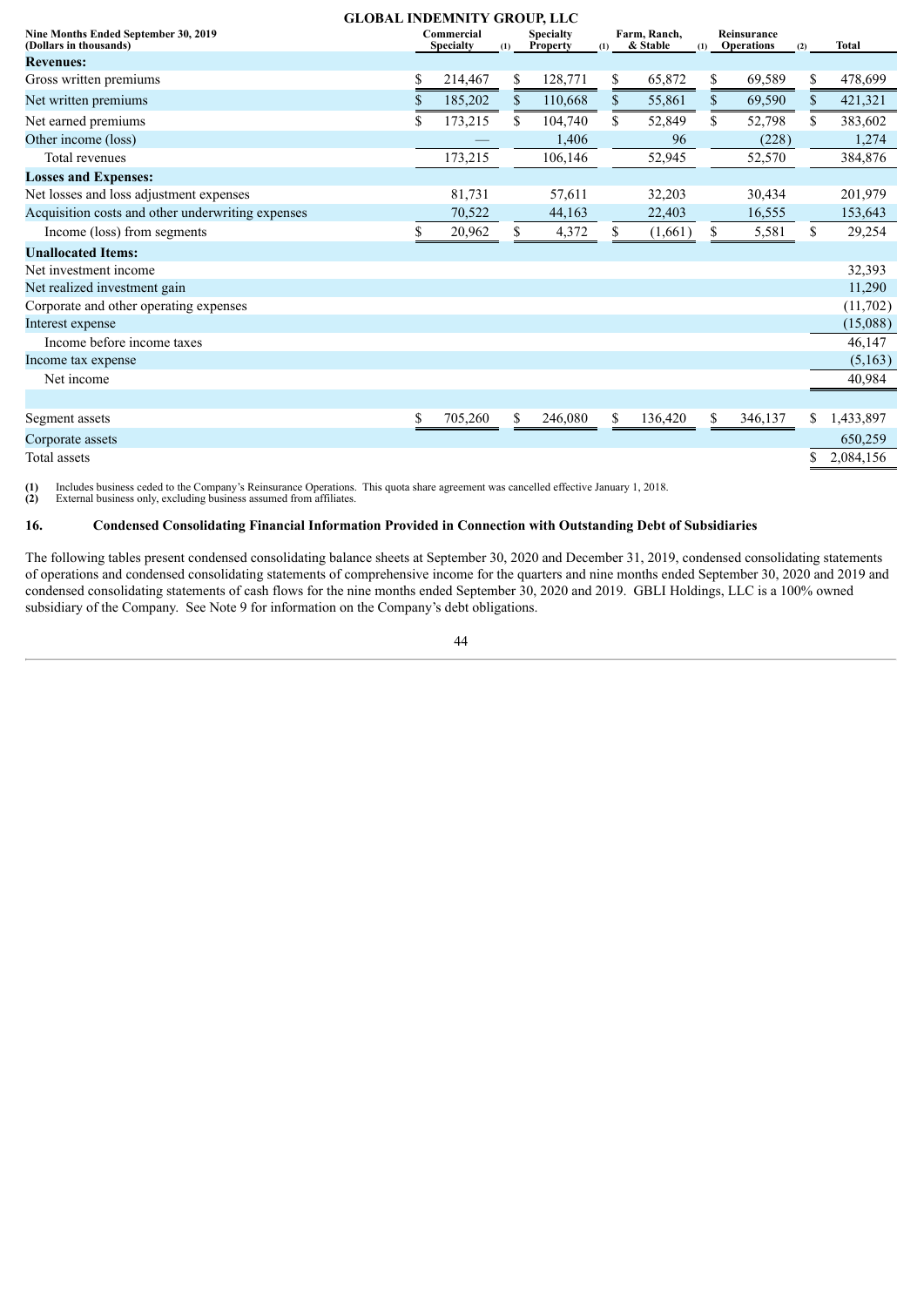| <b>Condensed Consolidating Balance Sheets</b><br>at September 30, 2020 (Dollars in thousands)<br><b>ASSETS</b> |              | <b>Other Global</b><br><b>Indemnity Group,</b><br><b>LLC</b> Subsidiaries and<br><b>GBLI Holdings,</b><br><b>Eliminations</b> (non-co-<br><b>LLC</b> (Subsidiary<br>Consolidating<br>obligor<br>subsidiaries) (1)<br>obligor)<br>co-obligor)<br>Adjustments (2) |               | Group, LLC<br>(Parent co- |              | <b>Global Indemnity</b> |    |             |               |           |  |  |  |  |  | <b>Global Indemnity</b><br>Group, LLC<br>Consolidated |
|----------------------------------------------------------------------------------------------------------------|--------------|-----------------------------------------------------------------------------------------------------------------------------------------------------------------------------------------------------------------------------------------------------------------|---------------|---------------------------|--------------|-------------------------|----|-------------|---------------|-----------|--|--|--|--|--|-------------------------------------------------------|
|                                                                                                                |              |                                                                                                                                                                                                                                                                 |               |                           |              |                         |    |             |               |           |  |  |  |  |  |                                                       |
| Total investments                                                                                              | $\mathbb{S}$ | 212,050                                                                                                                                                                                                                                                         | <sup>\$</sup> | 48.940                    | $\mathbb{S}$ | 1,156,475               | \$ |             | $\mathbb{S}$  | 1,417,465 |  |  |  |  |  |                                                       |
| Cash and cash equivalents                                                                                      |              | 13,765                                                                                                                                                                                                                                                          |               | 2,575                     |              | 20,871                  |    |             |               | 37,211    |  |  |  |  |  |                                                       |
| Investments in subsidiaries                                                                                    |              | 491,851                                                                                                                                                                                                                                                         |               | 387,913                   |              | 339,384                 |    | (1,219,148) |               |           |  |  |  |  |  |                                                       |
| Due from subsidiaries and affiliates                                                                           |              | (3,999)                                                                                                                                                                                                                                                         |               | (7,522)                   |              | 11,521                  |    |             |               |           |  |  |  |  |  |                                                       |
| Notes receivable - affiliate                                                                                   |              | 11,283                                                                                                                                                                                                                                                          |               |                           |              |                         |    | (11,283)    |               |           |  |  |  |  |  |                                                       |
| Interest receivable – affiliate                                                                                |              | 16                                                                                                                                                                                                                                                              |               |                           |              |                         |    | (16)        |               |           |  |  |  |  |  |                                                       |
| Premiums receivable, net                                                                                       |              |                                                                                                                                                                                                                                                                 |               |                           |              | 109,820                 |    |             |               | 109,820   |  |  |  |  |  |                                                       |
| Reinsurance receivables, net                                                                                   |              |                                                                                                                                                                                                                                                                 |               |                           |              | 112,633                 |    |             |               | 112,633   |  |  |  |  |  |                                                       |
| Funds held by ceding insurers                                                                                  |              |                                                                                                                                                                                                                                                                 |               |                           |              | 46,894                  |    |             |               | 46,894    |  |  |  |  |  |                                                       |
| Federal income taxes receivable                                                                                |              |                                                                                                                                                                                                                                                                 |               | 2,892                     |              | (2,892)                 |    |             |               |           |  |  |  |  |  |                                                       |
| Deferred federal income taxes                                                                                  |              |                                                                                                                                                                                                                                                                 |               | 38,805                    |              | (3,505)                 |    |             |               | 35,300    |  |  |  |  |  |                                                       |
| Deferred acquisition costs                                                                                     |              |                                                                                                                                                                                                                                                                 |               |                           |              | 67,470                  |    |             |               | 67,470    |  |  |  |  |  |                                                       |
| Intangible assets                                                                                              |              |                                                                                                                                                                                                                                                                 |               |                           |              | 21,094                  |    |             |               | 21,094    |  |  |  |  |  |                                                       |
| Goodwill                                                                                                       |              |                                                                                                                                                                                                                                                                 |               |                           |              | 6,521                   |    |             |               | 6,521     |  |  |  |  |  |                                                       |
| Prepaid reinsurance premiums                                                                                   |              |                                                                                                                                                                                                                                                                 |               |                           |              | 15,558                  |    |             |               | 15,558    |  |  |  |  |  |                                                       |
| Other assets                                                                                                   |              | 13,240                                                                                                                                                                                                                                                          |               | 19,444                    |              | 40,854                  |    | (3,747)     |               | 69,791    |  |  |  |  |  |                                                       |
| Total assets                                                                                                   |              | 738,206                                                                                                                                                                                                                                                         | \$            | 493,047                   | \$           | 1,942,698               | \$ | (1,234,194) | <sup>\$</sup> | 1,939,757 |  |  |  |  |  |                                                       |
| <b>LIABILITIES AND SHAREHOLDERS'</b>                                                                           |              |                                                                                                                                                                                                                                                                 |               |                           |              |                         |    |             |               |           |  |  |  |  |  |                                                       |

# **EQUITY**

| <b>Liabilities:</b>                        |                                |         |   |           |             |   |           |
|--------------------------------------------|--------------------------------|---------|---|-----------|-------------|---|-----------|
| Unpaid losses and loss adjustment expenses | \$<br>$\overline{\phantom{0}}$ | \$      | S | 669,930   | \$          | S | 669,930   |
| Unearned premiums                          |                                |         |   | 304,074   |             |   | 304,074   |
| Ceded balances payable                     |                                |         |   | 9,576     |             |   | 9,576     |
| Payable for Securities                     | 2,207                          |         |   | 3,423     |             |   | 5,630     |
| Contingent commissions                     |                                |         |   | 11,329    |             |   | 11,329    |
| Debt                                       |                                | 130,000 |   |           | (3,747)     |   | 126,253   |
| Notes payable – affiliates                 |                                |         |   | 11,283    | (11,283)    |   |           |
| Accrued interest payable - affiliates      |                                |         |   | 16        | (16)        |   |           |
| Other liabilities                          | 15,286                         | 23,663  |   | 53,303    |             |   | 92,252    |
| <b>Total liabilities</b>                   | 17,493                         | 153,663 |   | 1,062,934 | (15,046)    |   | 1,219,044 |
|                                            |                                |         |   |           |             |   |           |
| <b>Shareholders' equity</b>                |                                |         |   |           |             |   |           |
| Total shareholders' equity                 | 720,713                        | 339,384 |   | 879,764   | (1,219,148) |   | 720,713   |
|                                            |                                |         |   |           |             |   |           |
| Total liabilities and shareholders' equity | 738,206                        | 493,047 |   | 1,942,698 | (1,234,194) |   | 1,939,757 |

(1) Includes all other subsidiaries of Global Indemnity Group, LLC and eliminations (2) Includes Parent co-obligor and subsidiary co-obligor consolidating adjustments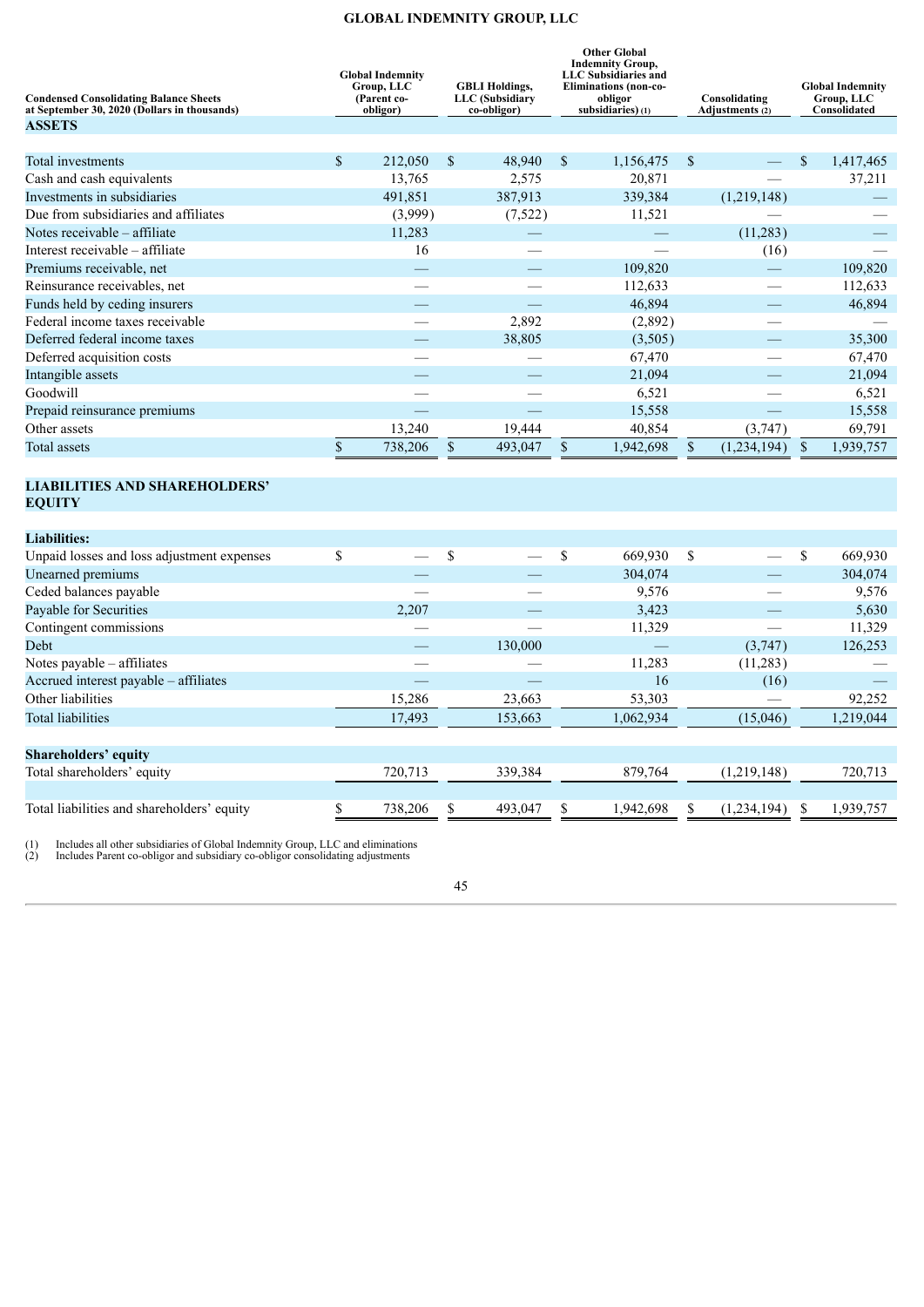| <b>Condensed Consolidating Balance Sheets</b><br>at December 31, 2019 (Dollars in thousands)<br><b>ASSETS</b> | <b>Other Global</b><br><b>Indemnity Limited</b><br><b>Subsidiaries and</b><br><b>GBLI Holdings,</b><br><b>Eliminations</b><br><b>Global Indemnity</b><br><b>Limited</b> (Parent co-<br><b>LLC</b> (Subsidiary<br>(non-co-obligor<br>Consolidating<br>co-obligor)<br>subsidiaries) (1)<br>Adjustments (2)<br>obligor) |           |               |         |    |           |    |             |               |           |  | <b>Global Indemnity</b><br>Limited<br>Consolidated |
|---------------------------------------------------------------------------------------------------------------|----------------------------------------------------------------------------------------------------------------------------------------------------------------------------------------------------------------------------------------------------------------------------------------------------------------------|-----------|---------------|---------|----|-----------|----|-------------|---------------|-----------|--|----------------------------------------------------|
| Total investments                                                                                             | $\mathbb{S}$                                                                                                                                                                                                                                                                                                         | 44.468    | <sup>\$</sup> | 257,317 | \$ | 1,261,757 | \$ |             | $\mathbb{S}$  | 1,563,542 |  |                                                    |
| Cash and cash equivalents                                                                                     |                                                                                                                                                                                                                                                                                                                      | 977       |               | 2,663   |    | 40,631    |    |             |               | 44,271    |  |                                                    |
| Investments in subsidiaries                                                                                   |                                                                                                                                                                                                                                                                                                                      | 1,218,491 |               | 355,777 |    | 434,278   |    | (2,008,546) |               |           |  |                                                    |
| Due from subsidiaries and affiliates                                                                          |                                                                                                                                                                                                                                                                                                                      | (3,612)   |               | (3,965) |    | 7,577     |    |             |               |           |  |                                                    |
| Notes receivable – affiliate                                                                                  |                                                                                                                                                                                                                                                                                                                      |           |               | 80,049  |    | 445,498   |    | (525, 547)  |               |           |  |                                                    |
| Interest receivable – affiliate                                                                               |                                                                                                                                                                                                                                                                                                                      |           |               | 5,014   |    | 17,258    |    | (22, 272)   |               |           |  |                                                    |
| Premiums receivable, net                                                                                      |                                                                                                                                                                                                                                                                                                                      |           |               |         |    | 118,035   |    |             |               | 118,035   |  |                                                    |
| Reinsurance receivables, net                                                                                  |                                                                                                                                                                                                                                                                                                                      |           |               |         |    | 83,938    |    |             |               | 83,938    |  |                                                    |
| Funds held by ceding insurers                                                                                 |                                                                                                                                                                                                                                                                                                                      |           |               |         |    | 48,580    |    |             |               | 48,580    |  |                                                    |
| Federal income taxes receivable                                                                               |                                                                                                                                                                                                                                                                                                                      |           |               | 14,197  |    | (3,208)   |    |             |               | 10,989    |  |                                                    |
| Deferred federal income taxes                                                                                 |                                                                                                                                                                                                                                                                                                                      |           |               | 31,833  |    | (756)     |    |             |               | 31,077    |  |                                                    |
| Deferred acquisition costs                                                                                    |                                                                                                                                                                                                                                                                                                                      |           |               |         |    | 70,677    |    |             |               | 70,677    |  |                                                    |
| Intangible assets                                                                                             |                                                                                                                                                                                                                                                                                                                      |           |               |         |    | 21,491    |    |             |               | 21,491    |  |                                                    |
| Goodwill                                                                                                      |                                                                                                                                                                                                                                                                                                                      |           |               |         |    | 6,521     |    |             |               | 6,521     |  |                                                    |
| Prepaid reinsurance premiums                                                                                  |                                                                                                                                                                                                                                                                                                                      |           |               |         |    | 16,716    |    |             |               | 16,716    |  |                                                    |
| Other assets                                                                                                  |                                                                                                                                                                                                                                                                                                                      | 9,394     |               | 12,622  |    | 45,021    |    | (6,989)     |               | 60,048    |  |                                                    |
| Total assets                                                                                                  |                                                                                                                                                                                                                                                                                                                      | 1,269,718 | \$            | 755,507 | \$ | 2,614,014 | S. | (2,563,354) | <sup>\$</sup> | 2,075,885 |  |                                                    |
| <b>LIABILITIES AND SHAREHOLDERS'</b>                                                                          |                                                                                                                                                                                                                                                                                                                      |           |               |         |    |           |    |             |               |           |  |                                                    |

**EQUITY**

| <b>Liabilities:</b>                        |           |               |         |               |             |   |           |
|--------------------------------------------|-----------|---------------|---------|---------------|-------------|---|-----------|
| Unpaid losses and loss adjustment expenses | \$        | <sup>\$</sup> |         | \$<br>630.181 | \$          | S | 630,181   |
| Unearned premiums                          |           |               |         | 314,861       |             |   | 314,861   |
| Ceded balances payable                     |           |               |         | 20,404        |             |   | 20,404    |
| Payable for securities purchased           |           |               |         | 850           |             |   | 850       |
| Contingent commissions                     |           |               |         | 11,928        |             |   | 11,928    |
| Debt                                       |           |               | 303,629 |               | (6,989)     |   | 296,640   |
| Notes payable – affiliates                 | 520,498   |               |         | 5,049         | (525, 547)  |   |           |
| Accrued interest payable - affiliates      | 20,343    |               |         | 1,929         | (22, 272)   |   |           |
| Other liabilities                          | 2,068     |               | 17,600  | 54,544        |             |   | 74,212    |
| <b>Total liabilities</b>                   | 542,909   |               | 321,229 | 1,039,746     | (554, 808)  |   | 1,349,076 |
|                                            |           |               |         |               |             |   |           |
| Shareholders' equity                       |           |               |         |               |             |   |           |
| Total shareholders' equity                 | 726,809   |               | 434,278 | 1,574,268     | (2,008,546) |   | 726,809   |
|                                            |           |               |         |               |             |   |           |
| Total liabilities and shareholders' equity | 1,269,718 |               | 755,507 | 2,614,014     | (2,563,354) |   | 2,075,885 |

(1) Includes all other subsidiaries of Global Indemnity Limited and eliminations (2) Includes Parent co-obligor and subsidiary co-obligor consolidating adjustments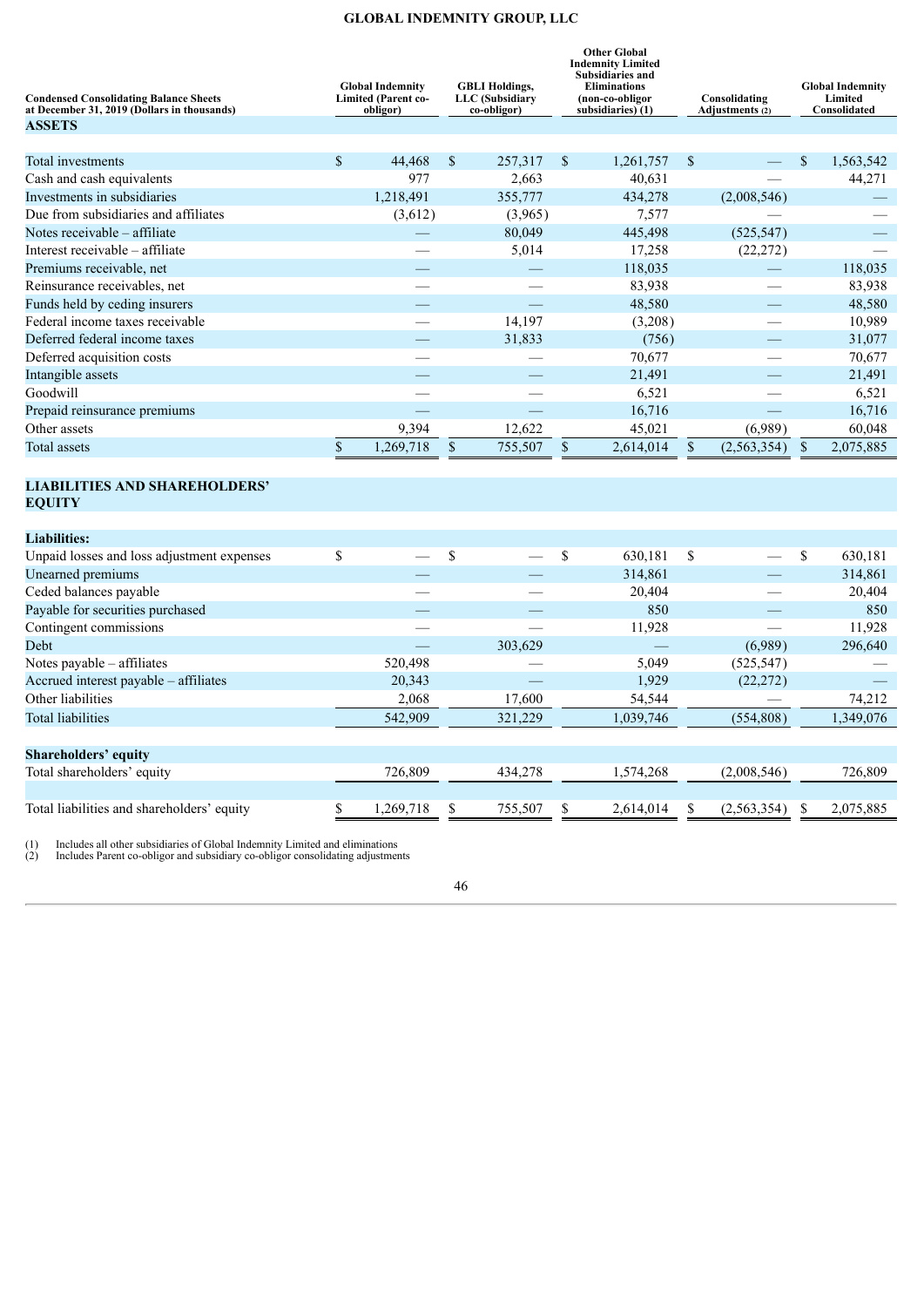| <b>Condensed Consolidating Statements of Operations</b><br>for the Quarter Ended September 30, 2020 (Dollars in thousands) | Global<br>Indemnity<br>Group, LLC<br>(Parent co-<br>obligor)(3) | <b>GBLI</b><br><b>Holdings, LLC</b><br>(Subsidiary co-<br>obligor) | <b>Other Global</b><br><b>Indemnity Group,</b><br><b>LLC</b> Subsidiaries<br>and Eliminations<br>(non-co-obligor<br>subsidiaries) (1) | Consolidating<br>Adjustments (2) | Global<br>Indemnity<br>Group, LLC<br>Consolidated |
|----------------------------------------------------------------------------------------------------------------------------|-----------------------------------------------------------------|--------------------------------------------------------------------|---------------------------------------------------------------------------------------------------------------------------------------|----------------------------------|---------------------------------------------------|
| <b>Revenues:</b>                                                                                                           |                                                                 |                                                                    |                                                                                                                                       |                                  |                                                   |
| Net earned premiums                                                                                                        | \$                                                              | \$                                                                 | \$<br>140,302                                                                                                                         | <sup>\$</sup>                    | \$<br>140,302                                     |
| Net investment income                                                                                                      | 1,300                                                           | 4,642                                                              | 5,976                                                                                                                                 | (172)                            | 11,746                                            |
| Net realized investment gains                                                                                              | 451                                                             | 4,107                                                              | 2,765                                                                                                                                 |                                  | 7,323                                             |
| Other income (loss)                                                                                                        | (1)                                                             |                                                                    | 543                                                                                                                                   |                                  | 542                                               |
| Total revenues                                                                                                             | 1,750                                                           | 8,749                                                              | 149,586                                                                                                                               | (172)                            | 159,913                                           |
| <b>Losses and Expenses:</b>                                                                                                |                                                                 |                                                                    |                                                                                                                                       |                                  |                                                   |
| Net losses and loss adjustment expenses                                                                                    |                                                                 |                                                                    | 97,148                                                                                                                                |                                  | 97,148                                            |
| Acquisition costs and other underwriting expenses                                                                          |                                                                 |                                                                    | 53,268                                                                                                                                |                                  | 53,268                                            |
| Corporate and other operating expenses                                                                                     | 17,324                                                          | 3,662                                                              | 210                                                                                                                                   |                                  | 21,196                                            |
| Interest expense                                                                                                           | 179                                                             | 3,569                                                              | 44                                                                                                                                    | (172)                            | 3,620                                             |
| Loss on extinguishment of debt                                                                                             | 3,060                                                           |                                                                    |                                                                                                                                       |                                  | 3,060                                             |
| Income (loss) before equity in net income (loss) of subsidiaries and                                                       |                                                                 |                                                                    |                                                                                                                                       |                                  |                                                   |
| income taxes                                                                                                               | (18, 813)                                                       | 1,518                                                              | (1,084)                                                                                                                               |                                  | (18, 379)                                         |
| Equity in net income (loss) of subsidiaries                                                                                | 3,643                                                           | (10,312)                                                           | (5,784)                                                                                                                               | 12,453                           |                                                   |
| Loss before income taxes                                                                                                   | (15, 170)                                                       | (8,794)                                                            | (6,868)                                                                                                                               | 12,453                           | (18, 379)                                         |
| Income tax benefit                                                                                                         |                                                                 | (3,010)                                                            | (199)                                                                                                                                 |                                  | (3,209)                                           |
| Net loss                                                                                                                   | (15, 170)                                                       | (5,784)<br>S.                                                      | <sup>\$</sup><br>(6,669)                                                                                                              | <sup>\$</sup><br>12,453          | \$<br>(15, 170)                                   |
|                                                                                                                            |                                                                 |                                                                    |                                                                                                                                       |                                  |                                                   |

(1) Includes all other subsidiaries of Global Indemnity Group, LLC and eliminations<br>(2) Includes Parent co-obligor and subsidiary co-obligor consolidating adjustments<br>(3) Includes activity for Global Indemnity Limited from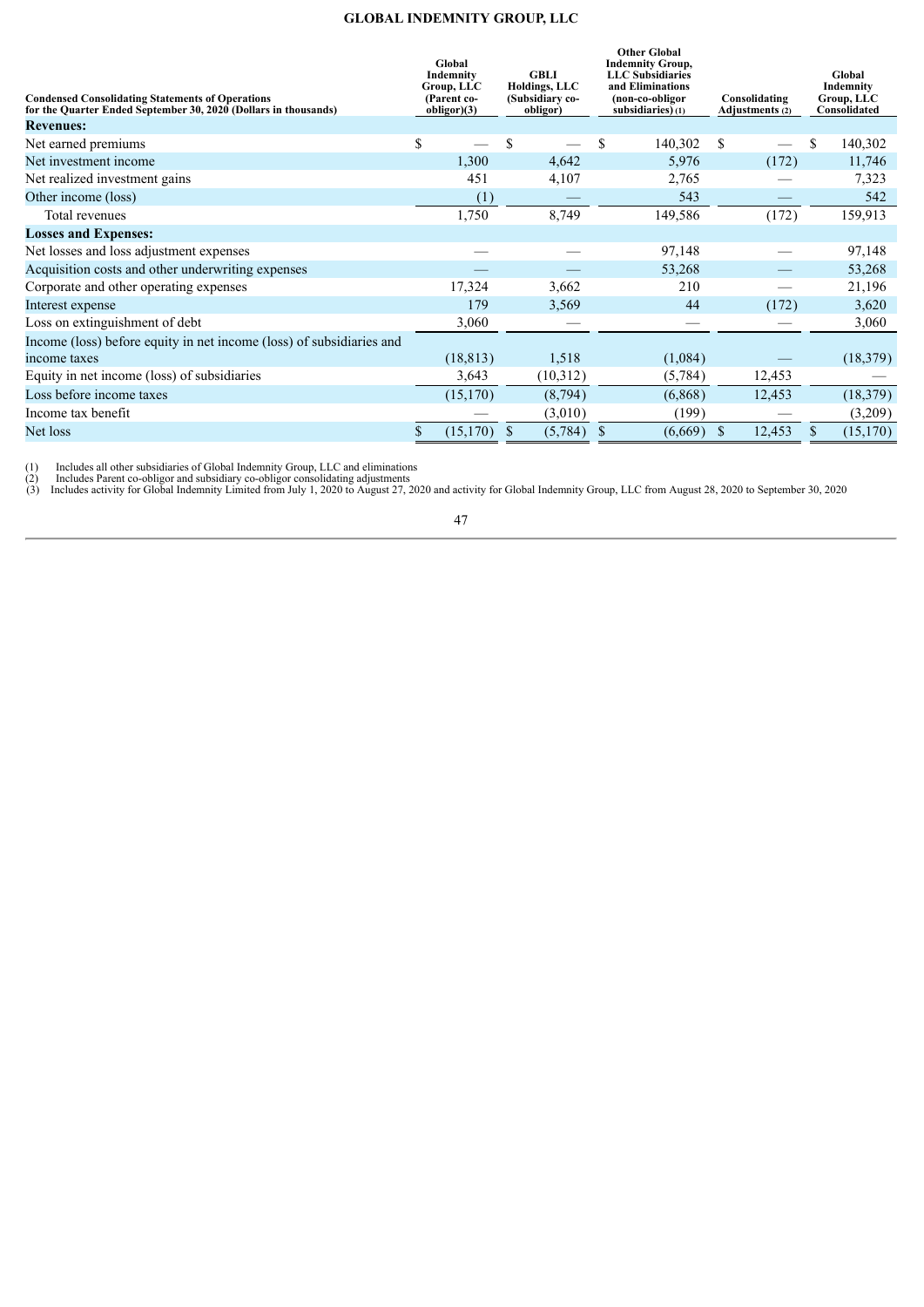| <b>Condensed Consolidating Statements of Operations</b><br>for the Quarter Ended September 30, 2019 (Dollars in thousands) | Global<br>Indemnity<br>Limited<br>(Parent co-<br>obligor) | <b>GBLI</b><br>Holdings, LLC<br>(Subsidiary co-<br>obligor) | <b>Other Global</b><br><b>Indemnity Limited</b><br><b>Subsidiaries and</b><br><b>Eliminations</b> (non-<br>co-obligor<br>subsidiaries $(1)$ | Consolidating<br>Adjustments (2) | Global<br>Indemnity<br>Limited<br>Consolidated |
|----------------------------------------------------------------------------------------------------------------------------|-----------------------------------------------------------|-------------------------------------------------------------|---------------------------------------------------------------------------------------------------------------------------------------------|----------------------------------|------------------------------------------------|
| <b>Revenues:</b>                                                                                                           |                                                           |                                                             |                                                                                                                                             |                                  |                                                |
| Net earned premiums                                                                                                        | \$                                                        | S                                                           | \$<br>133,312                                                                                                                               | -S                               | 133,312<br>\$                                  |
| Net investment income                                                                                                      | 393                                                       | 2,798                                                       | 8,442                                                                                                                                       | (285)                            | 11,348                                         |
| Net realized investment gains (losses)                                                                                     | (101)                                                     | (3,525)                                                     | 936                                                                                                                                         |                                  | (2,690)                                        |
| Other income                                                                                                               |                                                           |                                                             | 264                                                                                                                                         |                                  | 264                                            |
| Total revenues                                                                                                             | 292                                                       | (727)                                                       | 142,954                                                                                                                                     | (285)                            | 142,234                                        |
| <b>Losses and Expenses:</b>                                                                                                |                                                           |                                                             |                                                                                                                                             |                                  |                                                |
| Net losses and loss adjustment expenses                                                                                    |                                                           |                                                             | 73,583                                                                                                                                      |                                  | 73,583                                         |
| Acquisition costs and other underwriting expenses                                                                          |                                                           |                                                             | 53,366                                                                                                                                      |                                  | 53,366                                         |
| Corporate and other operating expenses                                                                                     | 1,320                                                     | 2,159                                                       | 379                                                                                                                                         |                                  | 3,858                                          |
| Interest expense                                                                                                           | 278                                                       | 4,957                                                       | 73                                                                                                                                          | (285)                            | 5,023                                          |
| Income (loss) before equity in net income (loss) of subsidiaries and                                                       |                                                           |                                                             |                                                                                                                                             |                                  |                                                |
| income taxes                                                                                                               | (1,306)                                                   | (7, 843)                                                    | 15,553                                                                                                                                      |                                  | 6,404                                          |
| Equity in net income (loss) of subsidiaries                                                                                | 8,027                                                     | 1,699                                                       | (4, 462)                                                                                                                                    | (5,264)                          |                                                |
| Income (loss) before income taxes                                                                                          | 6,721                                                     | (6,144)                                                     | 11,091                                                                                                                                      | (5,264)                          | 6,404                                          |
| Income tax expense (benefit)                                                                                               |                                                           | (1,682)                                                     | 1,365                                                                                                                                       |                                  | (317)                                          |
| Net income (loss)                                                                                                          | 6,721                                                     | (4, 462)                                                    | 9,726<br>S                                                                                                                                  | (5,264)                          | 6,721                                          |

(1) Includes all other subsidiaries of Global Indemnity Limited and eliminations (2) Includes Parent co-obligor and subsidiary co-obligor consolidating adjustments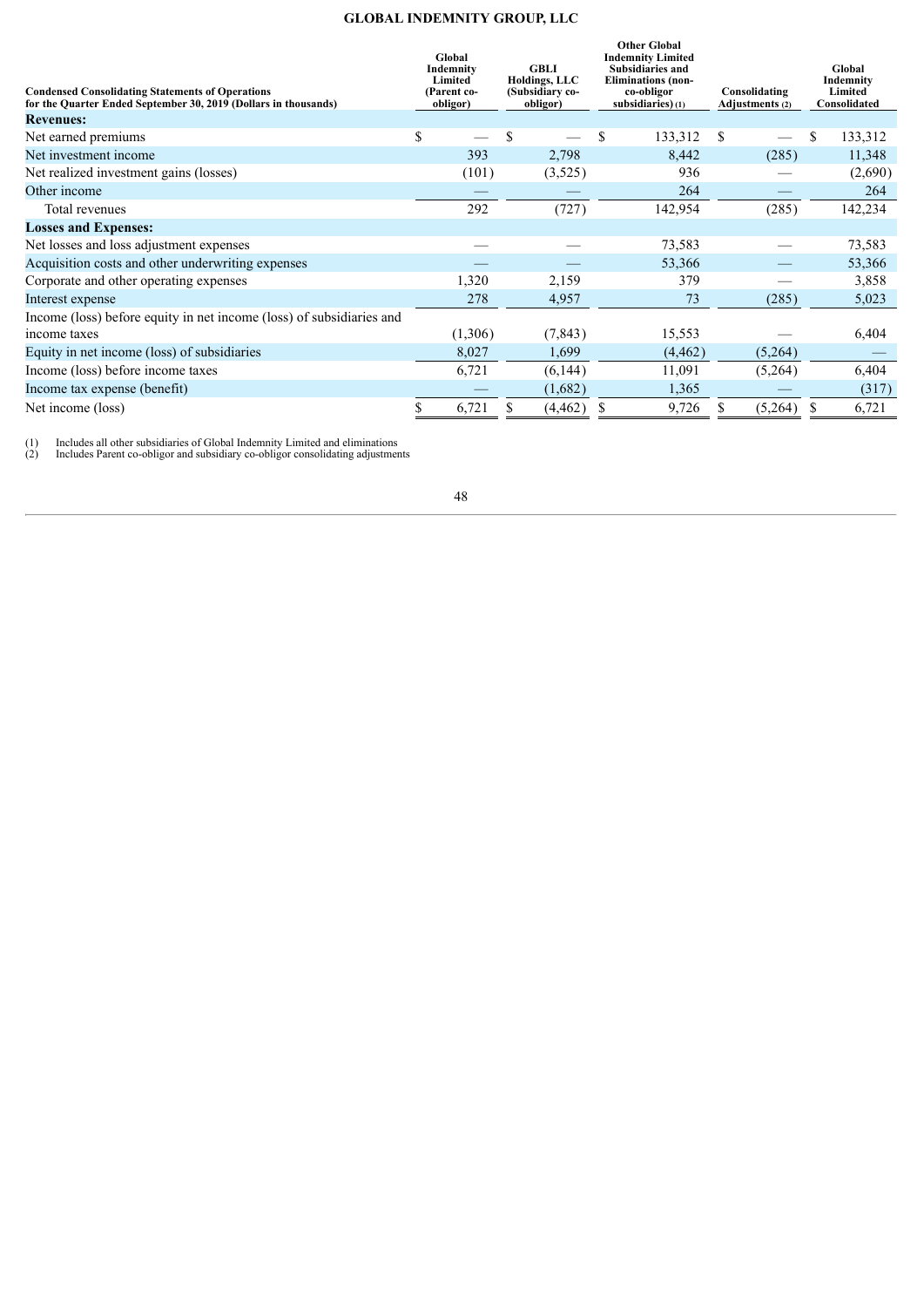| <b>Condensed Consolidating Statements of Operations</b><br>for the Nine Months Ended September 30, 2020 (Dollars in thousands) | Global<br>Indemnity<br>Group, LLC<br>(Parent co-<br>obligor)(3) | <b>GBLI</b><br><b>Holdings, LLC</b><br>(Subsidiary<br>co-obligor) | <b>Other Global</b><br><b>Indemnity Group,</b><br><b>LLC</b> Subsidiaries<br>and Eliminations<br>(non-co-obligor<br>subsidiaries) (1) | Consolidating<br>Adjustments (2) | Global<br>Indemnity<br>Group, LLC<br>Consolidated |
|--------------------------------------------------------------------------------------------------------------------------------|-----------------------------------------------------------------|-------------------------------------------------------------------|---------------------------------------------------------------------------------------------------------------------------------------|----------------------------------|---------------------------------------------------|
| <b>Revenues:</b>                                                                                                               |                                                                 |                                                                   |                                                                                                                                       |                                  |                                                   |
| Net earned premiums                                                                                                            | \$                                                              | \$                                                                | \$<br>426,617                                                                                                                         | \$                               | \$<br>426,617                                     |
| Net investment income (loss)                                                                                                   | 1,898                                                           | (3,870)                                                           | 22,203                                                                                                                                | (715)                            | 19,516                                            |
| Net realized investment gains (losses)                                                                                         | (2,295)                                                         | (36,600)                                                          | 16,563                                                                                                                                |                                  | (22, 332)                                         |
| Other income (loss)                                                                                                            | (1)                                                             | 19                                                                | 1,455                                                                                                                                 |                                  | 1,473                                             |
| Total revenues                                                                                                                 | (398)                                                           | (40, 451)                                                         | 466,838                                                                                                                               | (715)                            | 425,274                                           |
| <b>Losses and Expenses:</b>                                                                                                    |                                                                 |                                                                   |                                                                                                                                       |                                  |                                                   |
| Net losses and loss adjustment expenses                                                                                        |                                                                 |                                                                   | 242,092                                                                                                                               |                                  | 242,092                                           |
| Acquisition costs and other underwriting expenses                                                                              |                                                                 |                                                                   | 163,258                                                                                                                               |                                  | 163,258                                           |
| Corporate and other operating expenses                                                                                         | 23,466                                                          | 10,143                                                            | 428                                                                                                                                   |                                  | 34,037                                            |
| Interest expense                                                                                                               | 732                                                             | 13,005                                                            | 175                                                                                                                                   | (715)                            | 13,197                                            |
| Loss on extinguishment of debt                                                                                                 | 3,060                                                           |                                                                   | –                                                                                                                                     |                                  | 3,060                                             |
| Income (loss) before equity in net income (loss) of subsidiaries and                                                           |                                                                 |                                                                   |                                                                                                                                       |                                  |                                                   |
| income taxes                                                                                                                   | (27,656)                                                        | (63, 599)                                                         | 60,885                                                                                                                                |                                  | (30, 370)                                         |
| Equity in net income (loss) of subsidiaries                                                                                    | 5,459                                                           | 22,509                                                            | (25, 649)                                                                                                                             | (2,319)                          |                                                   |
| Income (loss) before income taxes                                                                                              | (22, 197)                                                       | (41,090)                                                          | 35,236                                                                                                                                | (2,319)                          | (30, 370)                                         |
| Income tax expense (benefit)                                                                                                   |                                                                 | (15, 441)                                                         | 7,268                                                                                                                                 |                                  | (8,173)                                           |
| Net income (loss)                                                                                                              | (22, 197)<br>\$                                                 | (25, 649)                                                         | 27,968                                                                                                                                | (2,319)<br>\$                    | (22, 197)                                         |
|                                                                                                                                |                                                                 |                                                                   |                                                                                                                                       |                                  |                                                   |

(1) Includes all other subsidiaries of Global Indemnity Group, LLC and eliminations<br>(2) Includes Parent co-obligor and subsidiary co-obligor consolidating adjustments<br>(3) Includes activity for Global Indemnity Limited from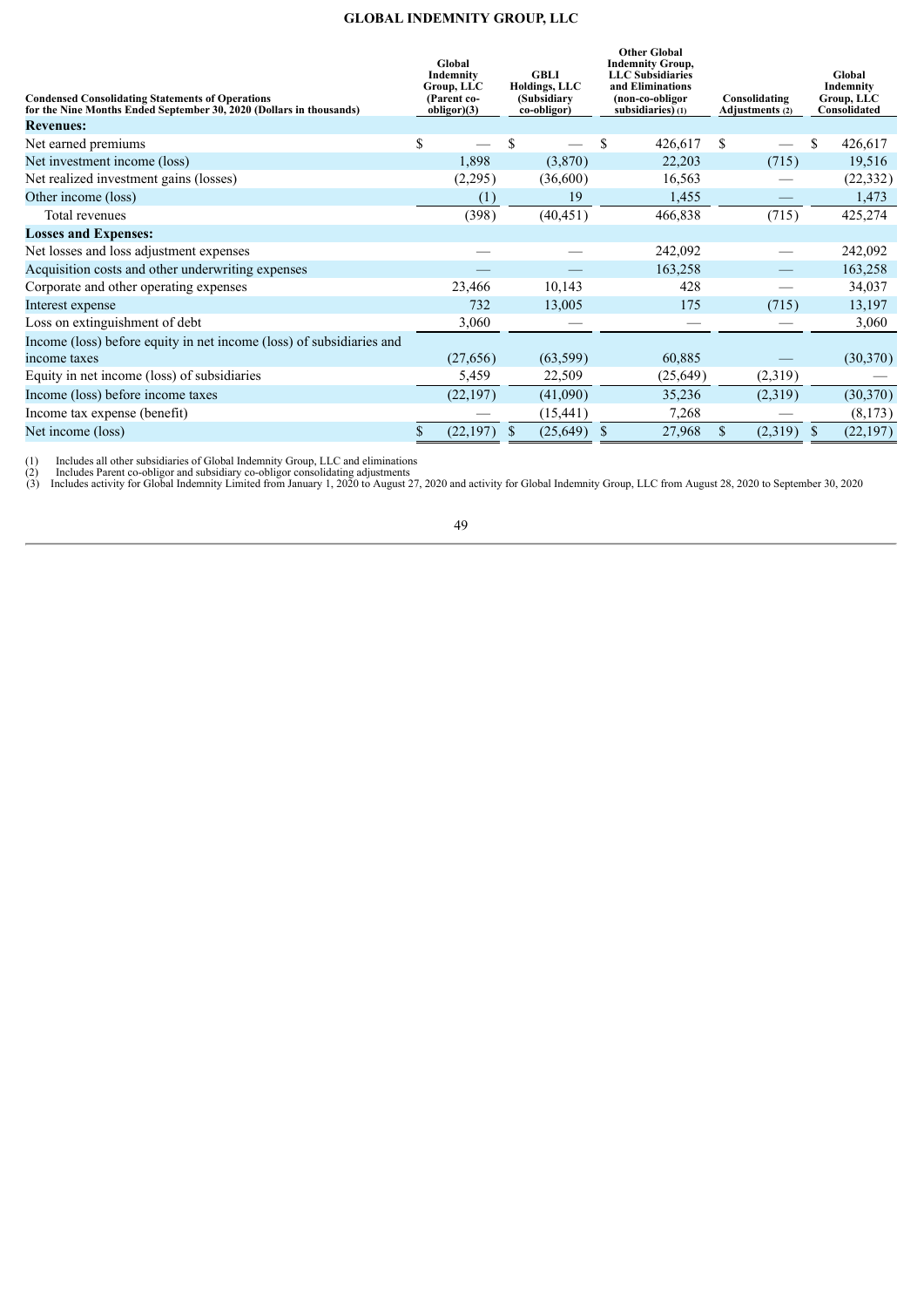| <b>Condensed Consolidating Statements of Operations</b><br>for the Nine Months Ended September 30, 2019 (Dollars in thousands) | Global<br>Indemnity<br>Limited<br>(Parent<br>co-obligor) | <b>GBLI</b><br><b>Holdings, LLC</b><br>(Subsidiary<br>co-obligor) | <b>Other Global</b><br><b>Indemnity Limited</b><br><b>Subsidiaries and</b><br><b>Eliminations</b><br>(non-co-obligor<br>subsidiaries) (1) | Consolidating<br>Adjustments (2) | Global<br>Indemnity<br>Limited<br>Consolidated |
|--------------------------------------------------------------------------------------------------------------------------------|----------------------------------------------------------|-------------------------------------------------------------------|-------------------------------------------------------------------------------------------------------------------------------------------|----------------------------------|------------------------------------------------|
| <b>Revenues:</b>                                                                                                               |                                                          |                                                                   |                                                                                                                                           |                                  |                                                |
| Net earned premiums                                                                                                            | \$                                                       | S                                                                 | \$<br>383,602                                                                                                                             | S.                               | S<br>383,602                                   |
| Net investment income                                                                                                          | 1,764                                                    | 5,743                                                             | 25,747                                                                                                                                    | (861)                            | 32,393                                         |
| Net realized investment gains                                                                                                  | 298                                                      | 7,969                                                             | 3,023                                                                                                                                     |                                  | 11,290                                         |
| Other income                                                                                                                   |                                                          | 30                                                                | 1,244                                                                                                                                     |                                  | 1,274                                          |
| Total revenues                                                                                                                 | 2,062                                                    | 13,742                                                            | 413,616                                                                                                                                   | (861)                            | 428,559                                        |
| <b>Losses and Expenses:</b>                                                                                                    |                                                          |                                                                   |                                                                                                                                           |                                  |                                                |
| Net losses and loss adjustment expenses                                                                                        |                                                          |                                                                   | 201,979                                                                                                                                   |                                  | 201,979                                        |
| Acquisition costs and other underwriting expenses                                                                              |                                                          |                                                                   | 153,643                                                                                                                                   |                                  | 153,643                                        |
| Corporate and other operating expenses                                                                                         | 4,306                                                    | 6,406                                                             | 990                                                                                                                                       |                                  | 11,702                                         |
| Interest expense                                                                                                               | 829                                                      | 14,875                                                            | 245                                                                                                                                       | (861)                            | 15,088                                         |
| Income (loss) before equity in net income of subsidiaries and                                                                  |                                                          |                                                                   |                                                                                                                                           |                                  |                                                |
| income taxes                                                                                                                   | (3,073)                                                  | (7,539)                                                           | 56,759                                                                                                                                    |                                  | 46,147                                         |
| Equity in net income of subsidiaries                                                                                           | 44,057                                                   | 16,597                                                            | 10,903                                                                                                                                    | (71, 557)                        |                                                |
| Income before income taxes                                                                                                     | 40,984                                                   | 9,058                                                             | 67,662                                                                                                                                    | (71, 557)                        | 46,147                                         |
| Income tax expense (benefit)                                                                                                   |                                                          | (1,845)                                                           | 7,008                                                                                                                                     |                                  | 5,163                                          |
| Net income                                                                                                                     | 40,984                                                   | 10,903                                                            | 60,654                                                                                                                                    | (71, 557)                        | 40,984                                         |

(1) Includes all other subsidiaries of Global Indemnity Limited and eliminations (2) Includes Parent co-obligor and subsidiary co-obligor consolidating adjustments

| <b>Condensed Consolidating Statements of</b><br>Comprehensive Income (Loss) for the Quarter Ended September 30, 2020<br>(Dollars in thousands) | Global<br>Indemnity<br>Group, LLC<br>(Parent co-<br>obligor)(3) | <b>GBLI</b><br><b>Holdings, LLC</b><br>(Subsidiary co-<br>obligor) | <b>Other Global</b><br><b>Indemnity Group,</b><br><b>LLC</b> Subsidiaries<br>and Eliminations<br>(non-co-obligor<br>subsidiaries $(1)$ | Consolidating<br>Adjustments (2) | Global<br>Indemnity<br>Group, LLC<br>Consolidated |
|------------------------------------------------------------------------------------------------------------------------------------------------|-----------------------------------------------------------------|--------------------------------------------------------------------|----------------------------------------------------------------------------------------------------------------------------------------|----------------------------------|---------------------------------------------------|
| Net loss                                                                                                                                       | (15,170)                                                        | (5,784)                                                            | (6,669)                                                                                                                                | 12,453                           | (15,170)                                          |
|                                                                                                                                                |                                                                 |                                                                    |                                                                                                                                        |                                  |                                                   |
| Other comprehensive income, net of tax:                                                                                                        |                                                                 |                                                                    |                                                                                                                                        |                                  |                                                   |
| Unrealized holding gains (losses)                                                                                                              | (1,310)                                                         | (1,049)                                                            | 1,911                                                                                                                                  |                                  | (448)                                             |
| Equity in other comprehensive income of unconsolidated                                                                                         |                                                                 |                                                                    |                                                                                                                                        |                                  |                                                   |
| subsidiaries                                                                                                                                   | (561)                                                           | 1,596                                                              | 603                                                                                                                                    | (1,638)                          |                                                   |
| Reclassification adjustment for gains included in net income                                                                                   | (102)                                                           | 56                                                                 | (2,058)                                                                                                                                |                                  | (2,104)                                           |
| Unrealized foreign currency translation gains                                                                                                  |                                                                 |                                                                    | 579                                                                                                                                    |                                  | 579                                               |
| Other comprehensive income, net of tax                                                                                                         | (1,973)                                                         | 603                                                                | 1,035                                                                                                                                  | (1,638)                          | (1,973)                                           |
|                                                                                                                                                |                                                                 |                                                                    |                                                                                                                                        |                                  |                                                   |
| Comprehensive loss, net of tax                                                                                                                 | (17, 143)                                                       | $(5,181)$ \$                                                       | (5,634)                                                                                                                                | 10,815                           | (17, 143)                                         |
|                                                                                                                                                |                                                                 |                                                                    |                                                                                                                                        |                                  |                                                   |

(1) Includes all other subsidiaries of Global Indemnity Group, LLC and eliminations<br>(2) Includes Parent co-obligor and subsidiary co-obligor consolidating adjustments<br>(3) Includes activity for Global Indemnity Limited from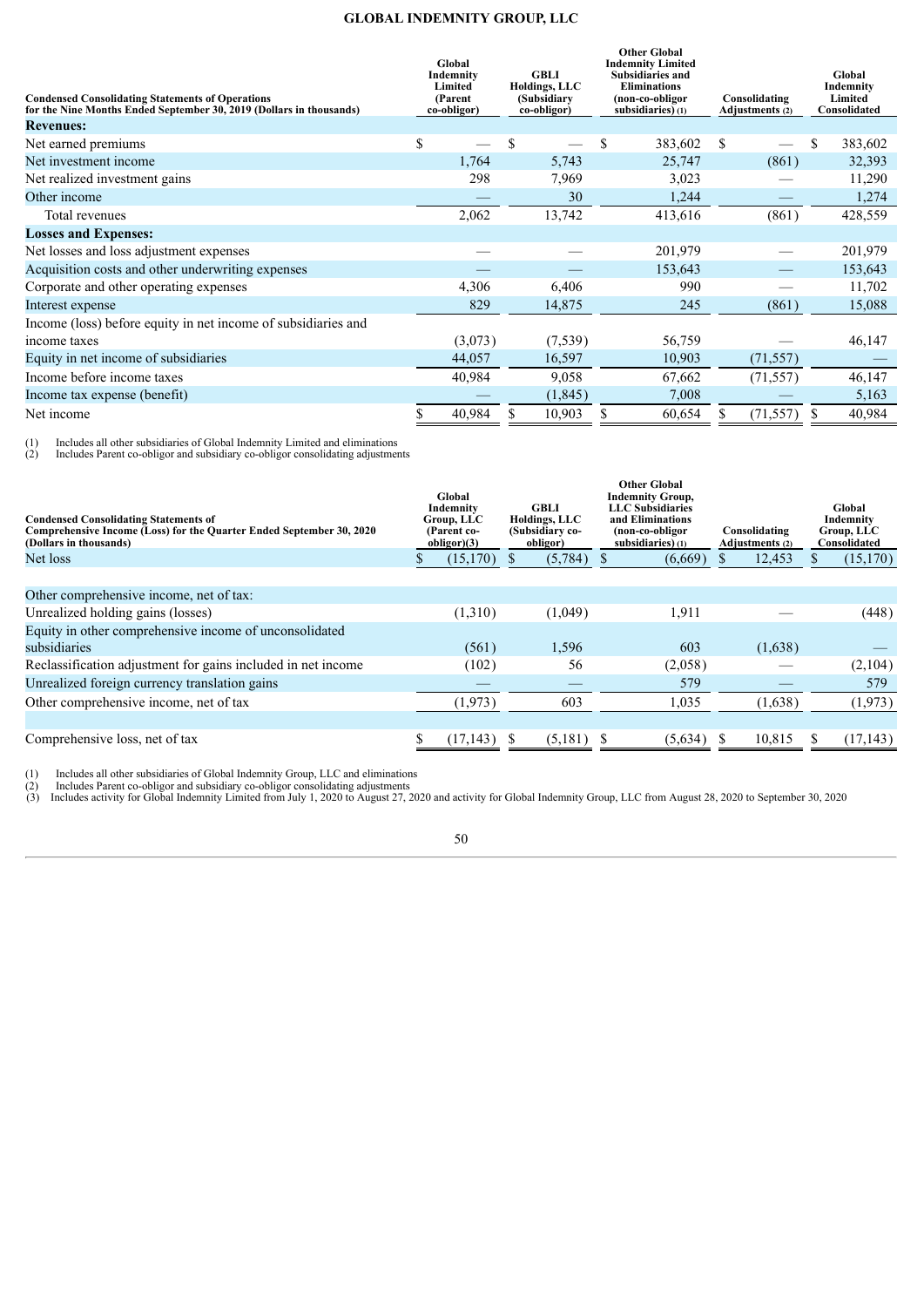| <b>Condensed Consolidating Statements of</b><br>Comprehensive Income (Loss) for the Quarter Ended September 30, 2019<br>(Dollars in thousands) |  | Global<br>Indemnity<br>Limited<br>(Parent co-<br>obligor) |  | <b>GBLI</b><br><b>Holdings, LLC</b><br>(Subsidiary co-<br>obligor) |  | <b>Other Global</b><br><b>Indemnity Limited</b><br><b>Subsidiaries and</b><br><b>Eliminations</b><br>(non-co-obligor<br>subsidiaries $(1)$ | Consolidating<br>Adjustments (2) |           | Global<br>Indemnity<br>Limited<br>Consolidated |        |
|------------------------------------------------------------------------------------------------------------------------------------------------|--|-----------------------------------------------------------|--|--------------------------------------------------------------------|--|--------------------------------------------------------------------------------------------------------------------------------------------|----------------------------------|-----------|------------------------------------------------|--------|
| Net income (loss)                                                                                                                              |  | 6,721                                                     |  | (4, 462)                                                           |  | 9,726                                                                                                                                      |                                  | (5,264)   |                                                | 6,721  |
|                                                                                                                                                |  |                                                           |  |                                                                    |  |                                                                                                                                            |                                  |           |                                                |        |
| Other comprehensive income, net of tax:                                                                                                        |  |                                                           |  |                                                                    |  |                                                                                                                                            |                                  |           |                                                |        |
| Unrealized holding gains (losses)                                                                                                              |  |                                                           |  |                                                                    |  | 9,421                                                                                                                                      |                                  |           |                                                | 9,421  |
| Equity in other comprehensive income of unconsolidated                                                                                         |  |                                                           |  |                                                                    |  |                                                                                                                                            |                                  |           |                                                |        |
| subsidiaries                                                                                                                                   |  | 8,772                                                     |  | 4,711                                                              |  | 4,703                                                                                                                                      |                                  | (18, 186) |                                                |        |
| Portion of other-than-temporary impairment losses recognized in<br>other comprehensive income                                                  |  |                                                           |  |                                                                    |  | (2)                                                                                                                                        |                                  |           |                                                | (2)    |
| Reclassification adjustment for gains included in net income                                                                                   |  |                                                           |  | (8)                                                                |  | (839)                                                                                                                                      |                                  |           |                                                | (847)  |
| Unrealized foreign currency translation losses                                                                                                 |  |                                                           |  |                                                                    |  | 200                                                                                                                                        |                                  |           |                                                | 200    |
| Other comprehensive income, net of tax                                                                                                         |  | 8,772                                                     |  | 4,703                                                              |  | 13,483                                                                                                                                     |                                  | (18, 186) |                                                | 8,772  |
|                                                                                                                                                |  |                                                           |  |                                                                    |  |                                                                                                                                            |                                  |           |                                                |        |
| Comprehensive income, net of tax                                                                                                               |  | 15,493                                                    |  | 241                                                                |  | 23,209                                                                                                                                     |                                  | (23, 450) |                                                | 15,493 |

(1) Includes all other subsidiaries of Global Indemnity Limited and eliminations (2) Includes Parent co-obligor and subsidiary co-obligor consolidating adjustments

| Global<br>Indemnity<br>Group, LLC<br>(Parent<br>$co-obligor)(3)$ | <b>GBLI Holdings,</b><br>LLC<br>(Subsidiary<br>co-obligor) | <b>Other Global</b><br><b>Indemnity Group,</b><br><b>LLC</b> Subsidiaries<br>and Eliminations<br>(non-co-obligor<br>subsidiaries $(1)$ | Consolidating<br>Adjustments (2) | Global<br>Indemnity<br>Group, LLC<br>Consolidated |
|------------------------------------------------------------------|------------------------------------------------------------|----------------------------------------------------------------------------------------------------------------------------------------|----------------------------------|---------------------------------------------------|
| (22, 197)                                                        | (25,649)                                                   | 27,968                                                                                                                                 | (2,319)                          | (22, 197)<br>ъ                                    |
|                                                                  |                                                            |                                                                                                                                        |                                  |                                                   |
| 322                                                              | (257)                                                      | 30,683                                                                                                                                 |                                  | 30,748                                            |
| 17,891                                                           | 8,643                                                      | 8,405                                                                                                                                  | (34,939)                         |                                                   |
| (102)                                                            | 19                                                         | (13, 122)                                                                                                                              |                                  | (13,205)                                          |
|                                                                  |                                                            | 568                                                                                                                                    |                                  | 568                                               |
| 18,111                                                           | 8,405                                                      | 26,534                                                                                                                                 | (34,939)                         | 18,111                                            |
| (4,086)                                                          | (17,244)<br>S                                              | 54,502                                                                                                                                 | (37,258)                         | (4,086)                                           |
|                                                                  |                                                            |                                                                                                                                        |                                  |                                                   |

(1) Includes all other subsidiaries of Global Indemnity Group, LLC and eliminations<br>(2) Includes Parent co-obligor and subsidiary co-obligor consolidating adjustments<br>(3) Includes activity for Global Indemnity Limited from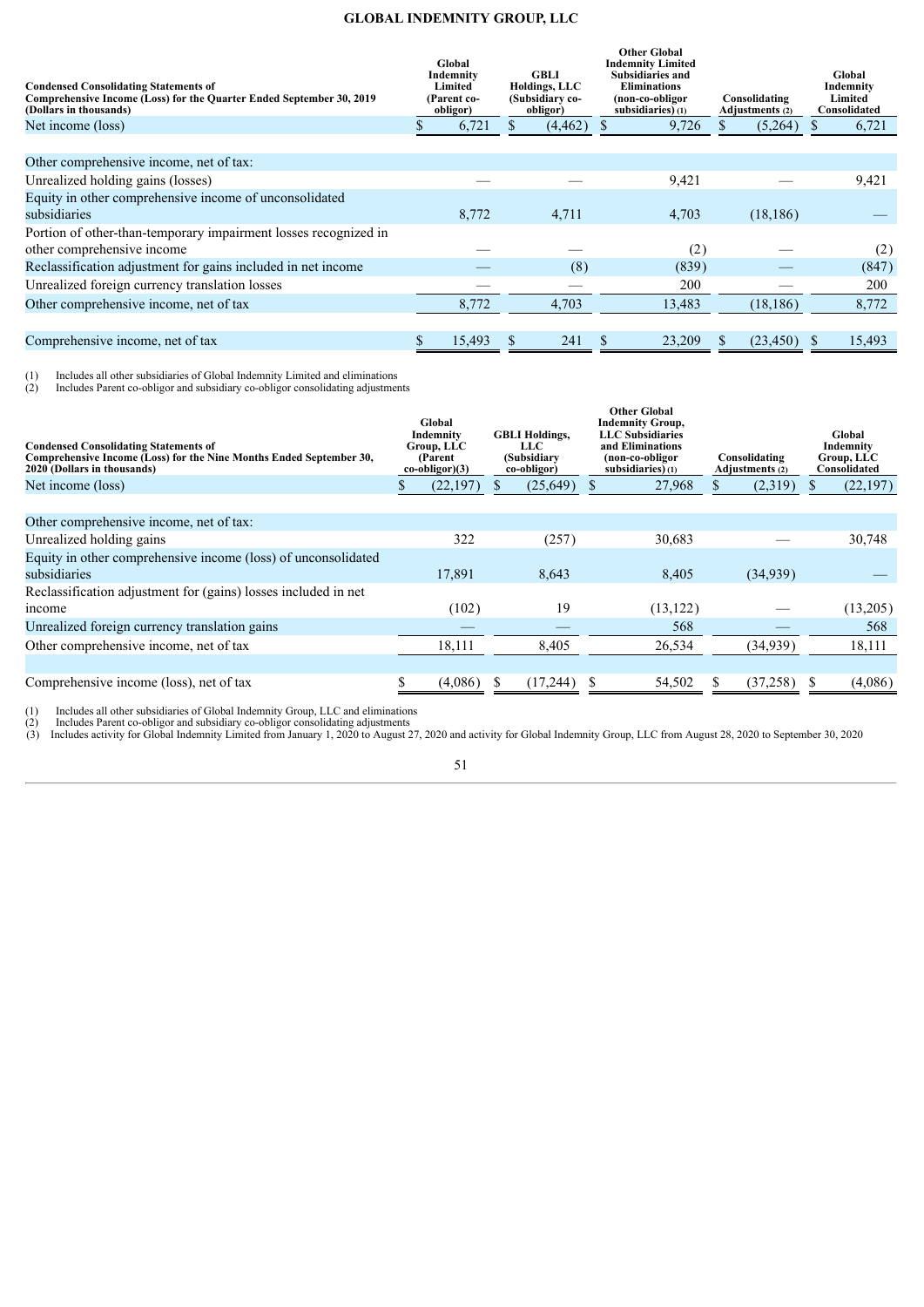| <b>Condensed Consolidating Statements of</b><br>Comprehensive Income (Loss) for the Nine Months Ended September 30,<br>2019 (Dollars in thousands)                                                                                 | Global<br>Indemnitv<br>Limited<br>(Parent<br>co-obligor) | <b>GBLI Holdings,</b><br><b>LLC</b><br>(Subsidiary<br>co-obligor) | <b>Other Global</b><br><b>Indemnity Limited</b><br>Subsidiaries and<br><b>Eliminations</b><br>(non-co-obligor<br>subsidiaries) (1) | Consolidating<br>Adjustments (2) | Global<br>Indemnity<br><b>Limited</b><br>Consolidated |
|------------------------------------------------------------------------------------------------------------------------------------------------------------------------------------------------------------------------------------|----------------------------------------------------------|-------------------------------------------------------------------|------------------------------------------------------------------------------------------------------------------------------------|----------------------------------|-------------------------------------------------------|
| Net income                                                                                                                                                                                                                         | 40,984                                                   | 10,903                                                            | 60,654                                                                                                                             | (71, 557)                        | 40,984                                                |
| Other comprehensive income, net of tax:                                                                                                                                                                                            |                                                          |                                                                   |                                                                                                                                    |                                  |                                                       |
| Unrealized holding gains                                                                                                                                                                                                           | 880                                                      | 1,567                                                             | 46,436                                                                                                                             |                                  | 48,883                                                |
| Equity in other comprehensive income (loss) of unconsolidated<br>subsidiaries                                                                                                                                                      | 46,226                                                   | 24,201                                                            | 26,003                                                                                                                             | (96, 430)                        |                                                       |
| Portion of other-than-temporary impairment losses recognized<br>in other comprehensive losses                                                                                                                                      |                                                          |                                                                   | (4)                                                                                                                                |                                  | (4)                                                   |
| Reclassification adjustment for (gains) losses included in net<br>income                                                                                                                                                           | (561)                                                    | 235                                                               | (2,339)                                                                                                                            |                                  | (2,665)                                               |
| Unrealized foreign currency translation gains                                                                                                                                                                                      |                                                          |                                                                   | 331                                                                                                                                |                                  | 331                                                   |
| Other comprehensive income, net of tax                                                                                                                                                                                             | 46,545                                                   | 26,003                                                            | 70,427                                                                                                                             | (96, 430)                        | 46,545                                                |
| Comprehensive income, net of tax                                                                                                                                                                                                   | 87,529                                                   | 36,906<br>S                                                       | 131,081                                                                                                                            | (167,987)                        | 87,529                                                |
| $\mathcal{L}$ and a set of the set of the set of the set of the set of the set of the set of the set of the set of the set of the set of the set of the set of the set of the set of the set of the set of the set of the set of t |                                                          |                                                                   |                                                                                                                                    |                                  |                                                       |

(1) Includes all other subsidiaries of Global Indemnity Limited and eliminations (2) Includes Parent co-obligor and subsidiary co-obligor consolidating adjustments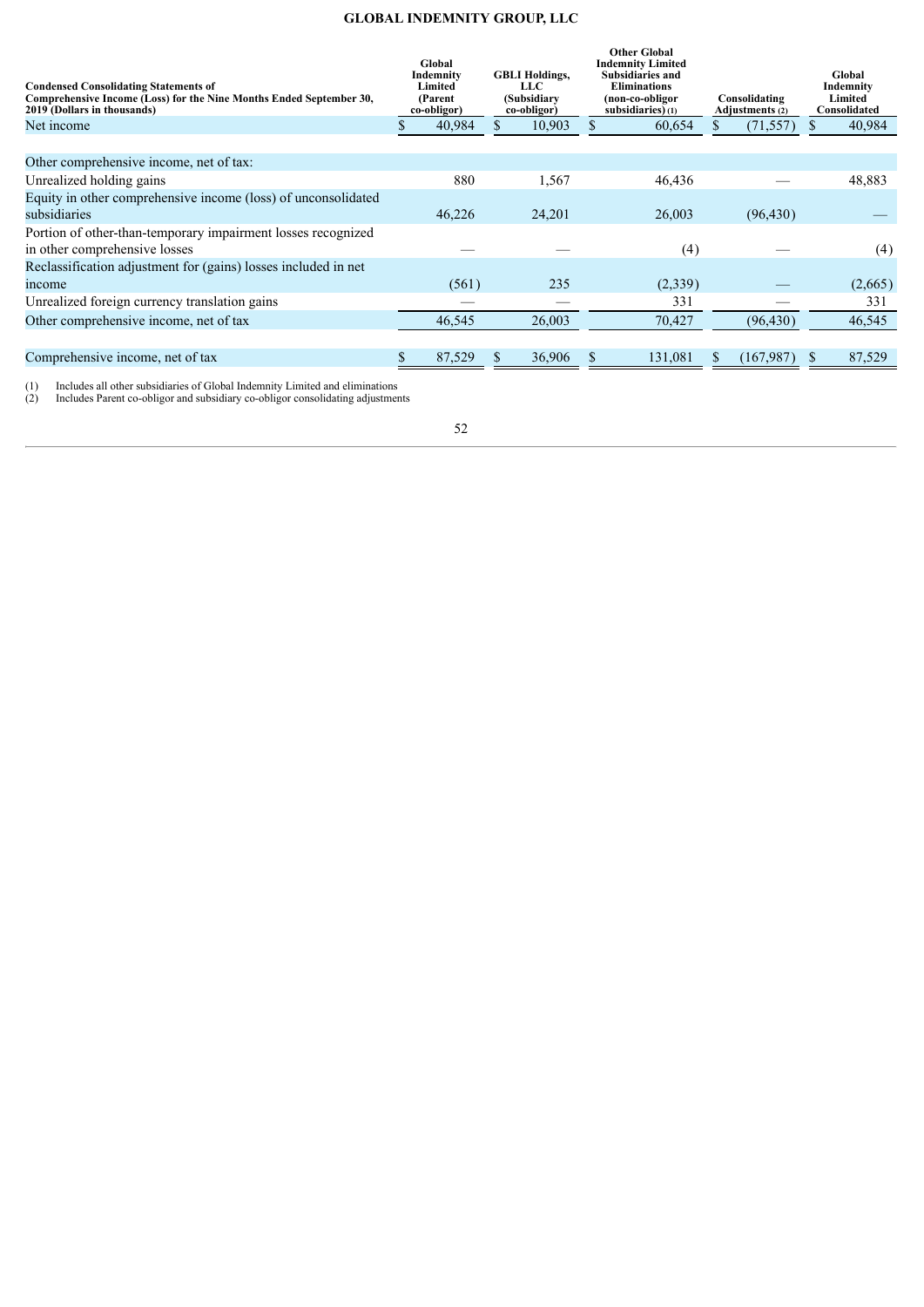| <b>Condensed Consolidating Statements of</b><br>Cash Flows for the Nine Months Ended September 30, 2020<br>(Dollars in thousands) | Global<br>Indemnity<br>Group, LLC<br>(Parent<br>$co-obligor)(2)$ |               | <b>GBLI Holdings,</b><br><b>LLC</b> (Subsidiary<br>co-obligor) | <b>Other Global Indemnity</b><br>Group, LLC<br>Subsidiaries and<br><b>Eliminations</b> (non-co-<br>obligor subsidiaries) (1) |            |    | <b>Global Indemnity</b><br>Group, LLC<br>Consolidated |
|-----------------------------------------------------------------------------------------------------------------------------------|------------------------------------------------------------------|---------------|----------------------------------------------------------------|------------------------------------------------------------------------------------------------------------------------------|------------|----|-------------------------------------------------------|
| <b>Cash flows from operating activities:</b>                                                                                      |                                                                  |               |                                                                |                                                                                                                              |            |    |                                                       |
| Net cash provided by (used for) operating activities                                                                              | \$<br>(10, 423)                                                  | <sup>\$</sup> | 1,526                                                          | \$                                                                                                                           | 42,833     | S  | 33,936                                                |
| Cash flows from investing activities:                                                                                             |                                                                  |               |                                                                |                                                                                                                              |            |    |                                                       |
| Proceeds from sale of fixed maturities                                                                                            | 18,451                                                           |               | 36,898                                                         |                                                                                                                              | 545,613    |    | 600,962                                               |
| Proceeds from sale of equity securities                                                                                           | 103,002                                                          |               | 460,924                                                        |                                                                                                                              |            |    | 563,926                                               |
| Proceeds from maturity of fixed maturities                                                                                        | 280                                                              |               |                                                                |                                                                                                                              | 89,595     |    | 89,875                                                |
| Proceeds from other invested assets                                                                                               | 1,700                                                            |               | 123                                                            |                                                                                                                              |            |    | 1,823                                                 |
| Amounts paid in connection with derivatives                                                                                       |                                                                  |               | (20, 130)                                                      |                                                                                                                              |            |    | (20, 130)                                             |
| Purchases of fixed maturities                                                                                                     | (185, 692)                                                       |               | (50, 283)                                                      |                                                                                                                              | (466, 752) |    | (702, 727)                                            |
| Purchases of equity securities                                                                                                    | (107, 228)                                                       |               | (286, 735)                                                     |                                                                                                                              |            |    | (393, 963)                                            |
| Purchases of other invested assets                                                                                                |                                                                  |               | (297)                                                          |                                                                                                                              |            |    | (297)                                                 |
| Net cash provided by (used for) investing activities                                                                              | (169, 487)                                                       |               | 140,500                                                        |                                                                                                                              | 168,456    |    | 139,469                                               |
| <b>Cash flows from financing activities:</b>                                                                                      |                                                                  |               |                                                                |                                                                                                                              |            |    |                                                       |
| Net borrowings under margin borrowing facility                                                                                    |                                                                  |               | (73,629)                                                       |                                                                                                                              |            |    | (73,629)                                              |
| Proceeds (repayment) of note to affiliates                                                                                        |                                                                  |               | 5,049                                                          |                                                                                                                              | (5,049)    |    |                                                       |
| Dividends paid to shareholders                                                                                                    | (10,683)                                                         |               |                                                                |                                                                                                                              |            |    | (10,683)                                              |
| Issuance of series A cumulative fixed rate preferred shares                                                                       | 4,000                                                            |               |                                                                |                                                                                                                              |            |    | 4,000                                                 |
| Dividends from subsidiaries                                                                                                       | 226,000                                                          |               |                                                                |                                                                                                                              | (226,000)  |    |                                                       |
| Capital contribution                                                                                                              | (26, 466)                                                        |               | 26,466                                                         |                                                                                                                              |            |    |                                                       |
| Purchase of class A common shares                                                                                                 | (153)                                                            |               |                                                                |                                                                                                                              |            |    | (153)                                                 |
| Redemption of subordinated notes                                                                                                  |                                                                  |               | (100,000)                                                      |                                                                                                                              |            |    | (100,000)                                             |
| Net cash provided by (used for) financing activities                                                                              | 192,698                                                          |               | (142, 114)                                                     |                                                                                                                              | (231, 049) |    | (180, 465)                                            |
| Net change in cash and cash equivalents                                                                                           | 12,788                                                           |               | (88)                                                           |                                                                                                                              | (19,760)   |    | (7,060)                                               |
| Cash and cash equivalents at beginning of period                                                                                  | 977                                                              |               | 2,663                                                          |                                                                                                                              | 40,631     |    | 44,271                                                |
| Cash and cash equivalents at end of period                                                                                        | \$<br>13,765                                                     | \$            | 2,575                                                          | \$                                                                                                                           | 20,871     | \$ | 37,211                                                |

(1) Includes all other subsidiaries of Global Indemnity Group, LLC and eliminations<br>(2) Includes activity for Global Indemnity Limited from January 1, 2020 to August 27, 2020 and activity for Global Indemnity Group, LLC fr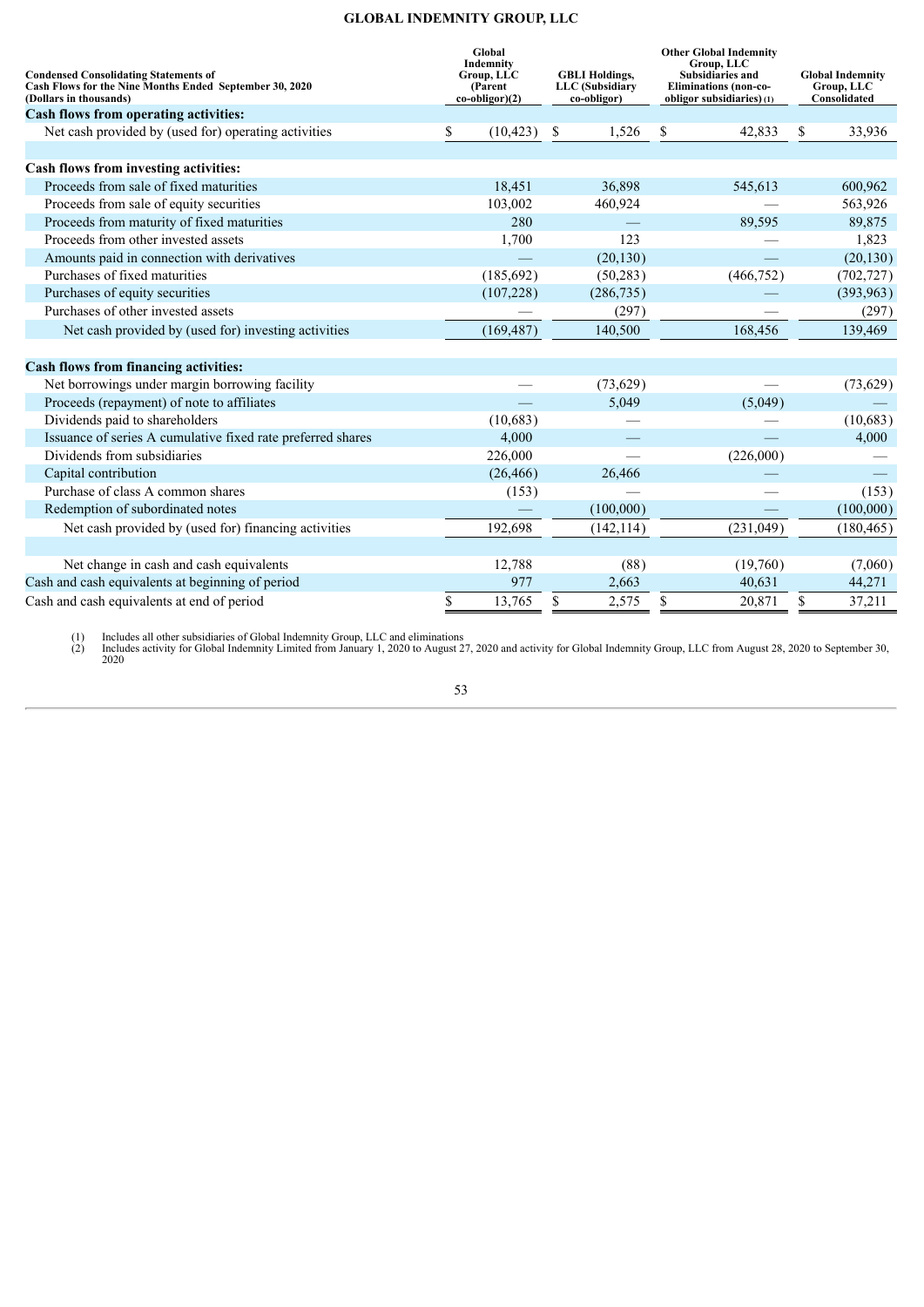| <b>Condensed Consolidating Statements of</b><br>Cash Flows for the Nine Months Ended September 30, 2019<br>(Dollars in thousands) |    | Global<br>Indemnity<br><b>Limited (Parent</b><br>co-obligor) | <b>GBLI Holdings,</b><br><b>LLC</b><br>(Subsidiary<br>co-obligor) |    | <b>Other Global Indemnity</b><br><b>Limited Subsidiaries</b><br>and Eliminations<br>(non-co-obligor<br>subsidiaries) $(1)$ | Global<br>Indemnity<br>Limited<br>Consolidated |            |
|-----------------------------------------------------------------------------------------------------------------------------------|----|--------------------------------------------------------------|-------------------------------------------------------------------|----|----------------------------------------------------------------------------------------------------------------------------|------------------------------------------------|------------|
| Cash flows from operating activities:                                                                                             |    |                                                              |                                                                   |    |                                                                                                                            |                                                |            |
| Net cash provided by operating activities                                                                                         | \$ | 1,718                                                        | \$<br>2,593                                                       | \$ | 41,619                                                                                                                     | S.                                             | 45,930     |
|                                                                                                                                   |    |                                                              |                                                                   |    |                                                                                                                            |                                                |            |
| Cash flows from investing activities:                                                                                             |    |                                                              |                                                                   |    |                                                                                                                            |                                                |            |
| Proceeds from sale of fixed maturities                                                                                            |    | 48,393                                                       | 101,525                                                           |    | 492,131                                                                                                                    |                                                | 642,049    |
| Proceeds from sale of equity securities                                                                                           |    | 7,300                                                        | 198,912                                                           |    |                                                                                                                            |                                                | 206,212    |
| Proceeds from maturity of fixed maturities                                                                                        |    |                                                              |                                                                   |    | 113,480                                                                                                                    |                                                | 113,480    |
| Proceeds from other invested assets                                                                                               |    | 3,161                                                        | 11,040                                                            |    |                                                                                                                            |                                                | 14,201     |
| Amounts paid in connection with derivatives                                                                                       |    |                                                              | (12,516)                                                          |    |                                                                                                                            |                                                | (12, 516)  |
| Purchases of fixed maturities                                                                                                     |    | (10, 548)                                                    | (24, 280)                                                         |    | (666, 856)                                                                                                                 |                                                | (701, 684) |
| Purchases of equity securities                                                                                                    |    | (40, 564)                                                    | (285, 408)                                                        |    |                                                                                                                            |                                                | (325, 972) |
| Purchases of other invested assets                                                                                                |    |                                                              | (3,500)                                                           |    |                                                                                                                            |                                                | (3,500)    |
| Net cash provided by (used for) investing activities                                                                              |    | 7,742                                                        | (14,227)                                                          |    | (61,245)                                                                                                                   |                                                | (67, 730)  |
| <b>Cash flows from financing activities:</b>                                                                                      |    |                                                              |                                                                   |    |                                                                                                                            |                                                |            |
| Net borrowings under margin borrowing facility                                                                                    |    |                                                              | 8,561                                                             |    |                                                                                                                            |                                                | 8,561      |
| Dividends paid to shareholders                                                                                                    |    | (7, 130)                                                     |                                                                   |    |                                                                                                                            |                                                | (7, 130)   |
| Purchase of class A common shares                                                                                                 |    | (947)                                                        |                                                                   |    |                                                                                                                            |                                                | (947)      |
| Net cash provided by (used for) financing activities                                                                              |    | (8,077)                                                      | 8,561                                                             |    |                                                                                                                            |                                                | 484        |
|                                                                                                                                   |    |                                                              |                                                                   |    |                                                                                                                            |                                                |            |
| Net change in cash and cash equivalents                                                                                           |    | 1,383                                                        | (3,073)                                                           |    | (19,626)                                                                                                                   |                                                | (21,316)   |
| Cash and cash equivalents at beginning of period                                                                                  |    | 2,221                                                        | 26,039                                                            |    | 71,237                                                                                                                     |                                                | 99,497     |
| Cash and cash equivalents at end of period                                                                                        | \$ | 3,604                                                        | \$<br>22,966                                                      | \$ | 51,611                                                                                                                     | $\mathcal{S}$                                  | 78,181     |

(1) Includes all other subsidiaries of Global Indemnity Limited and eliminations

#### **17. New Accounting Pronouncements**

### *Accounting Standards Adopted in 2020*

In March, 2020, the FASB issued new accounting guidance that affected a variety of topics in the Codification. The amendments in this update are meant to make the Codification easier to understand and easier to apply by eliminating inconsistencies and providing clarification. This guidance is effective for all fiscal years beginning after December 15, 2019 including interim periods within those fiscal years. The Company adopted this guidance on January 1, 2020. The adoption of this new accounting guidance did not have a material impact on the Company's financial condition, results of operations, or cash flows.

In August, 2018, the FASB issued new accounting guidance which removed, modified, and added certain disclosures related to Topic 820, Fair Value. The affected disclosures are related to transfers between fair value levels, level 3 assets, and investments in certain entities that calculate net asset value. This guidance is effective for all fiscal years beginning after December 15, 2019 including interim periods within those fiscal years. The Company adopted this guidance on January 1, 2020. The adoption of this new accounting guidance did not have a material impact on the Company's financial condition, results of operations, or cash flows.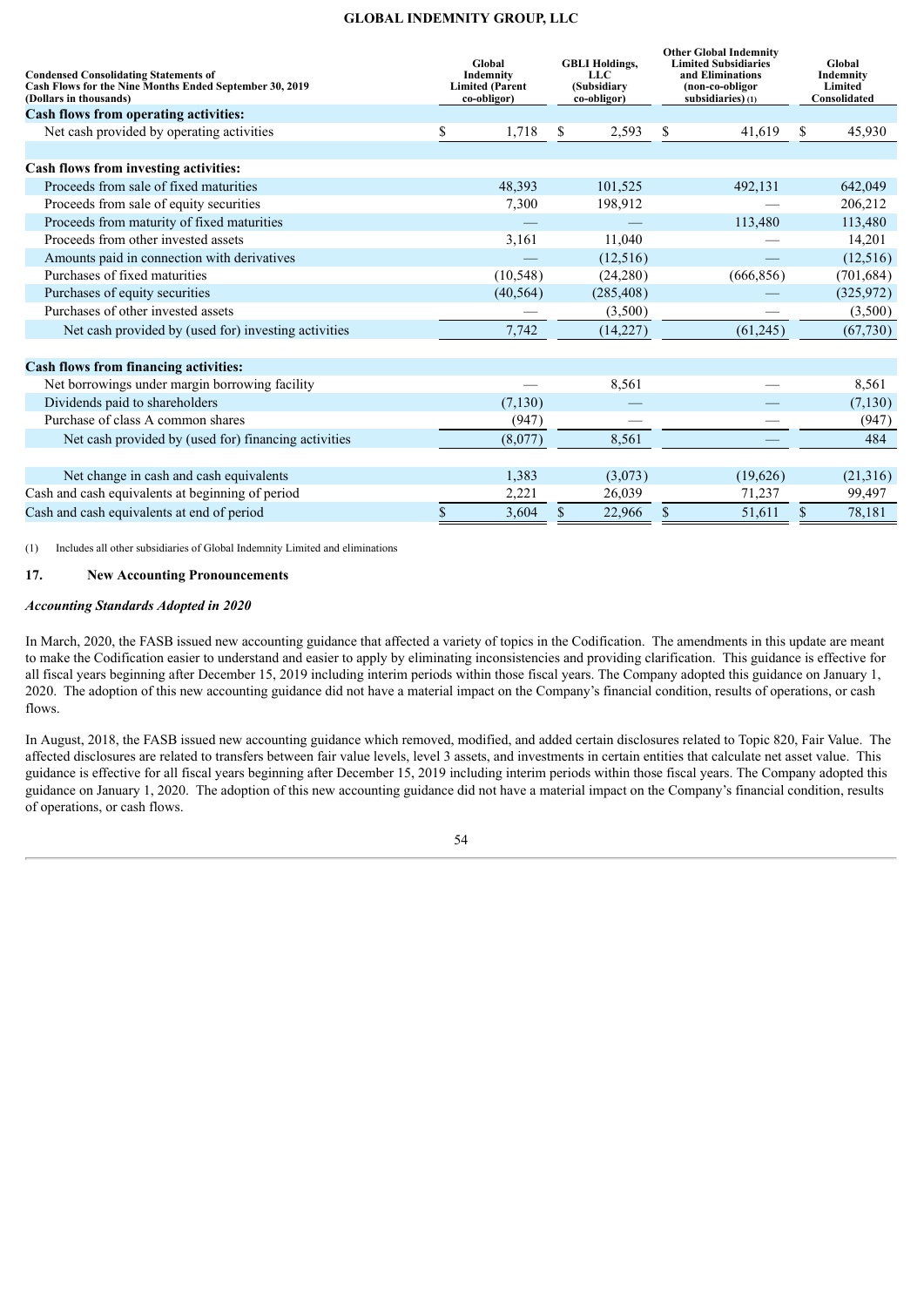In January, 2017, the FASB issued updated guidance that simplifies how an entity is required to test goodwill for impairment by eliminating the requirement to calculate the implied fair value of goodwill (i.e. Step 2 of the current goodwill impairment test). Under the new amendments, an entity may still first assess qualitative factors to determine whether it is necessary to perform a quantitative goodwill impairment test. If determined to be necessary, the quantitative impairment test shall be used to identify goodwill impairment and measure the amount of a goodwill impairment loss to be recognized, if any. A goodwill impairment loss is recognized for the amount that the carrying amount of a reporting unit, including goodwill, exceeds its fair value, limited to the total amount of goodwill allocated to that reporting unit. This guidance is effective for public business entities' annual or interim goodwill impairment testing in fiscal years beginning after December 15, 2019. The Company adopted this guidance on January 1, 2020. The adoption of this new accounting guidance did not have a material impact on the Company's financial condition, results of operations, or cash flows.

In June, 2016, the FASB issued new accounting guidance addressing the measurement of credit losses on financial instruments. The new guidance requires financial assets measured at amortized cost, which includes but are not limited to premiums receivable and reinsurance receivables, to be presented at the net amount expected to be collected over the life of the asset using an allowance for credit losses. Changes in the allowance are charged to earnings. The measurement of expected credit losses should consider relevant information about past events, including historical experience, current information, as well as reasonable and supportable forecasts that affect the collectability of the financial assets. For available for sale debt securities, credit losses should be measured similar to the old guidance; however, the new guidance requires that credit losses be presented as an allowance rather than as a write-down of the amortized cost basis of the impaired securities and allows for the reversal of credit losses in the current period net income. In addition, the Company made certain accounting policy elections related to accrued interest receivables which are described in Note 3. The Company adopted this new accounting guidance on January 1, 2020 using a modified-retrospective approach. The adoption of this new accounting guidance and the impact on the Company's financial condition, results of operations, and cash flows is described primarily within Note 3 and Note 6.

Please see Note 22 of the notes to the consolidated financial statements in Item 8 Part II of the Company's 2019 Annual Report on Form 10-K for more information on accounting pronouncements issued but not yet adopted.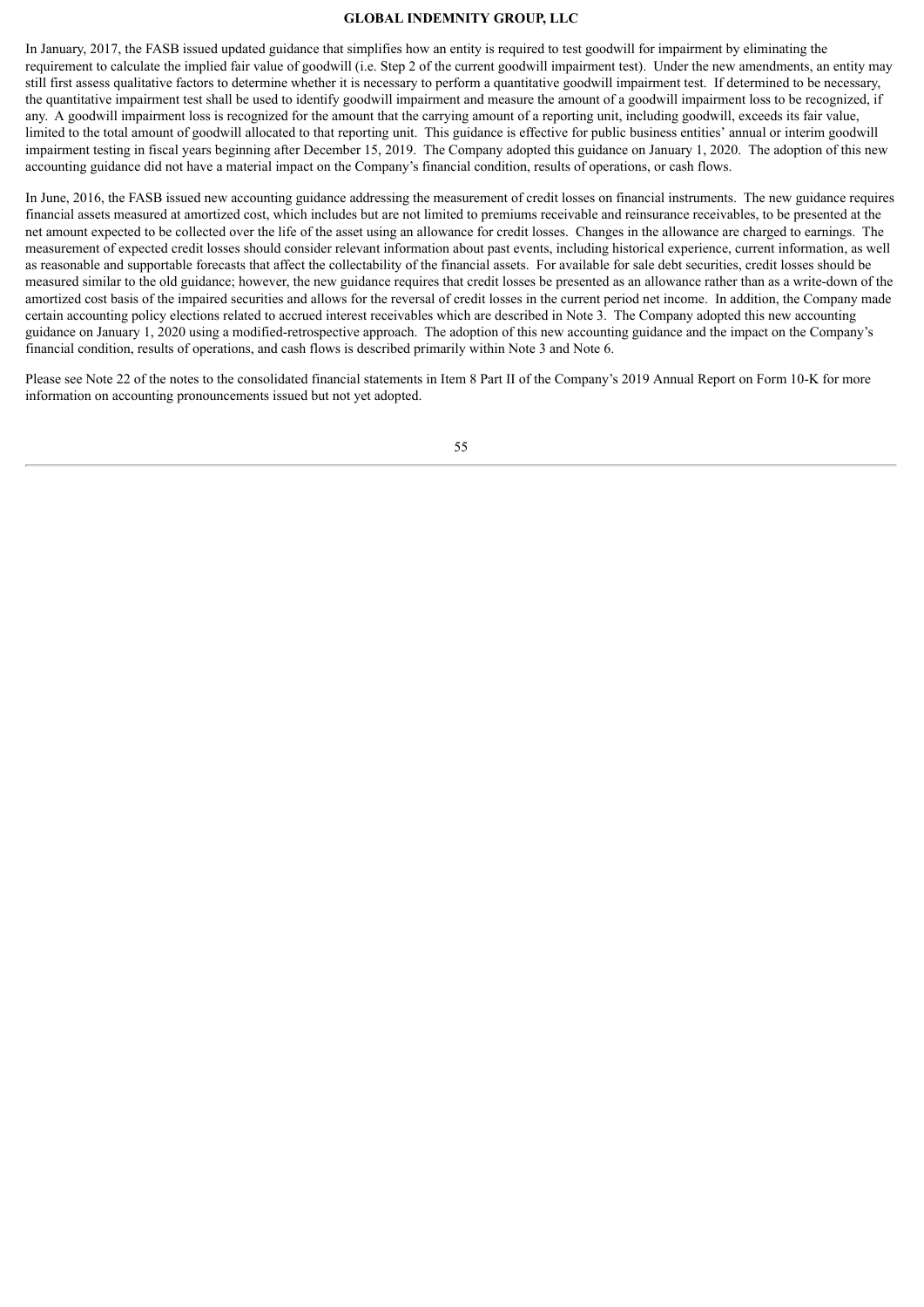## **GLOBAL INDEMNITY GROUP, LLC Item 2. MANAGEMENT'S DISCUSSION AND ANALYSIS OF FINANCIAL CONDITION AND RESULTS OF OPERATIONS**

The following discussion and analysis of the Company's financial condition and results of operations should be read in conjunction with the consolidated financial statements and accompanying notes of Global Indemnity included elsewhere in this report. Some of the information contained in this discussion and analysis or set forth elsewhere in this report, including information with respect to the Company's plans and strategy, constitutes forward-looking statements that involve risks and uncertainties. Please see "Cautionary Note Regarding Forward-Looking Statements" at the end of this Item 2 for a discussion of important factors that could cause actual results to differ materially from the results described in or implied by the forward-looking statements contained herein. For more information regarding the Company's business and operations, please see the Company's Annual Report on Form 10-K for the year ended December 31, 2019.

#### **Recent Developments**

#### *COVID-19*

The global outbreak of COVID-19 presents significant risks to the Company which the Company is not able to fully evaluate at the current time. The COVID-19 pandemic may affect the Company's operations in the fourth quarter and may continue to do so indefinitely, thereafter. The Company may experience reductions in premium volume, delays in the collection of premiums, and increases in COVID-19 related claims. The volatility in the global financial markets may negatively impact the market value of the Company's investment portfolio and may result in net realized investment losses as well as a decline in the liquidity of the investment portfolio. All of these factors may have far reaching impacts on the Company's business, operations, and financial results and conditions, directly and indirectly, including without limitation impacts on the health of the Company's management and employees, distribution, marketing, customers and agents, and on the overall economy. The scope and nature of these impacts, most of which are beyond the Company's control, continue to evolve and such effects could exist for an extended period of time even after the pandemic ends.

#### *Redomestication*

On August 28, 2020, the Company completed its plan to redomesticate to the United States. Please see Note 2 of the notes to the consolidated financial statements in Item 1 of Part I of this report for additional information on the redomestication.

#### *Redemption of Debt*

In August 2020, the Company redeemed the entire \$100 million in aggregate principal amount of the outstanding 2045 Notes plus accrued and unpaid interest on the 2045 Notes redeemed to, but not including, the Redemption Date of August 15, 2020.

#### *Dividends / Distributions*

During 2020, the Board of Directors approved a dividend payment of \$0.25 per common share to all shareholders of record on the close of business on March 24, 2020 and June 23, 2020 and approved a distribution payment of \$0.25 per common share to all shareholders of record on the close of business on September 25, 2020. Dividends / distributions paid were \$10.7 million during the nine months ended September 30, 2020.

#### *A.M. Best Rating*

A.M. Best has seven Rating Categories in the A.M. Best Financial Strength Rating Scale. The categories ranging from best to worst are Superior, Excellent, Good, Fair, Marginal, Weak and Poor. Within each rating category, there are rating notches of plus or minus to show additional gradation of the ratings. On September 23, 2020, A.M. Best assigned the companies in the Insurance Operations and Reinsurance Operations a financial strength rating of "A" (Excellent).

#### **Overview**

The Company's Commercial Specialty segment sells its property and casualty insurance products through a group of approximately 185 professional general agencies that have limited quoting and binding authority, as well as a number of wholesale insurance brokers who in turn sell the Company's insurance products to insureds through retail insurance brokers. Commercial Specialty operates predominantly in the excess and surplus lines marketplace. The Company manages its

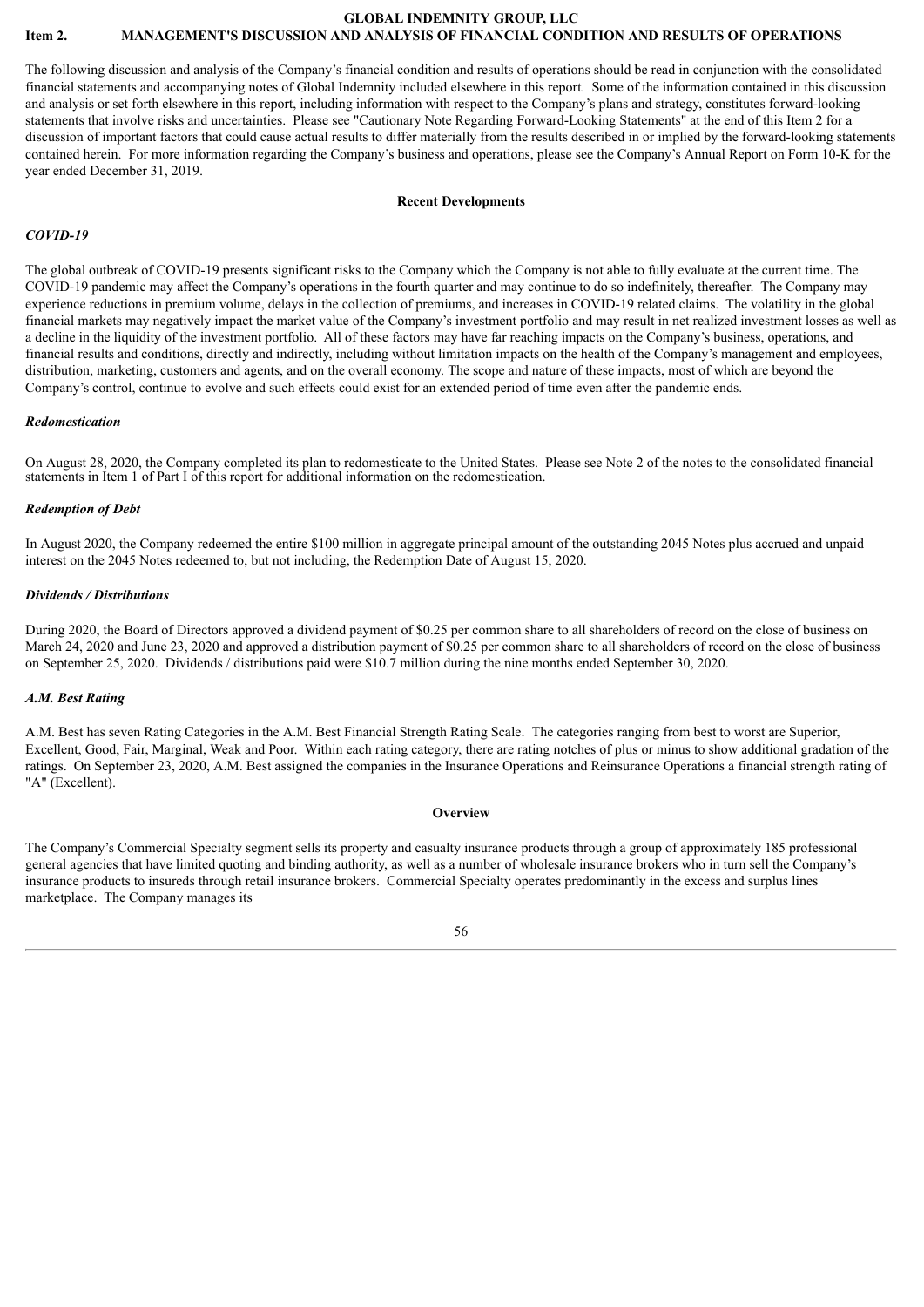Commercial Specialty segment via product classifications. These product classifications are: 1) Penn-America, which includes property and general liability products for small commercial businesses sold through a select network of wholesale general agents with specific binding authority; 2) United National, which includes property, general liability, and professional lines products sold through program administrators with specific binding authority; 3) Diamond State, which includes property, casualty, and professional lines products sold through wholesale brokers and program administrators with specific binding authority; and 4) Vacant Express, which primarily insures dwellings which are currently vacant, undergoing renovation, or are under construction and is sold through aggregators, brokers, and retail agents.

The Company's Specialty Property segment, primarily via American Reliable, offers specialty personal lines property and casualty insurance products through a group of approximately 225 agents, primarily comprised of wholesale general agents, with specific binding authority.

The Company's Farm, Ranch, & Stable segment, primarily via American Reliable, provides specialized property and casualty coverage including Commercial Farm Auto and Excess/Umbrella Coverage for the agriculture industry as well as specialized insurance products for the equine mortality and equine major medical industry. These insurance products are sold through a group of approximately 220 agents, primarily comprised of wholesalers and retail agents, with a selected number having specific binding authority.

The Company's Reinsurance Operations provides reinsurance solutions through brokers and on a direct basis. It uses its capital capacity to write niche and specialty-focused treaties and business which meet the Company's risk tolerance and return thresholds. Prior to the redomestication, the Company's Reinsurance Operations consisted solely of the operations of Global Indemnity Reinsurance. In connection with the redomestication, Global Indemnity Reinsurance merged into Penn Patriot Insurance Company and all of its business was assumed by the Company's existing insurance company subsidiaries.

The Company derives its revenues primarily from premiums paid on insurance policies that it writes and from income generated by its investment portfolio, net of fees paid for investment management services. The amount of insurance premiums that the Company receives is a function of the amount and type of policies it writes, as well as prevailing market prices.

The Company's expenses include losses and loss adjustment expenses, acquisition costs and other underwriting expenses, corporate and other operating expenses, interest, investment expenses, and income taxes. Losses and loss adjustment expenses are estimated by management and reflect the Company's best estimate of ultimate losses and costs arising during the reporting period and revisions of prior period estimates. The Company records its best estimate of losses and loss adjustment expenses considering both internal and external actuarial analyses of the estimated losses the Company expects to incur on the insurance policies it writes. The ultimate losses and loss adjustment expenses will depend on the actual costs to resolve claims. Acquisition costs consist principally of commissions and premium taxes that are typically a percentage of the premiums on the insurance policies the Company writes, net of ceding commissions earned from reinsurers. Other underwriting expenses consist primarily of personnel expenses and general operating expenses related to underwriting activities. Corporate and other operating expenses are comprised primarily of outside legal fees, other professional and accounting fees, directors' fees, management fees & advisory fees, and salaries and benefits for company personnel whose services relate to the support of corporate activities. Interest expense is primarily comprised of amounts due on outstanding debt.

#### **Critical Accounting Estimates and Policies**

The Company's consolidated financial statements are prepared in conformity with GAAP, which require it to make estimates and assumptions that affect the reported amounts of assets and liabilities at the date of the financial statements and the reported amounts of revenues and expenses during the reporting periods. Actual results could differ from those estimates and assumptions.

The most critical accounting policies involve significant estimates and include those used in determining the liability for unpaid losses and loss adjustment expenses, recoverability of reinsurance receivables, investments, fair value measurements, goodwill and intangible assets, deferred acquisition costs, and taxation. For a detailed discussion on each of these policies, please see the Company's Annual Report on Form 10-K for the year ended December 31, 2019. There have been no significant changes to any of these policies or underlying methodologies during the current year except for the following.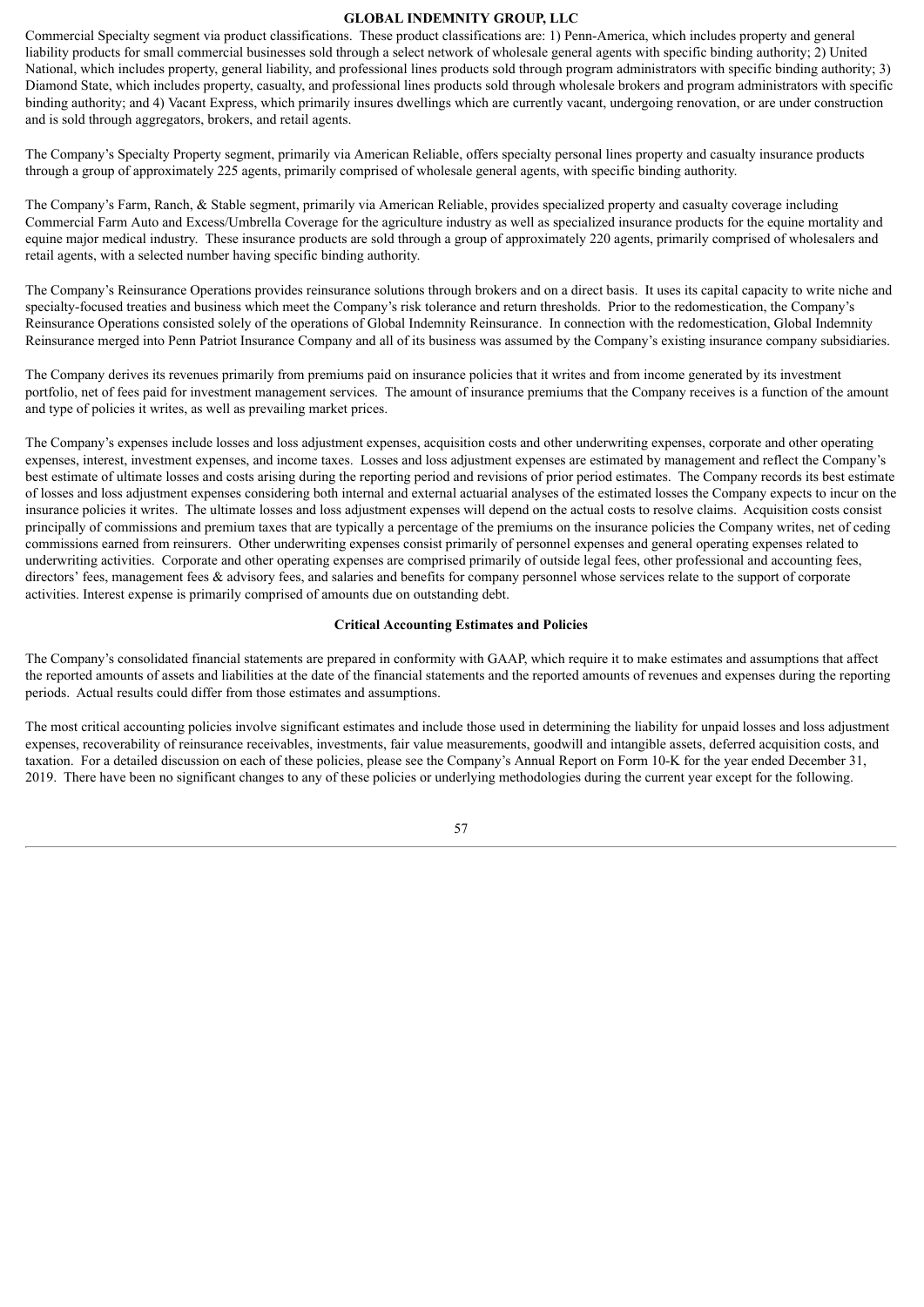Effective January 1, 2020, the Company adopted new accounting guidance related to the measurement of credit losses on financial instruments. In conjunction with implementing this new guidance, the Company modified its impairment process as well as made certain accounting policy elections related to accrued interest receivables. Please see Note 3 of the notes to the consolidated financial statements in Item 1 of Part I of this report for a discussion on the Company's impairment process and accounting policy elections related to accrued interest receivable. Please see Note 6 for a discussion on the Company's policies related to the evaluation process when estimating expected credit losses for premiums receivable and reinsurance receivables.

#### **Results of Operations**

The following table summarizes the Company's results for the quarters and nine months ended September 30, 2020 and 2019:

|                                                   |                | <b>Ouarters Ended</b><br>September 30, |    |         | $\frac{0}{0}$ | <b>Nine Months Ended</b><br>September 30, |           |    |          | $\frac{0}{0}$ |  |
|---------------------------------------------------|----------------|----------------------------------------|----|---------|---------------|-------------------------------------------|-----------|----|----------|---------------|--|
| (Dollars in thousands)                            |                | 2020                                   |    | 2019    | Change        |                                           | 2020      |    | 2019     | Change        |  |
| Gross written premiums                            |                | 143,749                                | \$ | 157,177 | $(8.5\%)$     | \$.                                       | 464,022   | \$ | 478,699  | $(3.1\%)$     |  |
| Net written premiums                              | \$             | 130,611                                | S  | 138,836 | $(5.9\%)$     |                                           | 416,987   | \$ | 421,321  | $(1.0\%)$     |  |
| Net earned premiums                               | $\mathbb{S}^-$ | 140,302                                | S. | 133,312 | $5.2\%$       | S                                         | 426,617   | S. | 383,602  | 11.2%         |  |
| Other income                                      |                | 597                                    |    | 264     | 126.1%        |                                           | 1,509     |    | 1,274    | 18.4%         |  |
| Total revenues                                    |                | 140,899                                |    | 133,576 | 5.5%          |                                           | 428,126   |    | 384,876  | 11.2%         |  |
| Losses and expenses:                              |                |                                        |    |         |               |                                           |           |    |          |               |  |
| Net losses and loss adjustment expenses           |                | 97,148                                 |    | 73,583  | 32.0%         |                                           | 242,092   |    | 201,979  | 19.9%         |  |
| Acquisition costs and other underwriting expenses |                | 53,268                                 |    | 53,366  | $(0.2\%)$     |                                           | 163,258   |    | 153,643  | $6.3\%$       |  |
| Underwriting income (loss)                        |                | (9,517)                                |    | 6,627   | NM            |                                           | 22,776    |    | 29,254   | $(22.1\%)$    |  |
| Net investment income                             |                | 11,746                                 |    | 11,348  | 3.5%          |                                           | 19,516    |    | 32,393   | $(39.8\%)$    |  |
| Net realized investment gains (losses)            |                | 7,323                                  |    | (2,690) | NM            |                                           | (22, 332) |    | 11,290   | NM            |  |
| Other loss                                        |                | (55)                                   |    |         | 100.0%        |                                           | (36)      |    |          | 100.0%        |  |
| Corporate and other operating expenses            |                | (21, 196)                              |    | (3,858) | NM            |                                           | (34,037)  |    | (11,702) | 190.9%        |  |
| Interest expense                                  |                | (3,620)                                |    | (5,023) | $(27.9\%)$    |                                           | (13, 197) |    | (15,088) | $(12.5\%)$    |  |
| Loss on extinguishment of debt                    |                | (3,060)                                |    |         | NM            |                                           | (3,060)   |    |          | NM            |  |
| Income (loss) before income taxes                 |                | (18, 379)                              |    | 6,404   | NM            |                                           | (30,370)  |    | 46,147   | $(165.8\%)$   |  |
| Income tax expense (benefit)                      |                | (3,209)                                |    | (317)   | NM            |                                           | (8,173)   |    | 5,163    | NM            |  |
| Net income (loss)                                 | \$             | (15, 170)                              | \$ | 6,721   | <b>NM</b>     | \$                                        | (22, 197) | \$ | 40,984   | $(154.2\%)$   |  |
|                                                   |                |                                        |    |         |               |                                           |           |    |          |               |  |
| <b>Underwriting Ratios:</b>                       |                |                                        |    |         |               |                                           |           |    |          |               |  |
| Loss ratio $(1)$ :                                |                | 69.2%                                  |    | 55.2%   |               |                                           | 56.7%     |    | 52.7%    |               |  |

| Underwriting Ratios: |           |          |          |          |  |
|----------------------|-----------|----------|----------|----------|--|
| Loss ratio $(1)$ :   | 69.2%     | 55.2%    | 56.7%    | 52.7%    |  |
| Expense ratio (2)    | 38.0%     | $40.0\%$ | 38.3%    | $40.1\%$ |  |
| Combined ratio (3)   | $107.2\%$ | 95.2%    | $95.0\%$ | 92.8%    |  |

NM – not meaningful

(1) The loss ratio is a GAAP financial measure that is generally viewed in the insurance industry as an indicator of underwriting profitability and is calculated by dividing net losses and loss

adjustment expenses by net earned premiums.<br>(2) The expense ratio is a GAAP financial measure that is calculated by dividing the sum of acquisition costs and other underwriting expenses by net earned premiums.

(2) The expense ratio is a GAAP financial measure that is calculated by dividing the sum of acquisition costs a (3) The combined ratio is a GAAP financial measure and is the sum of the Company's loss and expense ratios.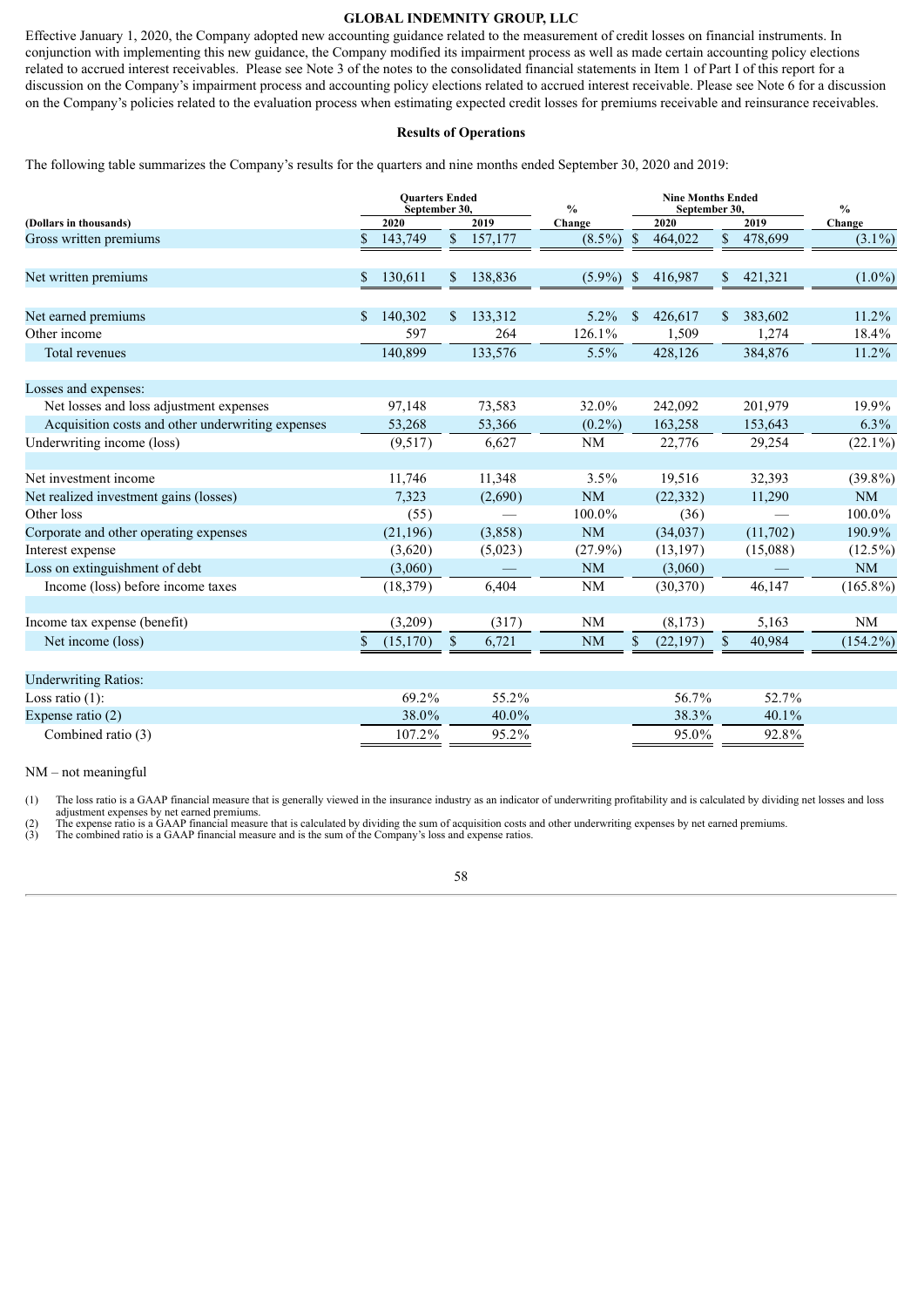### *Premiums*

The following table summarizes the change in premium volume by business segment:

|                              |               | <b>Ouarters Ended</b><br>September 30, |               |         |               | <b>Nine Months Ended</b><br>September 30, |         |               |         |             |  |
|------------------------------|---------------|----------------------------------------|---------------|---------|---------------|-------------------------------------------|---------|---------------|---------|-------------|--|
| (Dollars in thousands)       |               | 2020                                   |               | 2019    | % Change      |                                           | 2020    |               | 2019    | % Change    |  |
| Gross written premiums (1)   |               |                                        |               |         |               |                                           |         |               |         |             |  |
| <b>Commercial Specialty</b>  | \$            | 74,971                                 | S.            | 73,175  | $2.5\%$       | <sup>\$</sup>                             | 243,099 | S.            | 214,467 | 13.4%       |  |
| <b>Specialty Property</b>    |               | 34,730                                 |               | 42,611  | $(18.5\%)$    |                                           | 107,951 |               | 128,771 | $(16.2\%)$  |  |
| Farm, Ranch, & Stable        |               | 19,443                                 |               | 21,410  | $(9.2\%)$     |                                           | 64,798  |               | 65,872  | $(1.6\%)$   |  |
| Reinsurance (3)              |               | 14,605                                 |               | 19,981  | $(26.9\%)$    |                                           | 48,174  |               | 69,589  | $(30.8\%)$  |  |
| Total gross written premiums | \$            | 143,749                                | S.            | 157,177 | $(8.5\%)$     | $\mathbf{\hat{S}}$                        | 464,022 | \$            | 478,699 | $(3.1\%)$   |  |
| Ceded written premiums       |               |                                        |               |         |               |                                           |         |               |         |             |  |
| <b>Commercial Specialty</b>  | $\mathcal{S}$ | 5.897                                  | $\mathbb{S}$  | 10,250  | $(42.5\%)$ \$ |                                           | 23,662  | $\mathbb{S}$  | 29,265  | $(19.1\%)$  |  |
| <b>Specialty Property</b>    |               | 4,759                                  |               | 4,983   | $(4.5\%)$     |                                           | 14,898  |               | 18,103  | (17.7%)     |  |
| Farm, Ranch, & Stable        |               | 2,482                                  |               | 3,116   | $(20.3\%)$    |                                           | 8,475   |               | 10,011  | $(15.3\%)$  |  |
| Reinsurance (3)              |               |                                        |               | (8)     | $(100.0\%)$   |                                           |         |               | (1)     | $(100.0\%)$ |  |
| Total ceded written premiums | $\mathbf S$   | 13,138                                 | <sup>\$</sup> | 18,341  | $(28.4\%)$ \$ |                                           | 47,035  | <sup>\$</sup> | 57,378  | $(18.0\%)$  |  |
| Net written premiums (2)     |               |                                        |               |         |               |                                           |         |               |         |             |  |
| <b>Commercial Specialty</b>  | \$            | 69,074                                 | \$            | 62,925  | 9.8%          | <sup>\$</sup>                             | 219,437 | \$            | 185,202 | 18.5%       |  |
| <b>Specialty Property</b>    |               | 29,971                                 |               | 37,628  | $(20.3\%)$    |                                           | 93,053  |               | 110,668 | $(15.9\%)$  |  |
| Farm, Ranch, & Stable        |               | 16,961                                 |               | 18,294  | $(7.3\%)$     |                                           | 56,323  |               | 55,861  | $0.8\%$     |  |
| Reinsurance (3)              |               | 14,605                                 |               | 19,989  | $(26.9\%)$    |                                           | 48,174  |               | 69,590  | $(30.8\%)$  |  |
| Total net written premiums   | \$            | 130,611                                | <sup>S</sup>  | 138,836 | $(5.9\%)$ \$  |                                           | 416,987 | S.            | 421,321 | $(1.0\%)$   |  |
| Net earned premiums          |               |                                        |               |         |               |                                           |         |               |         |             |  |
| <b>Commercial Specialty</b>  | $\mathbf S$   | 73,887                                 | $\mathbb{S}$  | 60,869  | 21.4%         | <sup>S</sup>                              | 211,329 | $\mathbb{S}$  | 173,215 | 22.0%       |  |
| <b>Specialty Property</b>    |               | 31,388                                 |               | 34,554  | $(9.2\%)$     |                                           | 99,147  |               | 104,740 | $(5.3\%)$   |  |
| Farm, Ranch, & Stable        |               | 19,978                                 |               | 18,377  | 8.7%          |                                           | 57,691  |               | 52,849  | 9.2%        |  |
| Reinsurance (3)              |               | 15,049                                 |               | 19,512  | $(22.9\%)$    |                                           | 58,450  |               | 52,798  | 10.7%       |  |
| Total net earned premiums    | \$            | 140,302                                |               | 133,312 | $5.2\%$       | \$                                        | 426,617 | \$            | 383,602 | 11.2%       |  |

(1) Gross written premiums represent the amount received or to be received for insurance policies written without reduction for reinsurance costs, ceded premiums, or other deductions.<br>
(2) Net written premiums equal gross

(2) Net written premiums equal gross written premiums less ceded written premiums.

External business only, excluding business assumed from affiliates.

Gross written premiums decreased by 8.5% and 3.1% for the quarter and nine months ended September 30, 2020 as compared to same period in 2019. The decrease is mainly due to the reduction of catastrophe exposed business within both Specialty Property and Farm, Ranch, & Stable, reduction in business not providing an adequate return on capital within Specialty Property, and Reinsurance Operations' non-renewal of its property catastrophe treaties. In addition, non-renewals of several small business classes was higher and new business growth slowed within Commercial Specialty which was likely the result of Covid-19. These reductions in premiums were partially offset by organic growth from existing agents, increased pricing, and several new programs within Commercial Specialty and growth of the new casualty treaty entered into by Reinsurance Operations in 2019.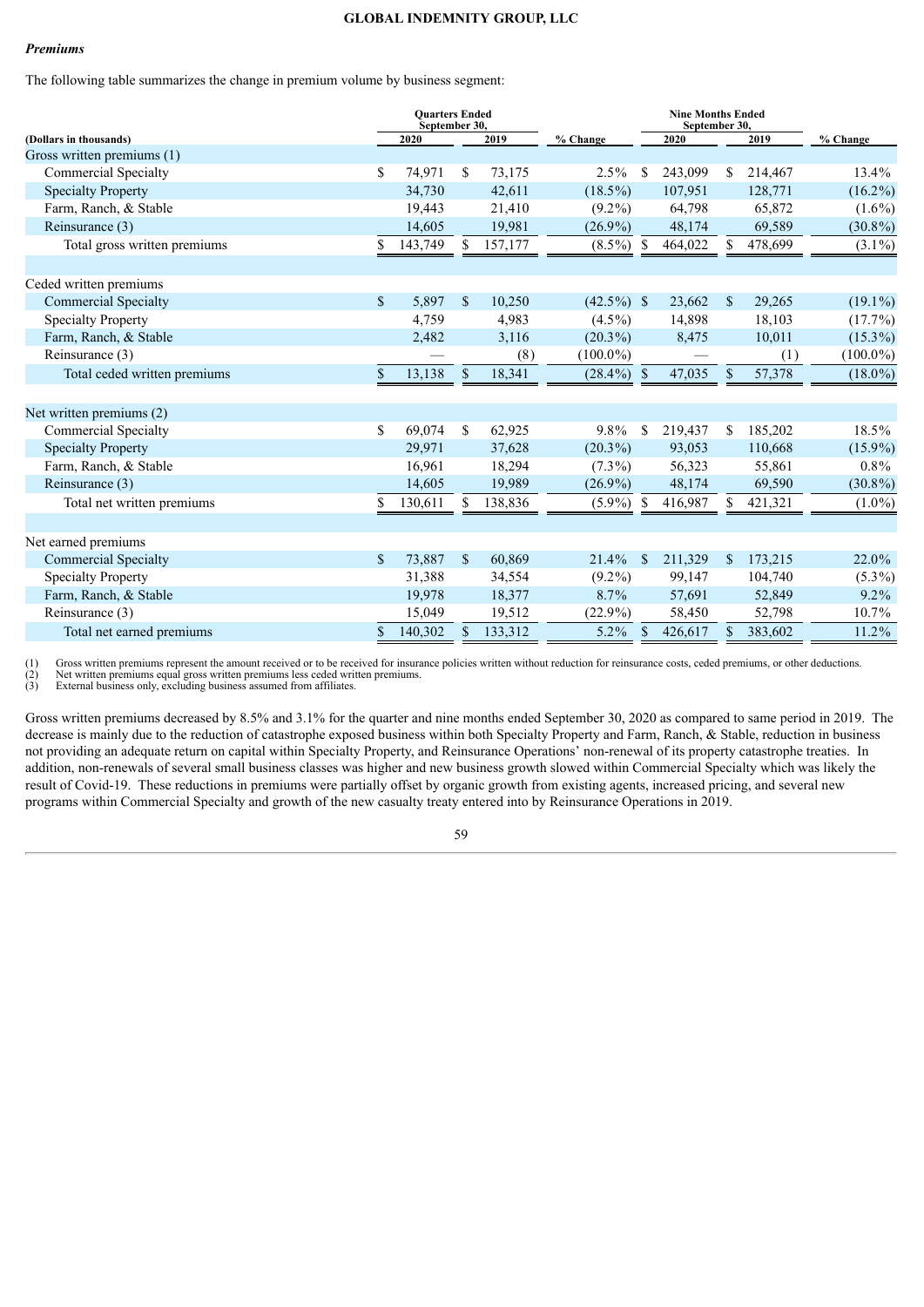### *Net Retention*

The ratio of net written premiums to gross written premiums is referred to as the Company's net premium retention. The Company's net premium retention is summarized by segments as follows:

|                             | <b>Ouarters Ended</b><br>September 30. |           | Point  | <b>Nine Months Ended</b><br>September 30, |        | Point  |
|-----------------------------|----------------------------------------|-----------|--------|-------------------------------------------|--------|--------|
| (Dollars in thousands)      | 2020                                   | 2019      | Change | 2020                                      | 2019   | Change |
| <b>Commercial Specialty</b> | $92.1\%$                               | 86.0%     | 6.1    | $90.3\%$                                  | 86.4%  | 3.9    |
| <b>Specialty Property</b>   | 86.3%                                  | 88.3%     | (2.0)  | 86.2%                                     | 85.9%  | 0.3    |
| Farm, Ranch, & Stable       | 87.2%                                  | 85.4%     | 1.8    | 86.9%                                     | 84.8%  | 2.1    |
| Reinsurance                 | $100.0\%$                              | $100.0\%$ |        | 100.0%                                    | 100.0% |        |
| Total                       | $90.9\%$                               | 88.3%     | 2.6    | 89.9%                                     | 88.0%  | 1.9    |

The net premium retention for the quarter and nine months ended September 30, 2020 increased by 2.6 points and 1.9 points, respectively, as compared to the same period in 2019. This increase in retention is primarily driven by the restructuring of the Company's catastrophe reinsurance treaties as well as a change in the mix of business.

#### *Net Earned Premiums*

Net earned premiums within the Commercial Specialty segment increased by 21.4% and 22.0% for the quarter and nine months ended September 30, 2020, respectively, as compared to the same period in 2019. The increase in net earned premiums was primarily due to a growth in premiums written as a result of organic growth from existing agents, pricing increases, and several new programs. Property net earned premiums were \$34.8 million and \$28.1 million for the quarters ended September 30, 2020 and 2019, respectively, and \$97.2 million and \$82.1 million for the nine months ended September 30, 2020 and 2019, respectively. Casualty net earned premiums were \$39.1 million and \$32.8 million for the quarters ended September 30, 2020 and 2019, respectively, and \$114.1 million and \$91.1 million for the nine months ended September 30, 2020 and 2019, respectively.

Net earned premiums within the Specialty Property segment decreased by 9.2% and 5.3% for the quarter and nine months ended September 30, 2020, respectively, as compared to the same period in 2019 primarily due to a continued reduction of catastrophe exposed business and a reduction in business not providing an adequate return on capital. Property net earned premiums were \$29.3 million and \$31.9 million for the quarters ended September 30, 2020 and 2019, respectively, and \$92.2 million and \$96.7 million for the nine months ended September 30, 2020 and 2019, respectively. Casualty net earned premiums were \$2.1 million and \$2.6 million for the quarters ended September 30, 2020 and 2019, respectively, and \$7.0 million and \$8.1 million for the nine months ended September 30, 2020 and 2019, respectively.

Net earned premiums within the Farm, Ranch, & Stable segment increased by 8.7% and 9.2% for the quarter and nine months ended September 30, 2020, respectively, as compared to the same period in 2019. The increase in net earned premiums was primarily due to a growth in premiums written in prior periods as a result of rate increases and new agent appointments. Property net earned premiums were \$15.0 million and \$13.1 million for the quarters ended September 30, 2020 and 2019, respectively, and \$42.1 million and \$37.7 million for the nine months ended September 30, 2020 and 2019, respectively. Casualty net earned premiums were \$5.0 million and \$5.3 million for the quarters ended September 30, 2020 and 2019, respectively, and \$15.6 million and \$15.2 million for the nine months ended September 30, 2020 and 2019, respectively.

Net earned premiums within the Reinsurance Operations segment decreased by 22.9% for the quarter ended September 30, 2020 as compared to the same period in 2019 primarily due to the non-renewal of its property catastrophe treaties partially offset by the new casualty treaty entered into during 2019. Net earned premiums within the Reinsurance Operations segment increased by 10.7% for the nine months ended September 30, 2020 as compared to the same period in 2019 primarily due to the new casualty treaty entered into during 2019 partially offset by the non-renewal of its property catastrophe treaties. Property net earned premiums were \$5.5 million and \$13.8 million for the quarters ended September 30, 2020 and 2019, respectively, and \$24.5 million and \$40.6 million for the nine months ended September 30, 2020 and 2019, respectively. Casualty net earned premiums were \$9.6 million and \$5.7 million for the quarters ended September 30, 2020 and 2019, respectively, and \$33.9 million and \$12.2 million for the nine months ended September 30, 2020 and 2019, respectively.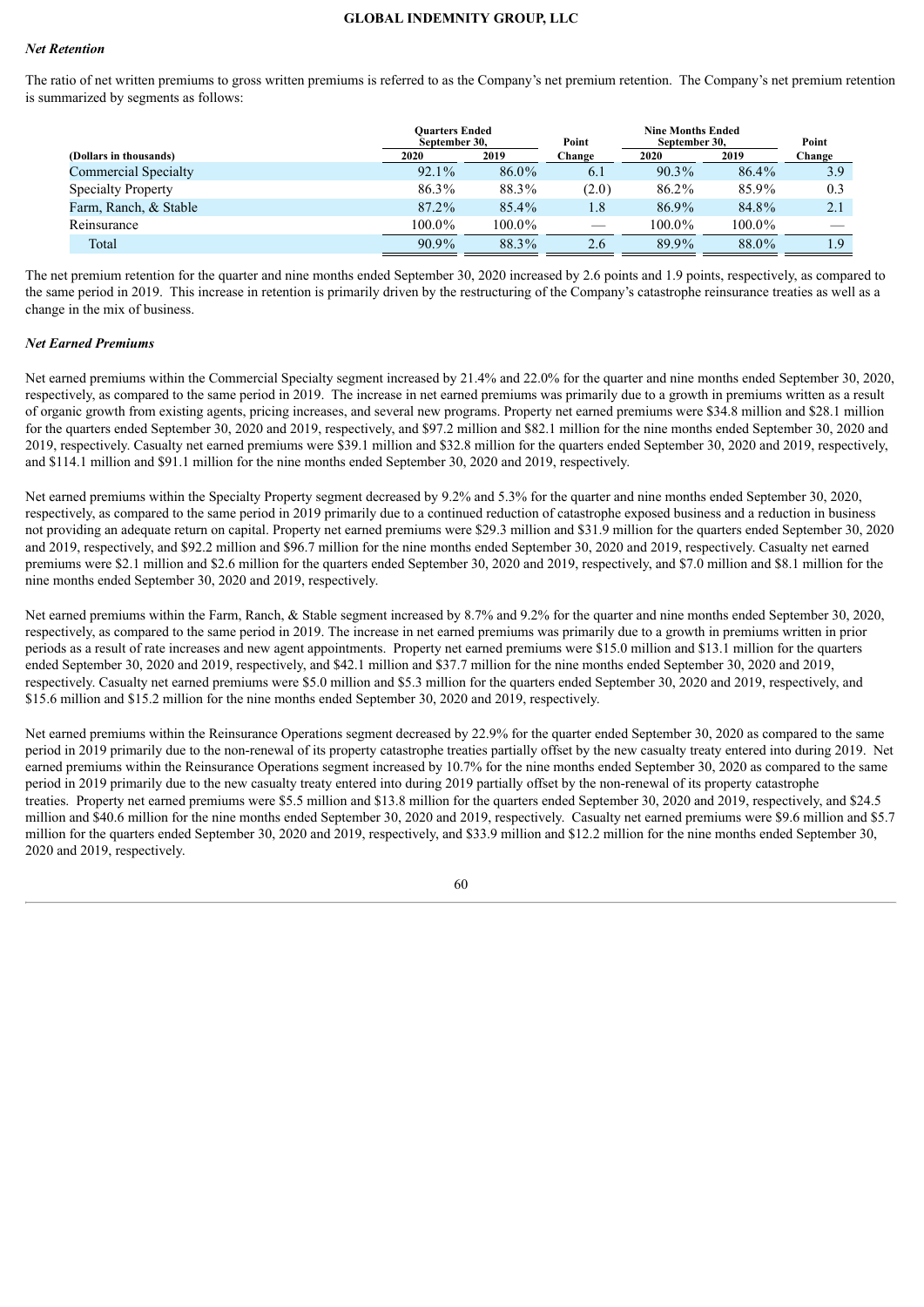### *Reserves*

Management's best estimate at September 30, 2020 was recorded as the loss reserve. Management's best estimate is as of a particular point in time and is based upon known facts, the Company's actuarial analyses, current law, and the Company's judgment. This resulted in carried gross and net reserves of \$669.9 million and \$571.3 million, respectively, as of September 30, 2020. A breakout of the Company's gross and net reserves, as of September 30, 2020, is as follows:

|                               | <b>Gross Reserves</b> |         |    |                  |    |         |  |
|-------------------------------|-----------------------|---------|----|------------------|----|---------|--|
| (Dollars in thousands)        |                       | Case    |    | IBNR(1)          |    | Total   |  |
| <b>Commercial Specialty</b>   | S                     | 139,513 | \$ | 275,802          | \$ | 415,315 |  |
| <b>Specialty Property</b>     |                       | 22,738  |    | 35,307           |    | 58,045  |  |
| Farm, Ranch, & Stable         |                       | 16,812  |    | 33,987           |    | 50,799  |  |
| <b>Reinsurance Operations</b> |                       | 56,627  |    | 89,144           |    | 145,771 |  |
| Total                         | \$                    | 235,690 |    | 434,240          | \$ | 669,930 |  |
|                               |                       |         |    |                  |    |         |  |
|                               |                       |         |    | Net Reserves (2) |    |         |  |
| (Dollars in thousands)        |                       | Case    |    | IBNR(1)          |    | Total   |  |
| Commercial Specialty          | \$                    | 113,322 | S. | 234,304          | \$ | 347,626 |  |
| <b>Specialty Property</b>     |                       | 11,536  |    | 25,806           |    | 37,342  |  |
| Farm, Ranch, & Stable         |                       | 12,608  |    | 27,927           |    | 40,535  |  |
| <b>Reinsurance Operations</b> |                       | 56,627  |    | 89,144           |    | 145,771 |  |
| Total                         | \$                    | 194.093 |    | 377,181          | \$ | 571,274 |  |

(1) Losses incurred but not reported, including the expected future emergence of case reserves.

Does not include reinsurance receivable on paid losses.

Each reserve category has an implicit frequency and severity for each accident year as a result of the various assumptions made. If the actual levels of loss frequency and severity are higher or lower than expected, the ultimate losses will be different than management's best estimate. For most of its reserve categories, the Company believes that frequency can be predicted with greater accuracy than severity. Therefore, the Company believes management's best estimate is more likely influenced by changes in severity than frequency. The following table, which the Company believes reflects a reasonable range of variability around its best estimate based on historical loss experience and management's judgment, reflects the impact of changes (which could be favorable or unfavorable) in frequency and severity on the Company's current accident year net loss estimate of \$273.7 million for claims occurring during the nine months ended September 30, 2020:

|                         |        | <b>Severity Change</b> |           |          |        |        |  |  |  |  |  |  |
|-------------------------|--------|------------------------|-----------|----------|--------|--------|--|--|--|--|--|--|
| (Dollars in thousands)  |        | $-10%$                 | $-5%$     | $0\%$    | 5%     | $10\%$ |  |  |  |  |  |  |
| <b>Frequency Change</b> | $-5%$  | (39,687)               | (26,686)  | (13,685) | (684)  | 12,317 |  |  |  |  |  |  |
|                         | $-3\%$ | (34,760)               | (21, 485) | (8,211)  | 5,063  | 18,338 |  |  |  |  |  |  |
|                         | $-2\%$ | (32,297)               | (18, 885) | (5, 474) | 7,937  | 21,349 |  |  |  |  |  |  |
|                         | $-1\%$ | (29, 833)              | (16, 285) | (2,737)  | 10,811 | 24,359 |  |  |  |  |  |  |
|                         | $0\%$  | (27,370)               | (13,685)  |          | 13,685 | 27,370 |  |  |  |  |  |  |
|                         | $1\%$  | (24,907)               | (11,085)  | 2,737    | 16,559 | 30,381 |  |  |  |  |  |  |
|                         | 2%     | (22, 443)              | (8,485)   | 5,474    | 19,433 | 33,391 |  |  |  |  |  |  |
|                         | 3%     | (19,980)               | (5,885)   | 8,211    | 22,307 | 36,402 |  |  |  |  |  |  |
|                         | 5%     | (15,054)               | (684)     | 13,685   | 28,054 | 42,424 |  |  |  |  |  |  |

The Company's net reserves for losses and loss adjustment expenses of \$571.3 million as of September 30, 2020 relate to multiple accident years. Therefore, the impact of changes in frequency and severity for more than one accident year could be higher or lower than the amounts reflected above.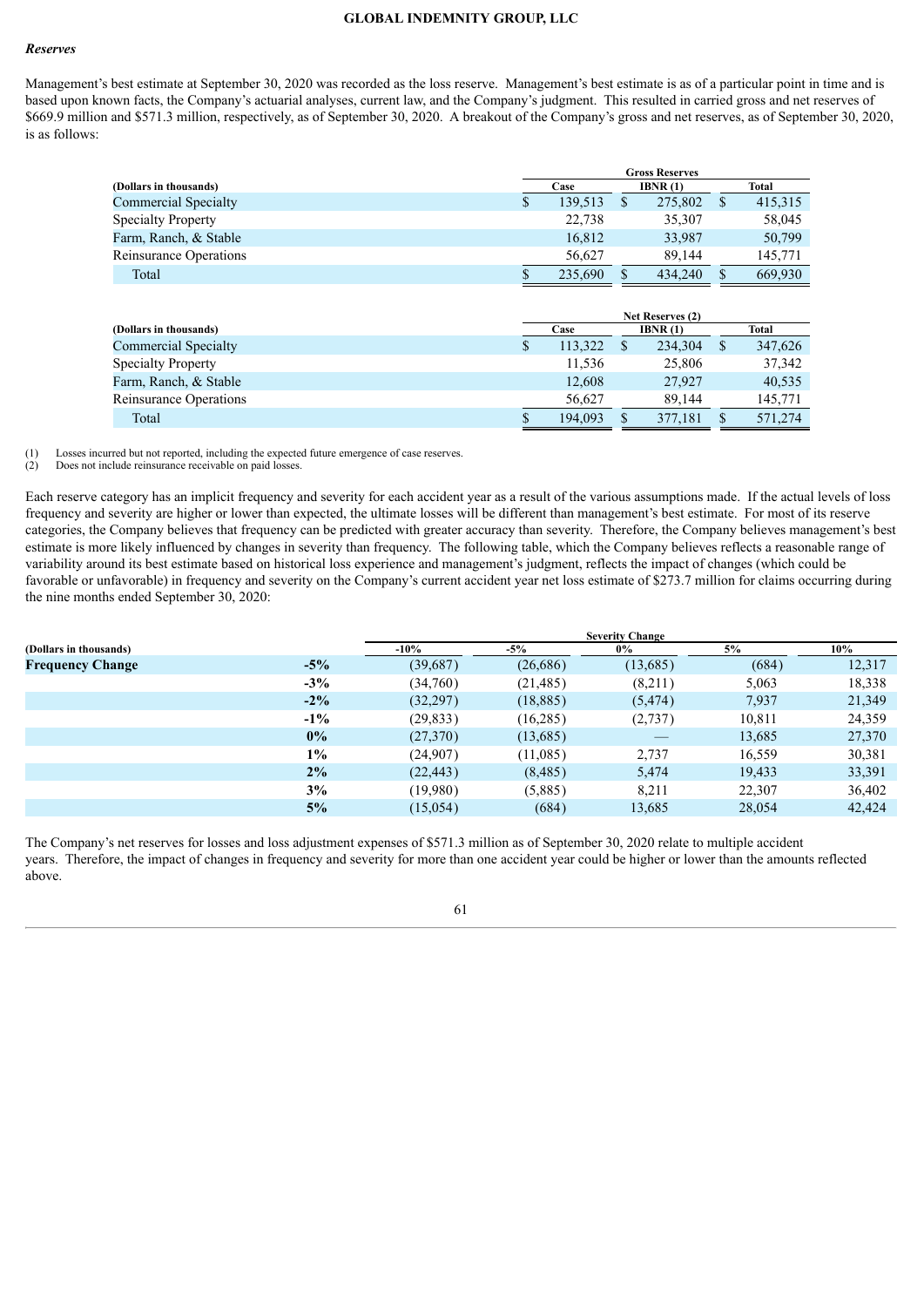## *Underwriting Results*

## *Commercial Specialty*

The components of income from the Company's Commercial Specialty segment and corresponding underwriting ratios are as follows:

|                                                      |                                      | Quarters Ended September 30, |              | $\frac{0}{0}$   |                                         | Nine Months Ended September 30, | $\frac{0}{0}$ |         |                 |
|------------------------------------------------------|--------------------------------------|------------------------------|--------------|-----------------|-----------------------------------------|---------------------------------|---------------|---------|-----------------|
| (Dollars in thousands)                               |                                      | 2020(1)                      | 2019(1)      | Change          |                                         | 2020(1)                         |               | 2019(1) | Change          |
| Gross written premiums                               |                                      | 74,971                       | 73,175       | 2.5%            |                                         | 243,099                         |               | 214,467 | 13.4%           |
| Net written premiums                                 |                                      | 69,074                       | \$<br>62,925 | $9.8\%$         | <sup>\$</sup>                           | 219,437                         | <sup>\$</sup> | 185,202 | 18.5%           |
| Net earned premiums                                  | \$                                   | 73,887                       | \$<br>60,869 | 21.4%           | <sup>\$</sup>                           | 211,329                         | \$            | 173,215 | 22.0%           |
| Total revenues                                       |                                      | 73,887                       | 60,869       | 21.4%           |                                         | 211,329                         |               | 173,215 | 22.0%           |
| Losses and expenses:                                 |                                      |                              |              |                 |                                         |                                 |               |         |                 |
| Net losses and loss adjustment expenses              |                                      | 42,879                       | 27,389       | 56.6%           |                                         | 109,191                         |               | 81,731  | 33.6%           |
| Acquisition costs and other underwriting<br>expenses |                                      | 26,943                       | 24,820       | $8.6\%$         |                                         | 79,452                          |               | 70,522  | 12.7%           |
| Underwriting income                                  |                                      | 4,065                        | \$<br>8,660  | $(53.1\%)$      | S.                                      | 22,686                          | \$.           | 20,962  | 8.2%            |
|                                                      | Quarters Ended September 30,<br>2020 |                              | 2019         | Point<br>Change | Nine Months Ended September 30,<br>2020 |                                 |               | 2019    | Point<br>Change |
| <b>Underwriting Ratios:</b>                          |                                      |                              |              |                 |                                         |                                 |               |         |                 |
| Loss ratio:                                          |                                      |                              |              |                 |                                         |                                 |               |         |                 |

| Current accident year    | 62.8%     | 53.5%     | ر .            | $60.1\%$  | 54.2%     | 5.9              |
|--------------------------|-----------|-----------|----------------|-----------|-----------|------------------|
| Prior accident year      | $(4.8\%)$ | $(8.5\%)$ |                | $(8.4\%)$ | $(7.0\%)$ | (1.4)            |
| Calendar year loss ratio | 58.0%     | 45.0%     | 13.0           | 51.7%     | $47.2\%$  | 4.5              |
| Expense ratio            | $36.5\%$  | 40.8%     | (4.3)          | 37.6%     | 40.7%     | (3.1)            |
| Combined ratio           | 94.5%     | 85.8%     | $\mathbf{O}$ . | 89.3%     | 87.9%     | $\overline{1.4}$ |

(1) Includes business ceded to the Company's Reinsurance Operations under a quota share agreement. This quota share agreement was cancelled effective January 1, 2018.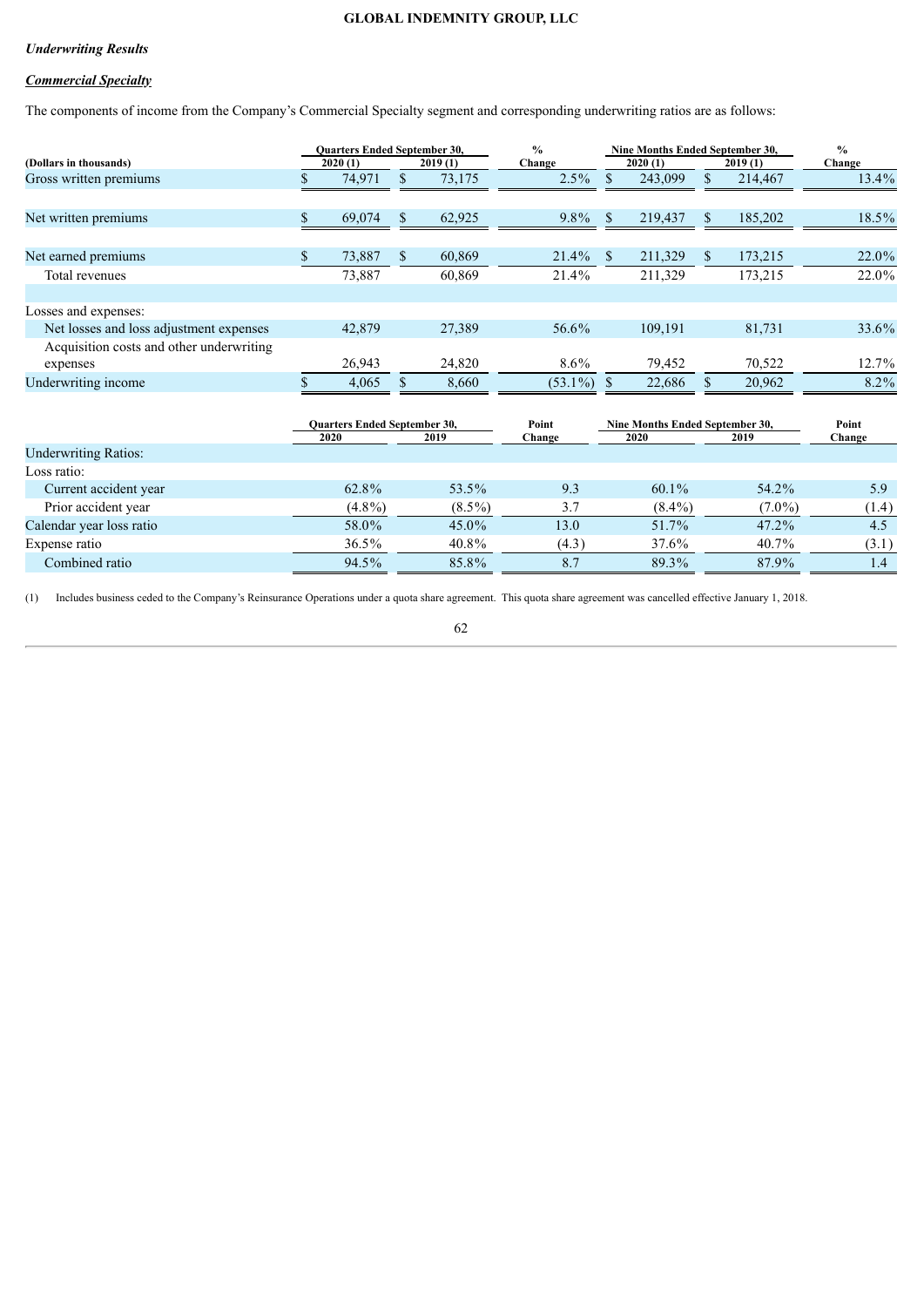#### *Reconciliation of non-GAAP financial measures and ratios*

The table below reconciles the non-GAAP measures or ratios, which excludes the impact of prior accident year adjustments, to its most directly comparable GAAP measure or ratio. The Company believes the non-GAAP measures or ratios are useful to investors when evaluating the Company's underwriting performance as trends within Commercial Specialty may be obscured by prior accident year adjustments. These non-GAAP measures or ratios should not be considered as a substitute for its most directly comparable GAAP measure or ratio and does not reflect the overall underwriting profitability of the Company.

|                                                                                                                         |             | Quarters Ended September 30, |                  |               |                  | <b>Nine Months Ended September 30.</b> |              |                  |               |    |                  |               |  |
|-------------------------------------------------------------------------------------------------------------------------|-------------|------------------------------|------------------|---------------|------------------|----------------------------------------|--------------|------------------|---------------|----|------------------|---------------|--|
| (Dollars in thousands)                                                                                                  |             | 2020                         |                  |               | 2019             |                                        |              | 2020             |               |    | 2019             |               |  |
|                                                                                                                         |             | <b>Losses \$</b>             | Loss<br>Ratio    |               | <b>Losses \$</b> | Loss<br>Ratio                          |              | <b>Losses \$</b> | Loss<br>Ratio |    | <b>Losses \$</b> | Loss<br>Ratio |  |
| <b>Property</b>                                                                                                         |             |                              |                  |               |                  |                                        |              |                  |               |    |                  |               |  |
| Non catastrophe property losses and<br>ratio excluding the effect of prior<br>accident year (1)                         | \$          | 14,769                       | 42.4%            | <sup>\$</sup> | 13,641           | 48.5%                                  | \$           | 41,581           | 42.8%         | S  | 35,694           | 43.5%         |  |
| Effect of prior accident year                                                                                           |             | (568)                        | $(1.6\%)$        |               | 16               | 0.1%                                   |              | (238)            | $(0.2\%)$     |    | (959)            | $(1.2\%)$     |  |
| Non catastrophe property losses and<br>ratio $(2)$                                                                      | \$          | 14,201                       | 40.8%            | \$            | 13,657           | 48.6%                                  | \$           | 41,343           | 42.6%         | \$ | 34,735           | 42.3%         |  |
| Catastrophe losses and ratio excluding<br>the effect of prior accident year (1)                                         | \$          | 9,537                        | 27.4%            | <sup>\$</sup> | 1,731            | $6.2\%$                                | \$           | 23,116           | 23.8%         | \$ | 7,088            | 8.6%          |  |
| Effect of prior accident year                                                                                           |             | 626                          | 1.8%             |               | (14)             | $(0.1\%)$                              |              | 6,063            | 6.2%          |    | 34               | 0.1%          |  |
| Catastrophe losses and ratio (2)                                                                                        | \$          | 10,163                       | 29.2%            | $\mathbb{S}$  | 1,717            | $6.1\%$                                | $\mathbb S$  | 29,179           | 30.0%         | \$ | 7,122            | 8.7%          |  |
|                                                                                                                         |             |                              |                  |               |                  |                                        |              |                  |               |    |                  |               |  |
| Total property losses and ratio<br>excluding the effect of prior accident                                               |             |                              |                  |               |                  |                                        |              |                  | 66.6%         |    |                  |               |  |
| year(1)                                                                                                                 | \$          | 24,306<br>58                 | 69.8%<br>$0.2\%$ | <sup>\$</sup> | 15,372           | 54.7%<br>$-$ %                         | \$           | 64,697           | $6.0\%$       | S  | 42,782           | 52.1%         |  |
| Effect of prior accident year<br>Total property losses and ratio (2)                                                    |             |                              |                  |               | $\overline{c}$   |                                        |              | 5,825            |               |    | (925)            | $(1.1\%)$     |  |
|                                                                                                                         | S           | 24,364                       | 70.0%            | \$            | 15,374           | 54.7%                                  | \$           | 70,522           | 72.6%         | \$ | 41,857           | 51.0%         |  |
| <b>Casualty</b>                                                                                                         |             |                              |                  |               |                  |                                        |              |                  |               |    |                  |               |  |
| Total Casualty losses and ratio<br>excluding the effect of prior accident                                               |             |                              |                  |               |                  |                                        |              |                  |               |    |                  |               |  |
| year $(1)$                                                                                                              | $\mathbf S$ | 22,119                       | 56.6%            | <sup>\$</sup> | 17,205           | 52.5%                                  | $\mathbb{S}$ | 62,289           | 54.6%         | \$ | 51,023           | 56.0%         |  |
| Effect of prior accident year                                                                                           |             | (3,604)                      | $(9.2\%)$        |               | (5,190)          | $(15.8\%)$                             |              | (23,620)         | $(20.7\%)$    |    | (11, 149)        | $(12.2\%)$    |  |
| Total Casualty losses and ratio (2)                                                                                     | \$          | 18,515                       | 47.4%            | <sup>\$</sup> | 12,015           | 36.7%                                  | \$           | 38,669           | 33.9%         | \$ | 39,874           | 43.8%         |  |
| <b>Total</b>                                                                                                            |             |                              |                  |               |                  |                                        |              |                  |               |    |                  |               |  |
| Total net losses and loss adjustment<br>expense and total loss ratio excluding<br>the effect of prior accident year (1) | \$          | 46,425                       | 62.8%            | S             | 32,577           | 53.5%                                  | \$           | 126,986          | 60.1%         | \$ | 93,805           | 54.2%         |  |
| Effect of prior accident year                                                                                           |             | (3,546)                      | $(4.8\%)$        |               | (5,188)          | $(8.5\%)$                              |              | (17,795)         | $(8.4\%)$     |    | (12,074)         | $(7.0\%)$     |  |
| Total net losses and loss adjustment<br>expense and total loss ratio (2)                                                | \$          | 42,879                       | 58.0%            | \$            | 27,389           | 45.0%                                  |              | \$109,191        | 51.7%         | \$ | 81,731           | 47.2%         |  |

(1) Non-GAAP measure / ratio<br>(2) Most directly comparable G

Most directly comparable GAAP measure / ratio

#### *Premiums*

See "Result of Operations" above for a discussion on consolidated premiums.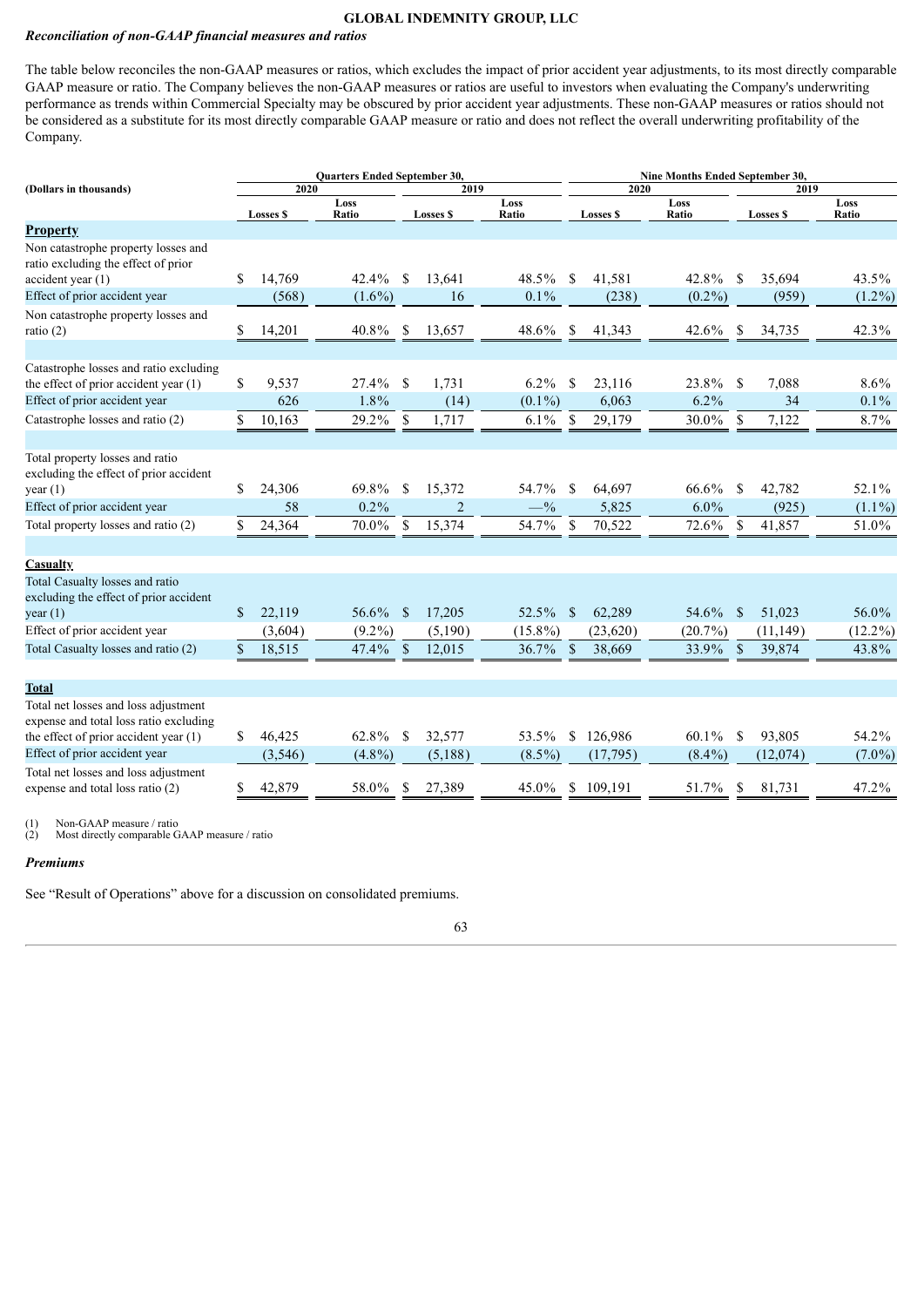### *Loss Ratio*

The current accident year losses and loss ratio is summarized as follows:

|                            |  | <b>Ouarters Ended September 30,</b> |  |        | $\frac{0}{0}$ |             | Nine Months Ended September 30. | $\frac{0}{0}$ |        |           |
|----------------------------|--|-------------------------------------|--|--------|---------------|-------------|---------------------------------|---------------|--------|-----------|
| (Dollars in thousands)     |  | 2020                                |  | 2019   | Change        | <b>2020</b> |                                 | 2019          |        | Change    |
| Property losses            |  |                                     |  |        |               |             |                                 |               |        |           |
| Non-catastrophe            |  | 14.769                              |  | 13.641 | $8.3\%$ \$    |             | 41.581                          |               | 35.694 | $16.5\%$  |
| Catastrophe                |  | 9,537                               |  | 1,731  | NM            |             | 23,116                          |               | 7,088  | <b>NM</b> |
| Property losses            |  | 24,306                              |  | 15.372 | 58.1%         |             | 64.697                          |               | 42.782 | 51.2%     |
| Casualty losses            |  | 22.119                              |  | 17.205 | 28.6%         |             | 62.289                          |               | 51,023 | 22.1%     |
| Total accident year losses |  | 46.425                              |  | 32,577 | $42.5\%$ \$   |             | 126.986                         |               | 93,805 | 35.4%     |

NM – not meaningful

|                                   | <b>Ouarters Ended September 30,</b><br>2020 | 2019    | Point<br>Change | Nine Months Ended September 30,<br>2020 | 2019     | Point<br>Change |  |
|-----------------------------------|---------------------------------------------|---------|-----------------|-----------------------------------------|----------|-----------------|--|
| Current accident year loss ratio: |                                             |         |                 |                                         |          |                 |  |
| Property                          |                                             |         |                 |                                         |          |                 |  |
| Non-catastrophe                   | $42.4\%$                                    | 48.5%   | (6.1)           | 42.8%                                   | $43.5\%$ | (0.7)           |  |
| Catastrophe                       | $27.4\%$                                    | $6.2\%$ | 21.2            | 23.8%                                   | $8.6\%$  | 15.2            |  |
| Property loss ratio               | 69.8%                                       | 54.7%   | 15.1            | 66.6%                                   | 52.1%    | 14.5            |  |
| Casualty loss ratio               | 56.6%                                       | 52.5%   | 4.1             | 54.6%                                   | 56.0%    | (1.4)           |  |
| Total accident year loss ratio    | 62.8%                                       | 53.5%   | 9.3             | $60.1\%$                                | 54.2%    | 5.9             |  |

The current accident year non-catastrophe property loss ratio improved by 6.1 points during the quarter ended September 30, 2020 as compared to the same period in 2019 reflecting a lower claims severity in the third accident quarter and calendar quarter compared to last year.

The current accident year non-catastrophe property loss ratio improved by 0.7 points during the nine months ended September 30, 2020 as compared to the same period in 2019 reflecting a lower claims severity for the first nine months compared to last year.

The current accident year catastrophe loss ratio increased by 21.2 points during the quarter ended September 30, 2020 as compared to the same period in 2019 due to a higher claims frequency and severity for the third accident quarter and calendar quarter compared to last year.

The current accident year catastrophe loss ratio increased by 15.2 points during the nine months ended September 30, 2020 as compared to the same period in 2019 due to a higher claims frequency and severity for the first nine months compared to last year.

The current accident year casualty loss ratio increased by 4.1 points during the quarter ended September 30, 2020 as compared to the same period in 2019 due to a slightly higher claims frequency for the third accident quarter and higher claims severity in the calendar quarter compared to last year.

The current accident year casualty loss ratio improved by 1.4 points during the nine months ended September 30, 2020 as compared to the same period in 2019 due to a lower claims frequency through the first nine months compared to last year.

The calendar year loss ratio for the quarter and nine months ended September 30, 2020 includes a decrease of \$3.5 million, or 4.8 percentage points, and a decrease of \$17.8 million, or 8.4 percentage points, respectively, related to reserve development on prior accident years. The calendar year loss ratio for the quarter and nine months ended September 30, 2019 includes a decrease of \$5.2 million, or 8.5 percentage points, and a decrease of \$12.1 million, or 7.0 percentage points, respectively, related to reserve development on prior accident years. Please see Note 8 of the notes to the consolidated financial statements in Item 1 of Part I of this report for further discussion on prior accident year development.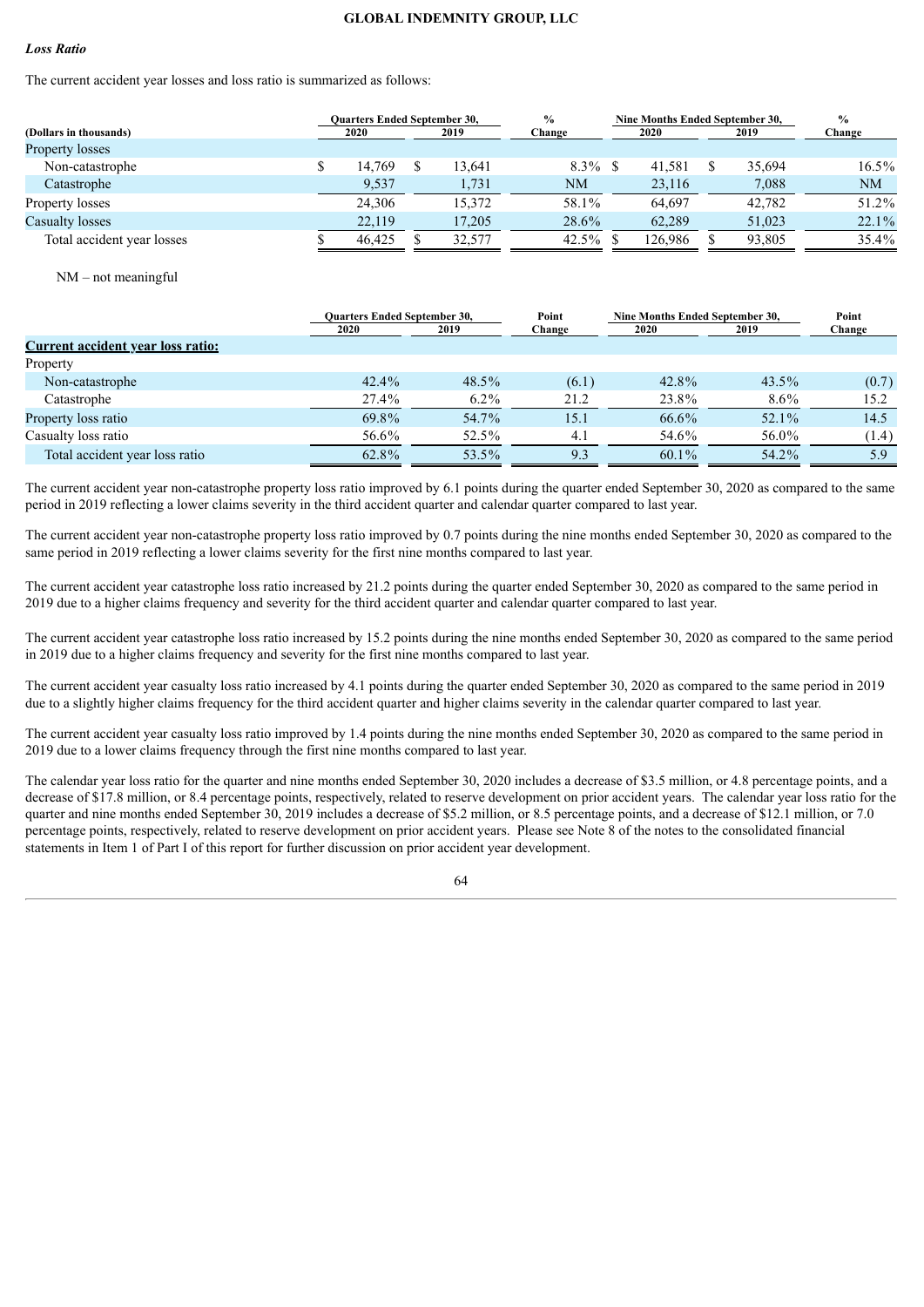#### *Expense Ratios*

The expense ratio for the Company's Commercial Specialty segment improved by 4.3 points from 40.8% for the quarter ended September 30, 2019 to 36.5% for the quarter ended September 30, 2020 and improved by 3.1 points from 40.7% for the nine months ended September 30, 2019 to 37.6% for the nine months ended September 30, 2020. The improvement in the expense ratio is primarily due to higher earned premiums.

#### *COVID-19*

COVID-19 could result in declines in business, non-payment of premiums, and increases in claims that could adversely affect Commercial Specialty's business, financial condition, and results of operation.

There is risk that legislation could be passed which would require the Company to cover business interruption claims regardless of terms, exclusions including the virus exclusions contained within the Company's Commercial Specialty policies, or other conditions included in these policies that would otherwise preclude coverage.

### *Specialty Property*

The components of income and loss from the Company's Specialty Property segment and corresponding underwriting ratios are as follows:

|                                                   | <b>Quarters Ended September 30,</b> |          | $\frac{0}{0}$ | <b>Nine Months Ended</b><br>September 30, | $\frac{0}{0}$ |         |            |
|---------------------------------------------------|-------------------------------------|----------|---------------|-------------------------------------------|---------------|---------|------------|
| (Dollars in thousands)                            | 2020(1)                             | 2019(1)  | Change        | 2020(1)                                   |               | 2019(1) | Change     |
| Gross written premiums                            | 34,730                              | 42,611   | $(18.5\%)$ \$ | 107.951                                   | S             | 128,771 | $(16.2\%)$ |
|                                                   |                                     |          |               |                                           | S             |         |            |
| Net written premiums                              | 29,971                              | 37,628   | $(20.3\%)$ \$ | 93,053                                    |               | 110,668 | $(15.9\%)$ |
| Net earned premiums                               | \$<br>31,388                        | 34,554   | $(9.2\%)$ \$  | 99,147                                    | S             | 104,740 | $(5.3\%)$  |
| Other income                                      | 450                                 | 465      | $(3.2\%)$     | 1,306                                     |               | 1,406   | $(7.1\%)$  |
| Total revenues                                    | 31,838                              | 35,019   | $(9.1\%)$     | 100,453                                   |               | 106,146 | $(5.4\%)$  |
| Losses and expenses:                              |                                     |          |               |                                           |               |         |            |
| Net losses and loss adjustment expenses           | 34,430                              | 25,997   | 32.4%         | 65,619                                    |               | 57,611  | 13.9%      |
| Acquisition costs and other underwriting expenses | 13,364                              | 14,571   | $(8.3\%)$     | 41,357                                    |               | 44,163  | $(6.4\%)$  |
| Underwriting income (loss)                        | (15,956)                            | (5, 549) | 187.5%        | (6, 523)                                  |               | 4,372   | NM         |

NM – not meaningful

|                             | <b>Ouarters Ended September 30,</b> |           | Point  | Nine Months Ended September 30, |            | Point  |
|-----------------------------|-------------------------------------|-----------|--------|---------------------------------|------------|--------|
|                             | <b>2020</b>                         | 2019      | Change | 2020                            | 2019       | Change |
| <b>Underwriting Ratios:</b> |                                     |           |        |                                 |            |        |
| Loss ratio:                 |                                     |           |        |                                 |            |        |
| Current accident year       | $116.1\%$                           | 78.9%     | 37.2   | 72.8%                           | 65.1%      |        |
| Prior accident year         | $(6.4\%)$                           | $(3.7\%)$ | (2.7)  | $(6.6\%)$                       | $(10.0\%)$ | 3.4    |
| Calendar year loss ratio    | 109.7%                              | $75.2\%$  | 34.5   | 66.2%                           | 55.1%      | 11.1   |
| Expense ratio               | 42.6%                               | $42.2\%$  | 0.4    | 41.7%                           | $42.2\%$   | (0.5)  |
| Combined ratio              | 152.3%                              | 117.4%    | 34.9   | $107.9\%$                       | 97.3%      | 10.6   |

(1) Includes business ceded to the Company's Reinsurance Operations under a quota share agreement. This quota share agreement was cancelled effective January 1, 2018.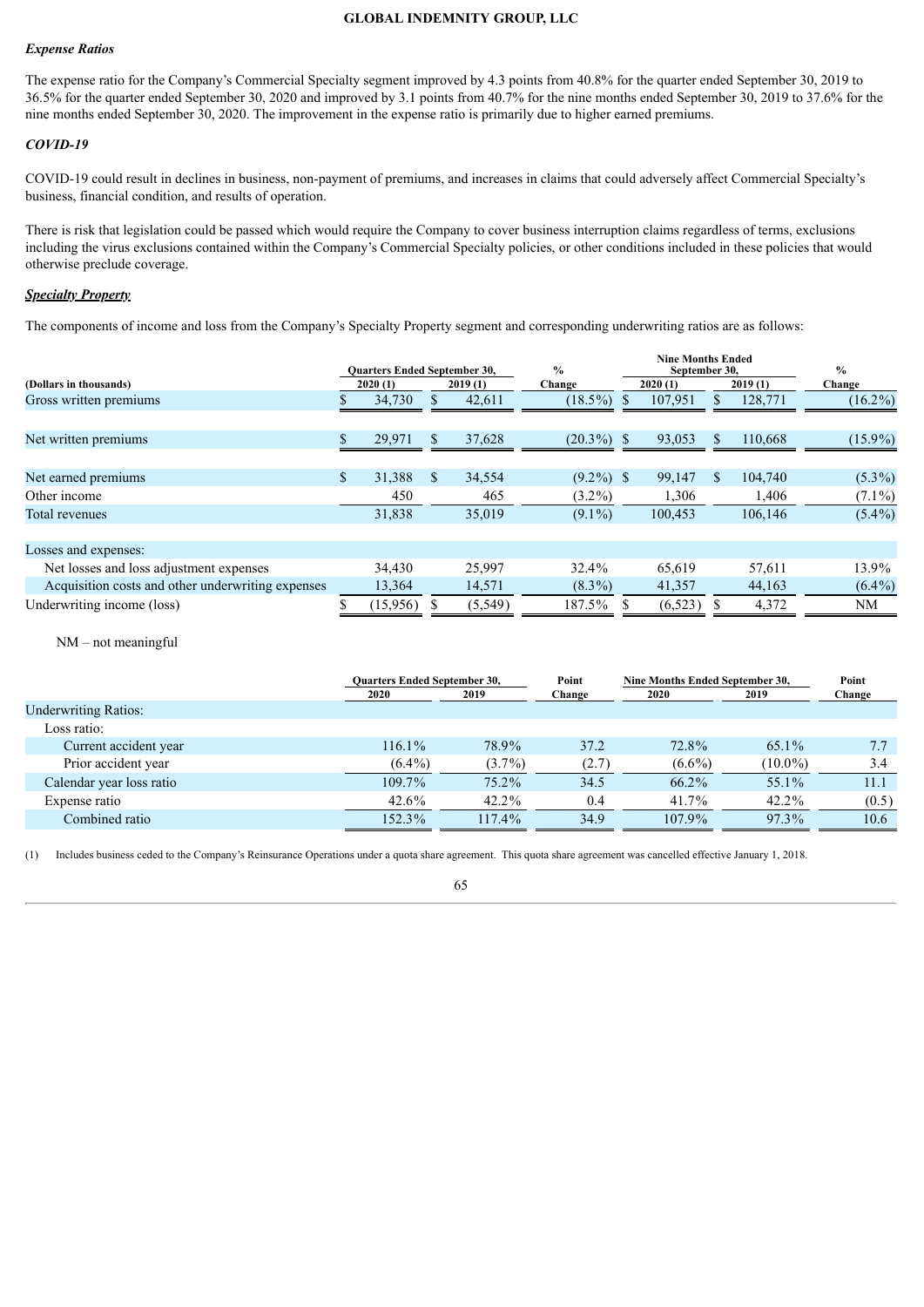## *Reconciliation of non-GAAP financial measures and ratios*

The table below reconciles the non-GAAP measures or ratios, which excludes the impact of prior accident year adjustments, to its most directly comparable GAAP measure or ratio. The Company believes the non-GAAP measures or ratios are useful to investors when evaluating the Company's underwriting performance as trends within Specialty Property may be obscured by prior accident year adjustments. These non-GAAP measures or ratios should not be considered as a substitute for its most directly comparable GAAP measure or ratio and does not reflect the overall underwriting profitability of the Company.

|                                                                                          |              |                  | Quarters Ended September 30, |               |                  |                   | Nine Months Ended September 30, |                  |                   |               |           |                   |  |
|------------------------------------------------------------------------------------------|--------------|------------------|------------------------------|---------------|------------------|-------------------|---------------------------------|------------------|-------------------|---------------|-----------|-------------------|--|
| (Dollars in thousands)                                                                   |              | 2020             |                              |               | 2019             |                   |                                 | 2020             |                   |               | 2019      |                   |  |
|                                                                                          |              | <b>Losses \$</b> | <b>Loss Ratio</b>            |               | <b>Losses \$</b> | <b>Loss Ratio</b> |                                 | <b>Losses \$</b> | <b>Loss Ratio</b> |               | Losses    | <b>Loss Ratio</b> |  |
| <b>Property</b>                                                                          |              |                  |                              |               |                  |                   |                                 |                  |                   |               |           |                   |  |
| Non catastrophe property losses and ratio<br>excluding the effect of prior accident year |              |                  |                              |               |                  |                   |                                 |                  |                   |               |           |                   |  |
| (1)                                                                                      | \$           | 15,264           | 52.0%                        | <sup>\$</sup> | 19,388           | 60.7%             | <sup>\$</sup>                   | 40,689           | 44.2%             | <sup>\$</sup> | 53,401    | 55.2%             |  |
| Effect of prior accident year                                                            |              | 66               | $0.2\%$                      |               | 368              | 1.2%              |                                 | (2,979)          | $(3.2\%)$         |               | 188       | $0.2\%$           |  |
| Non catastrophe property losses and ratio                                                |              |                  |                              |               |                  |                   |                                 |                  |                   |               |           |                   |  |
| (2)                                                                                      | \$           | 15,330           | 52.2%                        | S             | 19,756           | 61.9%             | S                               | 37,710           | 41.0%             | S             | 53,589    | 55.4%             |  |
|                                                                                          |              |                  |                              |               |                  |                   |                                 |                  |                   |               |           |                   |  |
| Catastrophe losses and ratio excluding the                                               |              |                  |                              |               |                  |                   |                                 |                  |                   |               |           |                   |  |
| effect of prior accident year (1)                                                        | \$           | 20,060           | 68.4%                        | <sup>S</sup>  | 5,996            | 18.8%             | $\mathbf S$                     | 28,367           | 30.8%             | $\mathbf S$   | 10,080    | 10.4%             |  |
| Effect of prior accident year                                                            |              | (1,828)          | $(6.2\%)$                    |               | (1,297)          | $(4.1\%)$         |                                 | (1,619)          | $(1.8\%)$         |               | (10, 286) | $(10.6\%)$        |  |
| Catastrophe losses and ratio (2)                                                         | \$           | 18,232           | 62.2%                        | <sup>\$</sup> | 4,699            | 14.7%             | <sup>\$</sup>                   | 26,748           | 29.0%             | <sup>\$</sup> | (206)     | $(0.2\%)$         |  |
|                                                                                          |              |                  |                              |               |                  |                   |                                 |                  |                   |               |           |                   |  |
| Total property losses and ratio excluding                                                |              |                  |                              |               |                  |                   |                                 |                  |                   |               |           |                   |  |
| the effect of prior accident year (1)                                                    | \$           | 35,324           | 120.4%                       | <sup>\$</sup> | 25,384           | 79.5%             | <sup>S</sup>                    | 69,056           | 75.0%             | <sup>\$</sup> | 63,481    | 65.6%             |  |
| Effect of prior accident year                                                            |              | (1,762)          | $(6.0\%)$                    |               | (929)            | $(2.9\%)$         |                                 | (4,598)          | $(5.0\%)$         |               | (10,098)  | $(10.4\%)$        |  |
| Total property losses and ratio (2)                                                      | \$.          | 33,562           | 114.4%                       | \$            | 24,455           | 76.6%             | <sup>\$</sup>                   | 64,458           | 70.0%             | $\mathbf S$   | 53,383    | 55.2%             |  |
|                                                                                          |              |                  |                              |               |                  |                   |                                 |                  |                   |               |           |                   |  |
| Casualty                                                                                 |              |                  |                              |               |                  |                   |                                 |                  |                   |               |           |                   |  |
| Total Casualty losses and ratio excluding                                                |              |                  |                              |               |                  |                   |                                 |                  |                   |               |           |                   |  |
| the effect of prior accident year (1)                                                    | $\mathbb{S}$ | 1,109            | 53.9% \$                     |               | 1,895            | $72.4\%$ \$       |                                 | 3,154            | $45.1\%$ \$       |               | 4,656     | 57.6%             |  |
| Effect of prior accident year                                                            |              | (241)            | (11.7%)                      |               | (353)            | $(13.5\%)$        |                                 | (1,993)          | $(28.5\%)$        |               | (428)     | $(5.3\%)$         |  |
| Total Casualty losses and ratio (2)                                                      | $\mathbb{S}$ | 868              | 42.2%                        | $\mathbb{S}$  | 1,542            | 58.9% \$          |                                 | 1,161            | $16.6\%$          | $\mathbb{S}$  | 4,228     | 52.3%             |  |
|                                                                                          |              |                  |                              |               |                  |                   |                                 |                  |                   |               |           |                   |  |
| <b>Total</b>                                                                             |              |                  |                              |               |                  |                   |                                 |                  |                   |               |           |                   |  |
| Total net losses and loss adjustment                                                     |              |                  |                              |               |                  |                   |                                 |                  |                   |               |           |                   |  |
| expense and total loss ratio excluding the                                               |              |                  |                              |               |                  |                   |                                 |                  |                   |               |           |                   |  |
| effect of prior accident year (1)                                                        | \$           | 36,433           | $116.1\%$                    | -S            | 27,279           | 78.9% \$          |                                 | 72,210           | 72.8%             | $\mathbb{S}$  | 68,137    | 65.1%             |  |
| Effect of prior accident year                                                            |              | (2,003)          | $(6.4\%)$                    |               | (1,282)          | $(3.7\%)$         |                                 | (6, 591)         | $(6.6\%)$         |               | (10, 526) | $(10.0\%)$        |  |
| Total net losses and loss adjustment                                                     |              |                  |                              |               |                  |                   |                                 |                  |                   |               |           |                   |  |
| expense and total loss ratio (2)                                                         |              | 34,430           | 109.7%                       |               | 25,997           | 75.2%             | S                               | 65,619           | 66.2%             | -S            | 57,611    | 55.1%             |  |
| $(1)$ Non-GAAP measure / ratio                                                           |              |                  |                              |               |                  |                   |                                 |                  |                   |               |           |                   |  |

(1) Non-GAAP measure / ratio (2) Most directly comparable GAAP measure / ratio

#### *Premiums*

See "Result of Operations" above for a discussion on consolidated premiums.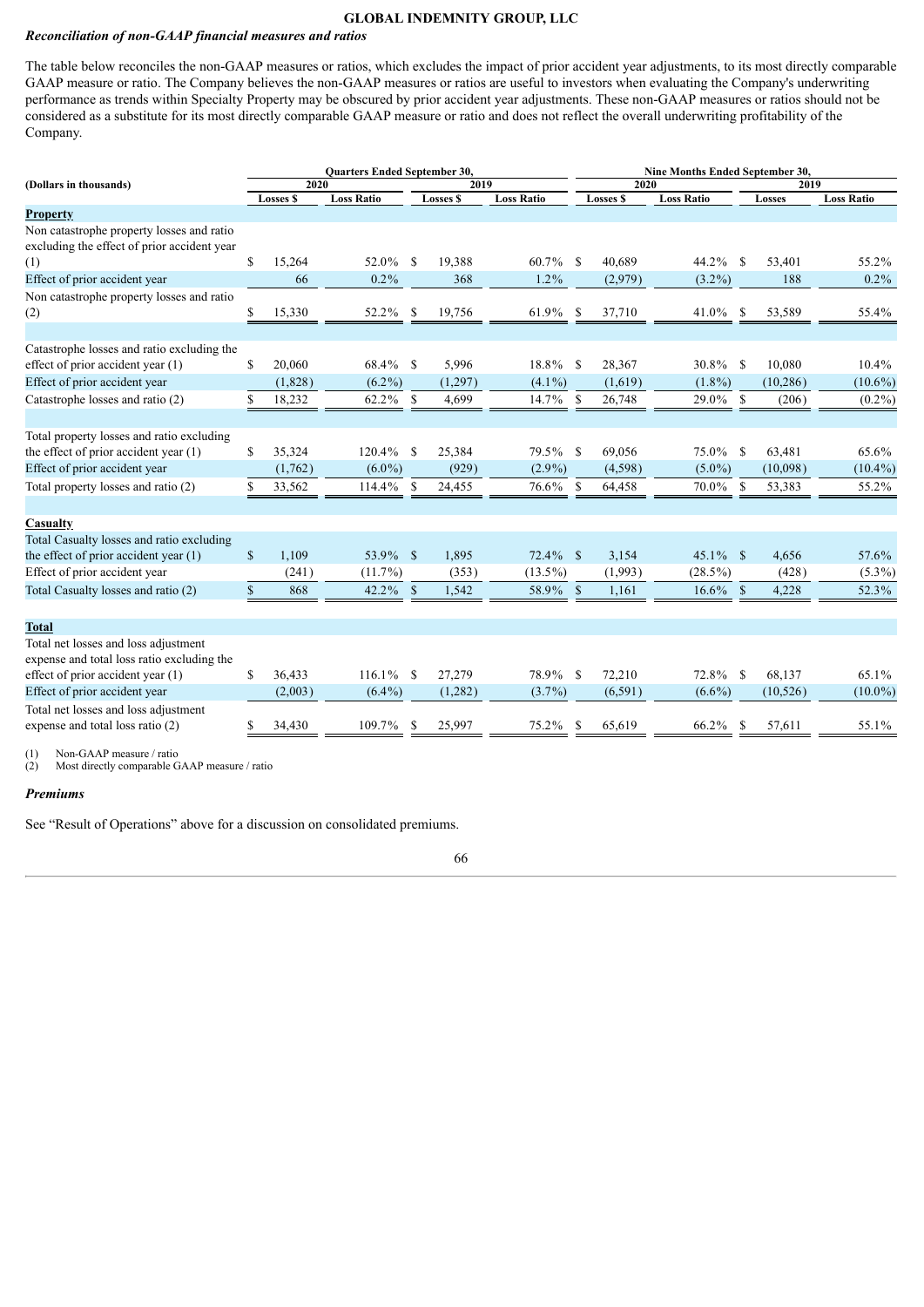#### *Other Income*

Other income was \$0.5 million for each of the quarters ended September 30, 2020 and 2019 and \$1.3 million and \$1.4 million for the nine months ended September 30, 2020 and 2019, respectively. Other income is primarily comprised of fee income.

### *Loss Ratio*

The current accident year losses and loss ratio is summarized as follows:

|                            | <b>Ouarters Ended</b><br>September 30, |        | $\frac{0}{0}$ | Nine Months Ended September 30, | $\frac{0}{0}$ |            |
|----------------------------|----------------------------------------|--------|---------------|---------------------------------|---------------|------------|
| (Dollars in thousands)     | 2020                                   | 2019   | hange.        | 2020                            | 2019          | Change     |
| <b>Property losses</b>     |                                        |        |               |                                 |               |            |
| Non-catastrophe            | 15.264                                 | 19.388 | $(21.3\%)$ \$ | 40.689                          | 53.401        | $(23.8\%)$ |
| Catastrophe                | 20,060                                 | 5,996  | NM            | 28,367                          | 10,080        | 181.4%     |
| Property losses            | 35,324                                 | 25,384 | 39.2%         | 69,056                          | 63,481        | 8.8%       |
| Casualty losses            | 1,109                                  | 1,895  | $(41.5\%)$    | 3,154                           | 4,656         | $(32.3\%)$ |
| Total accident year losses | 36,433                                 | 27,279 | 33.6%         | 72.210                          | 68,137        | $6.0\%$    |

NM – not meaningful

|                                          | <b>Ouarters Ended September 30.</b> |       | Point  | <b>Nine Months Ended September 30.</b> | Point    |        |  |
|------------------------------------------|-------------------------------------|-------|--------|----------------------------------------|----------|--------|--|
|                                          | 2020                                | 2019  | Change | 2020                                   | 2019     | Change |  |
| <b>Current accident year loss ratio:</b> |                                     |       |        |                                        |          |        |  |
| Property                                 |                                     |       |        |                                        |          |        |  |
| Non-catastrophe                          | 52.0%                               | 60.7% | (8.7)  | $44.2\%$                               | 55.2%    | (11.0) |  |
| Catastrophe                              | 68.4%                               | 18.8% | 49.6   | 30.8%                                  | $10.4\%$ | 20.4   |  |
| Property loss ratio                      | $120.4\%$                           | 79.5% | 40.9   | 75.0%                                  | $65.6\%$ | 9.4    |  |
| Casualty loss ratio                      | 53.9%                               | 72.4% | (18.5) | $45.1\%$                               | 57.6%    | (12.5) |  |
| Total accident year loss ratio           | $116.1\%$                           | 78.9% | 37.2   | 72.8%                                  | 65.1%    | 7.7    |  |

The current accident year non-catastrophe property loss ratio improved by 8.7 points during the quarter ended September 30, 2020 as compared to the same period in 2019 reflecting a lower claims severity in the third accident quarter and calendar quarter compared to last year.

The current accident year non-catastrophe property loss ratio improved by 11.0 points during the nine months ended September 30, 2020 as compared to the same period in 2019 due to a lower claims frequency and severity through nine months compared to last year.

The current accident year catastrophe loss ratio increased by 49.6 points during the quarter ended September 30, 2020 as compared to the same period in 2019 due to a higher claims frequency and severity for the third accident quarter and calendar quarter compared to last year. The impact from Hurricane Laura on the third calendar quarter loss ratio was 36.2 points which was the main driver of the higher loss ratio in the quarter.

The current accident year catastrophe loss ratio increased by 20.4 points during the nine months ended September 30, 2020 as compared to the same period in 2019 due to a higher claims frequency and severity for the first nine months compared to last year. The impact from Hurricane Laura on the nine month loss ratio was 11.5 points.

The current accident year casualty loss ratio improved by 18.5 points during the quarter ended September 30, 2020 as compared to the same period in 2019 reflecting a lower claims frequency and severity in the third accident quarter and lower claims severity in the calendar quarter compared to last year.

The current accident year casualty loss ratio improved by 12.5 points during the nine months ended September 30, 2020 as compared to the same period in 2019 due to a lower claims severity through nine months compared to last year.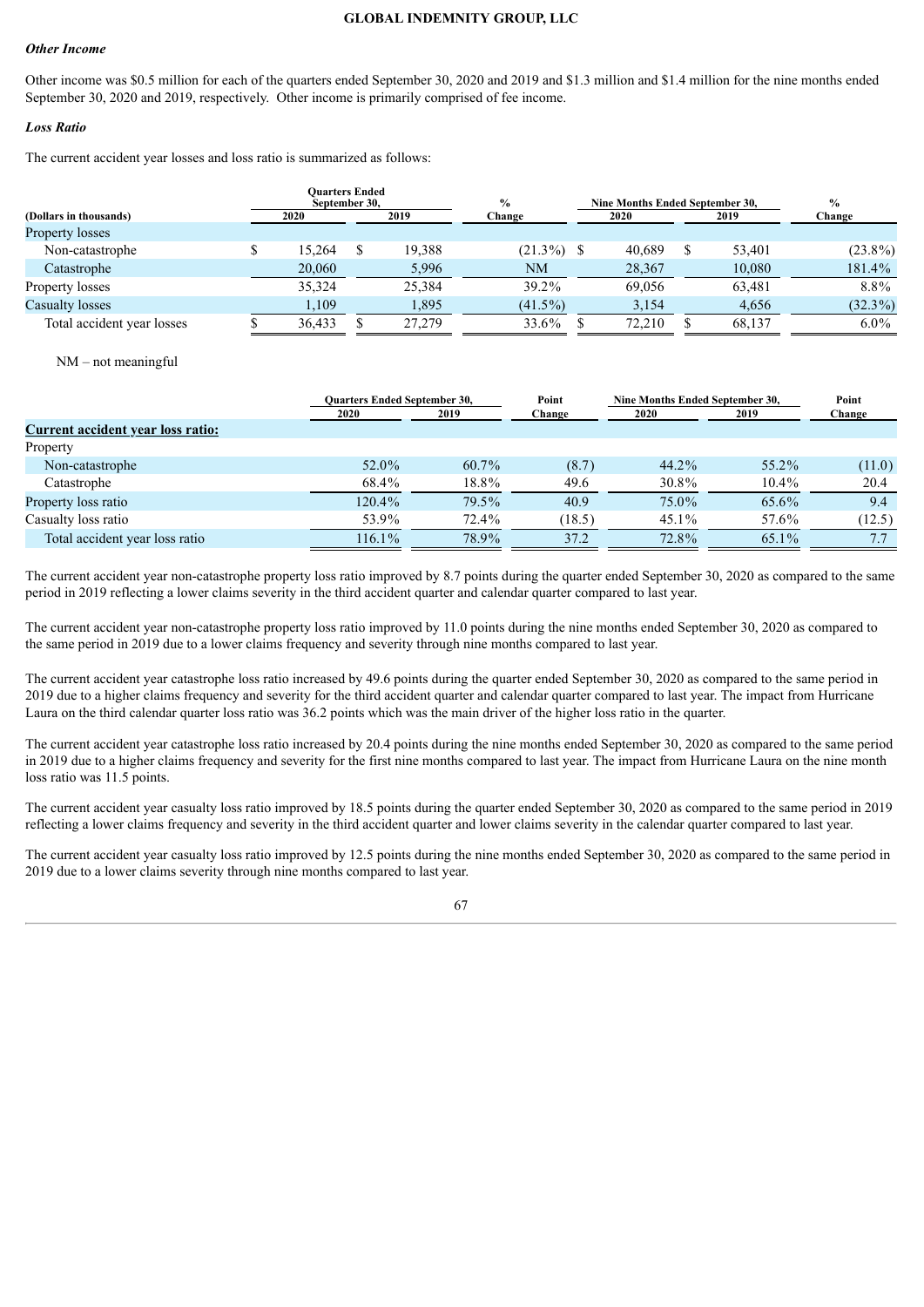The calendar year loss ratio for the quarter and nine months ended September 30, 2020 includes a decrease of \$2.0 million, or 6.4 percentage points, and a decrease of \$6.6 million, or 6.6 percentage points, respectively, related to reserve development on prior accident years. The calendar year loss ratio for the quarter and nine months ended September 30, 2019 includes a decrease of \$1.3 million, or 3.7 percentage points, and a decrease of \$10.5 million, or 10.0 percentage points, respectively, related to reserve development on prior accident years. Please see Note 8 of the notes to the consolidated financial statements in Item 1 of Part I of this report for further discussion on prior accident year development.

#### *Expense Ratios*

The expense ratio for the Company's Specialty Property segment increased 0.4 points from 42.2% for the quarter ended September 30, 2019 to 42.6% for the quarter ended September 30, 2020 primarily due to a reduction in earned premiums. The expense ratio improved by 0.5 points from 42.2% for the nine months ended September 30, 2019 to 41.7% for the nine months ended September 30, 2020 primarily due to a reduction in compensation and travel cost partially offset by the impact of lower earned premiums.

#### *COVID-19*

COVID-19 could result in declines in business and non-payment of premiums that could adversely affect Specialty Property's business, financial condition, and results of operation.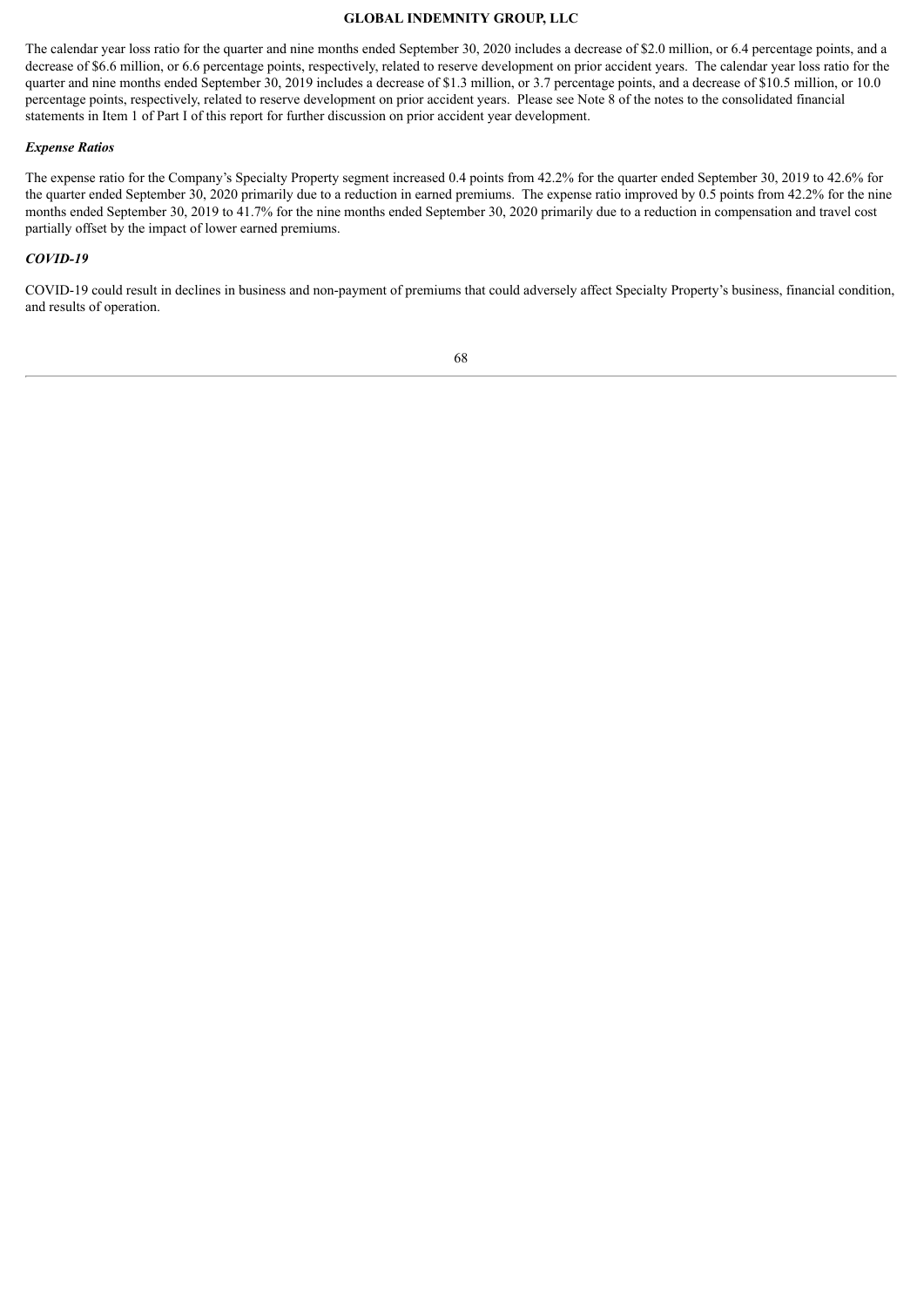## *Farm, Ranch, & Stable*

## **GLOBAL INDEMNITY GROUP, LLC**

The components of income and loss from the Company's Farm, Ranch, & Stable segment and corresponding underwriting ratios are as follows:

|                                                   |               | <b>Ouarters Ended September 30,</b> |     |         | $\frac{0}{0}$ |    | <b>Nine Months Ended</b><br>September 30, | $\frac{0}{0}$ |            |
|---------------------------------------------------|---------------|-------------------------------------|-----|---------|---------------|----|-------------------------------------------|---------------|------------|
| (Dollars in thousands)                            |               | 2020(1)                             |     | 2019(1) | Change        |    | 2020(1)                                   | 2019(1)       | Change     |
| Gross written premiums                            |               | 19,443                              | S.  | 21,410  | $(9.2\%)$     |    | 64,798                                    | 65,872        | $(1.6\%)$  |
|                                                   |               |                                     |     |         |               |    |                                           |               |            |
| Net written premiums                              |               | 16,961                              | \$. | 18,294  | $(7.3\%)$ \$  |    | 56,323                                    | 55,861        | $0.8\%$    |
|                                                   |               |                                     |     |         |               |    |                                           |               |            |
| Net earned premiums                               | $\mathcal{S}$ | 19.978                              | \$. | 18,377  | $8.7\%$       | -S | 57,691                                    | 52,849        | $9.2\%$    |
| Other income                                      |               | 35                                  |     | 34      | 2.9%          |    | 107                                       | 96            | 11.5%      |
| Total revenues                                    |               | 20,013                              |     | 18,411  | 8.7%          |    | 57,798                                    | 52,945        | $9.2\%$    |
|                                                   |               |                                     |     |         |               |    |                                           |               |            |
| Losses and expenses:                              |               |                                     |     |         |               |    |                                           |               |            |
| Net losses and loss adjustment expenses           |               | 14.649                              |     | 10.939  | 33.9%         |    | 37,698                                    | 32,203        | 17.1%      |
| Acquisition costs and other underwriting expenses |               | 7,443                               |     | 7,776   | $(4.3\%)$     |    | 22,687                                    | 22,403        | $1.3\%$    |
| Underwriting loss                                 |               | (2,079)                             |     | (304)   | NΜ            |    | (2,587)                                   | (1,661)       | $(55.7\%)$ |

### NM – not meaningful

|                             | <b>Ouarters Ended September 30,</b> |           | Point<br>Nine Months Ended September 30, |           |           | Point  |
|-----------------------------|-------------------------------------|-----------|------------------------------------------|-----------|-----------|--------|
|                             | 2020                                | 2019      | Change                                   | 2020      | 2019      | Change |
| <b>Underwriting Ratios:</b> |                                     |           |                                          |           |           |        |
| Loss ratio:                 |                                     |           |                                          |           |           |        |
| Current accident year       | 79.9%                               | 65.8%     | 14.1                                     | $69.0\%$  | 68.4%     | 0.6    |
| Prior accident year         | $(6.5\%)$                           | $(6.3\%)$ | (0.2)                                    | $(3.7\%)$ | $(7.5\%)$ | 3.8    |
| Calendar year loss ratio    | 73.4%                               | 59.5%     | 13.9                                     | 65.3%     | 60.9%     | 4.4    |
| Expense ratio               | 37.3%                               | 42.3%     | (5.0)                                    | 39.3%     | 42.4%     | (3.1)  |
| Combined ratio              | 110.7%                              | 101.8%    | 8.9                                      | 104.6%    | 103.3%    |        |

(1) Includes business ceded to the Company's Reinsurance Operations under a quote share agreement. The quota share agreement was terminated effective January 1, 2018.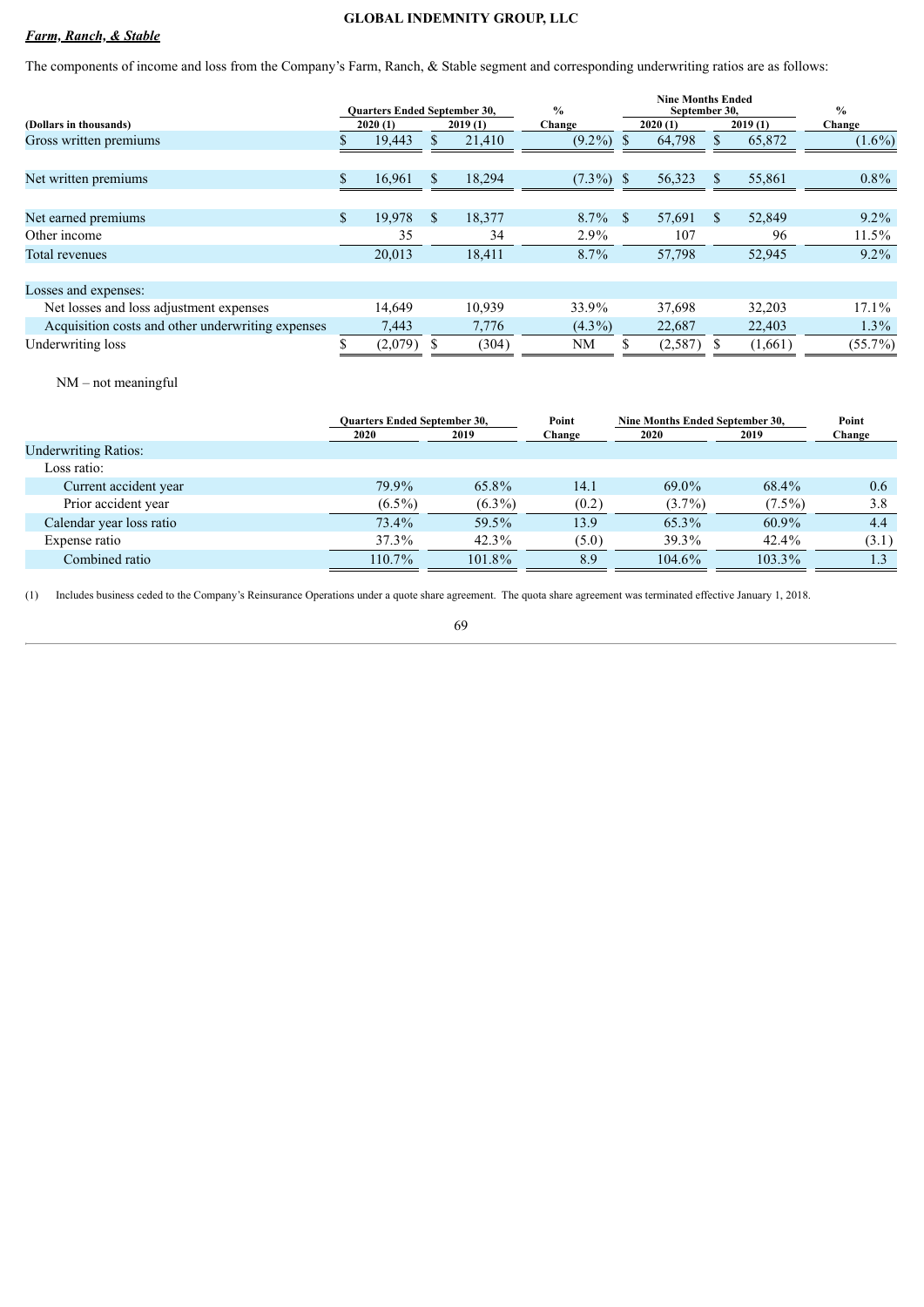#### *Reconciliation of non-GAAP financial measures and ratios*

The table below reconciles the non-GAAP measures or ratios, which excludes the impact of prior accident year adjustments, to its most directly comparable GAAP measure or ratio. The Company believes the non-GAAP measures or ratios are useful to investors when evaluating the Company's underwriting performance as trends within Farm, Ranch, & Stable may be obscured by prior accident year adjustments. These non-GAAP measures or ratios should not be considered as a substitute for its most directly comparable GAAP measure or ratio and does not reflect the overall underwriting profitability of the Company.

|                                                                                          |              |                  |                   |               |                  |                   | Nine Months Ended September 30, |                  |                   |               |         |                   |  |
|------------------------------------------------------------------------------------------|--------------|------------------|-------------------|---------------|------------------|-------------------|---------------------------------|------------------|-------------------|---------------|---------|-------------------|--|
| (Dollars in thousands)                                                                   |              | 2020             |                   |               | 2019             |                   | 2020                            |                  |                   | 2019          |         |                   |  |
|                                                                                          |              | <b>Losses \$</b> | <b>Loss Ratio</b> |               | <b>Losses \$</b> | <b>Loss Ratio</b> |                                 | <b>Losses \$</b> | <b>Loss Ratio</b> |               | Losses  | <b>Loss Ratio</b> |  |
| <b>Property</b>                                                                          |              |                  |                   |               |                  |                   |                                 |                  |                   |               |         |                   |  |
| Non catastrophe property losses and ratio<br>excluding the effect of prior accident year |              |                  |                   |               |                  |                   |                                 |                  |                   |               |         |                   |  |
| (1)                                                                                      | \$           | 6,292            | 41.9%             | <sup>\$</sup> | 7,542            | 57.6%             | S                               | 16,106           | 38.2%             | <sup>\$</sup> | 21,943  | 58.2%             |  |
| Effect of prior accident year                                                            |              | (850)            | $(5.7\%)$         |               | (17)             | $(0.1\%)$         |                                 | (2,115)          | $(5.0\%)$         |               | (448)   | $(1.2\%)$         |  |
| Non catastrophe property losses and ratio                                                |              |                  |                   |               |                  |                   |                                 |                  |                   |               |         |                   |  |
| (2)                                                                                      | \$           | 5,442            | $36.2\%$          | S             | 7,525            | 57.5%             | S.                              | 13,991           | 33.2%             | S             | 21,495  | 57.0%             |  |
| Catastrophe losses and ratio excluding the                                               |              |                  |                   |               |                  |                   |                                 |                  |                   |               |         |                   |  |
| effect of prior accident year (1)                                                        | \$           | 6,970            | 46.4%             | -S            | 2,044            | 15.6%             | <sup>\$</sup>                   | 15,488           | $36.8\%$ \$       |               | 6,769   | 18.0%             |  |
| Effect of prior accident year                                                            |              | (472)            | $(3.1\%)$         |               | (1,089)          | $(8.3\%)$         |                                 | 89               | $0.2\%$           |               | (1,784) | $(4.7\%)$         |  |
| Catastrophe losses and ratio (2)                                                         | \$           | 6,498            | 43.3%             | <sup>\$</sup> | 955              | $7.3\%$           | <sup>\$</sup>                   | 15,577           | 37.0%             | <sup>\$</sup> | 4,985   | 13.3%             |  |
|                                                                                          |              |                  |                   |               |                  |                   |                                 |                  |                   |               |         |                   |  |
| Total property losses and ratio excluding<br>the effect of prior accident year (1)       | \$           | 13,262           | 88.3%             | -S            | 9,586            | 73.2%             | S                               | 31,594           | 75.0%             | <sup>\$</sup> | 28,712  | 76.2%             |  |
| Effect of prior accident year                                                            |              | (1,322)          | $(8.8\%)$         |               | (1,106)          | $(8.4\%)$         |                                 | (2,026)          | $(4.8\%)$         |               | (2,232) | $(5.9\%)$         |  |
| Total property losses and ratio (2)                                                      | \$.          | 11,940           | 79.5% \$          |               | 8,480            | 64.8% \$          |                                 | 29,568           | 70.2%             | <sup>\$</sup> | 26,480  | 70.3%             |  |
| <b>Casualty</b>                                                                          |              |                  |                   |               |                  |                   |                                 |                  |                   |               |         |                   |  |
| Total Casualty losses and ratio excluding                                                |              |                  |                   |               |                  |                   |                                 |                  |                   |               |         |                   |  |
| the effect of prior accident year (1)                                                    | $\mathbb{S}$ | 2,693            | 54.4% \$          |               | 2,503            | $47.4\%$ \$       |                                 | 8,213            | 52.7% \$          |               | 7,462   | 49.2%             |  |
| Effect of prior accident year                                                            |              | 16               | $0.3\%$           |               | (44)             | $(0.8\%)$         |                                 | (83)             | $(0.5\%)$         |               | (1,739) | $(11.5\%)$        |  |
| Total Casualty losses and ratio (2)                                                      | \$           | 2,709            | 54.7%             | <sup>S</sup>  | 2,459            | $46.6\%$          | <sup>S</sup>                    | 8,130            | 52.2%             | <sup>S</sup>  | 5,723   | 37.7%             |  |
|                                                                                          |              |                  |                   |               |                  |                   |                                 |                  |                   |               |         |                   |  |
| <b>Total</b>                                                                             |              |                  |                   |               |                  |                   |                                 |                  |                   |               |         |                   |  |
| Total net losses and loss adjustment<br>expense and total loss ratio excluding the       |              |                  |                   |               |                  |                   |                                 |                  |                   |               |         |                   |  |
| effect of prior accident year (1)                                                        | \$           | 15,955           | 79.9%             | -S            | 12,089           | $65.8\%$ \$       |                                 | 39,807           | $69.0\%$ \$       |               | 36,174  | 68.4%             |  |
| Effect of prior accident year                                                            |              | (1,306)          | $(6.5\%)$         |               | (1,150)          | $(6.3\%)$         |                                 | (2,109)          | $(3.7\%)$         |               | (3,971) | $(7.5\%)$         |  |
| Total net losses and loss adjustment                                                     |              |                  |                   |               |                  |                   |                                 |                  |                   |               |         |                   |  |
| expense and total loss ratio (2)                                                         |              | 14,649           | 73.4%             | S             | 10,939           | 59.5%             | <b>S</b>                        | 37,698           | 65.3%             | S             | 32,203  | 60.9%             |  |

(1) Non-GAAP measure / ratio (2) Most directly comparable GAAP measure / ratio

#### *Premiums*

See "Result of Operations" above for a discussion on consolidated premiums.

#### *Other Income*

Other income was less than \$0.1 million for each of the quarters ended September 30, 2020 and 2019 and \$0.1 million for each of the nine months ended September 30, 2020 and 2019. Other income is primarily comprised of fee income.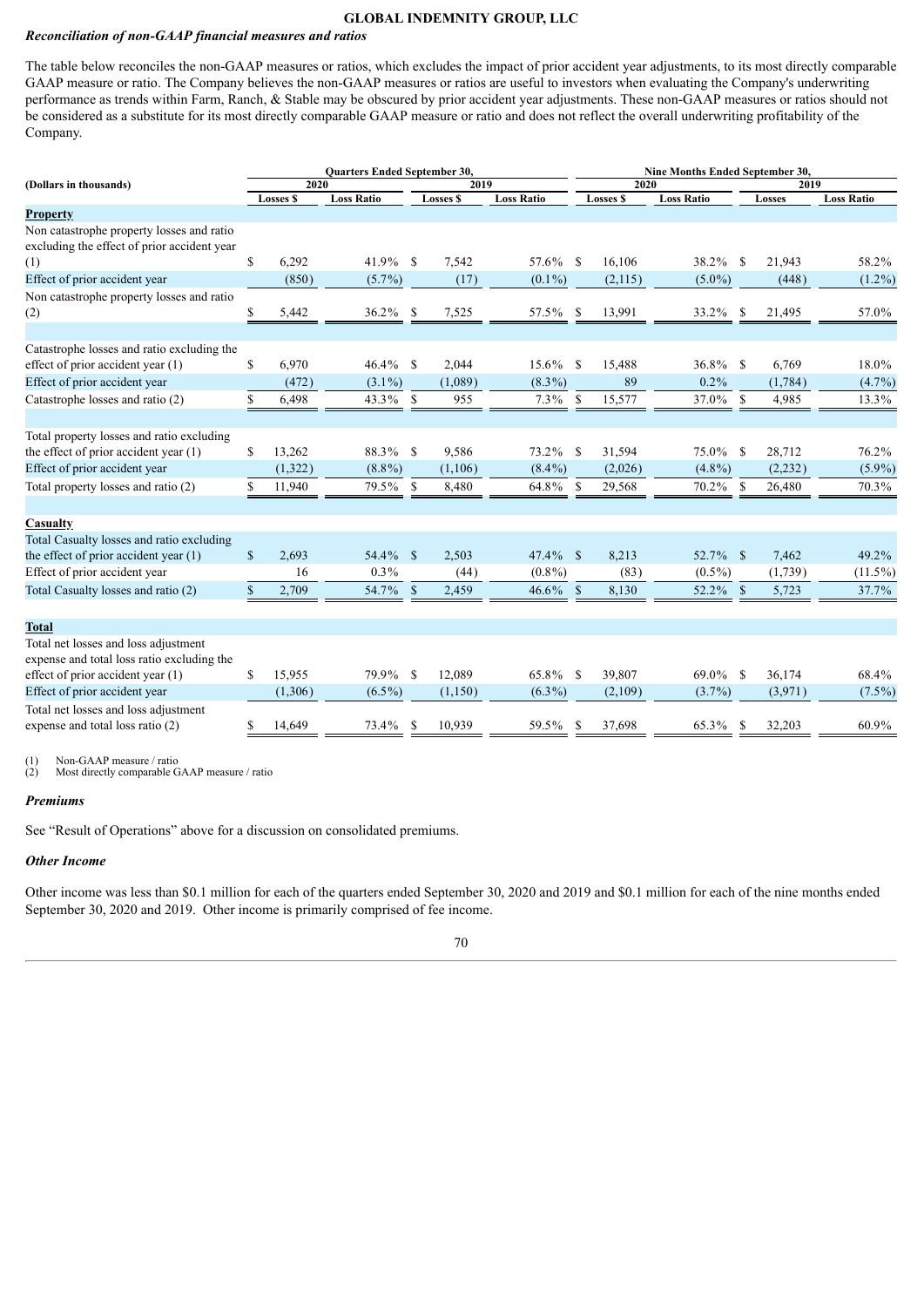### *Loss Ratio*

The current accident year losses and loss ratio is summarized as follows:

|                            |  | <b>Ouarters Ended September 30,</b> |  |        | $\frac{0}{0}$ |      | Nine Months Ended September 30. | $\frac{0}{0}$ |        |               |
|----------------------------|--|-------------------------------------|--|--------|---------------|------|---------------------------------|---------------|--------|---------------|
| (Dollars in thousands)     |  | 2020                                |  | 2019   | Change        | 2020 |                                 | 2019          |        | <b>Change</b> |
| <b>Property losses</b>     |  |                                     |  |        |               |      |                                 |               |        |               |
| Non-catastrophe            |  | 6.292                               |  | 7,542  | $(16.6\%)$ \$ |      | 16,106                          |               | 21.943 | $(26.6\%)$    |
| Catastrophe                |  | 6,970                               |  | 2,044  | NM            |      | 15,488                          |               | 6,769  | 128.8%        |
| Property losses            |  | 13.262                              |  | 9.586  | 38.3%         |      | 31,594                          |               | 28,712 | $10.0\%$      |
| Casualty losses            |  | 2,693                               |  | 2,503  | $7.6\%$       |      | 8.213                           |               | 7.462  | $10.1\%$      |
| Total accident year losses |  | 15.955                              |  | 12.089 | 32.0%         |      | 39.807                          |               | 36,174 | $10.0\%$      |

NM – not meaningful

|                                          |          | <b>Ouarters Ended September 30,</b> |        | Nine Months Ended September 30. | Point    |        |  |
|------------------------------------------|----------|-------------------------------------|--------|---------------------------------|----------|--------|--|
|                                          | 2020     | 2019                                | Change | 2020                            | 2019     | Change |  |
| <b>Current accident year loss ratio:</b> |          |                                     |        |                                 |          |        |  |
| Property                                 |          |                                     |        |                                 |          |        |  |
| Non-catastrophe                          | $41.9\%$ | 57.6%                               | (15.7) | 38.2%                           | 58.2%    | (20.0) |  |
| Catastrophe                              | $46.4\%$ | 15.6%                               | 30.8   | 36.8%                           | 18.0%    | 18.8   |  |
| Property loss ratio                      | 88.3%    | 73.2%                               | 15.1   | 75.0%                           | $76.2\%$ | (1.2)  |  |
| Casualty loss ratio                      | 54.4%    | 47.4%                               | 7.0    | 52.7%                           | 49.2%    | 3.5    |  |
| Total accident year loss ratio           | 79.9%    | 65.8%                               | 14.1   | 69.0%                           | 68.4%    | 0.6    |  |

The current accident year non-catastrophe property loss ratio improved by 15.7 points during the quarter ended September 30, 2020 as compared to the same period in 2019 due to a lower claims frequency for the third accident quarter and lower claims frequency and severity in the calendar quarter compared to last year.

The current accident year non-catastrophe property loss ratio improved by 20.0 points during the nine months ended September 30, 2020 as compared to the same period in 2019 reflecting a lower claims frequency and severity for the first nine months compared to last year.

The current accident year catastrophe loss ratio increased by 30.8 points during the quarter ended September 30, 2020 as compared to the same period in 2019 reflecting a higher claims frequency and severity for the third accident quarter and calendar quarter compared to last year. The impact from the Midwest Derecho on the third calendar quarter loss ratio was 30.1 points which accounted for almost the entire increase from last year.

The current accident year catastrophe loss ratio increased by 18.8 points during the nine months ended September 30, 2020 as compared to the same period in 2019 reflecting a higher claims frequency and severity through nine months compared to last year. The impact from the Midwest Derecho on the nine month loss ratio was 10.7 points.

The current accident year casualty loss ratio increased by 7.0 points during the quarter ended September 30, 2020 as compared to the same period in 2019 due to a higher claims severity for the third accident quarter and calendar quarter compared to last year.

The current accident year casualty loss ratio increased by 3.5 points during the nine months ended September 30, 2020 as compared to the same period in 2019. The increase in the loss ratio reflects a higher claims severity through nine months compared to last year.

The calendar year loss ratio for the quarter and nine months ended September 30, 2020 includes a decrease of \$1.3 million, or 6.5 percentage points, and a decrease of \$2.1 million, or 3.7 percentage points, respectively, related to reserve development on prior accident years. The calendar year loss ratio for the quarter and nine months ended September 30, 2019 includes a decrease of \$1.2 million, or 6.3 percentage points, and a decrease of \$4.0 million, or 7.5 percentage points, respectively,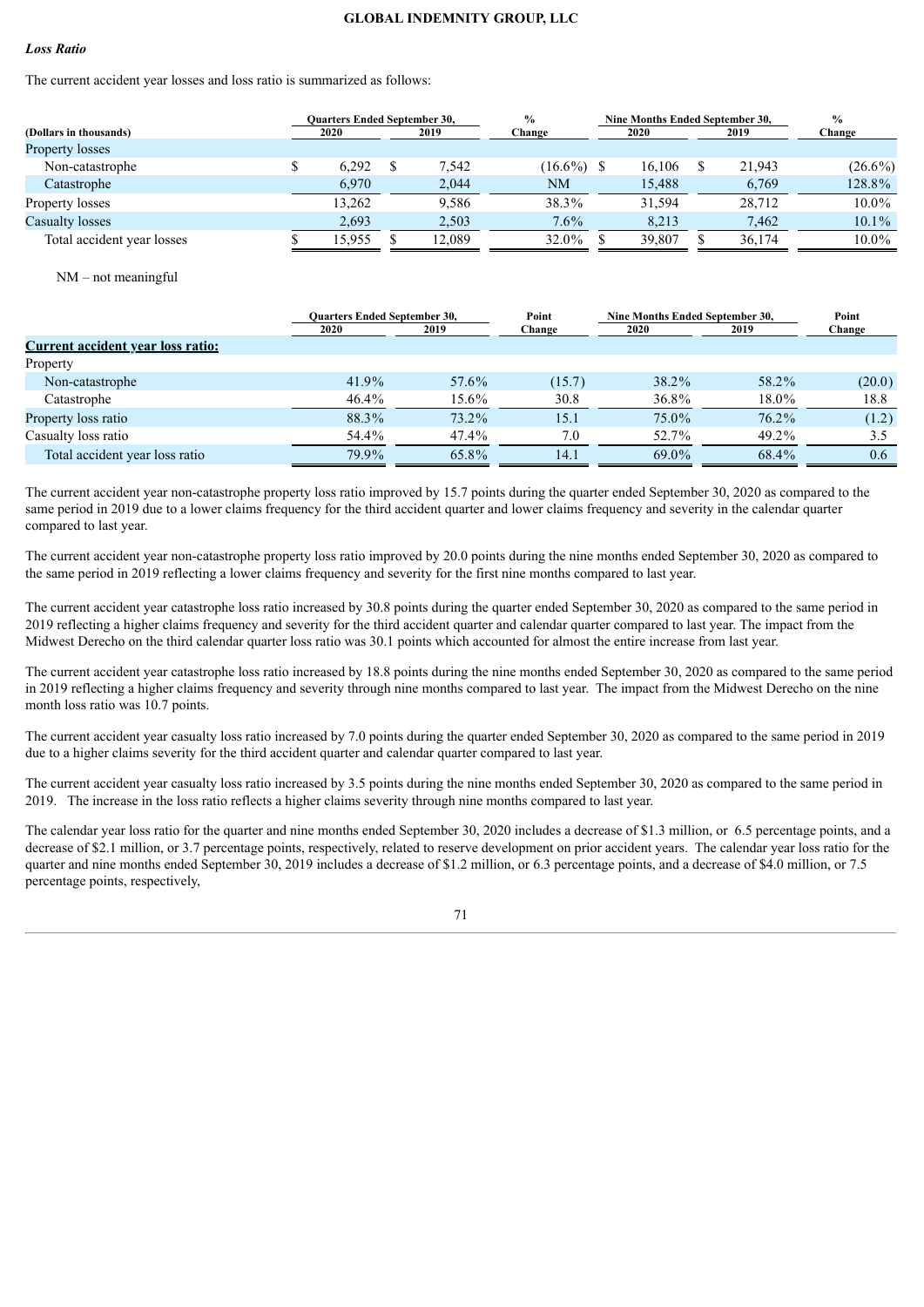related to reserve development on prior accident years. Please see Note 8 of the notes to the consolidated financial statements in Item 1 of Part I of this report for further discussion on prior accident year development.

#### *Expense Ratios*

The expense ratio for the Company's Farm, Ranch, & Stable Segment improved 5.0 points from 42.3% for the quarter ended September 30, 2019 to 37.3% for the quarter ended September 30, 2020 primarily due to a reduction in compensation and travel cost as well as higher earned premiums. The expense ratio improved 3.1 points from 42.4% for the nine months ended September 30, 2019 to 39.3% for the nine months ended September 30, 2020 primarily due to higher earned premiums.

### *COVID-19*

There is risk that legislation could be passed which would require the Company to cover business interruption claims regardless of terms, exclusions including the virus exclusions contained within the Company's Farm, Ranch & Stable policies, or other conditions included in these policies that would otherwise preclude coverage.

COVID-19 could result in declines in business, non-payment of premiums, and increases in claims that could adversely affect Farm, Ranch, & Stable's business, financial condition, and results of operation.

### *Reinsurance Operations*

The components of income from the Company's Reinsurance Operations segment and corresponding underwriting ratios are as follows:

|                                          |   | <b>Ouarters Ended September 30,</b> |         |        | $\frac{0}{0}$ |               | Nine Months Ended September 30, | $\frac{0}{0}$ |        |             |
|------------------------------------------|---|-------------------------------------|---------|--------|---------------|---------------|---------------------------------|---------------|--------|-------------|
| (Dollars in thousands)                   |   | 2020(1)                             | 2019(1) |        | Change        |               | 2020(1)                         | 2019(1)       |        | Change      |
| Gross written premiums                   |   | 14,605                              |         | 19,981 | $(26.9\%)$    | $\mathcal{S}$ | 48,174                          | \$            | 69,589 | $(30.8\%)$  |
|                                          |   |                                     |         |        |               |               |                                 |               |        |             |
| Net written premiums                     |   | 14,605                              |         | 19,989 | $(26.9\%)$ \$ |               | 48,174                          | \$            | 69,590 | $(30.8\%)$  |
|                                          |   |                                     |         |        |               |               |                                 |               |        |             |
| Net earned premiums                      | S | 15,049                              | \$      | 19,512 | $(22.9\%)$ \$ |               | 58,450                          | \$.           | 52,798 | $10.7\%$    |
| Other income (loss)                      |   | 112                                 |         | (235)  | (147.7%)      |               | 96                              |               | (228)  | $(142.1\%)$ |
| Total revenues                           |   | 15,161                              |         | 19,277 | $(21.4\%)$    |               | 58,546                          |               | 52,570 | $11.4\%$    |
|                                          |   |                                     |         |        |               |               |                                 |               |        |             |
| Losses and expenses:                     |   |                                     |         |        |               |               |                                 |               |        |             |
| Net losses and loss adjustment expenses  |   | 5,190                               |         | 9,258  | $(43.9\%)$    |               | 29,584                          |               | 30,434 | $(2.8\%)$   |
| Acquisition costs and other underwriting |   |                                     |         |        |               |               |                                 |               |        |             |
| expenses                                 |   | 5,518                               |         | 6,199  | $(11.0\%)$    |               | 19,762                          |               | 16,555 | 19.4%       |
| Underwriting income                      |   | 4,453                               |         | 3,820  | $16.6\%$      |               | 9,200                           |               | 5,581  | 64.8%       |

|                              | <b>Ouarters Ended</b><br>September 30, |         | Point  | Nine Months Ended September 30, | Point   |        |  |
|------------------------------|----------------------------------------|---------|--------|---------------------------------|---------|--------|--|
|                              | 2019<br>2020                           |         | Change | 2020                            | 2019    | Change |  |
| <b>Underwriting Ratios:</b>  |                                        |         |        |                                 |         |        |  |
| Loss ratio:                  |                                        |         |        |                                 |         |        |  |
| Current accident year (2)    | 66.8%                                  | 44.0%   | 22.8   | 59.4%                           | 51.0%   | 8.4    |  |
| Prior accident year          | $(32.3\%)$                             | $3.4\%$ | (35.7) | $(8.8\%)$                       | $6.7\%$ | (15.5) |  |
| Calendar year loss ratio (3) | 34.5%                                  | 47.4%   | (12.9) | 50.6%                           | 57.7%   | (7.1)  |  |
| Expense ratio                | 36.7%                                  | 31.8%   | 4.9    | 33.8%                           | 31.4%   | 2.4    |  |
| Combined ratio               | 71.2%                                  | 79.2%   | (8.0)  | 84.4%                           | 89.1%   | (4.7)  |  |
|                              |                                        |         |        |                                 |         |        |  |

(1) External business only, excluding business assumed from affiliates  $(2)$  Non-GAAP ratio

 $\begin{array}{ll}\n\text{(2)} & \text{Non-GAAP ratio} \\
\text{(3)} & \text{Most directly con}\n\end{array}$ 

Most directly comparable GAAP ratio

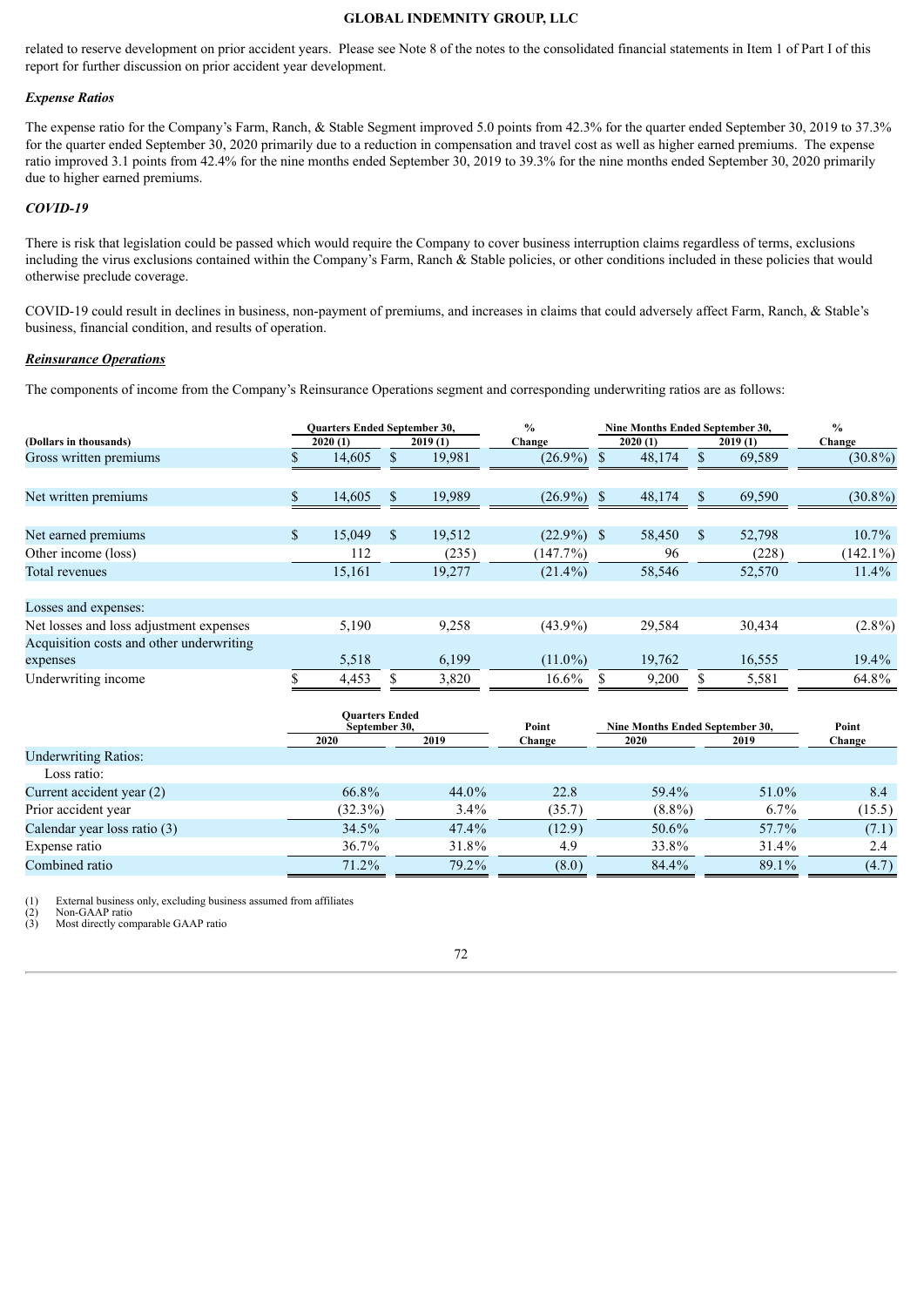## *Reconciliation of non-GAAP financial measures and ratios*

The table above includes a reconciliation of the current accident year loss ratio, which is a non-GAAP ratio, to its calendar year loss ratio, which is its most directly comparable GAAP ratio. The Company believes the non-GAAP ratio is useful to investors when evaluating the Company's underwriting performance as trends in the Company's Reinsurance Operations may be obscured by prior accident year adjustments. This non-GAAP ratio should not be considered as a substitute for its most directly comparable GAAP ratio and does not reflect the overall underwriting profitability of the Company.

#### *Premiums*

See "Result of Operations" above for a discussion on premiums.

#### *Other Income*

The Company recognized income of \$0.1 million in both the quarter and nine months ended September 30, 2020 and a loss of \$0.2 million in both the quarter and nine months ended September 30, 2019. Other income is comprised of foreign exchange gains and losses.

#### *Loss Ratio*

The current accident year loss ratio increased by 22.8 points during the quarter ended September 30, 2020 as compared to the same period in 2019. The current accident year loss ratio increased for property lines compared to the same period last year. Also, the increase in the total loss ratio reflects a mix of business shift to more casualty premium which has a higher expected loss ratio than property.

The current accident year loss ratio increased by 8.4 points during the nine months ended September 30, 2020 as compared to the same period in 2019 due to an increase in the property non-catastrophe loss ratio and the change in mix of business, as there is more casualty premium being written which has a higher expected loss ratio than property.

The calendar year loss ratio for the quarter and nine months ended September 30, 2020 includes a decrease of \$4.9 million, or 32.3 percentage points, and a decrease of \$5.1 million, or 8.8 percentage points, respectively, related to reserve development on prior accident years. The calendar year loss ratio for the quarter and nine months ended September 30, 2019 includes an increase of \$0.7 million, or 3.4 percentage points, and an increase of \$3.5 million, or 6.7 percentage points, respectively, related to reserve development on prior accident years. Please see Note 8 of the notes to the consolidated financial statements in Item 1 of Part I of this report for further discussion on prior accident year development.

#### *Expense Ratio*

The expense ratio for the Company's Reinsurance Operations increased by 4.9 points from 31.8% for the quarter ended September 30, 2019 to 36.7% for the quarter ended September 30, 2020 and increased by 2.4 points from 31.4% for the nine months ended September 30, 2019 to 33.8% for the nine months ended September 30, 2020. The increase in the expense ratio is primarily due to an increase in commission expense resulting from a change in business mix.

# *COVID-19*

COVID-19 could result in declines in business, non-payment of premiums, and increases in claims that could adversely affect the Reinsurance Operations' business, financial condition, and results of operation.

#### **Unallocated Corporate Items**

The Company's fixed income portfolio, excluding cash, continues to maintain high quality with an AA- average rating and a duration of 4.2 years.

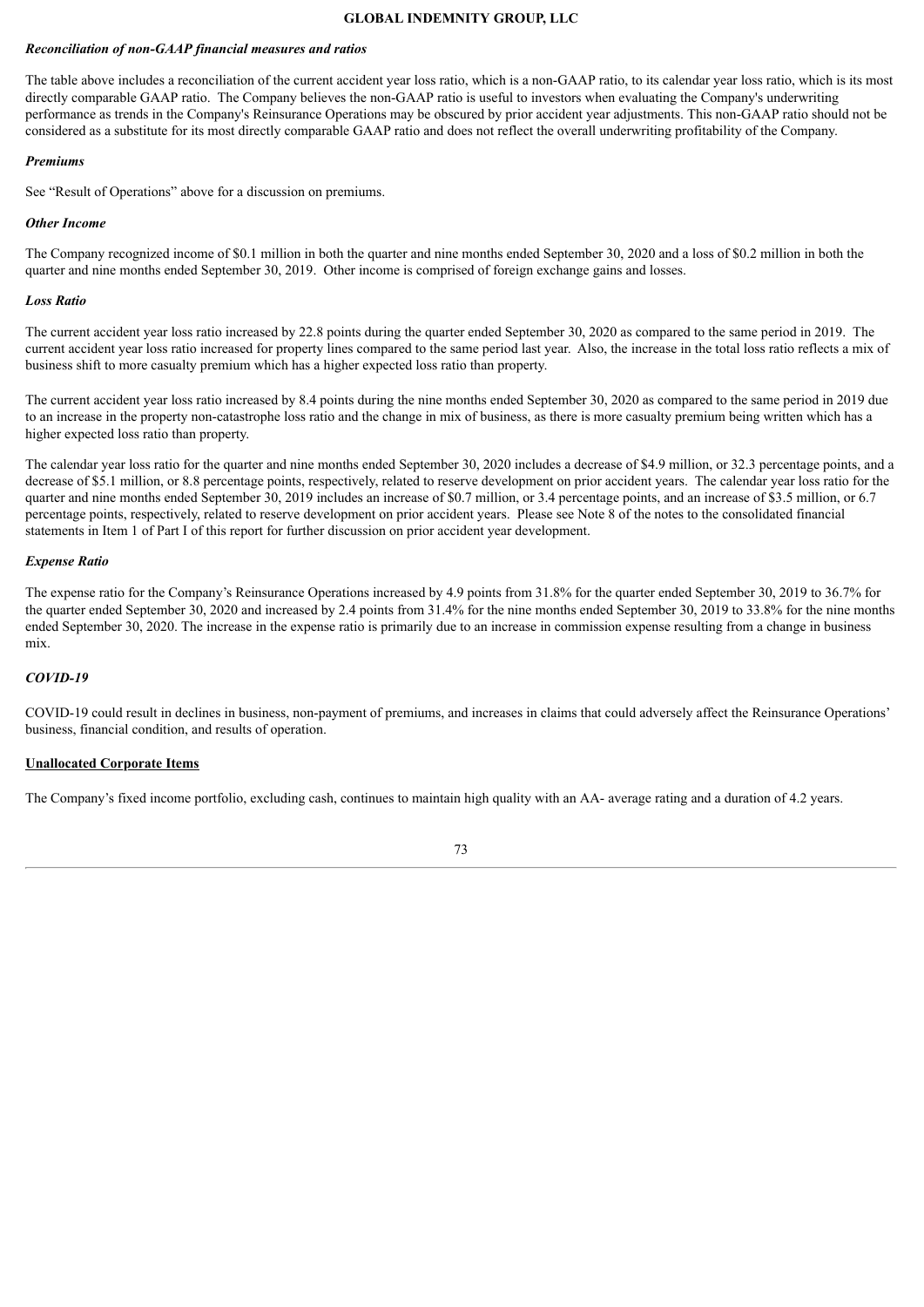## *Net Investment Income*

|                                             | <b>Ouarters Ended September 30.</b> |        |      |        | $\frac{0}{0}$ | Nine Months Ended September 30, |        |  |         | %             |
|---------------------------------------------|-------------------------------------|--------|------|--------|---------------|---------------------------------|--------|--|---------|---------------|
| (Dollars in thousands)                      | 2020                                |        | 2019 |        | `hange        |                                 | 2020   |  | 2019    | <b>Change</b> |
| Gross investment income $(\text{loss})$ (1) |                                     | 12,556 |      | 12.162 | $3.2\%$       |                                 | 21,662 |  | 34.712  | $(37.6\%)$    |
| Investment expenses                         |                                     | (810)  |      | (814   | $(0.5\%)$     |                                 | 2,146  |  | (2.319) | $.5\%$        |
| Net investment income                       |                                     | 746    |      | 1.348  | $3.5\%$       |                                 | 19.516 |  | 32.393  | $(39.8\%)$    |

#### (1) Excludes realized gains and losses

Gross investment income increased by 3.2% for the quarter, and decreased 37.6% for the nine months ended September 30, 2020, respectively, as compared to the same period in 2019. The increase for the quarter was primarily due to increased returns from alternative investments offset by a decrease in income related to the fixed maturities portfolio. The decrease for nine months ended was primarily due to poor returns from alternative investments during the early part of 2020. Alternative investments are booked on a one quarter lag due to the limited partnerships typically not reporting results until one to three months following the end of the reporting period.

Investment expenses decreased by 0.5% and 7.5% for the quarter ended and nine months ended September 30, 2020, respectively, as compared to the same period in 2019 due to including investment expenses related to mutual funds as a direct offset to investment income.

At September 30, 2020, the Company held agency mortgage-backed securities with a market value of \$289.7 million. Excluding the agency mortgagebacked securities, the average duration of the Company's fixed maturities portfolio was 4.8 years as of September 30, 2020, compared with 3.8 years as of September 30, 2019. Including cash and short-term investments, the average duration of the Company's fixed maturities portfolio, excluding agency mortgage-backed securities, was 4.6 years as of September 30, 2020, compared with 3.5 years as of September 30, 2019. Changes in interest rates can cause principal payments on certain investments to extend or shorten which can impact duration. The Company's embedded book yield on its fixed maturities, not including cash, was 2.4% as of September 30, 2020, compared to 3.0% as of September 30, 2019. The embedded book yield on the \$62.0 million of taxable municipal bonds in the Company's portfolio, was 3.0% at September 30, 2020, compared to an embedded book yield of 3.3% on the Company's taxable municipal bonds of \$55.6 million at September 30, 2019.

## *Net Realized Investment Gains (Losses)*

The components of net realized investment gains (losses) for the quarters and nine months ended September 30, 2020 and 2019 were as follows:

|                                        | <b>Ouarters Ended September 30,</b> |       |  |          |  | Nine Months Ended September 30, |  |          |  |  |
|----------------------------------------|-------------------------------------|-------|--|----------|--|---------------------------------|--|----------|--|--|
| (Dollars in thousands)                 | 2020                                |       |  | 2019     |  | 2020                            |  | 2019     |  |  |
| Equity securities                      |                                     | 4,887 |  | (1, 465) |  | (17,201)                        |  | 17,860   |  |  |
| Fixed maturities                       |                                     | 2,276 |  | 946      |  | 17.028                          |  | 4,731    |  |  |
| Derivatives                            |                                     | 160   |  | (2,171)  |  | (22, 159)                       |  | (9, 404) |  |  |
| Other than temporary impairment losses |                                     |       |  |          |  |                                 |  | (1,897)  |  |  |
| Net realized investment gains (losses) |                                     | 7.323 |  | (2,690)  |  | (22, 332)                       |  | 11,290   |  |  |

Net realized investment gains (losses) for the quarter ended and nine months ended September 30, 2020 were primarily due to the impact of changes in fair value on equity securities and derivatives due to the recent disruption in the global financial markets as a result of COVID-19.

See Note 3 of the notes to the consolidated financial statements in Item 1 of Part I of this report for an analysis of total investment return on a pre-tax basis for the quarters and nine months ended September 30, 2020 and 2019.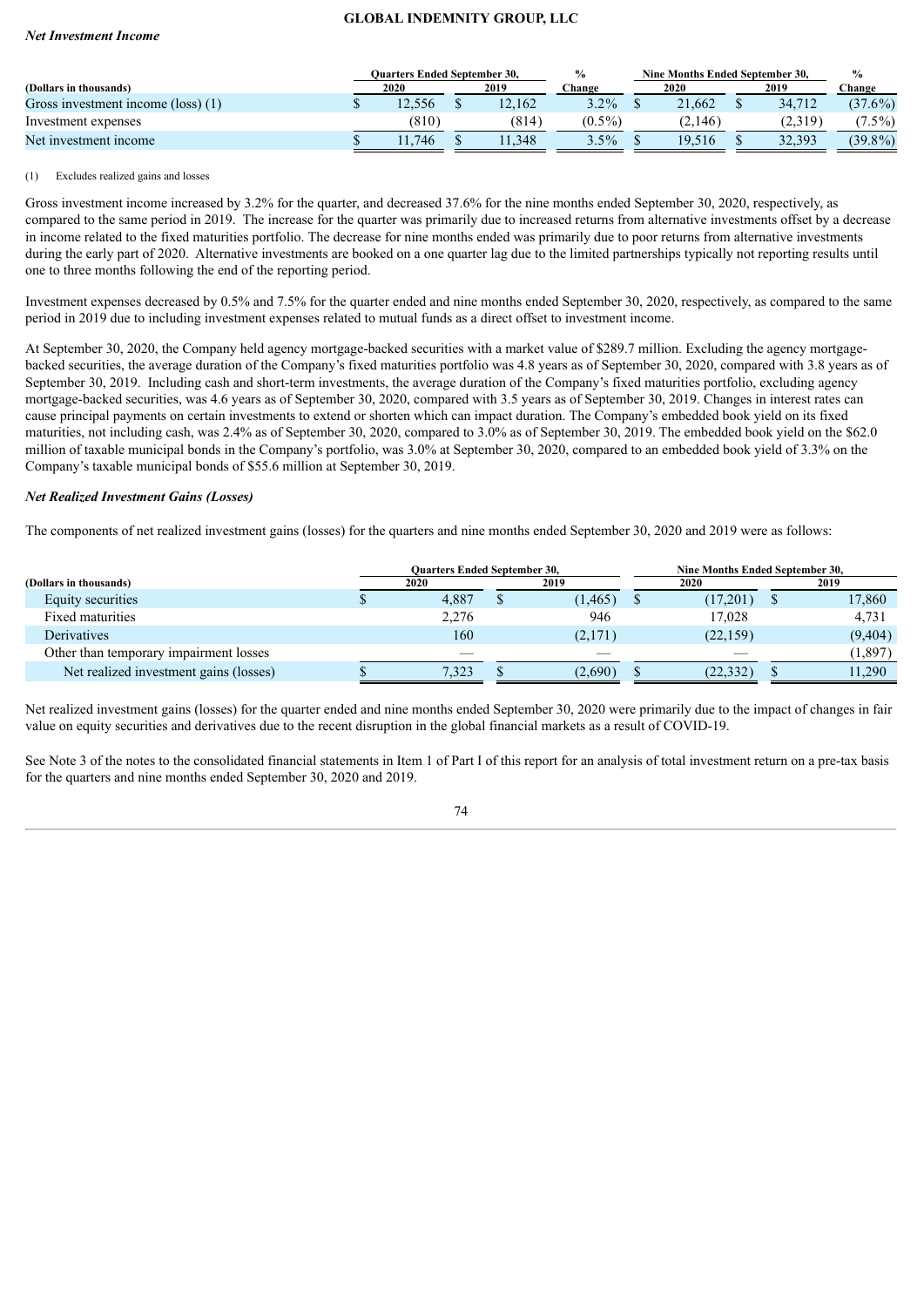#### *Corporate and Other Operating Expenses*

Corporate and other operating expenses consist of outside legal fees, other professional fees, directors' fees, management fees & advisory fees, salaries and benefits for holding company personnel, development costs for new products, and taxes incurred which are not directly related to operations. Corporate and other operating expenses were \$21.2 million and \$3.9 million during the quarters ended September 30, 2020 and 2019, respectively, and \$34.0 million and \$11.7 million during the nine months ended September 30, 2020 and 2019, respectively. The increase in corporate expenses is primarily due to incurring \$10.0 million in advisory fees related to the redomestication as well as an increase in legal and professional fees due to the redomestication. See Note 11 of the notes to the consolidated financial statements in Item 1 of Part I of this report for additional information on the redomestication fee.

#### *Interest Expense*

Interest expense decreased 27.9% and 12.5% during the quarter and nine months ended September 30, 2020, respectively, as compared to the same period in 2019 primarily due to a reduction in the Fed Funds effective interest rate in March, 2020 as well as the redemption of the 2045 Notes and repayment of the margin borrowing facility during the quarter ended September 30, 2020.

## *Income Tax Expense / Benefit*

Income tax benefit was \$3.2 million for the quarter ended September 30, 2020 compared with an income tax benefit of \$0.3 million for the quarter ended September 30, 2019. The increase in income tax benefit was primarily due to higher pre-tax loss for the Company's U.S. subsidiaries for the quarter ended September 30, 2020 as compared to the same period in 2019 and the change in tax status which is the income tax benefit recognized on net insurance liabilities that were redomiciled from Bermuda at 0% tax rate to the United States at a 21% tax rate.

Income tax benefit was \$8.2 million for the nine months ended September 30, 2020 compared with an income tax expense of \$5.2 million for the nine months ended September 30, 2019. The increase in income tax benefit was primarily due to a pre-tax loss for the Company's U.S. subsidiaries for the nine months ended September 30, 2020 as compared to a gain in the same period in 2019 and the change in tax status which is the income tax benefit recognized on net insurance liabilities that were redomiciled from Bermuda at 0% tax rate to the United States at a 21% tax rate.

See Note 7 of the notes to the consolidated financial statements in Item 1 of Part I of this report for a comparison of income tax between periods.

#### *Net Income*

The factors described above resulted in a net loss of \$15.2 million and net income of \$6.7 million for the quarters ended September 30, 2020 and 2019, respectively, and a net loss of \$22.2 million and net income of \$41.0 million for the nine months ended September 30, 2020 and 2019, respectively.

## **Liquidity and Capital Resources**

## *Sources and Uses of Funds*

Global Indemnity is a holding company. Its principal asset is its ownership of the shares of its direct and indirect subsidiaries, including those of its insurance companies: United National Insurance Company, Diamond State Insurance Company, Penn-America Insurance Company, Penn-Star Insurance Company, Penn-Patriot Insurance Company, and American Reliable Insurance Company.

Global Indemnity's short term and long term liquidity needs include but are not limited to the payment of corporate expenses, debt service payments, dividend payments to shareholders, and share repurchases. In order to meet their short term and long term needs, the Company's principal sources of cash includes dividends from subsidiaries, other permitted disbursements from its direct and indirect subsidiaries, reimbursement for equity awards granted to employees and intercompany borrowings. The principal sources of funds at these direct and indirect subsidiaries include underwriting operations, investment income, proceeds from sales and redemptions of investments, capital contributions, intercompany borrowings, and dividends from subsidiaries. Funds are used principally by these operating subsidiaries to pay claims and operating expenses, to make debt payments, fund margin requirements on interest rate swap agreements, to purchase investments, and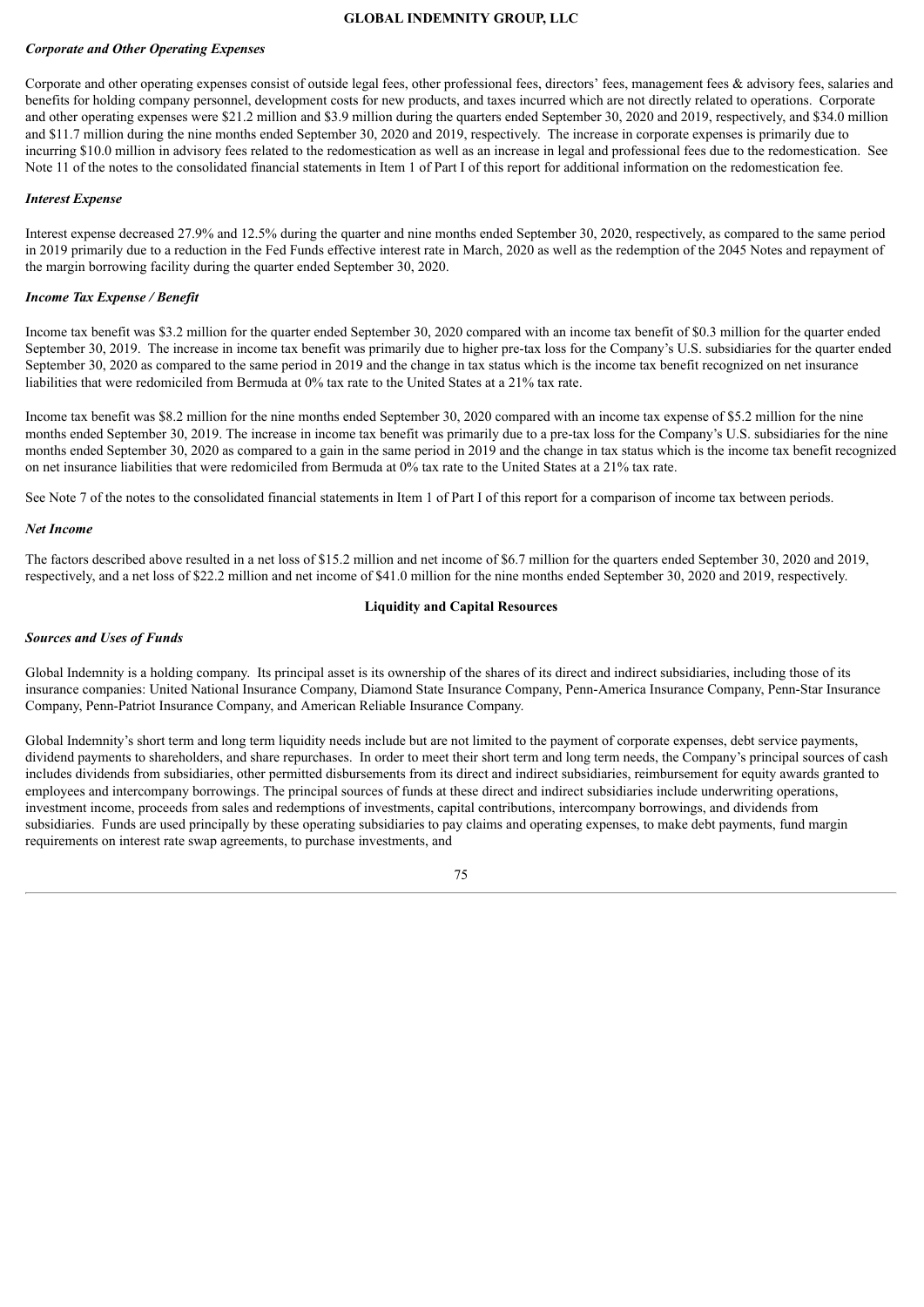to make dividend payments. In addition, the Company periodically reviews opportunities related to business acquisitions and as a result, liquidity may be needed in the future.

As of September 30, 2020, the Company also had future funding commitments of \$31.2 million related to investments. However, the related investments are currently in their harvest period and it is unlikely that a capital call will be made.

Global Indemnity's insurance companies are restricted by statute as to the amount of dividends that they may pay without the prior approval of regulatory authorities. The dividend limitations imposed by state laws are based on the statutory financial results of each insurance company within the Insurance Operations that are determined by using statutory accounting practices that differ in various respects from accounting principles used in financial statements prepared in conformity with GAAP. See "Regulation - Statutory Accounting Principles" in Item 1 of Part I of the Company's 2019 Annual Report on Form 10-K. Key differences relate to, among other items, deferred acquisition costs, limitations on deferred income taxes, reserve calculation assumptions and surplus notes. See Note 18 of the notes to the consolidated financial statements in Item 8 of Part II of the Company's 2019 Annual Report on Form 10-K for further information on dividend limitations related to the Insurance Companies. The Insurance Companies did not declare or pay any dividends during the quarter and nine months ended September 30, 2020.

Global Indemnity Reinsurance was prohibited, without the approval of the Bermuda Monetary Authority ("BMA"), from reducing by 15% or more its total statutory capital or 25% or more of its total statutory capital and surplus as set out in its previous year's statutory financial statements, and any application for such approval must include such information as the BMA may require. See "Regulation—Bermuda Insurance Regulation" in Item 1 of Part I of the Company's 2019 Annual Report on Form 10-K. In June, 2020, the Board of Directors of Global Indemnity Reinsurance declared and paid a dividend of \$226 million to its parent company, Global Indemnity Limited. On August 26, 2020, Global Indemnity Reinsurance merged into Penn Patriot Insurance Company.

#### *Cash Flows*

Sources of operating funds consist primarily of net written premiums and investment income. Funds are used primarily to pay claims and operating expenses and to purchase investments. As a result of the dividend policy established in 2017, funds may also be used in the future to pay dividends to shareholders of the Company.

The Company's reconciliation of net income (loss) to net cash provided by operations is generally influenced by the following:

- the fact that the Company collects premiums, net of commissions, in advance of losses paid;
- the timing of the Company's settlements with its reinsurers; and
- the timing of the Company's loss payments.

Net cash provided by operating activities was \$33.9 million and \$45.9 million for the nine months ended September 30, 2020 and 2019, respectively. The decrease in operating cash flows of approximately \$12.0 million from the prior year was primarily a net result of the following items:

|                                                      | Nine Months Ended September 30, |            |   |            |  |           |
|------------------------------------------------------|---------------------------------|------------|---|------------|--|-----------|
| (Dollars in thousands)                               | 2019<br>2020                    |            |   | Change     |  |           |
| Net premiums collected                               | S                               | 418.598    | S | 417.803    |  | 795       |
| Net losses paid                                      |                                 | (231,038)  |   | (220, 924) |  | (10, 114) |
| Underwriting and corporate expenses                  |                                 | (183, 883) |   | (174, 526) |  | (9,357)   |
| Net investment income                                |                                 | 33,428     |   | 38,700     |  | (5,272)   |
| Net federal income taxes recovered (paid)            |                                 | 10,859     |   | (235)      |  | 11,094    |
| Interest paid                                        |                                 | (14,028)   |   | (14,888)   |  | 860       |
| Net cash provided by (used for) operating activities |                                 | 33,936     |   | 45.930     |  | (11,994)  |

See the consolidated statements of cash flows in the consolidated financial statements in Item 1 of Part I of this report for details concerning the Company's investing and financing activities.

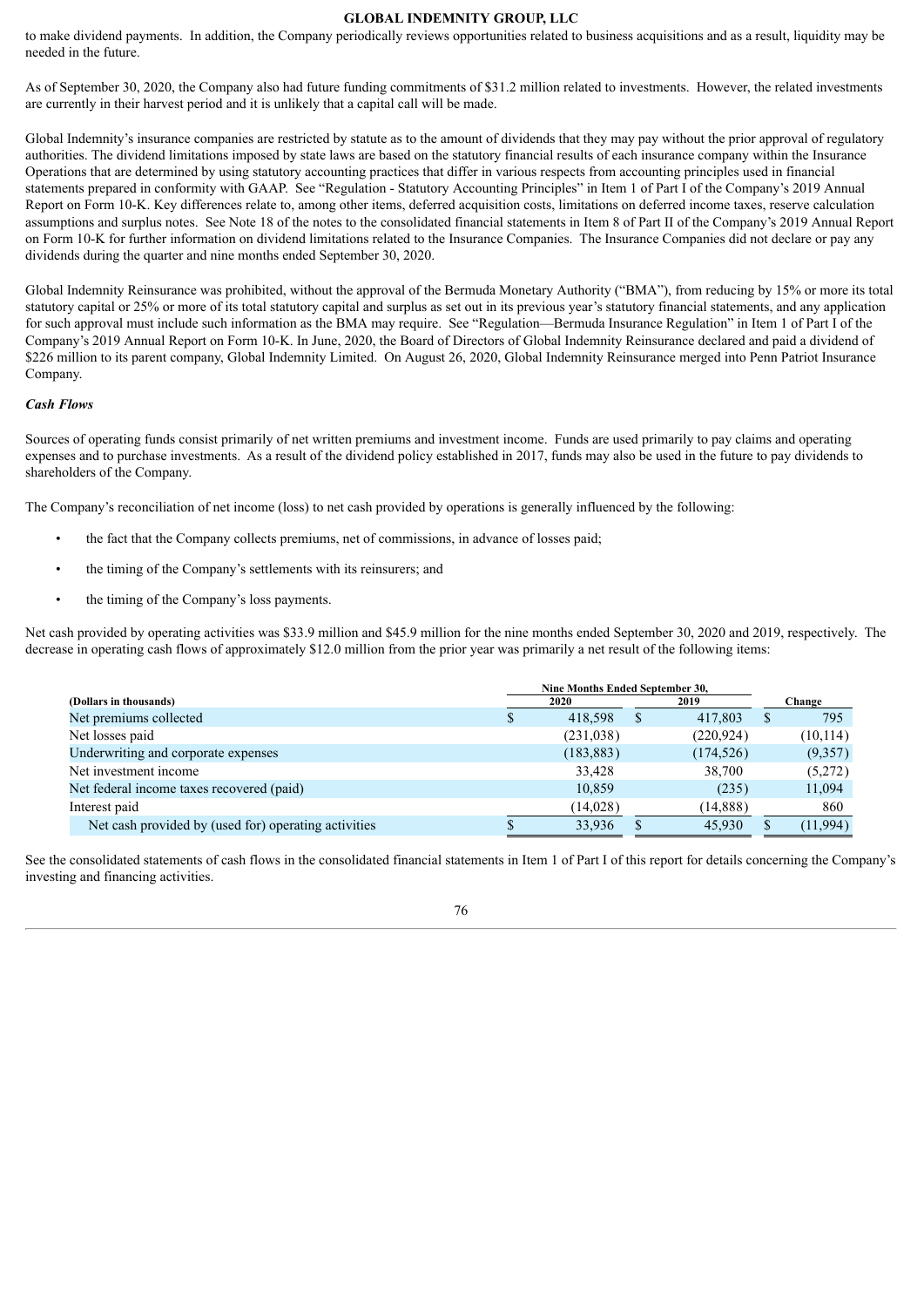#### *Liquidity*

#### *COVID-19*

The Company's liquidity could be negatively impacted by the cancellation, delays, or non-payment of premiums related to the ongoing COVID-19 pandemic. There is risk that legislation could be passed which would require the Company to cover business interruption claims regardless of terms, exclusions including the virus exclusions contained within the Company's Commercial Specialty and Farm, Ranch & Stable policies, or other conditions included in policies that would otherwise preclude coverage which would negatively impact liquidity. In addition, the liquidity of the Company's investment portfolio could be negatively impacted by the disruption experienced in global financial markets. Management is taking actions it considers prudent to minimize the impact on the Company's liquidity. However, given the ongoing uncertainty surrounding the duration, magnitude and geographic reach of COVID-19, the Company is regularly evaluating the impact of COVID-19 on its liquidity.

#### *Dividends / Distributions*

During 2020, the Board of Directors approved a dividend payment of \$0.25 per common share to all shareholders of record on the close of business on March 24, 2020 and June 23, 2020 and approved a distribution payment of \$0.25 per common share to all shareholders of record on the close of business on September 25, 2020. Dividends/distributions paid were \$10.7 million during the nine months ended September 30, 2020.

#### *Redemption of Debt*

In August 2020, the Company redeemed the entire \$100 million in aggregate principal amount of the outstanding 2045 Notes plus accrued and unpaid interest on the 2045 Notes redeemed to, but not including, the Redemption Date of August 15, 2020.

## *Repayment of Margin Borrowing Facility*

The Company repaid all of the outstanding debt on the margin borrowing facility in August, 2020.

Other than the items discussed in the preceding paragraphs, there have been no material changes to the Company's liquidity during the quarter and nine months ended September 30, 2020. Please see Item 7 of Part II in the Company's 2019 Annual Report on Form 10-K for information regarding the Company's liquidity.

#### *Capital Resources*

In connection with the Company's redomestication to the United States, actions were taken to simplify the Company's current corporate structure. As a result, a series of intercompany capital contributions and distributions took place between many of the Company's subsidiaries. Several of the Company's subsidiaries merged into new or existing companies. This included, but was not limited to, the merger of Global Indemnity Reinsurance into Penn Patriot Insurance Company ("Penn Patriot") with Penn Patriot surviving as well as the amalgamation of Global Indemnity Limited with a newly formed company, New Cayco. The surviving company, New Cayco, merged into the newly formed parent company, Global Indemnity Group, LLC. In addition, \$541.4 million of intercompany debt between Global Indemnity Limited and Global Indemnity Reinsurance was cancelled. The cancellation of this debt had no impact to the consolidated results of the Company.

#### *Intercompany Dividends*

In June, 2020, Global Indemnity Reinsurance declared and paid a dividend of \$226.0 million to its parent, Global Indemnity Limited.

#### *Intercompany Loan*

On June 16, 2020, GBLI Holdings, LLC entered into a loan agreement with Global Indemnity Reinsurance. Under the terms of the loan agreement, GBLI Holdings, LLC agreed to lend \$40.0 million to Global Indemnity Reinsurance by transferring cash and / or securities to Global Indemnity Reinsurance. This loan bears interest at a rate of 0.18% and is due on June 16, 2023. This loan was fully repaid at September 30, 2020.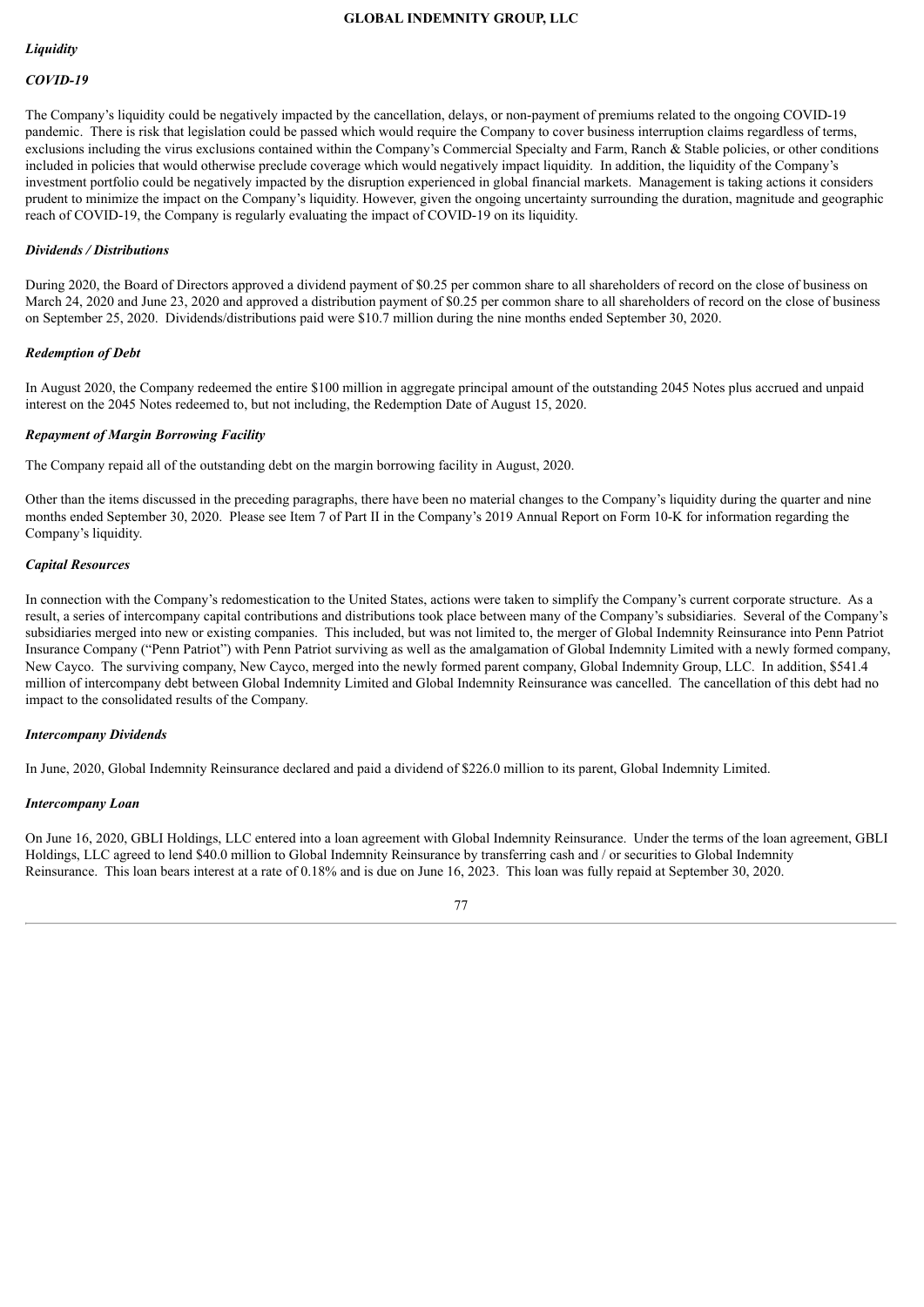On August 28, 2020, Global Indemnity Investments, Inc. entered into a promissory note with Global Indemnity Group, LLC for the principal amount of \$11.3 million. This note was issued in conjunction with Global Indemnity Investment Inc.'s purchase of limited liability partnership interests from Global Indemnity Group, LLC. The note bears interest at a rate of 1.47% and is due on August 28, 2030. The outstanding balance on the note was \$11.3 million at September 30, 2030.

Other than the items discussed in the preceding paragraphs, there have been no material changes to the Company's capital resources during the quarter and nine months ended September 30, 2020. Please see Item 7 of Part II in the Company's 2019 Annual Report on Form 10-K for information regarding the Company's capital resources.

#### **Off Balance Sheet Arrangements**

The Company has no off balance sheet arrangements.

#### **Cautionary Note Regarding Forward-Looking Statements**

Some of the statements under "Management's Discussion and Analysis of Financial Condition and Results of Operations" and elsewhere in this report may include forward-looking statements within the meaning of Section 21E of the Security Exchange Act of 1934, as amended, that reflect the Company's current views with respect to future events and financial performance. Forward-looking statements are statements that are not historical facts. These statements can be identified by the use of forward-looking terminology such as "believe," "expect," "may," "will," "should," "project," "plan," "seek," "intend," or "anticipate" or the negative thereof or comparable terminology, and include discussions of strategy, financial projections and estimates and their underlying assumptions, statements regarding plans, objectives, expectations or consequences of identified transactions or natural disasters, and statements about the future performance, operations, products and services of the companies.

The Company's business and operations are and will be subject to a variety of risks, uncertainties and other factors. Consequently, actual results and experience may materially differ from those contained in any forward-looking statements. See "Risk Factors" in Item 1A of Part I in the Company's 2019 Annual Report on Form 10-K, as supplemented by the Company's Quarterly Report on Form 10Q for the quarterly period ending March 31, 2020 and the Company's definitive proxy statement on Schedule 14A filed July 23, 2020, for risks, uncertainties and other factors that could cause actual results and experience to differ from those projected. The Company's forward-looking statements speak only as of the date of this report or as of the date they were made. The Company undertakes no obligation to publicly update or review any forward-looking statement, whether as a result of new information, future developments or otherwise.

## **Item 3. QUANTITATIVE AND QUALITATIVE DISCLOSURES ABOUT MARKET RISK**

For the quarter ending September 30, 2020, global equities rose approximately 8.3% with U.S. equities returning slightly more at approximately 8.9%. US fixed income rose approximately 0.6% as spreads in all sectors compressed and the treasury curve modestly steepened. Economic releases continued to be above expectations but lower than during the summer, leaving overall economic activity below beginning-of-year levels. The market will continue to focus on the massive amount of fiscal stimulus and monetary policy actions, but will need to monitor the recent upturn in new COVID-19 infections and the volatility that may be introduced with upcoming U.S. elections.

The Company's investment grade fixed income portfolio continues to maintain high quality with an AA- average rating and a duration of 4.2 years. Portfolio purchases were focused within MBS and US Treasury securities. These purchases were funded primarily through cash inflows, sales of CMBS, MBS, and US Treasury securities, as well as maturities and paydowns. During the third quarter, the portfolio's allocation to ABS, MBS, and investment grade credit increased, while the portfolio's exposure to CMO and US Treasuries decreased. There have been no other material changes to the Company's market risk since December 31, 2019. Please see Item 7A of Part II in the Company's 2019 Annual Report on Form 10-K for information regarding the Company's market risk.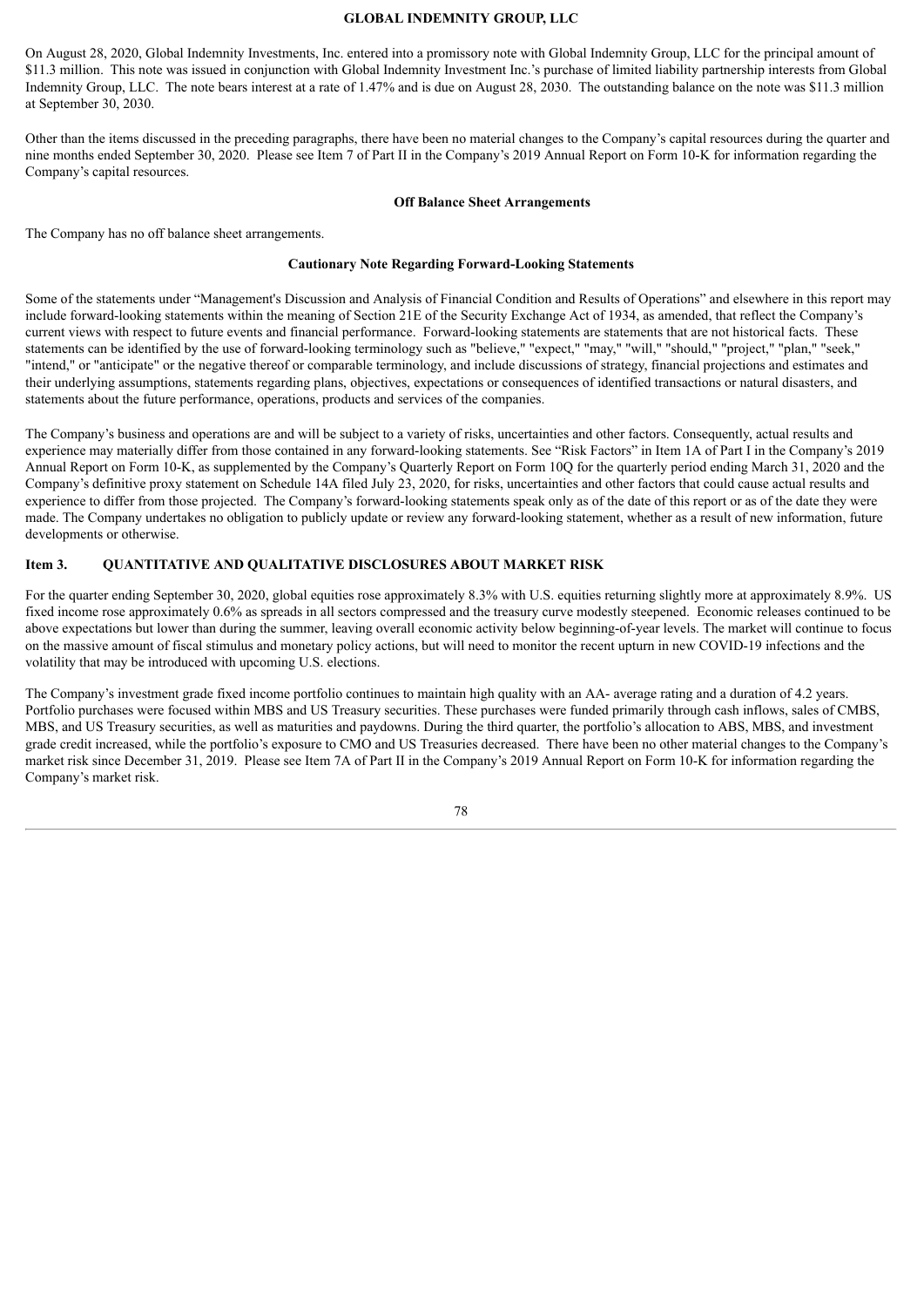## **Item 4. CONTROLS AND PROCEDURES**

#### **Evaluation of Disclosure Controls and Procedures**

The Company maintains disclosure controls and procedures (as that term is defined in Rules 13a-15(e) and 15d-15(e) under the Securities Exchange Act of 1934, as amended (the "Exchange Act")) that are designed to ensure that information required to be disclosed in the Company's reports under the Exchange Act is recorded, processed, summarized and reported within the time periods specified in the Securities and Exchange Commission's rules and forms, and that such information is accumulated and communicated to the Company's management, including its Chief Executive Officer and Chief Financial Officer, as appropriate, to allow timely decisions regarding required disclosures. Any controls and procedures, no matter how well designed and operated, can provide only reasonable assurance of achieving the desired control objectives. The Company's management, with the participation of the Company's Chief Executive Officer and Chief Financial Officer, has evaluated the effectiveness of the design and operation of the Company's disclosure controls and procedures as of September 30, 2020. Based upon that evaluation, and subject to the foregoing, the Company's Chief Executive Officer and Chief Financial Officer concluded that, as of September 30, 2020, the design and operation of the Company's disclosure controls and procedures were effective to accomplish their objectives at the reasonable assurance level.

#### **Changes in Internal Control over Financial Reporting**

There have been no changes in the Company's internal controls over financial reporting that occurred during the quarter ended September 30, 2020 that have materially affected, or are reasonably likely to materially affect, the Company's internal controls over financial reporting.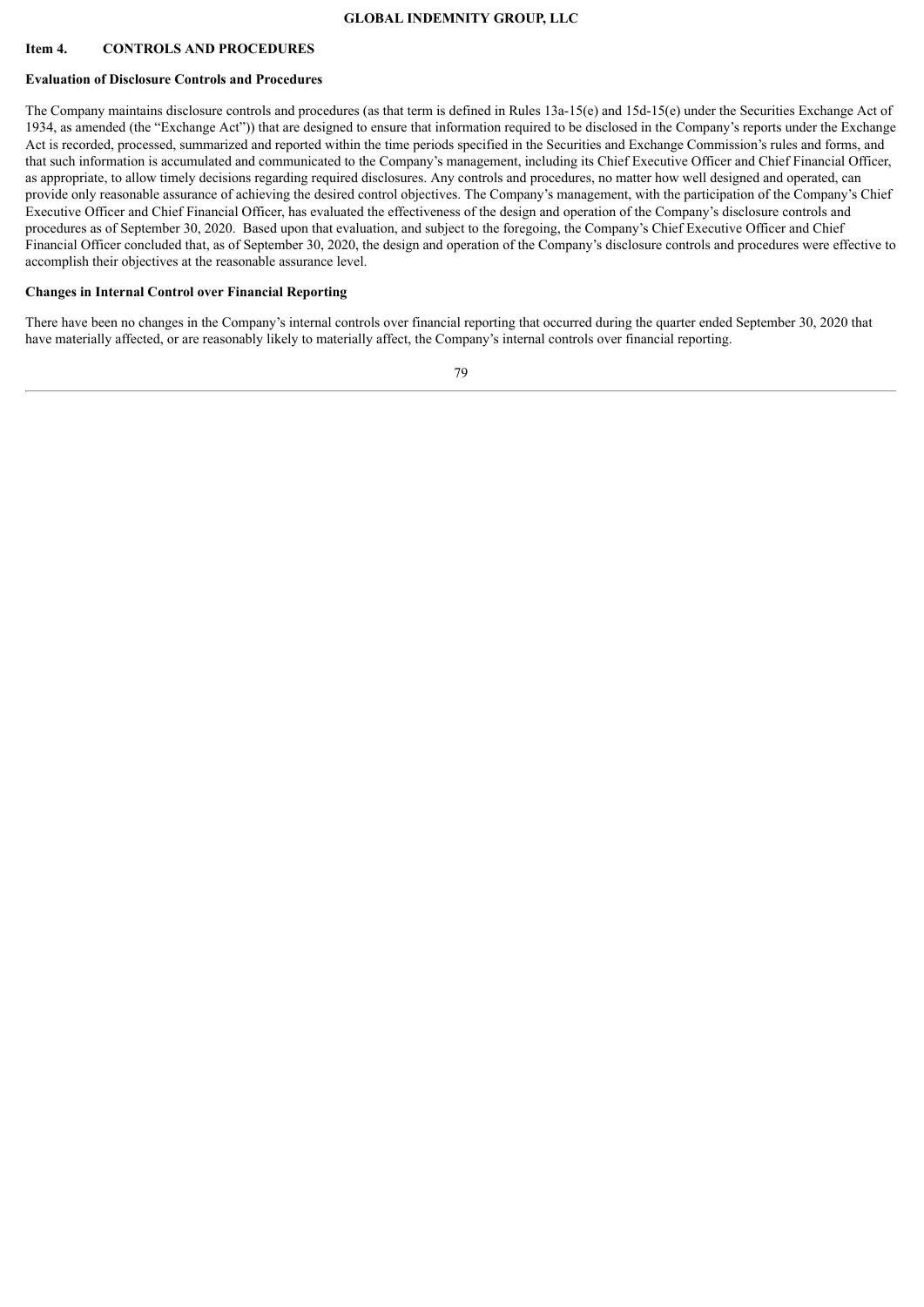## **GLOBAL INDEMNITY GROUP, LLC PART II-OTHER INFORMATION**

## **Item 1. Legal Proceedings**

The Company is, from time to time, involved in various legal proceedings in the ordinary course of business. The Company maintains insurance and reinsurance coverage for risks in amounts that it considers adequate. However, there can be no assurance that the insurance and reinsurance coverage that the Company maintains is sufficient or will be available in adequate amounts or at a reasonable cost. The Company does not believe that the resolution of any currently pending legal proceedings, either individually or taken as a whole, will have a material adverse effect on its business, results of operations, cash flows, or financial condition.

There is a greater potential for disputes with reinsurers who are in runoff. Some of the Company's reinsurers' have operations that are in runoff, and therefore, the Company closely monitors those relationships. The Company anticipates that, similar to the rest of the insurance and reinsurance industry, it will continue to be subject to litigation and arbitration proceedings in the ordinary course of business.

## **Item 1A. Risk Factors**

The Company's results of operations and financial condition are subject to numerous risks and uncertainties described in Item 1A of Part I in the Company's 2019 Annual Report on Form 10-K, filed with the SEC on March 6, 2020, as supplemented by the Company's Quarterly Report on Form 10Q for the quarterly period ending March 31, 2020 filed on May 8, 2020, and the Company's definitive proxy statement on Schedule 14A filed July 23, 2020. The risk factors identified therein have not materially changed except as follows:

#### Holders of the Company's common shares will be subject to U.S. federal income tax and state and local income taxes on their share of the **Company's taxable income, regardless of whether they receive any cash dividends.**

Under current law, so long as the Company is not required to register as an investment company under the Investment Company Act and 90% of the Company's gross income for each taxable year constitutes "qualifying income" within the meaning of the Internal Revenue Code on a continuing basis, the Company currently expects that it will be treated, for U.S. federal income tax purposes, as a partnership and not as an association or publicly traded partnership taxable as a corporation. Holders of the Company's common shares will be subject to U.S. federal, state, and local taxation on their allocable share of the Company's items of income, gain, loss, deduction and credit, for each of the Company's taxable years ending with or within their taxable year, regardless of whether they receive cash dividends. Such holders may not receive cash dividends equal to their allocable share of the Company's net taxable income or even the tax liability that results from that income. The characterization of an item of our income, gain, loss, deduction or credit generally will be determined at the Company's (rather than at the holder's) level.

## The IRS Schedules K-1 the Company will provide holders of the Company's common shares will be more complicated than the IRS Forms 1099 provided by corporations to their stockholders, and holders of the Company's common shares may be required to request an extension of time to **file their tax returns.**

Holders of the Company's common shares will be required to take into account their allocable share of the Company's items of income, gain, loss, deduction and other items of the partnership for the Company's taxable year ending within or with their taxable year, regardless of whether they received cash dividends. The Company has agreed to furnish holders of the common shares, as soon as reasonably practicable after the close of each calendar year, with tax information (including IRS Schedules K-1), which describes their allocable share of gross ordinary income for the Company's preceding taxable year. However, it may require longer than 90 days after the end of the Company's calendar year to obtain the requisite information so that IRS Schedules K-1 may be prepared by the Company. Consequently, holders of the Company's common shares who are U.S. taxpayers should anticipate the need to file annually with the IRS (and certain states) a request for an extension past April 15 or the otherwise applicable due date of their income tax return for the taxable year.

In addition, each holder of the Company's common shares will be required to report for all tax purposes consistently with the information provided by the Company for the taxable year. Because holders will be required to report their allocable share of gross ordinary income, tax reporting for holders of the Company's common shares will be more complicated than for shareholders of a regular corporation.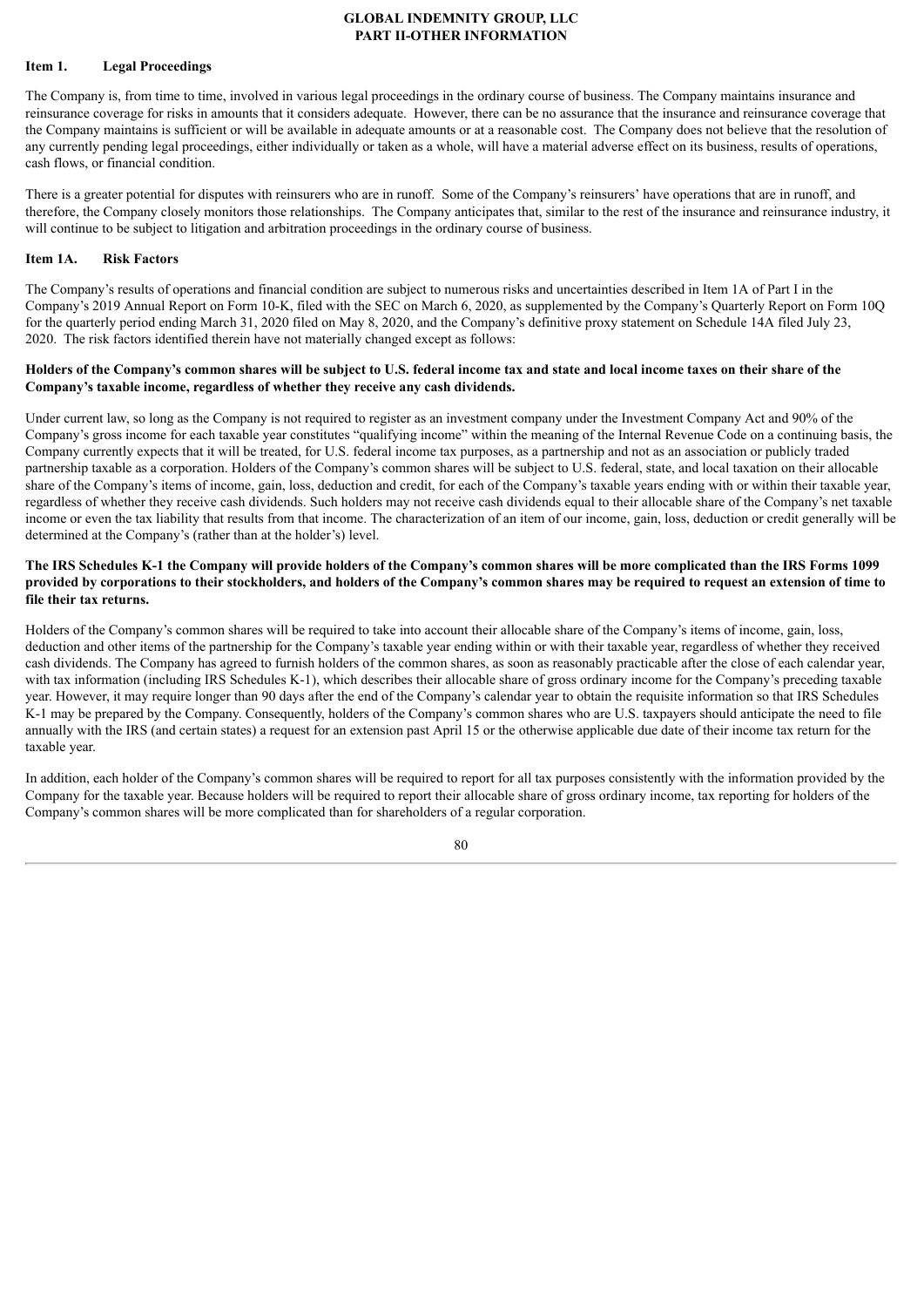#### **Item 2. Unregistered Sales of Equity Securities and Use of Proceeds**

Except as disclosed in the Company's current report on Form 8-K filed with the SEC on August 28, 2020, there were no sales of unregistered equity securities during the quarter ended September 30, 2020.

## *Shares surrendered*

The Company's Share Incentive Plan allows employees to surrender the Company's class A common shares as payment for the tax liability incurred upon the vesting of restricted stock. There were 396 shares surrendered by the Company's employees during the quarter ended September 30, 2020. All class A common shares surrendered by the Company's employees are held as treasury stock and recorded at cost until formally retired. All treasury stock existing as of August 28, 2020 was retired as part of the redomestication transaction.

#### **Item 3. Defaults upon Senior Securities**

None.

None.

```
Item 5. Other Information
```
None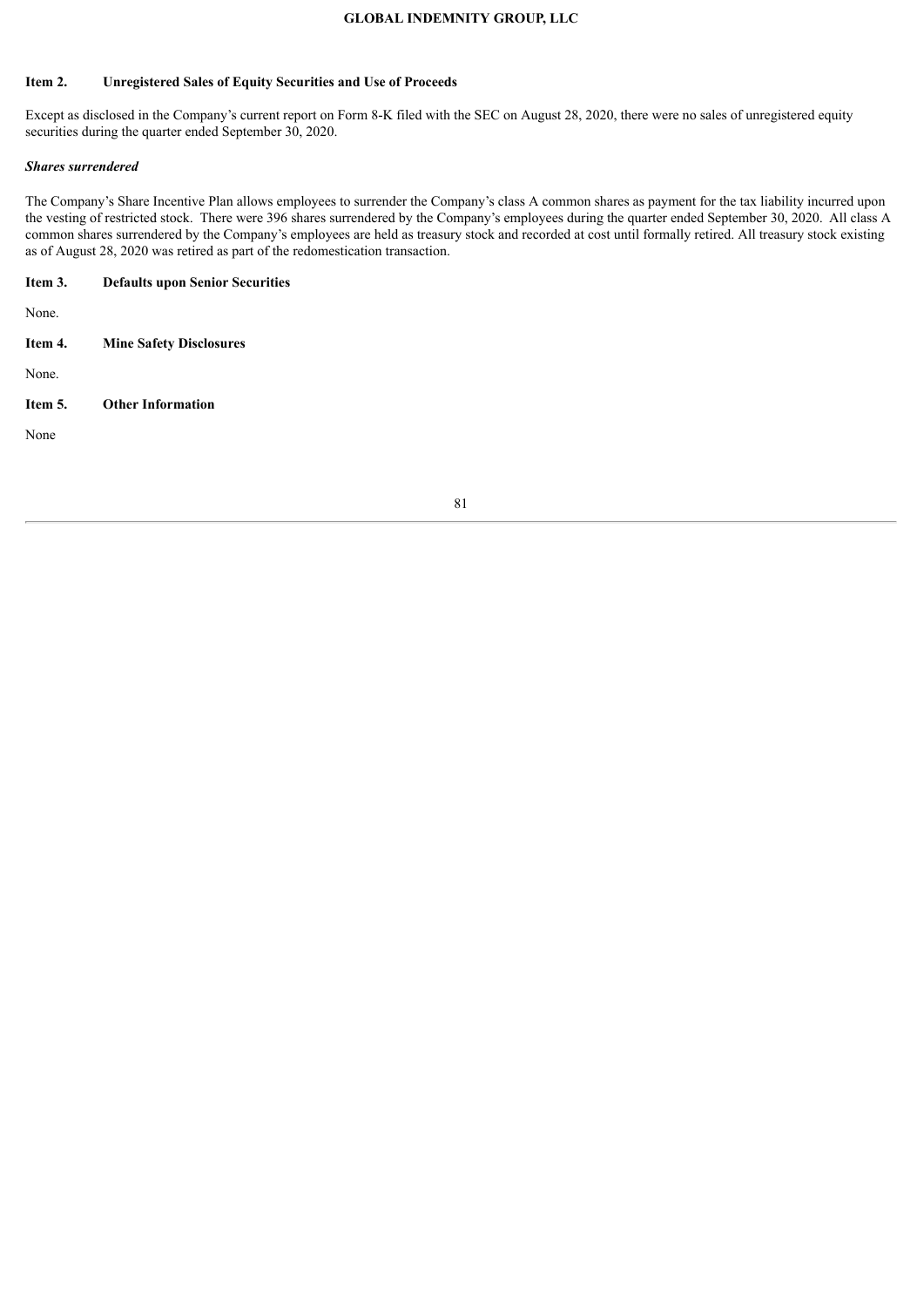# **Item 6. Exhibits**

## **GLOBAL INDEMNITY GROUP, LLC**

| Share Designation (incorporated by reference to Exhibit 3.1 of the Company's Current Report on Form 8-K12B dated August 28, 2020 |
|----------------------------------------------------------------------------------------------------------------------------------|
| (File no. $001-34809$ ).                                                                                                         |

- 3.2 Second Amended and Restated LLC Agreement of Global Indemnity Group, LLC [\(incorporated](http://www.sec.gov/Archives/edgar/data/1494904/000119312520233610/d942878dex32.htm) by reference to Exhibit 3.2 of the Company's Current Report on Form 8-K12B dated August 28, 2020 (File no. 001-34809)).
- 4.1 Fourth [Supplemental](http://www.sec.gov/Archives/edgar/data/1494904/000119312520233610/d942878dex41.htm) Indenture, dated as of August 28, 2020, among Global Indemnity Limited, GBLI Holdings, LLC, New CayCo, Wells Fargo Bank, National Association, as trustee and U.S. Bank, National Association, as trustee, to the Indenture dated as of August 12, 2015. (incorporated by reference to Exhibit 4.1 of the Company's Current Report on Form 8-K12B dated August 28, 2020 (File no. 001-34809)).
- 4.2 Fifth [Supplemental](http://www.sec.gov/Archives/edgar/data/1494904/000119312520233610/d942878dex42.htm) Indenture, dated as of August 28, 2020, among New CayCo, GBLI Holdings, LLC, Global Indemnity Group, LLC, Wells Fargo Bank, National Association, as trustee and U.S. Bank, National Association, as trustee, to the Indenture dated as of August 12, 2015. (incorporated by reference to Exhibit 4.2 of the Company's Current Report on Form 8-K12B dated August 28, 2020 (File no. 001- 34809)).
- 10.1 Preferred Interest Purchase Agreement, dated as of August 27, 2020, by and between Global Indemnity Group, LLC and Wyncote LLC [\(incorporated](http://www.sec.gov/Archives/edgar/data/1494904/000119312520233610/d942878dex101.htm) by reference to Exhibit 10.1 of the Company's Current Report on Form 8-K12B dated August 28, 2020 (File no. 001-34809)).
- 10.2 Third Amended and Restated Management Agreement, dated as of August 28, 2020, by and between Global Indemnity Group, LLC and Fox Paine & Company, LLC [\(incorporated](http://www.sec.gov/Archives/edgar/data/1494904/000119312520233610/d942878dex102.htm) by reference to Exhibit 10.2 of the Company's Current Report on Form 8-K12B dated August 28, 2020 (File no. 001-34809)).
- 10.3 Amendment to Executive Employment Agreement with Cynthia Y. Valko, dated as of August 28, 2020 [\(incorporated](http://www.sec.gov/Archives/edgar/data/1494904/000119312520233610/d942878dex103.htm) by reference to Exhibit 10.3 of the Company's Current Report on Form 8-K12B dated August 28, 2020 (File no. 001-34809)).
- 10.4 Executive Employment Term Sheet with Stephen Green, dated effective as of January 1, 2020 [\(incorporated](http://www.sec.gov/Archives/edgar/data/1494904/000119312520233610/d942878dex104.htm) by reference to Exhibit 10.4 of the Company's Current Report on Form 8-K12B dated August 28, 2020 (File no. 001-34809)).
- 10.5 Amendment to Executive Employment Term Sheet with Stephen Green, dated as of August 28, 2020 [\(incorporated](http://www.sec.gov/Archives/edgar/data/1494904/000119312520233610/d942878dex105.htm) by reference to Exhibit 10.5 of the Company's Current Report on Form 8-K12B dated August 28, 2020 (File no. 001-34809)).
- 10.6 Amendment to Executive Employment Agreement with Thomas M. McGeehan, dated as of August 28, 2020 [\(incorporated](http://www.sec.gov/Archives/edgar/data/1494904/000119312520233610/d942878dex106.htm) by reference to Exhibit 10.6 of the Company's Current Report on Form 8-K12B dated August 28, 2020 (File no. 001-34809)).
- 10.7 Amended and Restated Global Indemnity Group, LLC 2018 Share Incentive Plan, dated as of August 28, 2020 [\(incorporated](http://www.sec.gov/Archives/edgar/data/1494904/000119312520233610/d942878dex107.htm) by reference to Exhibit 10.7 of the Company's Current Report on Form 8-K12B dated August 28, 2020 (File no. 001-34809)).
- 10.8 Amended and Restated Global Indemnity Group, LLC Annual Incentive Awards Program, dated as of August 28, 2020 [\(incorporated](http://www.sec.gov/Archives/edgar/data/1494904/000119312520233610/d942878dex108.htm) by reference to Exhibit 10.8 of the Company's Current Report on Form 8-K12B dated August 28, 2020 (File no. 001-34809)).
- 31.1+ Certification of Chief Executive Officer pursuant to Rule 13a-14 (a) / 15d-14 (a) of the Securities Exchange Act of 1934, as amended, as adopted pursuant to Section 302 of the [Sarbanes-Oxley](#page-84-0) Act of 2002.
- 31.2+ Certification of Chief Financial Officer pursuant to Rule 13a-14 (a) / 15d-14 (a) of the Securities Exchange Act of 1934, as amended, as adopted pursuant to Section 302 of the [Sarbanes-Oxley](#page-85-0) Act of 2002.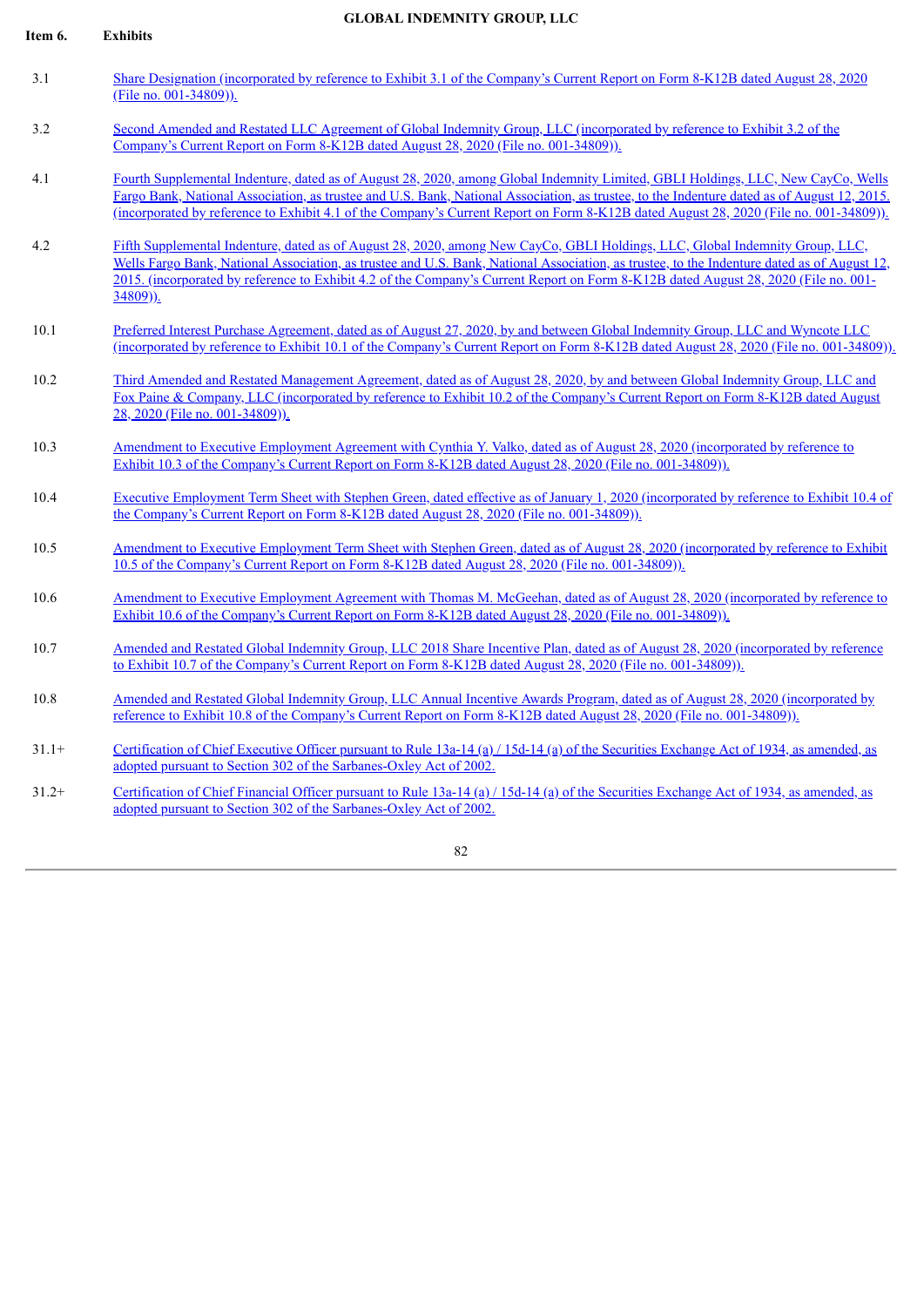| $32.1+$     | Certification of Chief Executive Officer pursuant to 18 U.S.C. Section 1350, as adopted pursuant to Section 906 of the Sarbanes-Oxley Act<br>of $2002$ .                  |
|-------------|---------------------------------------------------------------------------------------------------------------------------------------------------------------------------|
| $32.2+$     | Certification of Chief Financial Officer pursuant to 18 U.S.C. Section 1350, as adopted pursuant to Section 906 of the Sarbanes-Oxley Act<br>of $2002$ .                  |
| $101$ . INS | Inline XBRL Instance Document – the instance document does not appear in the Interactive Data File because its XBRL tags are embedded<br>within the Inline XBRL document. |
| 101.SCH     | Inline XBRL Taxonomy Extension Schema Document                                                                                                                            |
| 101.CAL     | Inline XBRL Taxonomy Extension Calculation Linkbase Document                                                                                                              |
| 101.DEF     | Inline XBRL Taxonomy Extension Definition Linkbase Document                                                                                                               |
| $101$ .LAB  | Inline XBRL Taxonomy Extension Label Linkbase Document                                                                                                                    |
| 101.PRE     | Inline XBRL Taxonomy Extension Presentation Linkbase Document                                                                                                             |
| 104         | Cover Page Interactive Data File (embedded within the Inline XBRL document)                                                                                               |
| $+$         | Filed or furnished herewith, as applicable.                                                                                                                               |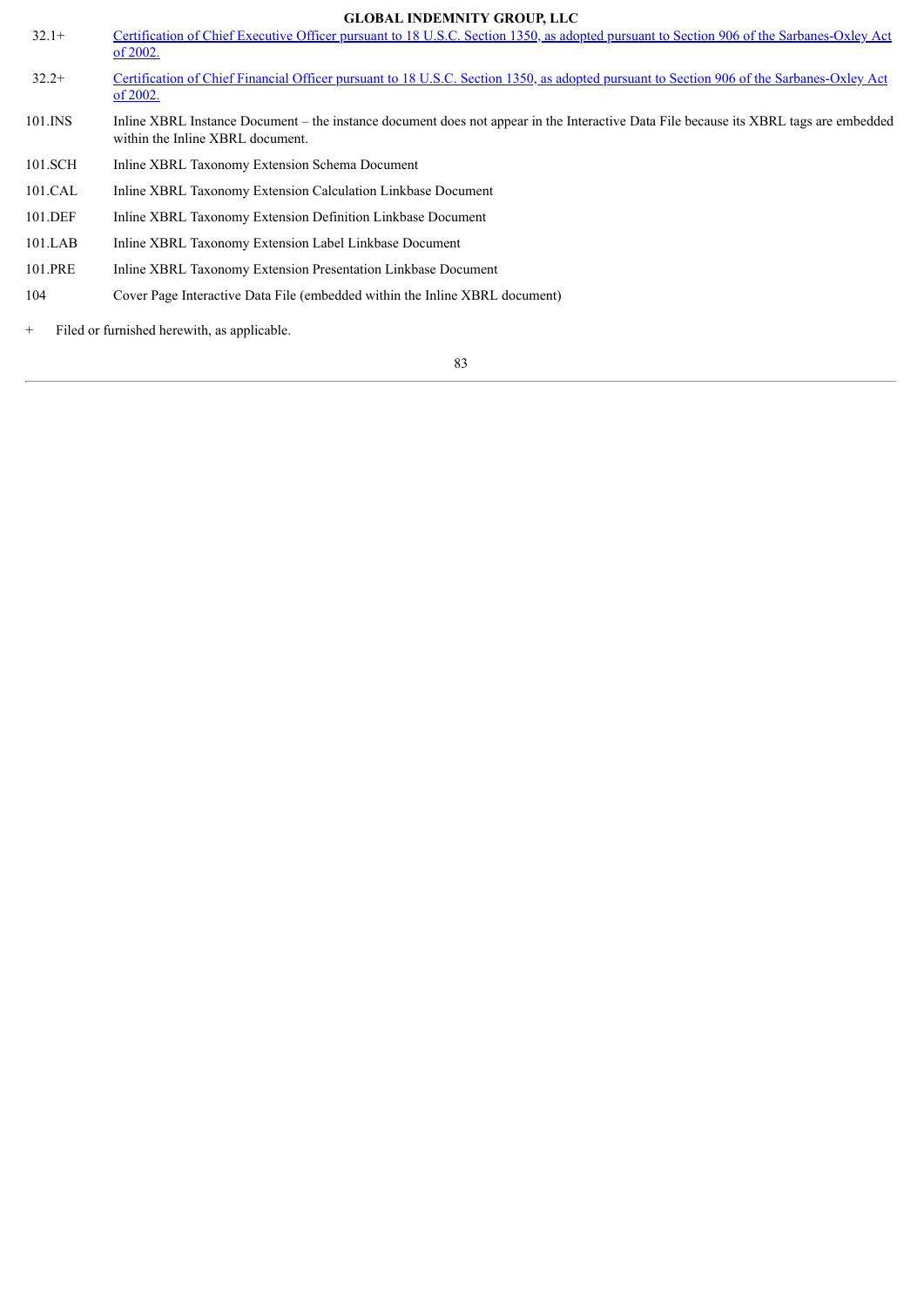## **GLOBAL INDEMNITY GROUP, LLC SIGNATURE**

Pursuant to the requirements of the Securities Exchange Act of 1934, the registrant has duly caused this report to be signed on its behalf by the undersigned, thereunto duly authorized.

> GLOBAL INDEMNITY GROUP, LLC Registrant

Date: November 9, 2020

November 9, 2020<br>Date: November 9, 2020<br>Date: November 9, 2020<br>By: /s/ Thomas M. McGeehan<br>Thomas M. McGeehan

Chief Financial Officer (Authorized Signatory and Principal Financial and Accounting Officer)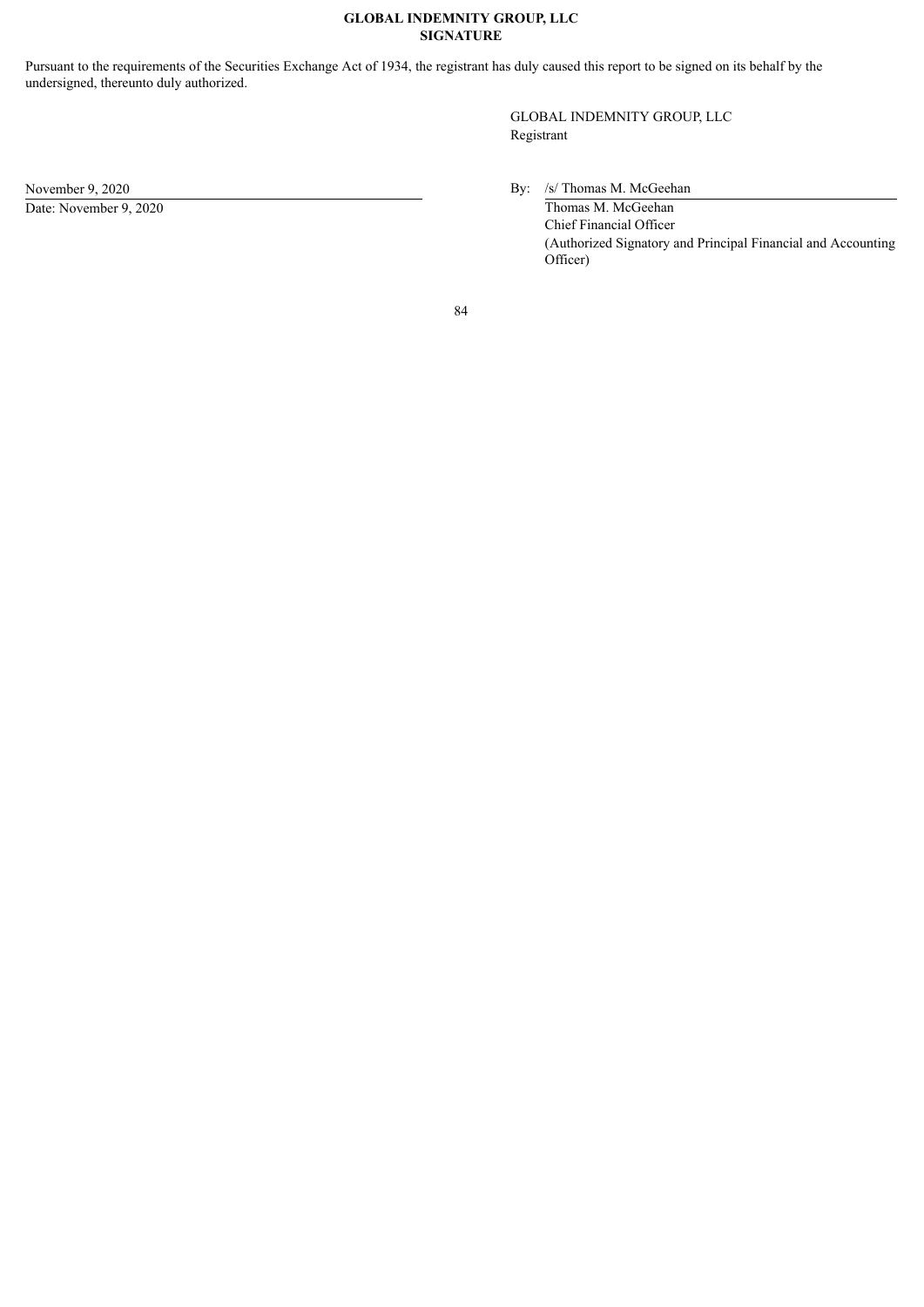# **CERTIFICATION PURSUANT TO RULE 13a-14(a)/15d-14(a), AS ADOPTED PURSUANT TO SECTION 302 OF THE SARBANES-OXLEY ACT OF 2002**

<span id="page-84-0"></span>I, Cynthia Y. Valko, certify that:

- 1. I have reviewed this Quarterly Report on Form 10-Q of Global Indemnity Group, LLC;
- 2. Based on my knowledge, this Quarterly Report does not contain any untrue statement of a material fact or omit to state a material fact necessary to make the statements made, in light of the circumstances under which such statements were made, not misleading with respect to the period covered by this Quarterly Report;
- 3. Based on my knowledge, the financial statements, and other financial information included in this Quarterly Report, fairly present in all material respects the financial condition, results of operations and cash flows of the registrant as of, and for, the periods presented in this Quarterly Report;
- 4. The registrant's other certifying officers and I are responsible for establishing and maintaining disclosure controls and procedures (as defined in Exchange Act Rules 13a-15(e) and 15d-15(e)) and internal control over financial reporting (as defined in Exchange Act Rules 13a-15(f) and 15d-15(f)) for the registrant and have:
	- a) Designed such disclosure controls and procedures, or caused such disclosure controls and procedures to be designed under our supervision, to ensure that material information relating to the registrant, including its consolidated subsidiaries, is made known to us by others within those entities, particularly during the period in which this Quarterly Report is being prepared;
	- b) Designed such internal control over financial reporting, or caused such internal control over financial reporting to be designed under our supervision, to provide reasonable assurance regarding the reliability of financial reporting and the preparation of financial statements for external purposes in accordance with generally accepted accounting principles;
	- c) Evaluated the effectiveness of the registrant's disclosure controls and procedures and presented in this report our conclusions about the effectiveness of the disclosure controls and procedures, as of the end of the period covered by this Quarterly Report based on such evaluation; and
	- d) Disclosed in this Quarterly Report any change in the registrant's internal control over financial reporting that occurred during the registrant's most recent fiscal quarter (the registrant's fourth fiscal quarter in the case of an annual report) that has materially affected, or is reasonably likely to materially affect, the registrant's internal control over financial reporting; and
- 5. The registrant's other certifying officers and I have disclosed, based on our most recent evaluation of internal control over financial reporting, to the registrant's independent registered public accounting firm and the audit committee of the registrant's board of directors (or persons performing the equivalent functions):
	- a) All significant deficiencies and material weaknesses in the design or operation of internal control over financial reporting which are reasonably likely to adversely affect the registrant's ability to record, process, summarize and report financial information; and
	- b) Any fraud, whether or not material, that involves management or other employees who have a significant role in the registrant's internal control over financial reporting.

Dated: November 9, 2020

/s/ Cynthia Y. Valko Cynthia Y. Valko Chief Executive Officer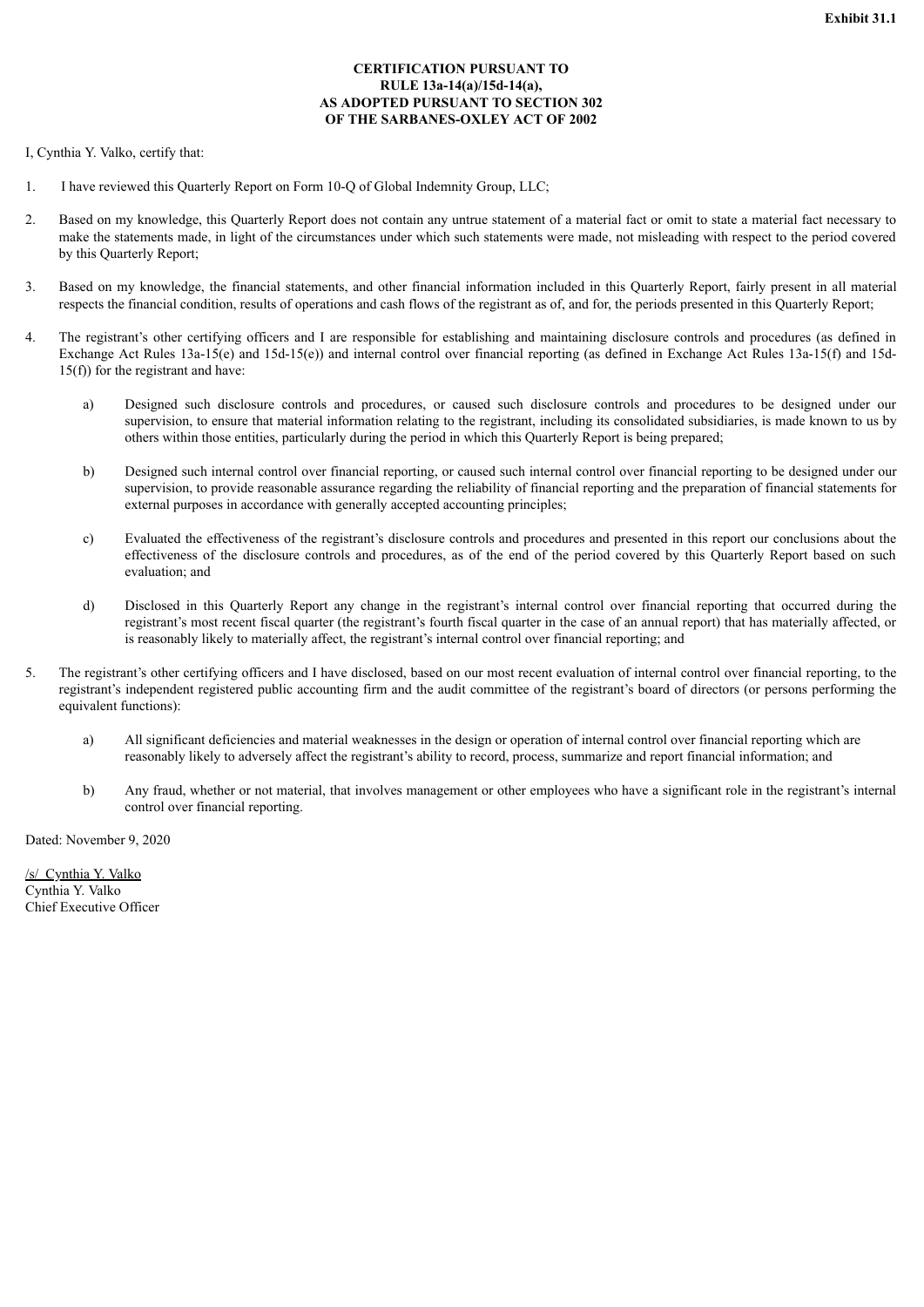# **CERTIFICATION PURSUANT TO RULE 13a-14(a)/15d-14(a), AS ADOPTED PURSUANT TO SECTION 302 OF THE SARBANES-OXLEY ACT OF 2002**

<span id="page-85-0"></span>I, Thomas M. McGeehan, certify that:

- 1. I have reviewed this Quarterly Report on Form 10-Q of Global Indemnity Group, LLC;
- 2. Based on my knowledge, this Quarterly Report does not contain any untrue statement of a material fact or omit to state a material fact necessary to make the statements made, in light of the circumstances under which such statements were made, not misleading with respect to the period covered by this Quarterly Report;
- 3. Based on my knowledge, the financial statements, and other financial information included in this Quarterly Report, fairly present in all material respects the financial condition, results of operations and cash flows of the registrant as of, and for, the periods presented in this Quarterly Report;
- 4. The registrant's other certifying officers and I are responsible for establishing and maintaining disclosure controls and procedures (as defined in Exchange Act Rules 13a-15(e) and 15d-15(e)) and internal control over financial reporting (as defined in Exchange Act Rules 13a-15(f) and 15d-15(f)) for the registrant and have:
	- a) Designed such disclosure controls and procedures, or caused such disclosure controls and procedures to be designed under our supervision, to ensure that material information relating to the registrant, including its consolidated subsidiaries, is made known to us by others within those entities, particularly during the period in which this Quarterly Report is being prepared;
	- b) Designed such internal control over financial reporting, or caused such internal control over financial reporting to be designed under our supervision, to provide reasonable assurance regarding the reliability of financial reporting and the preparation of financial statements for external purposes in accordance with generally accepted accounting principles;
	- c) Evaluated the effectiveness of the registrant's disclosure controls and procedures and presented in this report our conclusions about the effectiveness of the disclosure controls and procedures, as of the end of the period covered by this Quarterly Report based on such evaluation; and
	- d) Disclosed in this Quarterly Report any change in the registrant's internal control over financial reporting that occurred during the registrant's most recent fiscal quarter (the registrant's fourth fiscal quarter in the case of an annual report) that has materially affected, or is reasonably likely to materially affect, the registrant's internal control over financial reporting; and
- 5. The registrant's other certifying officers and I have disclosed, based on our most recent evaluation of internal control over financial reporting, to the registrant's independent registered public accounting firm and the audit committee of the registrant's board of directors (or persons performing the equivalent functions):
	- a) All significant deficiencies and material weaknesses in the design or operation of internal control over financial reporting which are reasonably likely to adversely affect the registrant's ability to record, process, summarize and report financial information; and
	- b) Any fraud, whether or not material, that involves management or other employees who have a significant role in the registrant's internal control over financial reporting.

Dated: November 9, 2020

/s/ Thomas M. McGeehan Thomas M. McGeehan Chief Financial Officer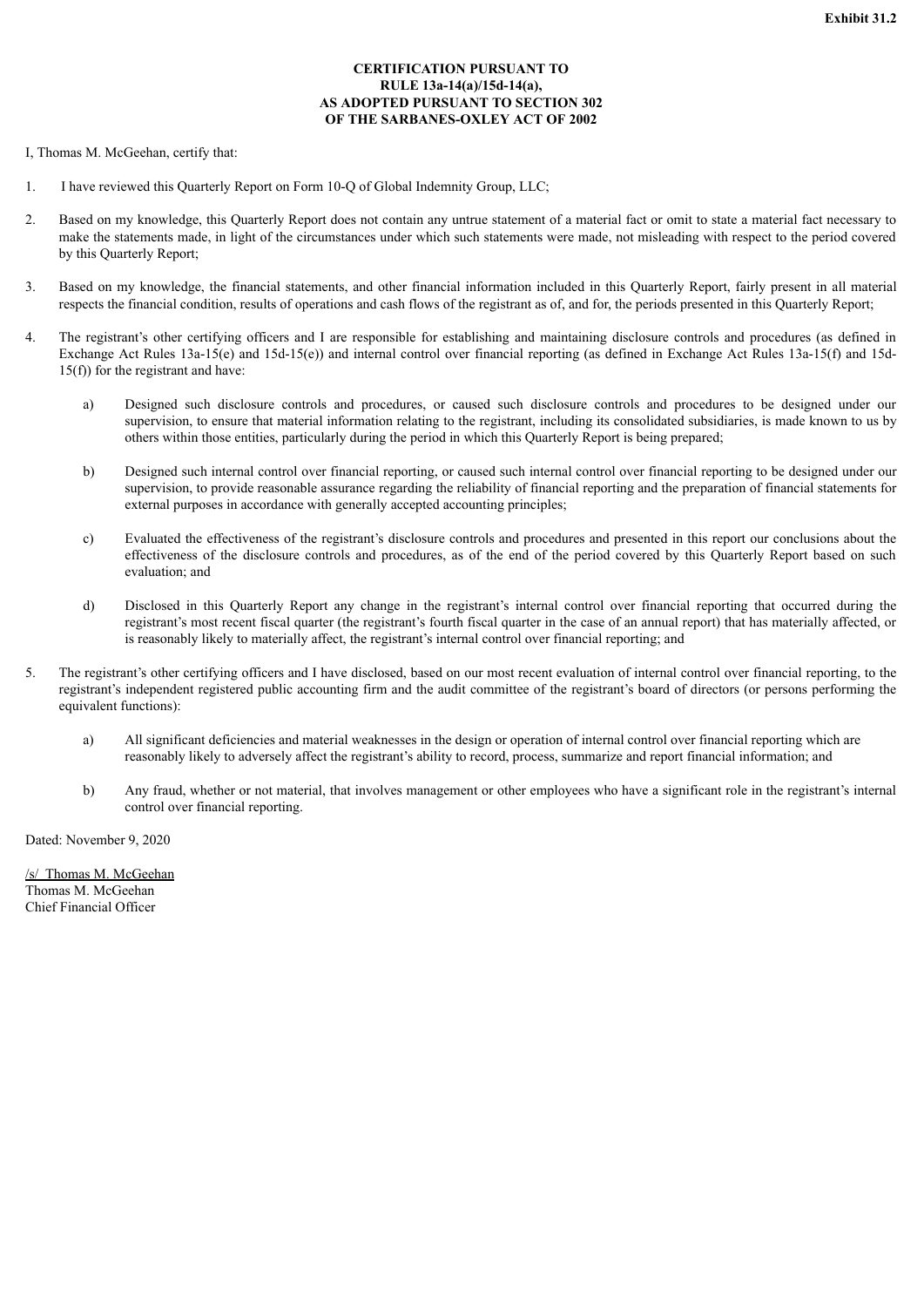# **CERTIFICATION PURSUANT TO 18 U.S.C. SECTION 1350, AS ADOPTED PURSUANT TO SECTION 906 OF THE SARBANES-OXLEY ACT OF 2002**

<span id="page-86-0"></span>In connection with the Quarterly Report of Global Indemnity Group, LLC (the "Company") on Form 10-Q for the quarterly period ended September 30, 2020, as filed with the Securities and Exchange Commission on the date hereof (the "Report"), I, Cynthia Y. Valko, certify, pursuant to 18 U.S.C. section 1350, as adopted pursuant to section 906 of the Sarbanes-Oxley Act of 2002, that to the best of my knowledge:

- (1) The Report fully complies with the requirements of Section 13(a) or 15(d) of the Securities Exchange Act of 1934; and
- (2) The information contained in the Report fairly presents, in all material respects, the financial condition and results of operations of the Company.

Dated: November 9, 2020

/s/ Cynthia Y. Valko Cynthia Y. Valko Chief Executive Officer